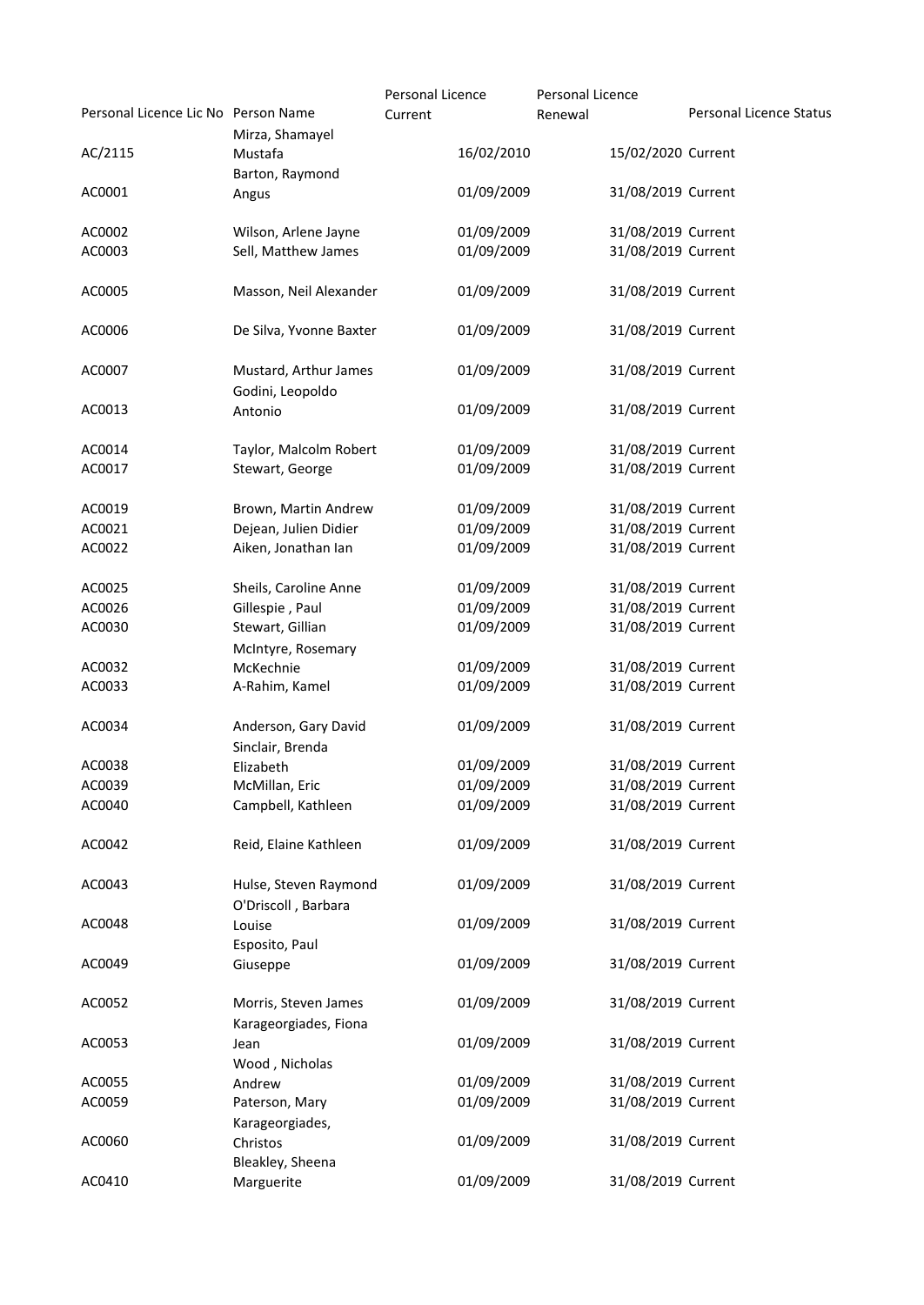|        | Bleakley, Leonard        |            |                    |
|--------|--------------------------|------------|--------------------|
| AC0411 | Douglas                  | 01/09/2009 | 31/08/2019 Current |
| AC0412 | Paterson, Stuart         | 01/09/2009 | 31/08/2019 Current |
|        |                          |            |                    |
| AC0416 | Morton, Emma Louise      | 01/09/2009 | 31/08/2019 Current |
| AC0417 | Leel, Andrew             | 01/09/2009 | 31/08/2019 Current |
|        |                          |            |                    |
| AC0418 | Hunter, Thomas Daniel    | 01/09/2009 | 31/08/2019 Current |
|        |                          |            |                    |
| AC0419 | Barron, Stuart Cameron   | 01/09/2009 | 31/08/2019 Current |
|        | Thomson, Heather         |            |                    |
| AC0420 | Rose                     | 01/09/2009 | 31/08/2019 Current |
| AC0421 | Juroszek, Andrew         | 01/09/2009 | 31/08/2019 Current |
| AC0422 | Cheung, Gavin            | 01/09/2009 | 31/08/2019 Current |
|        |                          |            |                    |
| AC0423 | Campbell, Ewan Francis   | 01/09/2009 | 31/08/2019 Current |
|        | MacGregor, Alasdair      |            |                    |
| AC0424 | Kenneth                  | 01/09/2009 | 31/08/2019 Current |
| AC0427 | Main, Brian William      | 01/09/2009 | 31/08/2019 Current |
|        |                          | 01/09/2009 | 31/08/2019 Current |
| AC0428 | Black, Julie May         |            |                    |
|        |                          |            |                    |
| AC0430 | McDonald, Jacquelene     | 01/09/2009 | 31/08/2019 Current |
| AC0431 | Stirling, Angela         | 01/09/2009 | 31/08/2019 Current |
| AC0432 | Cruickshank, Simon       | 01/09/2009 | 31/08/2019 Current |
|        | Cruickshank, Simon       |            |                    |
| AC0433 | Peter Ronald             | 01/09/2009 | 31/08/2019 Current |
|        | Cruickshank, Jacqueline  |            |                    |
| AC0434 | Lesley                   | 01/09/2009 | 31/08/2019 Current |
| AC0441 | Sarwar, Naveed           | 01/09/2009 | 31/08/2019 Current |
| AC0442 | Sarwar, Saeed            | 01/09/2009 | 31/08/2019 Current |
| AC0442 | Wright, Marian           | 01/09/2009 | 31/08/2019 Current |
| AC0443 | Mackintosh, Judith       | 01/09/2009 | 31/08/2019 Current |
|        | Thomas, Caroline         |            |                    |
| AC0444 | Elizabeth                | 01/09/2009 | 31/08/2019 Current |
|        | Knowles, Graeme          |            |                    |
| AC0446 | Brown                    | 01/09/2009 | 31/08/2019 Current |
| AC0447 | Elphinstone, Ann         | 01/09/2009 | 31/08/2019 Current |
|        |                          |            |                    |
| AC0449 | Johnstone, John James    | 01/09/2009 | 31/08/2019 Current |
|        | Watson, Graham John      |            |                    |
| AC0450 | Stewart                  | 01/09/2009 | 31/08/2019 Current |
|        |                          |            |                    |
| AC0451 | Day, Kenneth William     | 01/09/2009 | 31/08/2019 Current |
| AC0452 | McQueen, James           | 01/09/2009 | 31/08/2019 Current |
| AC0453 | Cobb, Christopher        | 01/09/2009 | 31/08/2019 Current |
|        | Leith, Andrew James      | 01/09/2009 | 31/08/2019 Current |
| AC0455 |                          |            |                    |
|        |                          |            |                    |
| AC0459 | Low, Graeme Charles      | 01/09/2009 | 31/08/2019 Current |
|        | Farquhar, Phillip Robert |            |                    |
| AC0461 |                          | 01/09/2009 | 31/08/2019 Current |
|        | Stevenson, Gavin         |            |                    |
| AC0463 | McLean                   | 01/09/2009 | 31/08/2019 Current |
| AC0465 | Pitcairn, Margaret       | 01/09/2009 | 31/08/2019 Current |
|        |                          |            |                    |
| AC0468 | Vaughn-Sharp, Frazer     | 01/09/2009 | 31/08/2019 Current |
|        | Johnston, Garry          |            |                    |
| AC0469 | Stephen                  | 01/09/2009 | 31/08/2019 Current |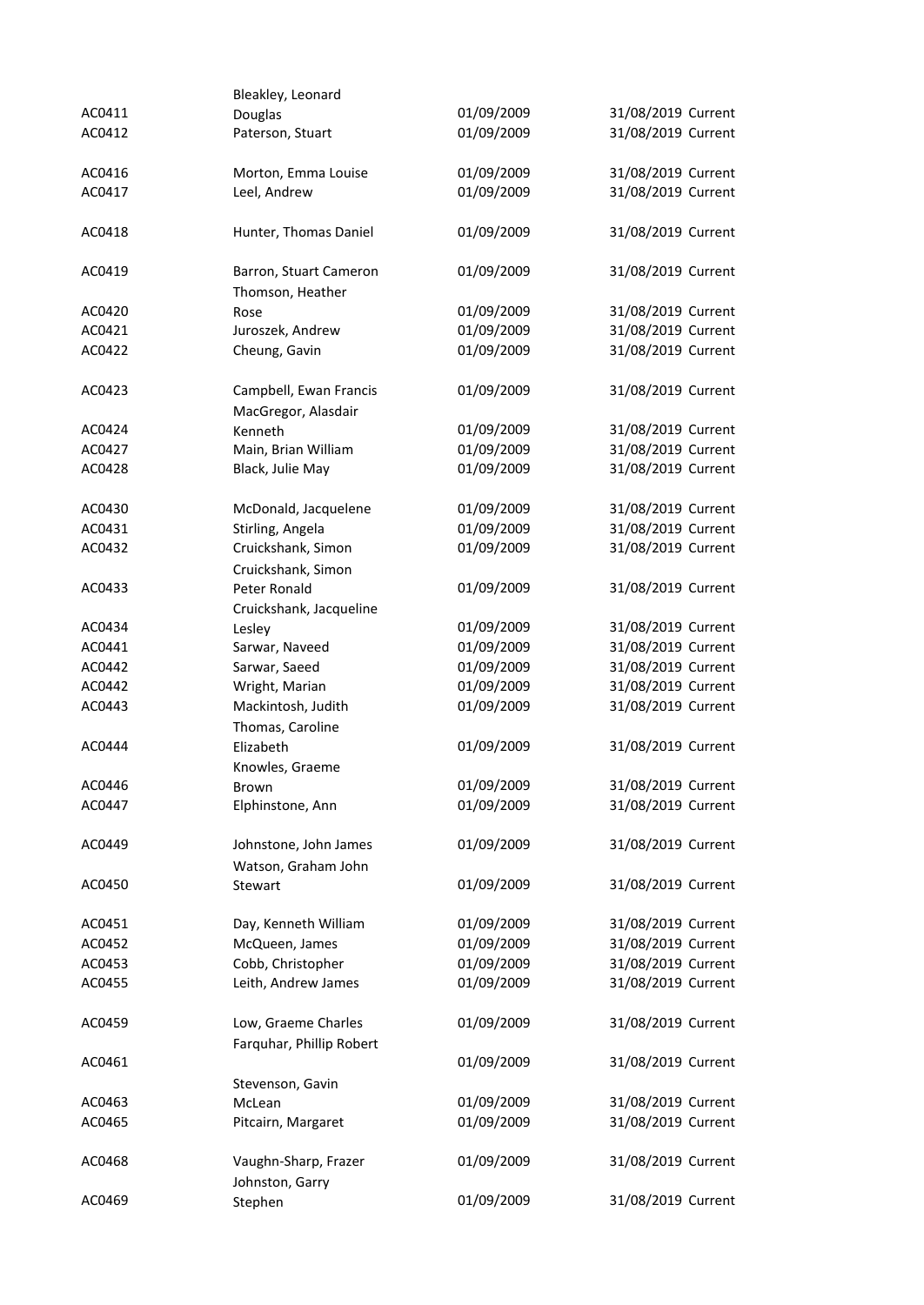| AC0470 | Sinclair, Gordon Haig       | 01/09/2009 | 31/08/2019 Current |
|--------|-----------------------------|------------|--------------------|
| AC0471 | French, Michael             | 01/09/2009 | 31/08/2019 Current |
| AC0472 | Brown, Noel Patrick         | 01/09/2009 | 31/08/2019 Current |
| AC0473 | Walker, Stephen             | 01/09/2009 | 31/08/2019 Current |
|        |                             |            |                    |
| AC0474 | Cantlay, Peter George       | 01/09/2009 | 31/08/2019 Current |
| AC0478 | Lai, Paula Chi Keun         | 01/09/2009 | 31/08/2019 Current |
| AC0480 | Duncan, David               | 01/09/2009 | 31/08/2019 Current |
|        |                             |            |                    |
| AC0482 | Bouhnassa, Mohamed          | 01/09/2009 | 31/08/2019 Current |
| AC0486 | Laing, Norman               | 01/09/2009 | 31/08/2019 Current |
|        | Richard, Alexander          |            |                    |
| AC0488 | Charles                     | 01/09/2009 | 31/08/2019 Current |
|        | Bannerman, Jacqueline       |            |                    |
| AC0492 | Ann                         | 01/09/2009 | 31/08/2019 Current |
| AC0493 | Godini, Lee Antony          | 01/09/2009 | 31/08/2019 Current |
|        |                             |            |                    |
| AC0496 | Roberts, Louise Thelma      | 01/09/2009 | 31/08/2019 Current |
| AC0499 | Pervaiz, Tahir              | 01/09/2009 | 31/08/2019 Current |
|        |                             |            |                    |
| AC0503 | Buchan, Russell David       | 01/09/2009 | 31/08/2019 Current |
|        | Nichols, Michelle           |            |                    |
| AC0506 |                             | 01/09/2009 | 31/08/2019 Current |
| AC0508 | Marie<br>Duncanson, Pauline | 01/09/2009 | 31/08/2019 Current |
| AC0511 |                             | 01/09/2009 | 31/08/2019 Current |
|        | Durham, Tracey              |            |                    |
| AC0513 | Knox, Claire Lynsey         | 01/09/2009 | 31/08/2019 Current |
| AC0514 | Doherty, Chris              | 01/09/2009 | 31/08/2019 Current |
| AC0515 | Young, Martin               | 01/09/2009 | 31/08/2019 Current |
| AC0520 | McLeod, Gary                | 01/09/2009 | 31/08/2019 Current |
|        | Wells, Stuart Donald        |            |                    |
| AC0521 | Alexander                   | 01/09/2009 | 31/08/2019 Current |
| AC0524 | Holden, Richard Paul        | 01/09/2009 | 31/08/2019 Current |
| AC0527 | Reilly, Derek               | 01/09/2009 | 31/08/2019 Current |
|        | Skene, Jacqueline           |            |                    |
| AC0530 | Frances Elizabeth           | 01/09/2009 | 31/08/2019 Current |
|        | MacLean, David James        |            |                    |
| AC0532 | Finlayson                   | 01/09/2009 | 31/08/2019 Current |
| AC0534 | Fraser, Linda Joyce         | 01/09/2009 | 31/08/2019 Current |
| AC0536 | Cooper, Alison Mary         | 01/09/2009 | 31/08/2019 Current |
|        | Taylor, Suzanne Wendy       |            |                    |
| AC0537 | Florence                    | 01/09/2009 | 31/08/2019 Current |
|        |                             |            |                    |
| AC0538 | McMahon, Stacey Anne        | 01/09/2009 | 31/08/2019 Current |
|        | Sainsbury, Mark             |            |                    |
| AC0539 | William                     | 30/09/2009 | 31/08/2019 Current |
| AC0540 | Clark, Joyce                | 01/09/2009 | 31/08/2019 Current |
|        | Ellis, Joseph               |            |                    |
| AC0543 | Washington                  | 01/09/2009 | 31/08/2019 Current |
|        | Howden, William             |            |                    |
| AC0544 | Donald                      | 01/09/2009 | 31/08/2019 Current |
| AC0546 | Given, Linda                | 01/09/2009 | 31/08/2019 Current |
| AC0547 | Watt, Norman                | 01/09/2009 | 31/08/2019 Current |
| AC0548 | Ray, David                  | 01/09/2009 | 31/08/2019 Current |
|        | MacVicar, Aileen            |            |                    |
| AC0549 | Margaret                    | 01/09/2009 | 31/08/2019 Current |
| AC0550 | Neave, Craig                | 01/09/2009 | 31/08/2019 Current |
| AC0551 | Day, Jonathan Mark          | 01/09/2009 | 31/08/2019 Current |
|        |                             |            |                    |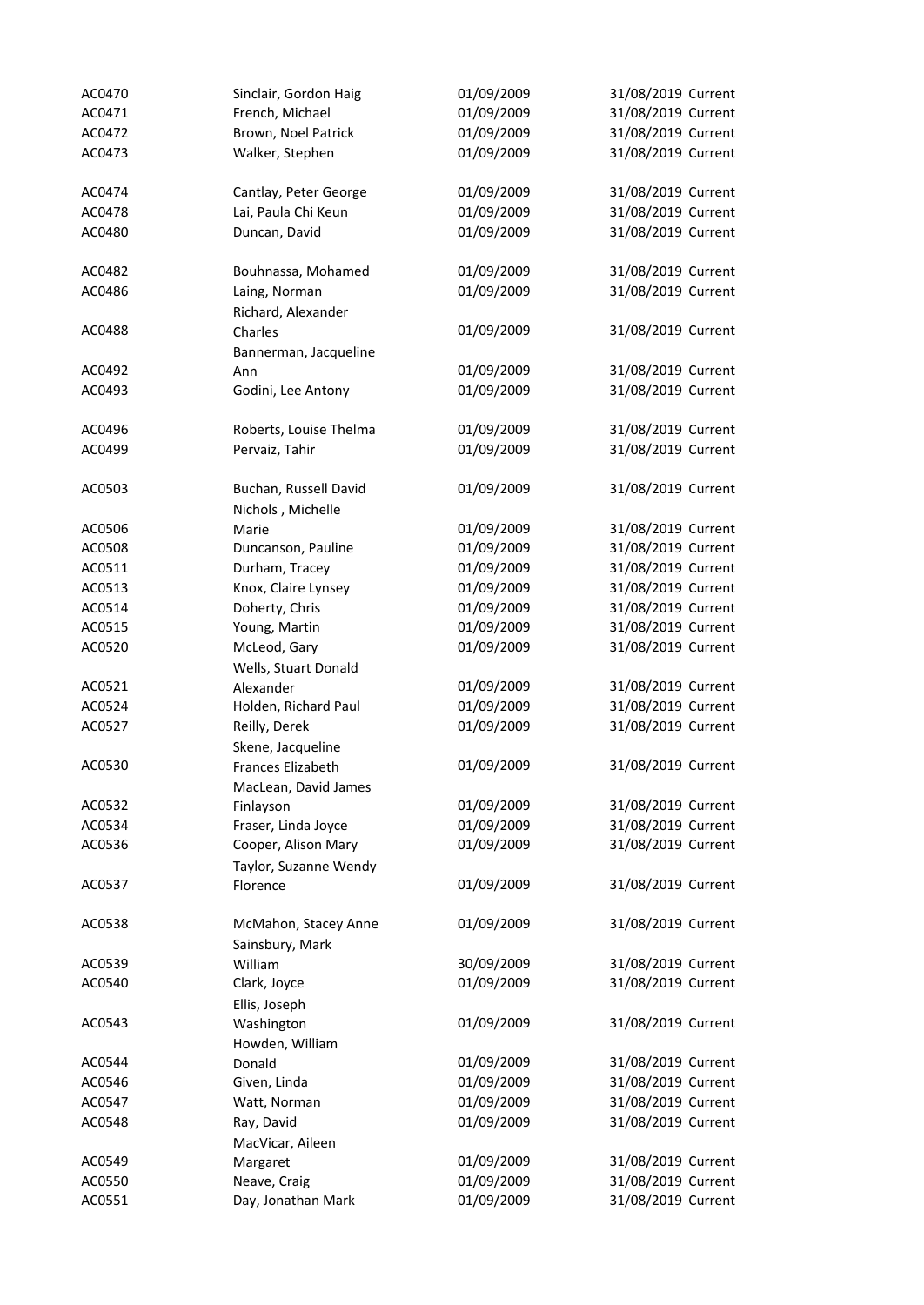|        | McTighe, Christopher      |            |                    |
|--------|---------------------------|------------|--------------------|
| AC0585 | Patrick                   | 01/09/2009 | 31/08/2019 Current |
| AC0602 | Milne, Mark Robert        | 01/09/2009 | 31/08/2019 Current |
| AC0654 | Beagrie, Ricki            | 01/09/2009 | 31/08/2019 Current |
| AC0666 | McRobb, Michelle          | 01/09/2009 | 31/08/2019 Current |
| AC0668 | Guyan, Maria              | 01/09/2009 | 31/08/2019 Current |
| AC0707 | Laing, Brenda             | 01/09/2009 | 31/08/2019 Current |
| AC0709 | Pavitt, Glenn             | 24/09/2009 | 23/09/2019 Current |
|        | Lyon, George              |            |                    |
| AC0724 | Robertson                 | 01/09/2009 | 31/08/2019 Current |
| AC0737 | Bell, Henry James         | 01/09/2009 | 31/08/2019 Current |
|        |                           |            |                    |
| AC0791 | Anderson, Ryan<br>William | 01/09/2009 | 31/08/2019 Current |
|        |                           |            |                    |
| AC0794 | Robertson, Kim Patricia   | 01/09/2009 | 31/08/2019 Current |
|        |                           |            |                    |
| AC0795 | Mudie, Caroline Louise    | 01/09/2009 | 31/08/2019 Current |
| AC0799 | Barron, Brian             | 01/09/2009 | 31/08/2019 Current |
| AC0800 | Jenkins, Stewart          | 24/09/2009 | 23/09/2019 Current |
| AC0801 | Ehsan, Yasmeen            | 01/09/2009 | 31/08/2019 Current |
| AC0802 | Ali, Asim                 | 01/09/2009 | 31/08/2019 Current |
|        |                           |            |                    |
| AC0803 | Ul-Haq, Mohammed<br>Ehsan | 01/09/2009 | 31/08/2019 Current |
|        |                           | 01/09/2009 | 31/08/2019 Current |
| AC0811 | Jane, David Mark          |            |                    |
| AC0821 | Nicoll, Scott Kenneth     | 01/09/2009 | 31/08/2019 Current |
| AC0823 | Kane, Sandra              | 01/09/2009 | 31/08/2019 Current |
| AC0829 | Rattray, Gerard Paul      | 01/09/2009 | 31/08/2019 Current |
| AC0830 | Jack, Mandy Jane          | 01/09/2009 | 31/08/2019 Current |
| AC0831 | Kippen, Scott             | 01/09/2009 | 31/08/2019 Current |
| AC0833 | Iridag, Karen Mary        | 01/09/2009 | 31/08/2019 Current |
| AC0834 | Kane, William             | 01/09/2009 | 31/08/2019 Current |
| AC0835 | Mak, Teresa               | 01/09/2009 | 31/08/2019 Current |
| AC0836 | Tice, Vicky               | 01/09/2009 | 31/08/2019 Current |
|        |                           | 01/09/2009 | 31/08/2019 Current |
| AC0838 | Oliver, Grant             |            |                    |
| AC0849 | Masson, Kim               | 01/09/2009 | 31/08/2019 Current |
| AC0853 | Conlon Katherine          | 01/09/2009 | 31/08/2019 Current |
|        | MacLean, Alastair         |            |                    |
| AC0855 | David                     | 01/09/2009 | 31/08/2019 Current |
| AC0856 | Pearson, Beverley         | 01/09/2009 | 31/08/2019 Current |
|        | Davidson, Robert          |            |                    |
| AC0860 | James Alexander           | 01/09/2009 | 31/08/2019 Current |
|        | Davidson, James           |            |                    |
| AC0863 | Russell William           | 01/09/2009 | 31/08/2019 Current |
|        | Miller, Kimberley         |            |                    |
| AC0866 | Marion                    | 01/09/2009 | 31/08/2019 Current |
| AC0868 | Smith, Anne               | 01/09/2009 | 31/08/2019 Current |
| AC0873 | Raveendran, Nikhil        | 01/09/2009 | 31/08/2019 Current |
|        |                           |            |                    |
| AC0876 | Hutcheon, Valerie Rose    | 01/09/2009 | 31/08/2019 Current |
|        | Kennedy, James            |            |                    |
| AC0885 | William                   | 01/09/2009 | 31/08/2019 Current |
| AC0889 | Law, Donald               | 24/09/2009 | 23/09/2019 Current |
| AC0890 | Watson, Colin John        | 01/09/2009 | 31/08/2019 Current |
|        |                           |            |                    |
| AC0893 | Johnston, Sandra Joan     | 01/09/2009 | 31/08/2019 Current |
| AC0898 | Milne, Ian Robert         | 01/09/2009 | 31/08/2019 Current |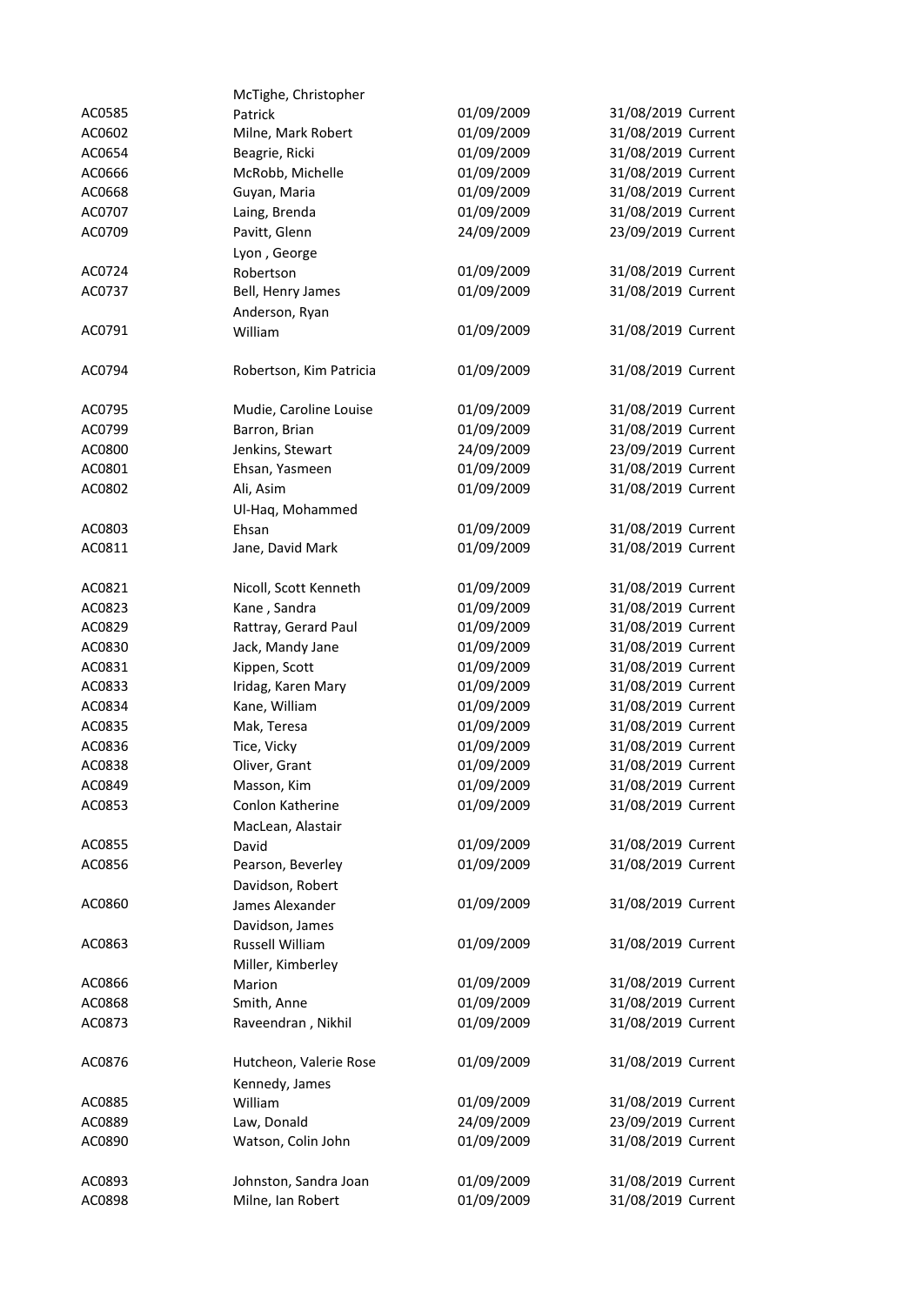| AC0902 | Matheson, Alice          | 01/09/2009               | 31/08/2019 Current |
|--------|--------------------------|--------------------------|--------------------|
| AC0903 | Fleming, Jamie           | 01/09/2009               | 31/08/2019 Current |
| AC0904 | Latif, Mohammad          | 01/09/2009               | 31/08/2019 Current |
| AC0905 | Flynn, Kathleen          | 01/09/2009               | 31/08/2019 Current |
|        | Edwards, Michael         |                          |                    |
| AC0907 | James Gordon             | 01/09/2009               | 31/08/2019 Current |
|        | Middleton, Deborah       |                          |                    |
| AC0908 | Anne                     | 01/09/2009               | 31/08/2019 Current |
| AC0909 | Douglas, Christopher     | 01/09/2009               | 31/08/2019 Current |
|        |                          |                          |                    |
| AC0913 | Sangster, Peter Gordon   | 01/09/2009               | 31/08/2019 Current |
| AC0914 | Hurst, Lee Allen         | 01/09/2009               | 31/08/2019 Current |
| AC0920 | Horner, Scott            | 01/09/2009               | 31/08/2019 Current |
| AC0921 | Thomson, Kerry           | 01/09/2009               | 31/08/2019 Current |
| AC0922 | Stott, Donald            | 01/09/2009               | 31/08/2019 Current |
|        |                          |                          |                    |
| AC0926 | Jinkala, Sudheer Reddy   | 01/09/2009               | 31/08/2019 Current |
| AC0928 | Moir, Andrew Neish       | 01/09/2009               | 31/08/2019 Current |
| AC0930 | Shiels, Ashley           | 01/09/2009               | 31/08/2019 Current |
|        |                          |                          |                    |
| AC0931 | Mitchell, Eamonn Craig   | 01/09/2009               | 31/08/2019 Current |
| AC0937 | Third, Ryan              | 01/09/2009               | 31/08/2019 Current |
|        |                          |                          |                    |
| AC0939 | Brown, Alexander Neil    | 01/09/2009               | 31/08/2019 Current |
| AC0951 | Gordon, Kenneth          | 01/09/2009               | 31/08/2019 Current |
|        |                          |                          |                    |
| AC0957 | Gomes, Adrian Joseph     | 01/09/2009               | 31/08/2019 Current |
| AC0959 | Taylor, Jacqueline       | 01/09/2009               | 31/08/2019 Current |
| AC0962 | Maitland, Elaine         | 01/09/2009               | 31/08/2019 Current |
| AC0963 | Signorini, Nina          | 01/09/2009               | 31/08/2019 Current |
| AC0967 | Tracey, John             | 01/09/2009               | 31/08/2019 Current |
| AC0968 | Kelman, Lynda Mary       | 01/09/2009               | 31/08/2019 Current |
|        | Stewart, Euan David      |                          |                    |
| AC0969 | James                    | 01/09/2009               | 31/08/2019 Current |
| AC0972 | MacKenzie, Colin         | 01/09/2009               | 31/08/2019 Current |
| AC0973 | Bremner, Jill Louise     | 01/09/2009               | 31/08/2019 Current |
|        |                          |                          |                    |
| AC0975 | Munro, Kathleen Rose     | 01/09/2009               | 31/08/2019 Current |
| AC0979 | McRitchie, Michael       | 24/09/2009               | 23/09/2019 Current |
|        | Blunt, Christopher       |                          |                    |
| AC0982 | Neville                  | 01/09/2009               | 31/08/2019 Current |
| AC0985 | Aitken, Susan            | 01/09/2009               | 31/08/2019 Current |
|        | Lynch, John              |                          |                    |
| AC0989 | Christopher              | 01/09/2009               | 31/08/2019 Current |
| AC0990 | O'Rawe, Linda Anne       | 01/09/2009               | 31/08/2019 Current |
| AC1369 | Li, Tse Wing             | 01/09/2009               | 31/08/2019 Current |
|        |                          |                          |                    |
| AC1373 | Campbell, Cameron        | 01/09/2009               | 31/08/2019 Current |
| AC1374 | McKay<br>Fung, Chiu Pang | 01/09/2009               | 31/08/2019 Current |
|        |                          | 01/09/2009               | 31/08/2019 Current |
| AC1375 | Correa, Alejandro        |                          |                    |
| AC1377 | Poupard, David           | 01/09/2009               | 31/08/2019 Current |
|        |                          | 24/09/2009               | 23/09/2019 Current |
| AC1383 | Duncan, Jean Elizabeth   |                          |                    |
| AC1384 | Davidson, Eric James     | 01/09/2009               | 31/08/2019 Current |
|        | Alexander, Claire        |                          |                    |
| AC1388 | Michele                  | 01/09/2009<br>01/09/2009 | 31/08/2019 Current |
| AC1394 | Skocelas, Monika         |                          | 31/08/2019 Current |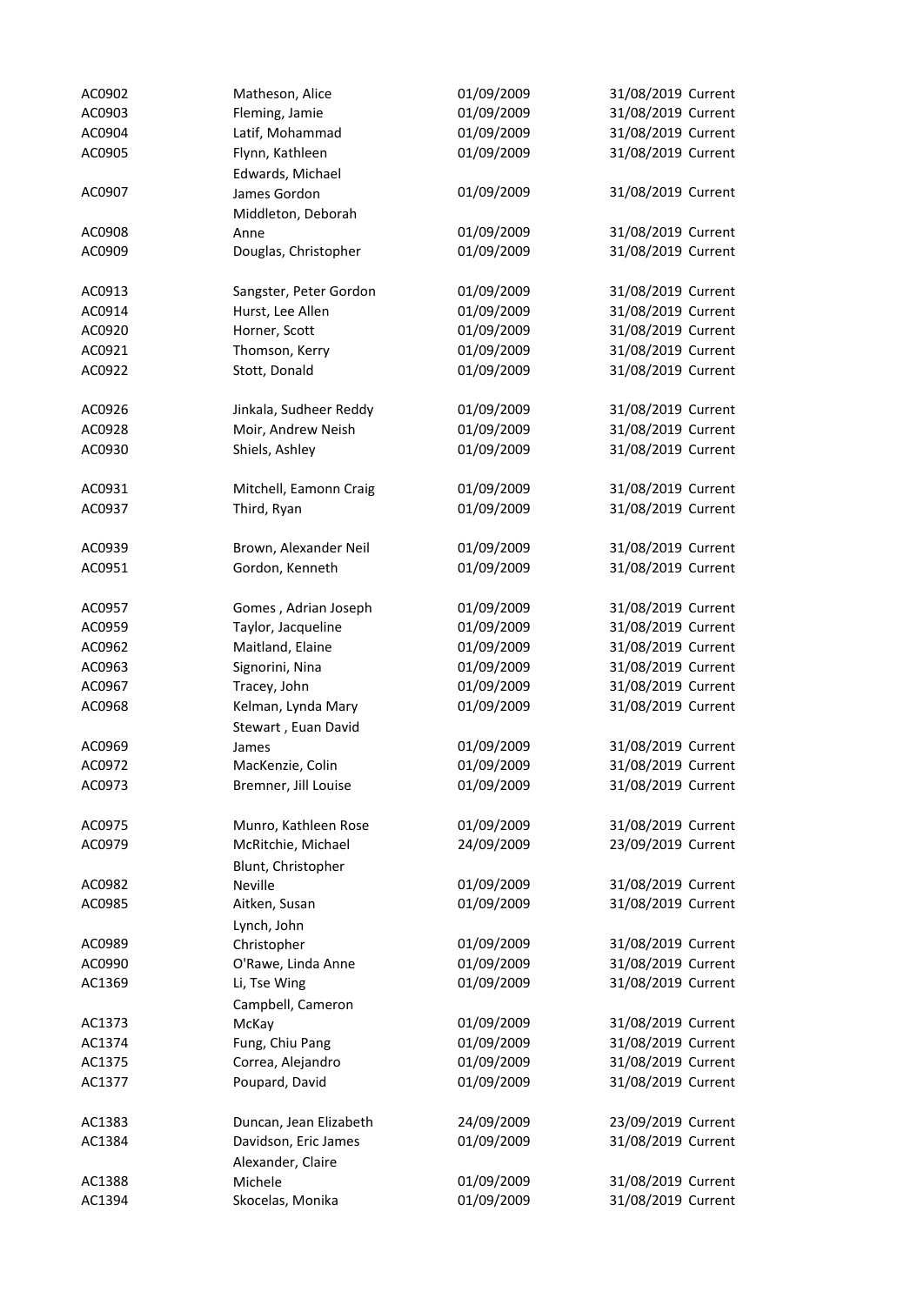| AC1398 | Robertson, Daniel        | 01/09/2009 | 31/08/2019 Current |
|--------|--------------------------|------------|--------------------|
| AC1401 | Lim, Mei Chee Maggie     | 01/09/2009 | 31/08/2019 Current |
| AC1404 | Pratt, Johann Linda      | 01/09/2009 | 31/08/2019 Current |
| AC1405 | McAuley, Martin          | 01/09/2009 | 31/08/2019 Current |
|        | Robertson, Heather       |            |                    |
| AC1409 | May                      | 01/09/2009 | 31/08/2019 Current |
|        | Stewart, Andrew James    |            |                    |
| AC1412 | Scott                    | 01/09/2009 | 31/08/2019 Current |
|        | Hutcheson, Alastair      |            |                    |
| AC1413 | <b>Fraser McDonald</b>   | 01/09/2009 | 31/08/2019 Current |
| AC1418 | Lynch, Chris             | 01/09/2009 | 31/08/2019 Current |
| AC1421 | Conaty, Gary Owen        | 01/09/2009 | 31/08/2019 Current |
| AC1424 | McKay, Susan Jane        | 01/09/2009 | 31/08/2019 Current |
| AC1425 | Stepina, Elena           | 01/09/2009 | 31/08/2019 Current |
|        | Galloway, Daniel         |            |                    |
| AC1426 | James                    | 01/09/2009 | 31/08/2019 Current |
|        | MacDonald, Caroline      |            |                    |
| AC1427 | Helen                    | 01/09/2009 | 31/08/2019 Current |
| AC1429 | Tancredi, Luigi          | 01/09/2009 | 31/08/2019 Current |
| AC1430 | Lepre, Giuseppe          | 01/09/2009 | 31/08/2019 Current |
| AC1431 | Mahmood, Tariq           | 01/09/2009 | 31/08/2019 Current |
| AC1432 | McHattie, Gloria         | 01/09/2009 | 31/08/2019 Current |
| AC1434 | Hackett, Lynn            | 01/09/2009 | 31/08/2019 Current |
| AC1440 | Gibb, Andrew             | 01/09/2009 | 31/08/2019 Current |
| AC1441 | Hussain, Ilyas           | 01/09/2009 | 31/08/2019 Current |
| AC1442 | Hussain, Malik Thyab     | 01/09/2009 | 31/08/2019 Current |
|        | Howard, Marcus           |            |                    |
| AC1448 | Charles Godwin           | 01/09/2009 | 31/08/2019 Current |
| AC1449 | Duncan, Eileen           | 01/09/2009 | 31/08/2019 Current |
| AC1454 | Barclay, Tim             | 01/09/2009 | 31/08/2019 Current |
| AC1457 | Sangster, Lynn           | 01/09/2009 | 31/08/2019 Current |
| AC1464 | Christie, William Leslie | 01/09/2009 | 31/08/2019 Current |
|        | Sanjay, Arumugam         |            |                    |
| AC1467 | Vijendiran               | 01/09/2009 | 31/08/2019 Current |
|        | Harding, Valerie         |            |                    |
| AC1468 | Margaret                 | 01/09/2009 | 31/08/2019 Current |
| AC1469 | Duncan, Scott James      | 01/09/2009 | 31/08/2019 Current |
| AC1477 | Pettifer, Mark           | 01/09/2009 | 31/08/2019 Current |
| AC1484 | Ewen, Ian George         | 01/09/2009 | 31/08/2019 Current |
| AC1487 | Fulton, Alan Murray      | 01/09/2009 | 31/08/2019 Current |
|        |                          |            |                    |
| AC1488 | Todd, Murray Edward      | 01/09/2009 | 31/08/2019 Current |
|        | Fowler, Christopher      |            |                    |
| AC1491 | Andrew                   | 01/09/2009 | 31/08/2019 Current |
| AC1497 | Butler, Alan David       | 01/09/2009 | 31/08/2019 Current |
| AC1498 | Barron, Donna Marie      | 01/09/2009 | 31/08/2019 Current |
| AC1499 | McDonald, Terry          | 01/09/2009 | 31/08/2019 Current |
| AC1500 | Sandison, James          | 01/09/2009 | 31/08/2019 Current |
| AC1501 | Ali, Marco Vahid         | 01/09/2009 | 31/08/2019 Current |
|        | McDonald, Lorraine       |            |                    |
| AC1504 | Alison                   | 01/09/2009 | 31/08/2019 Current |
|        | Robinson, Rachel         |            |                    |
| AC1506 | Youngs                   | 01/09/2009 | 31/08/2019 Current |
| AC1507 | Malcolm, Natalie         | 01/09/2009 | 31/08/2019 Current |
| AC1508 | Telfer, Anne-Marie       | 01/09/2009 | 31/08/2019 Current |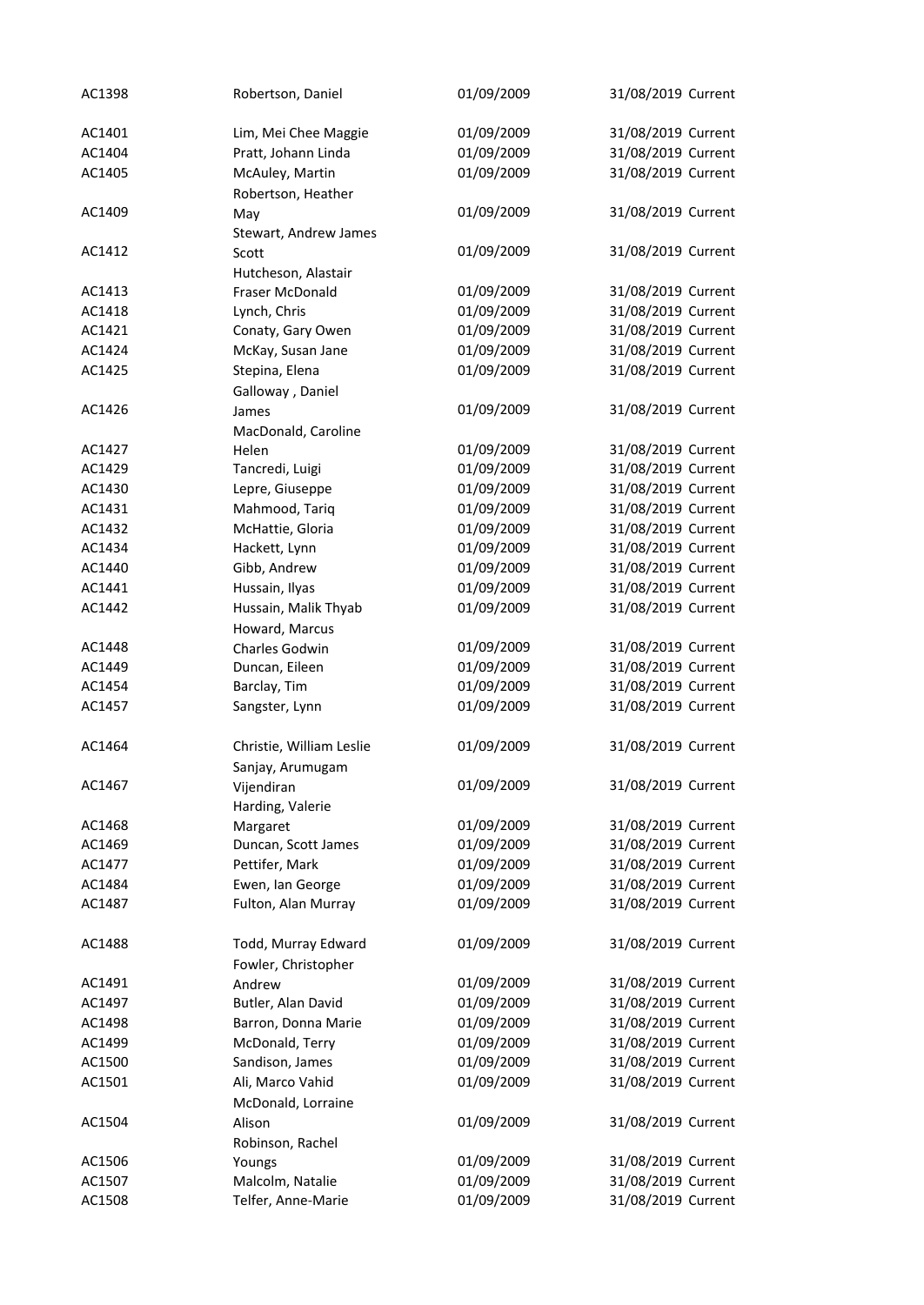| AC1510 | Christie, Scott Stephen | 01/09/2009 | 31/08/2019 Current |
|--------|-------------------------|------------|--------------------|
| AC1511 | Cowie, Ross             | 01/09/2009 | 31/08/2019 Current |
| AC1512 | MacKenzie, Allan        | 01/09/2009 | 31/08/2019 Current |
| AC1513 | Grant, Calum Murray     | 01/09/2009 | 31/08/2019 Current |
|        | Winchester, Gareth      |            |                    |
| AC1517 | John                    | 01/09/2009 | 31/08/2019 Current |
| AC1518 | Brand, Andrew           | 01/09/2009 | 31/08/2019 Current |
| AC1521 | McDonald, Helen         | 01/09/2009 | 31/08/2019 Current |
| AC1522 | MacDougall, Sally       | 01/09/2009 | 31/08/2019 Current |
| AC1523 | Bain, Eric George       | 01/09/2009 | 31/08/2019 Current |
| AC1524 | Ross, Gavin             | 15/12/2009 | 14/12/2019 Current |
| AC1525 | Noble, Gary George      | 01/09/2009 | 31/08/2019 Current |
|        | Leask, Stephanie        |            |                    |
| AC1526 | Danielle                | 01/09/2009 | 31/08/2019 Current |
| AC1528 | Sharma, Sonia           | 01/09/2009 | 31/08/2019 Current |
| AC1533 | Christie, John          | 01/09/2009 | 31/08/2019 Current |
|        |                         |            |                    |
| AC1537 | Cruickshank, Stephen    | 01/09/2009 | 31/08/2019 Current |
| AC1541 | Riley, Leonard          | 01/09/2009 | 31/08/2019 Current |
| AC1542 | Wheeler, Mark           | 01/09/2009 | 31/08/2019 Current |
|        |                         |            |                    |
| AC1546 | Duncan, Nicky Wayne     | 01/09/2009 | 31/08/2019 Current |
| AC1547 | Roche, Billy            | 01/09/2009 | 31/08/2019 Current |
|        | Moir, Darren Murray     |            |                    |
| AC1552 | Catto                   | 01/09/2009 | 31/08/2019 Current |
| AC1555 | Watt, Kenneth John      | 01/09/2009 | 31/08/2019 Current |
| AC1556 | Murray, Wendy           | 01/09/2009 | 31/08/2019 Current |
| AC1557 | Esson, Karen Maria      | 01/09/2009 | 31/08/2019 Current |
|        | Tavendale, Murray       |            |                    |
| AC1558 | Ewan                    | 01/09/2009 | 31/08/2019 Current |
| AC1560 | Leslie, Fiona           | 01/09/2009 | 31/08/2019 Current |
| AC1561 | Bothwell, Steven        | 01/09/2009 | 01/09/2019 Current |
| AC1562 | Kaplan, Tayfur          | 01/09/2009 | 31/08/2019 Current |
| AC1565 | Davidson, Neil          | 20/10/2009 | 19/10/2019 Current |
| AC1566 | Houston, Elaine         | 01/09/2009 | 31/08/2019 Current |
| AC1569 | Egan, Ceilidh           | 01/09/2009 | 31/08/2019 Current |
|        |                         |            |                    |
| AC1574 | Burnett, Katarzyna Ewa  | 01/09/2009 | 31/08/2019 Current |
|        | McQueen, Steven         |            |                    |
| AC1576 | James Raymond           | 01/09/2009 | 31/08/2019 Current |
|        | Walker, Ewan Samuel     |            |                    |
| AC1577 | Frederick               | 01/09/2009 | 31/08/2019 Current |
| AC1582 | Simpson, Kay            | 01/09/2009 | 31/08/2019 Current |
| AC1584 | Matthew, Linda Ann      | 01/09/2009 | 31/08/2019 Current |
|        | McIntosh, Jacqueline    |            |                    |
| AC1585 | Lesley                  | 01/09/2009 | 31/08/2019 Current |
| AC1586 | Baxter, Paul Roy        | 01/09/2009 | 31/08/2019 Current |
|        |                         |            |                    |
| AC1587 | Brown, Robert James     | 01/09/2009 | 31/08/2019 Current |
| AC1589 | Manship, Kris           | 01/09/2009 | 31/08/2019 Current |
| AC1592 | Anderson, Lorna G       | 01/09/2009 | 31/08/2019 Current |
| AC1598 | Jabbar, Nadia           | 01/09/2009 | 31/08/2019 Current |
|        | Balsamo, Luca           |            |                    |
| AC1604 | Allsandro               | 01/09/2009 | 31/08/2019 Current |
|        |                         |            |                    |
| AC1605 | Petrie, Henry Gordon    | 01/09/2009 | 31/08/2019 Current |
|        |                         |            |                    |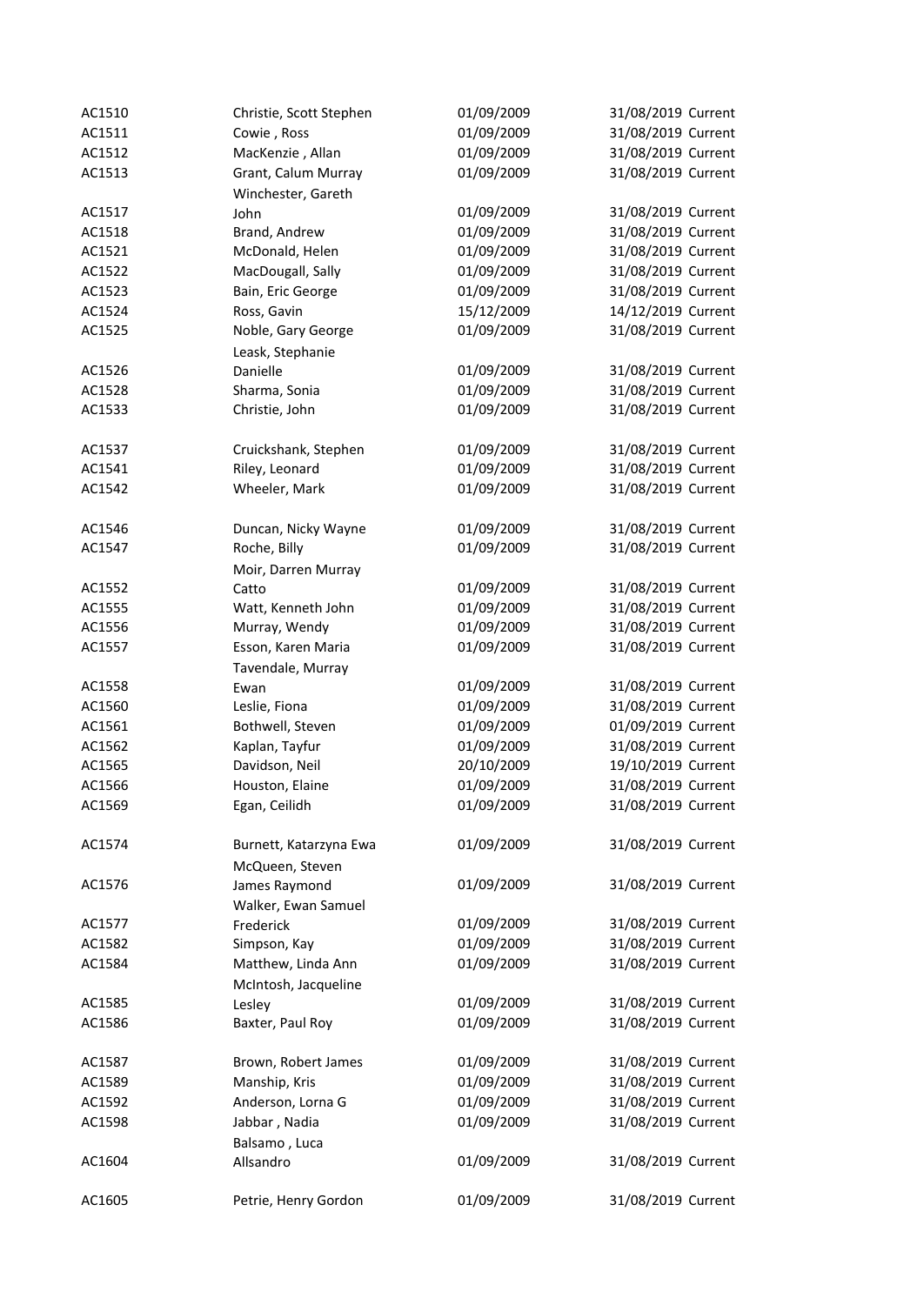| AC1606 | Kilminster, Lorraine<br>Kilminster Jnr, Leslie | 20/10/2009               | 19/10/2019 Current                       |
|--------|------------------------------------------------|--------------------------|------------------------------------------|
| AC1607 | Allan                                          | 01/09/2009               | 31/08/2019 Current                       |
|        | McGregor, Pauline                              |                          |                                          |
| AC1608 | Wilson                                         | 01/09/2009               | 31/08/2019 Current                       |
| AC1611 | Lovie, Kris                                    | 01/09/2009               | 31/08/2019 Current                       |
| AC1612 | Hird, Fiona                                    | 01/09/2009               | 31/08/2019 Current                       |
| AC1615 | Bruce, Alexander                               | 01/09/2009               | 31/08/2019 Current                       |
|        |                                                |                          |                                          |
| AC1616 | McAllan, Michael                               | 01/09/2009               | 31/08/2019 Current                       |
|        | James                                          |                          |                                          |
| AC1618 |                                                | 01/09/2009               | 31/08/2019 Current                       |
|        | Hartley, Beverley Anne                         |                          |                                          |
|        | Mian, Muhammed                                 |                          |                                          |
| AC1620 | Shahzad Aslam                                  | 01/09/2009               | 31/08/2019 Current                       |
| AC1625 | Gunn, Michelle McKay                           | 20/10/2009               | 19/10/2019 Current                       |
| AC1631 | Pauline, Murray                                | 01/09/2009               | 31/08/2019 Current                       |
|        | Anderson, Arlene                               | 01/09/2009               | 31/08/2019 Current                       |
| AC1635 |                                                |                          |                                          |
| AC1638 | Campbell, Ruary                                |                          |                                          |
|        | Crawford                                       | 01/09/2009               | 31/08/2019 Current                       |
| AC1639 | Williamson, Suzanne                            | 01/09/2009               | 31/08/2019 Current                       |
| AC1640 | Scuglia, Francesco                             | 24/09/2009               | 23/09/2019 Current                       |
|        |                                                |                          | 31/08/2019 Current                       |
| AC1642 | Webster, Robert                                | 01/09/2009               |                                          |
| AC1643 | Singh, Abhishek                                | 01/09/2009               | 31/08/2019 Current                       |
| AC1647 | Sumner, Donovan                                | 01/09/2009               | 31/08/2019 Current                       |
| AC1650 | Pern, Deborah Portland                         | 01/09/2009               | 31/08/2019 Current                       |
| AC1651 | Mowat, Judith                                  | 01/09/2009               | 31/08/2019 Current                       |
| AC1655 | Hunt, Steven Henry                             | 01/09/2009               | 31/08/2019 Current                       |
| AC1657 | Campbell, Leigh                                | 01/09/2009               | 31/08/2019 Current                       |
|        |                                                |                          |                                          |
| AC1660 | Burnett, Ronald Smith                          | 01/09/2009               | 31/08/2019 Current                       |
| AC1667 | Smith, Stuart                                  | 01/09/2009               | 31/08/2019 Current                       |
| AC1668 | Grandhi, Anil Kumar                            | 01/09/2009               | 31/08/2019 Current                       |
|        |                                                |                          |                                          |
| AC1671 | Spence, John Stewart                           | 01/09/2009               | 31/08/2019 Current                       |
|        |                                                |                          |                                          |
| AC1672 | Burns, Christine Alexis                        | 01/09/2009               | 31/08/2019 Current                       |
| AC1673 | Walker, Loraine                                | 01/09/2009               | 31/08/2019 Current                       |
| AC1675 | Mackenzie, Casey                               | 01/09/2009               | 31/08/2019 Current                       |
| AC1676 | Miller, Rachel Anne                            | 01/09/2009               | 31/08/2019 Current                       |
| AC1679 | Chessor, David                                 | 01/09/2009               | 31/08/2019 Current                       |
| AC1682 | Riddell, Caroline                              | 01/09/2009               | 31/08/2019 Current                       |
| AC1684 | Cameron, John                                  | 01/09/2009               | 31/08/2019 Current                       |
| AC1685 | Sodhi, Jasdeep                                 | 24/09/2009               | 23/09/2019 Current                       |
|        | Reid, Edward Harris                            |                          |                                          |
| AC1686 | Ross                                           | 15/12/2009               | 14/12/2019 Current                       |
|        |                                                |                          |                                          |
| AC1687 | Rennie, Jacquelyn May                          | 01/09/2009               | 31/08/2019 Current                       |
|        |                                                |                          |                                          |
| AC1696 | Dorrans, Ian Lumsden                           | 01/09/2009               | 31/08/2019 Current                       |
| AC1700 | Pirie, Bruce Gordon                            | 24/09/2009               | 23/09/2019 Current                       |
| AC1703 |                                                |                          |                                          |
| AC1704 | Cormack, Helen Mary<br>Gerrie, George Allan    | 01/09/2009<br>01/09/2009 | 31/08/2019 Current<br>31/08/2019 Current |
|        |                                                |                          |                                          |
| AC1706 | Duthie, Andrew                                 | 01/09/2009               | 31/08/2019 Current                       |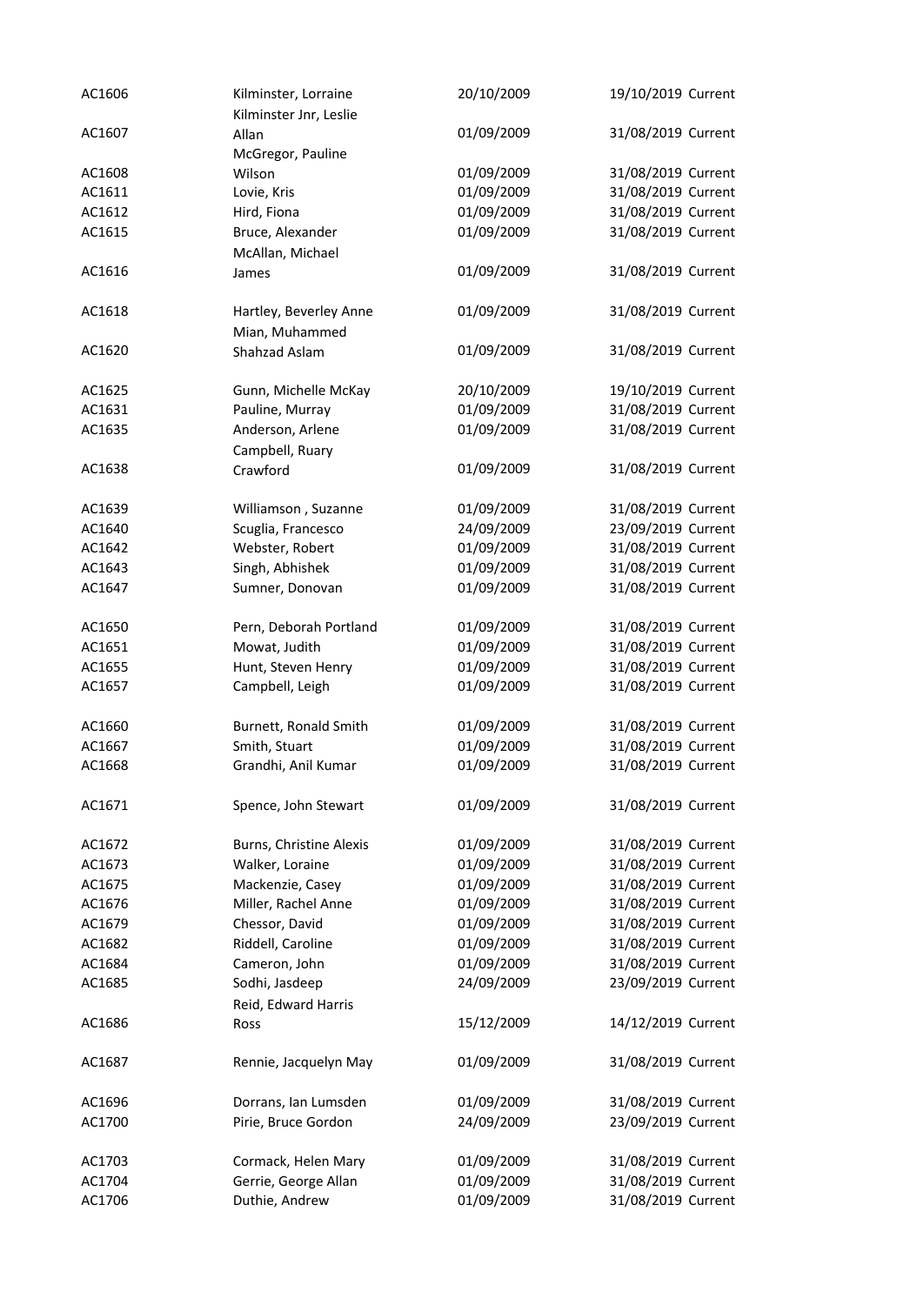| AC1709 | Smart, Iain              | 01/09/2009 | 31/08/2019 Current |
|--------|--------------------------|------------|--------------------|
| AC1714 | Stephen, John Nicol      | 01/09/2009 | 31/08/2019 Current |
| AC1717 | Lee, Joe Kam Fai         | 01/09/2009 | 31/08/2019 Current |
| AC1718 | Rozenbajgier, Pawel      | 01/09/2009 | 31/08/2019 Current |
|        |                          |            |                    |
| AC1720 | Marples, Julie Elizabeth | 01/09/2009 | 31/08/2019 Current |
| AC1729 | Carty, Sean              | 01/09/2009 | 31/08/2019 Current |
|        |                          |            |                    |
| AC1730 | Paterson, Sandra Jane    | 01/09/2009 | 31/08/2019 Current |
| AC1733 | Stuart, Duncan           | 25/09/2009 | 24/09/2019 Current |
|        |                          |            |                    |
| AC1735 | Crawford, Lorna Irene    | 25/09/2009 | 24/09/2019 Current |
| AC1736 | Eddie, Nicola Jane       | 24/09/2009 | 23/09/2019 Current |
| AC1739 | Shand, Gloria            | 24/09/2009 | 23/09/2019 Current |
| AC1741 | Chan, Ngok Fung          | 25/09/2009 | 24/09/2019 Current |
| AC1742 | Farmer, Martin           | 25/09/2009 | 24/09/2019 Current |
|        | Chapman, Ann             |            |                    |
| AC1747 | Campbell                 | 01/09/2009 | 31/08/2019 Current |
| AC1750 | Clark, Alister           | 25/09/2009 | 24/09/2019 Current |
| AC1752 |                          | 15/12/2009 | 14/12/2019 Current |
|        | Sim, Karen               |            |                    |
| AC1755 | Sim, Jamie               | 24/09/2009 | 23/09/2019 Current |
|        | (Junior) Codona, Alan    |            |                    |
| AC1756 | John                     | 25/09/2009 | 24/09/2019 Current |
| AC1757 | Codona, Alfred           | 25/09/2009 | 24/09/2019 Current |
|        |                          |            |                    |
| AC1758 | Wheeler, Sarah Louise    | 25/09/2009 | 24/09/2019 Current |
|        |                          |            |                    |
| AC1767 | Cavanagh, Mark James     | 12/10/2009 | 11/10/2019 Current |
|        | Mackie, William          |            |                    |
| AC1769 | McFadden                 | 15/10/2009 | 14/10/2019 Current |
| AC1770 | King, Stuart Dallas      | 15/10/2009 | 14/10/2019 Current |
| AC1772 | Nazer, Hassan            | 16/10/2009 | 15/10/2019 Current |
| AC1778 | Findlay, Ian             | 11/11/2009 | 10/11/2019 Current |
|        | Paterson, Stewart        |            |                    |
| AC1779 | Murray                   | 16/10/2009 | 15/10/2019 Current |
|        | Chapman, Andrew          |            |                    |
| AC1784 | McDonald                 | 15/10/2009 | 14/10/2019 Current |
| AC1786 | Arora, Amandeep          | 12/10/2009 | 11/10/2019 Current |
| AC1788 | Calder, Ross L           | 28/10/2009 | 27/10/2019 Current |
| AC1796 | Donaldson, Craig         | 22/10/2009 | 21/10/2019 Current |
| AC1798 | Christen, Cindy          | 15/10/2009 | 14/10/2019 Current |
| AC1801 | Innes, Forbes            | 22/10/2009 | 21/10/2019 Current |
| AC1805 | Newton, Robert           | 16/10/2009 | 15/10/2019 Current |
|        |                          |            |                    |
| AC1806 | Cameron, John Henry      | 12/10/2009 | 11/10/2019 Current |
|        | Dawson, Elizabeth        |            |                    |
| AC1810 | MacIver                  | 12/10/2009 | 11/10/2019 Current |
|        |                          |            |                    |
| AC1813 | Gill, Arnold Alexander   | 16/10/2009 | 15/10/2019 Current |
| AC1814 | Snelling, John           | 16/10/2009 | 15/10/2019 Current |
| AC1817 | Creevy, Ian              | 12/10/2009 | 11/10/2019 Current |
|        |                          |            |                    |
| AC1818 | Pereira, Kirsty Louise   | 22/10/2009 | 21/10/2019 Current |
| AC1822 | Fraser, Lynsey           | 16/10/2009 | 15/10/2019 Current |
| AC1823 | Roberton, Jill           | 23/10/2009 | 22/10/2019 Current |
|        |                          |            |                    |
|        |                          |            |                    |
| AC1824 | Dickie, Colin Chalmers   | 12/10/2009 | 11/10/2019 Current |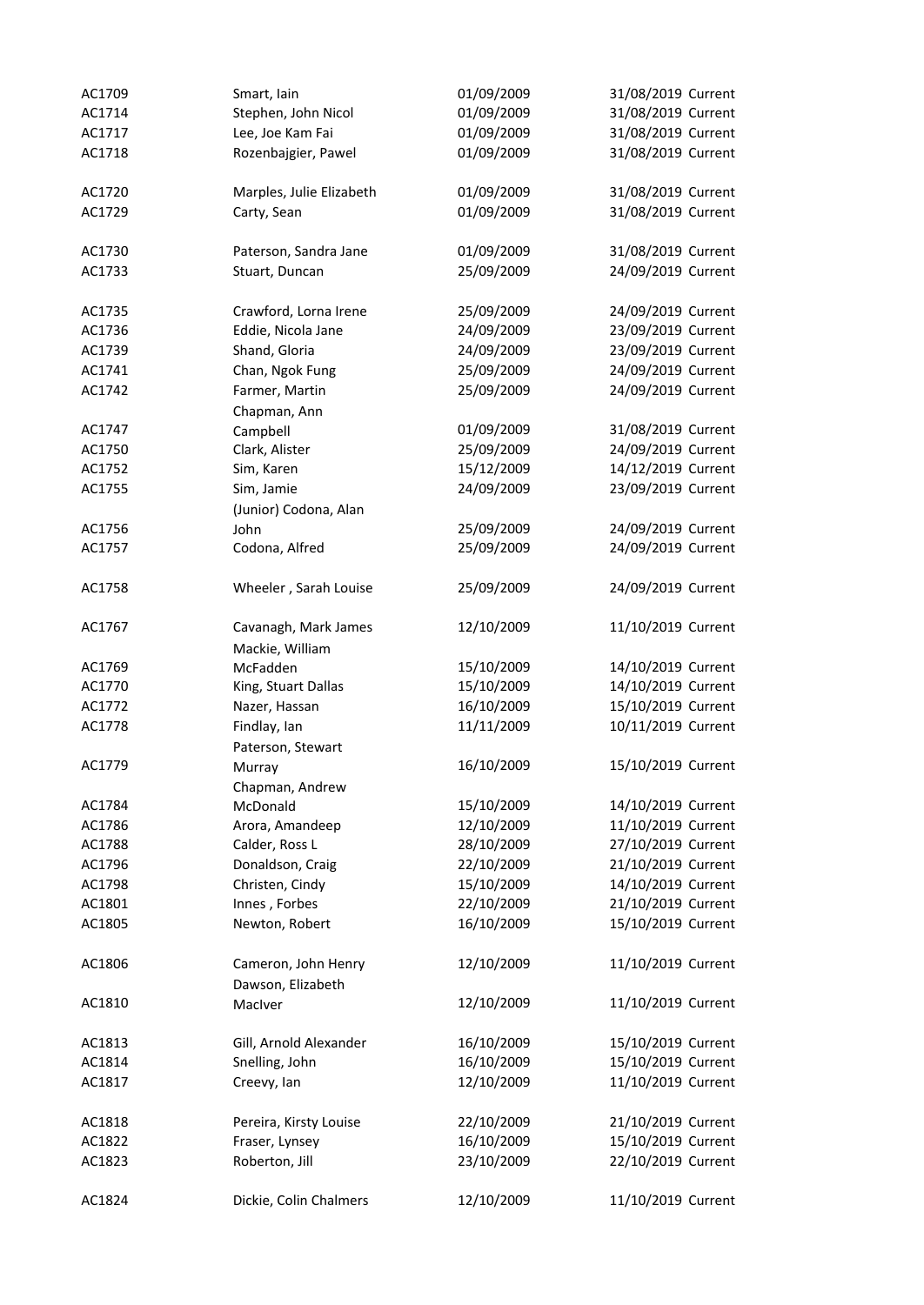|        | Cummine, Michael       |            |                    |
|--------|------------------------|------------|--------------------|
| AC1826 | George                 | 12/10/2009 | 11/10/2019 Current |
|        | Macindoe, Morag        |            |                    |
| AC1829 | Margaret               | 15/10/2009 | 14/10/2019 Current |
|        |                        |            |                    |
| AC1832 | Lindsay, Garry William | 15/12/2009 | 14/12/2019 Current |
| AC1842 | Duthie, Philip Mark    | 28/10/2009 | 27/10/2019 Current |
| AC1852 | McKenzie, Linda        | 12/11/2009 | 11/11/2019 Current |
| AC1854 | Smart, Allan James     | 23/10/2009 | 22/10/2019 Current |
|        |                        |            |                    |
|        | Garden, Kenneth        |            |                    |
| AC1858 | Steven                 | 19/11/2009 | 18/11/2019 Current |
| AC1860 | Quick, Paul Maxwell    | 23/10/2009 | 22/10/2019 Current |
| AC1862 | McKay, Jillian         | 23/10/2009 | 22/10/2019 Current |
|        | Lawrence, Stephen      |            |                    |
| AC1866 | John                   | 19/11/2009 | 18/11/2019 Current |
|        | Hake, David Albert     |            |                    |
| AC1869 | Anderson               | 19/11/2009 | 18/11/2019 Current |
| AC1871 | Bryce, Thomas          | 28/10/2009 | 27/10/2019 Current |
|        |                        |            |                    |
| AC1873 | Watson, Douglas Taylor | 19/11/2009 | 18/11/2019 Current |
| AC1876 | Milne, Deborah         | 18/11/2009 | 17/11/2019 Current |
|        | Farquhar, Grant        |            |                    |
| AC1878 | Lyndsay                | 11/11/2009 | 10/11/2019 Current |
|        |                        |            |                    |
|        |                        |            | 27/10/2019 Current |
| AC1880 | Quinn, Nicholas James  | 28/10/2009 |                    |
| AC1888 | Murison, John          | 18/11/2009 | 17/11/2019 Current |
| AC1889 | Reid, Maureen Ann      | 18/11/2009 | 17/11/2019 Current |
|        |                        |            |                    |
| AC1894 | Ullah, Shahina Kauser  | 28/10/2009 | 27/10/2019 Current |
| AC1897 | McGowan, Leanne        | 23/10/2009 | 22/10/2019 Current |
|        | McGowan, John          |            |                    |
| AC1898 | Richard                | 23/10/2009 | 22/10/2019 Current |
| AC1901 | Beedie, Carolyn Ann    | 28/10/2009 | 27/10/2019 Current |
| AC1905 | Reid, Annette          | 04/11/2009 | 03/11/2019 Current |
| AC1906 | Prosser, Rachel        | 04/11/2009 | 03/11/2019 Current |
| AC1907 | McLean, Scott David    | 18/11/2009 | 17/11/2019 Current |
| AC1908 | Duncan, Jacqueline     | 04/11/2009 | 03/11/2019 Current |
|        |                        |            |                    |
| AC1913 | Vyner, Charlotte Jane  | 25/11/2009 | 24/11/2019 Current |
|        | Hodgson, Stephen Paul  |            |                    |
| AC1923 |                        | 22/10/2009 |                    |
|        | McCormick              |            | 21/10/2019 Current |
|        | Ahmed, Fakir           |            |                    |
| AC1924 | Badaruddin             | 28/10/2009 | 27/10/2019 Current |
| AC1928 | Simpson, Linda         | 18/11/2009 | 17/11/2019 Current |
| AC1931 | Kelly, Stuart          | 19/11/2009 | 18/11/2019 Current |
| AC1932 | Smith, Jacqueline      | 19/11/2009 | 18/11/2019 Current |
|        | Blackmore, Cynthia     |            |                    |
| AC1934 | Mary                   | 28/10/2009 | 27/10/2019 Current |
| AC1937 | Singh, Tajinder        | 19/11/2009 | 18/11/2019 Current |
| AC1938 | Murray, John Paul      | 18/11/2009 | 17/11/2019 Current |
|        |                        |            |                    |
| AC1947 | MacMillan, Nathan Ern  | 04/11/2009 | 03/11/2019 Current |
| AC1948 | Calder, Douglas        | 11/11/2009 | 10/11/2019 Current |
| AC1953 | Smith, Robert          | 19/11/2009 | 18/11/2019 Current |
|        | Jeyapalakrishnan,      |            |                    |
| AC1955 |                        | 04/11/2009 | 03/11/2019 Current |
|        | Jeyathasan             |            |                    |
| AC1956 | Bowman, Andrew         | 19/11/2009 | 18/11/2019 Current |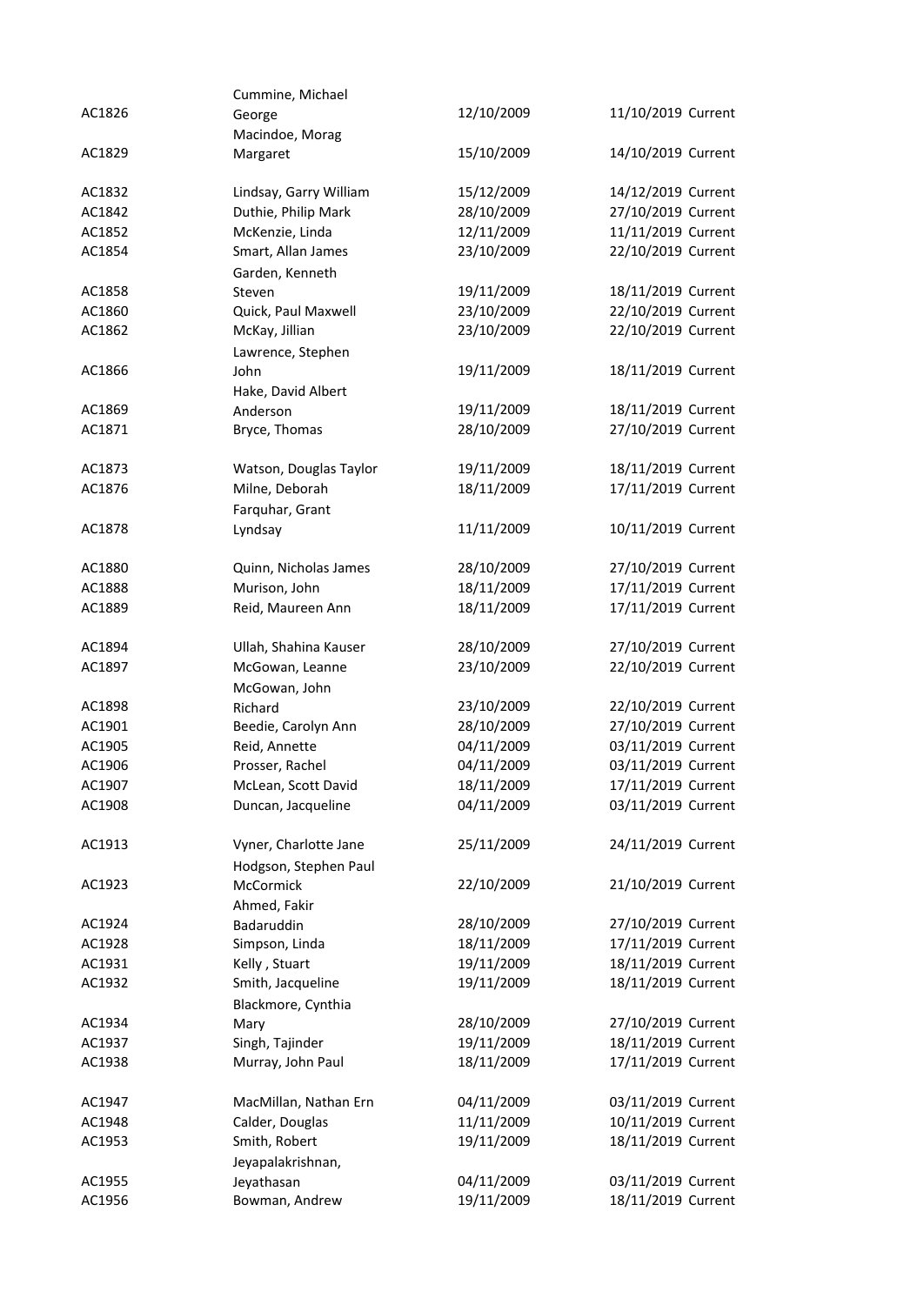| AC1957 | Innes, Margaret        | 18/11/2009 | 17/11/2019 Current |
|--------|------------------------|------------|--------------------|
|        | Wilson, James Michael  |            |                    |
| AC1958 | George                 | 19/11/2009 | 18/11/2019 Current |
| AC1961 | Bedawi, Hytham         | 28/10/2009 | 27/10/2019 Current |
| AC1962 | Thavam, Suresh         | 11/11/2009 | 10/11/2019 Current |
|        | Adam, Edwige Denise    |            |                    |
| AC1966 | <b>Brigitte</b>        | 11/11/2009 | 10/11/2019 Current |
| AC1969 | Choi, Yin Jye          | 19/11/2009 | 18/11/2019 Current |
|        | Morgan, Martin         |            |                    |
| AC1971 | Stephen John           | 18/11/2009 | 17/11/2019 Current |
| AC1972 | Walker, Lisa           | 19/11/2009 | 18/11/2019 Current |
|        |                        |            |                    |
| AC1975 | Stewart, Ewing James   | 19/11/2009 | 18/11/2019 Current |
| AC1976 | Leighton, Elaine       | 19/11/2009 | 18/11/2019 Current |
| AC1977 | Haddow, Nikki          | 19/11/2009 | 18/11/2019 Current |
| AC1980 | Bruce, David Ritchie   | 19/11/2009 | 18/11/2019 Current |
|        |                        |            |                    |
| AC1983 | Tang, Peter Kwok Wai   | 25/11/2009 | 24/11/2019 Current |
|        |                        |            |                    |
| AC1985 | Khowboonchai, Sarinra  | 25/11/2009 | 24/11/2019 Current |
| AC1988 | Clubb, Shelley Leigh   | 25/11/2009 | 24/11/2019 Current |
|        | Lovie, Ewen Robert     |            |                    |
| AC1990 | Forman                 | 19/11/2009 | 18/11/2019 Current |
| AC1995 | Booth, Helen           | 25/11/2009 | 24/11/2019 Current |
|        | Craig, James Guy       |            |                    |
| AC1997 |                        | 25/11/2009 | 24/11/2019 Current |
|        | Nimmo                  |            |                    |
|        | Duncan, Mark John      |            |                    |
| AC2000 | George                 | 25/11/2009 | 24/11/2019 Current |
| AC2007 | Swan, Christopher      | 25/11/2009 | 24/11/2019 Current |
| AC2011 | Robertson, David       | 09/12/2009 | 08/12/2019 Current |
| AC2012 | Horne, Stuart          | 02/12/2009 | 01/12/2019 Current |
| AC2020 | Carleschi, Carolina    | 02/12/2009 | 01/12/2019 Current |
| AC2023 | Stephen, Alison Marie  | 04/12/2009 | 03/12/2019 Current |
|        |                        |            |                    |
| AC2031 | Thirumalaisamy,        | 29/01/2010 | 28/01/2020 Current |
|        | Balasubramanian        |            |                    |
| AC2037 | Drysdale, Lynsey Ann   | 06/01/2010 | 05/01/2020 Current |
| AC2047 | Park, Sun Young        | 06/01/2010 | 05/01/2020 Current |
| AC2049 | Gupta, Rishabh         | 06/01/2010 | 05/01/2020 Current |
|        |                        |            |                    |
| AC2052 | Thomson, Kirsten Anne  | 06/01/2010 | 05/01/2020 Current |
|        |                        |            |                    |
| AC2054 | Morrison, Richard Sean | 06/01/2010 | 05/01/2020 Current |
|        | Barney, John Shand     |            |                    |
| AC2055 | Riddoch Aitken         | 06/01/2010 | 05/01/2020 Current |
|        | Wells, Christopher     |            |                    |
| AC2057 | David                  | 06/01/2010 | 05/01/2020 Current |
| AC2058 | Will, Steven           | 06/01/2010 | 05/01/2020 Current |
| AC2061 |                        | 06/01/2010 | 05/01/2020 Current |
|        | Cardy, Sharon          |            |                    |
|        | Hepburn, William       |            |                    |
| AC2063 | George                 | 06/01/2010 | 05/01/2020 Current |
| AC2066 | Forbes, Craig          | 06/01/2010 | 05/01/2020 Current |
| AC2067 | Biedron, Katarzyna     | 06/01/2010 | 05/01/2020 Current |
|        | Haddanou, Mohamed      | 06/01/2010 | 05/01/2020 Current |
| AC2069 |                        |            |                    |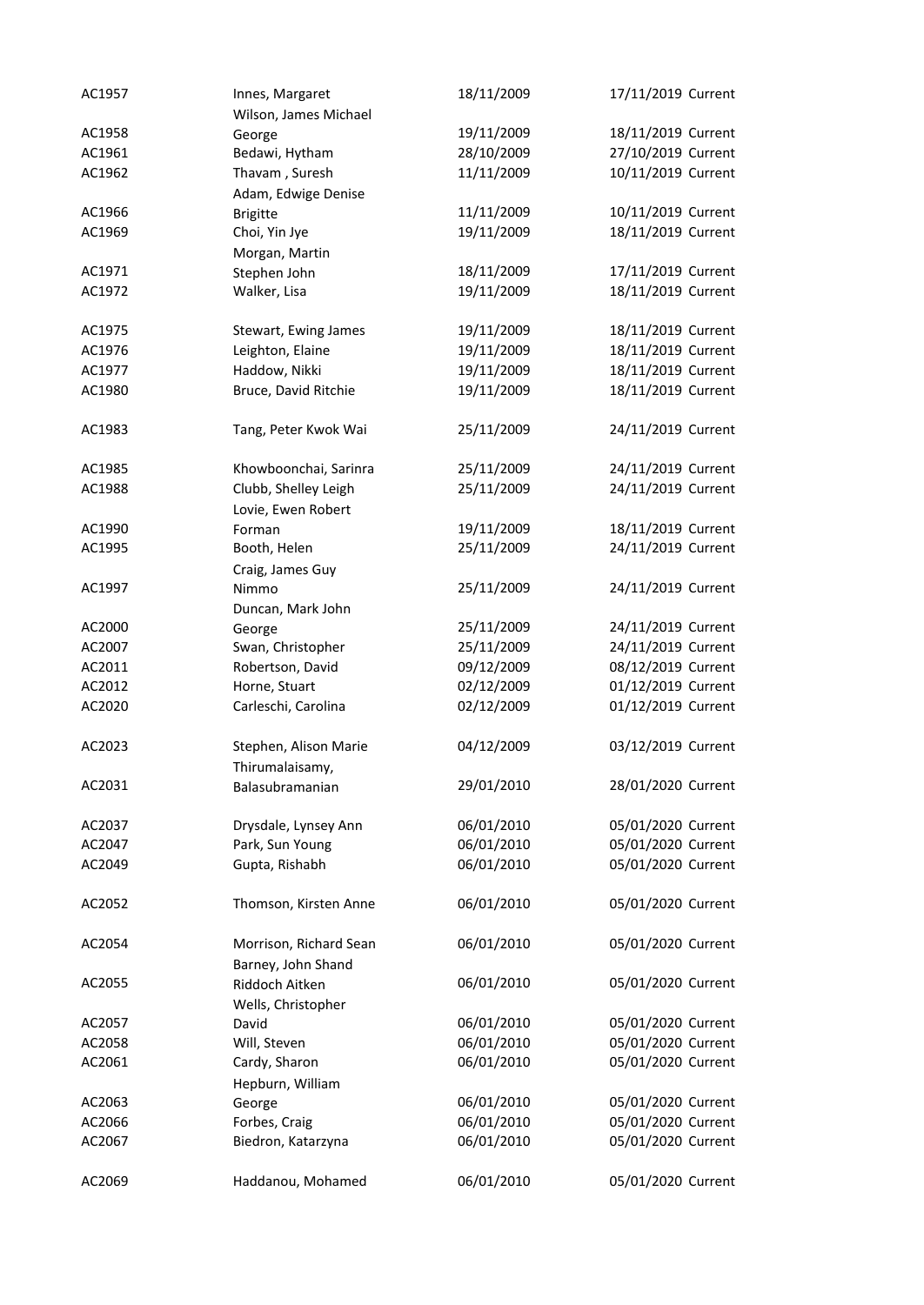|                  | Buchan, James           |            |                    |
|------------------|-------------------------|------------|--------------------|
| AC2076           | Alexander Gordon        | 22/01/2010 | 21/01/2020 Current |
| AC2079           | Reid, Jane              | 29/01/2010 | 28/01/2020 Current |
|                  |                         |            |                    |
| AC2080           | Hay, Norma Margaret     | 22/01/2010 | 21/01/2020 Current |
| AC2082           | Iridag, Ruya            | 22/01/2010 | 21/01/2020 Current |
|                  |                         |            |                    |
| AC2083           | Anderson, Stuart Colvin | 29/01/2010 | 28/01/2020 Current |
| AC2087           | Steele, Teressa Rita    | 29/01/2010 | 28/01/2020 Current |
| AC2088           | Kam, Pei Chin           | 29/01/2010 | 28/01/2020 Current |
| AC2090           | Lynch, Matthew James    | 29/01/2010 | 28/01/2020 Current |
| AC2091           | Wilkie, Astrella Mary   | 29/01/2010 | 28/01/2020 Current |
|                  |                         |            |                    |
| AC2101           | McKilligan, Aileen Mary | 10/02/2010 | 09/02/2020 Current |
|                  | Sandison, Alison        |            |                    |
| AC2104           | Margaret                | 10/02/2010 | 09/02/2020 Current |
| AC2114           | McDonald, Christine     | 23/02/2010 | 22/02/2020 Current |
| AC2121           | Musgrave, Alastair      | 16/03/2010 | 17/03/2020 Current |
|                  | Irvine, Matthew         |            |                    |
| AC2124           | George                  | 15/03/2010 | 14/03/2020 Current |
| AC2130           | Hossan, Mohammed        | 12/03/2010 | 11/03/2020 Current |
| AC2133           | Chan, Stephanie         | 15/03/2010 | 14/03/2020 Current |
|                  |                         |            |                    |
| AC2134           | Cameron, David John     | 10/03/2010 | 09/03/2020 Current |
| AC2136           | Lee, Angus              | 16/03/2010 | 15/03/2020 Current |
|                  |                         |            |                    |
| AC2139           | O'Connor, Eilidh Anna   | 16/03/2010 | 15/03/2020 Current |
| AC2161           | Hulme, Anthony          | 04/05/2010 | 04/05/2020 Current |
|                  | Maitland, Amy           |            |                    |
| AC2167           | Elizabeth               | 29/04/2010 | 29/04/2020 Current |
| AC2168           | Stewart, Andrew James   | 07/04/2010 | 06/04/2020 Current |
|                  |                         |            |                    |
| AC2169           | Milne, Robert George    | 30/04/2010 | 30/04/2020 Current |
|                  | Mulhern, Stephen        |            |                    |
| AC2170           | Thomas                  | 15/04/2010 | 14/04/2020 Current |
| AC2172           | Bullamore, Louise       | 30/04/2010 | 30/04/2020 Current |
|                  |                         |            |                    |
| AC2177           | Heron, Ross McIntosh    | 06/04/2010 | 05/04/2020 Current |
| AC2181           | Balla, Udaya Bhaskar    | 30/04/2010 | 30/04/2020 Current |
| AC2185           | Heatly, June            | 04/05/2010 | 04/05/2020 Current |
| AC2186           | Symonds, Chris          | 29/04/2010 | 29/04/2020 Current |
| AC2194           | McGregor, Scott         | 06/05/2010 | 06/05/2020 Current |
| AC2201           | Markanday, Hemant       | 10/05/2010 | 09/05/2020 Current |
| AC2205           | Scott, James Gordon     | 10/05/2010 | 09/05/2020 Current |
| AC2207           | Dewan, Pusher           | 17/05/2010 | 17/05/2020 Current |
| AC2215           | Morgon, Ewan            | 17/05/2010 | 17/05/2020 Current |
|                  |                         |            |                    |
| AC2218           | Gerrie, Isabella Noble  | 26/05/2010 | 25/05/2020 Current |
| AC2219           | Morrison, Wray Donald   | 26/05/2010 | 25/05/2020 Current |
|                  | Mulhern, John           | 18/05/2010 | 17/05/2020 Current |
| AC2220<br>AC2222 |                         |            |                    |
|                  | Simpson, Hazel          | 07/06/2010 | 06/06/2020 Current |
| AC2223           | Laing, Michael James    | 25/05/2010 | 24/05/2020 Current |
| AC2226           | Tracey, Susan Alexis    | 07/06/2010 | 06/06/2020 Current |
| AC2228           | King, Lisa Helen        | 26/05/2010 | 25/05/2020 Current |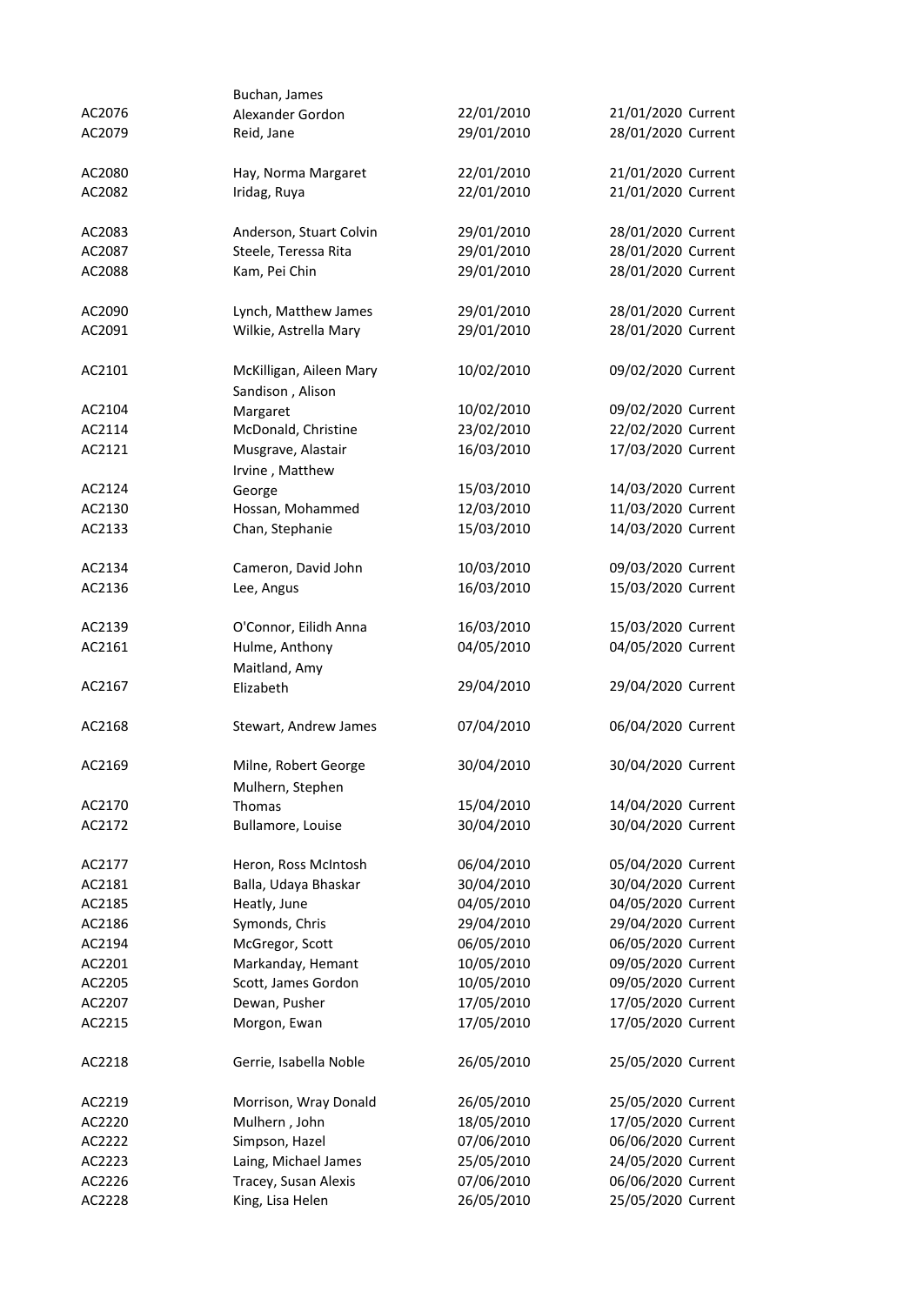| AC2231 | Stirton, Neil Philip                        | 08/06/2010 | 07/06/2020 Current |
|--------|---------------------------------------------|------------|--------------------|
|        | Smith, Robert                               |            |                    |
| AC2239 | Alexander                                   | 08/06/2010 | 07/06/2020 Current |
| AC2241 | Clubb, Ami-Louise                           | 08/06/2010 | 07/06/2020 Current |
| AC2243 | Shewan, Ellen                               | 22/06/2010 | 21/06/2020 Current |
| AC2250 | Chong, Eric                                 | 08/06/2010 | 07/06/2020 Current |
| AC2257 | Smith, Angela Dawn                          | 14/06/2010 | 13/06/2020 Current |
| AC2259 | Stewart, George Craig                       | 08/06/2010 | 07/06/2020 Current |
| AC2263 | Hepburn, Andrew                             | 14/07/2010 | 13/07/2020 Current |
| AC2267 | Millard, Jan Marie                          | 14/07/2010 | 13/07/2020 Current |
| AC2268 | Cain, Jennifer                              | 14/07/2010 | 13/07/2020 Current |
| AC2271 | Gerrie, Doreen                              | 14/07/2010 | 13/07/2020 Current |
| AC2281 | Milne, Marc                                 | 26/07/2010 | 25/07/2020 Current |
|        | Galloway, Edward John                       |            |                    |
| AC2290 | George                                      | 26/07/2010 | 25/07/2020 Current |
| AC2299 | Steen, Michael Paul                         | 06/08/2010 | 05/08/2020 Current |
| AC2305 | Bradford, Craig                             | 11/08/2010 | 10/08/2020 Current |
|        | Thanabalasingham,                           |            |                    |
| AC2306 | Joney Joey                                  | 11/08/2010 | 10/08/2020 Current |
| AC2307 | Paterson, Lewis James                       | 10/08/2010 | 09/08/2020 Current |
| AC2311 | Davidson, Paul                              | 10/08/2010 | 09/08/2020 Current |
| AC2321 | Stokes, Ian James                           | 19/08/2010 | 18/08/2020 Current |
|        |                                             |            |                    |
| AC2323 | Anderson, Caroline Fay                      | 19/08/2010 | 18/08/2020 Current |
| AC2326 | Milne, Jayne                                | 19/08/2010 | 18/08/2020 Current |
| AC2330 | Aslanova, Aleksandra                        | 01/09/2010 | 31/08/2020 Current |
| AC2331 | Brand, Laura Bridget                        | 26/08/2010 | 25/08/2020 Current |
| AC2354 | Middleton, Gary                             | 07/01/2011 | 06/01/2021 Current |
| AC2358 | Buchan, Sian                                | 22/09/2010 | 21/09/2020 Current |
|        | Tait, Evelyn Jacqueline                     |            |                    |
| AC2361 | Annette                                     | 22/09/2010 | 21/09/2020 Current |
| AC2363 | Srimayooran, Vettivelu                      | 22/09/2010 | 21/09/2020 Current |
| AC2364 | Bleakley, Alison Gail                       | 29/09/2010 | 28/09/2020 Current |
| AC2378 | Cox, Kim                                    | 12/10/2010 | 11/10/2020 Current |
| AC2379 | Fowler, Annemarie                           | 12/10/2010 | 11/10/2020 Current |
| AC2380 | Matthew, Richard                            | 12/10/2010 | 11/10/2020 Current |
|        |                                             |            |                    |
| AC2391 | Fraser, Paul Alexander<br>McMillan, Michael | 11/01/2011 | 10/01/2021 Current |
| AC2406 | Thomas James                                | 06/12/2010 | 05/12/2020 Current |
| AC2414 |                                             | 26/01/2011 | 25/01/2021 Current |
|        | Lonie, Frank<br>Konidala, Venkata           |            |                    |
| AC2416 | Naveen                                      | 22/11/2010 | 21/11/2020 Current |
| AC2420 | Murison, Andrew Kevin<br>Riddoch, Patricia  | 06/12/2010 | 05/12/2020 Current |
| AC2432 | Margaret                                    | 21/12/2010 | 20/12/2020 Current |
| AC2433 | Lauder, Naomi                               | 17/12/2010 | 16/12/2020 Current |
| AC2445 | Towler, Robert                              | 13/01/2011 | 12/01/2021 Current |
| AC2449 | Kell, Lindsay John                          | 23/12/2010 | 22/12/2020 Current |
|        |                                             |            |                    |
| AC2452 | Kelman, John Norman                         | 21/12/2010 | 20/12/2020 Current |
| AC2461 | Mylles, Gillian                             | 26/01/2011 | 25/01/2021 Current |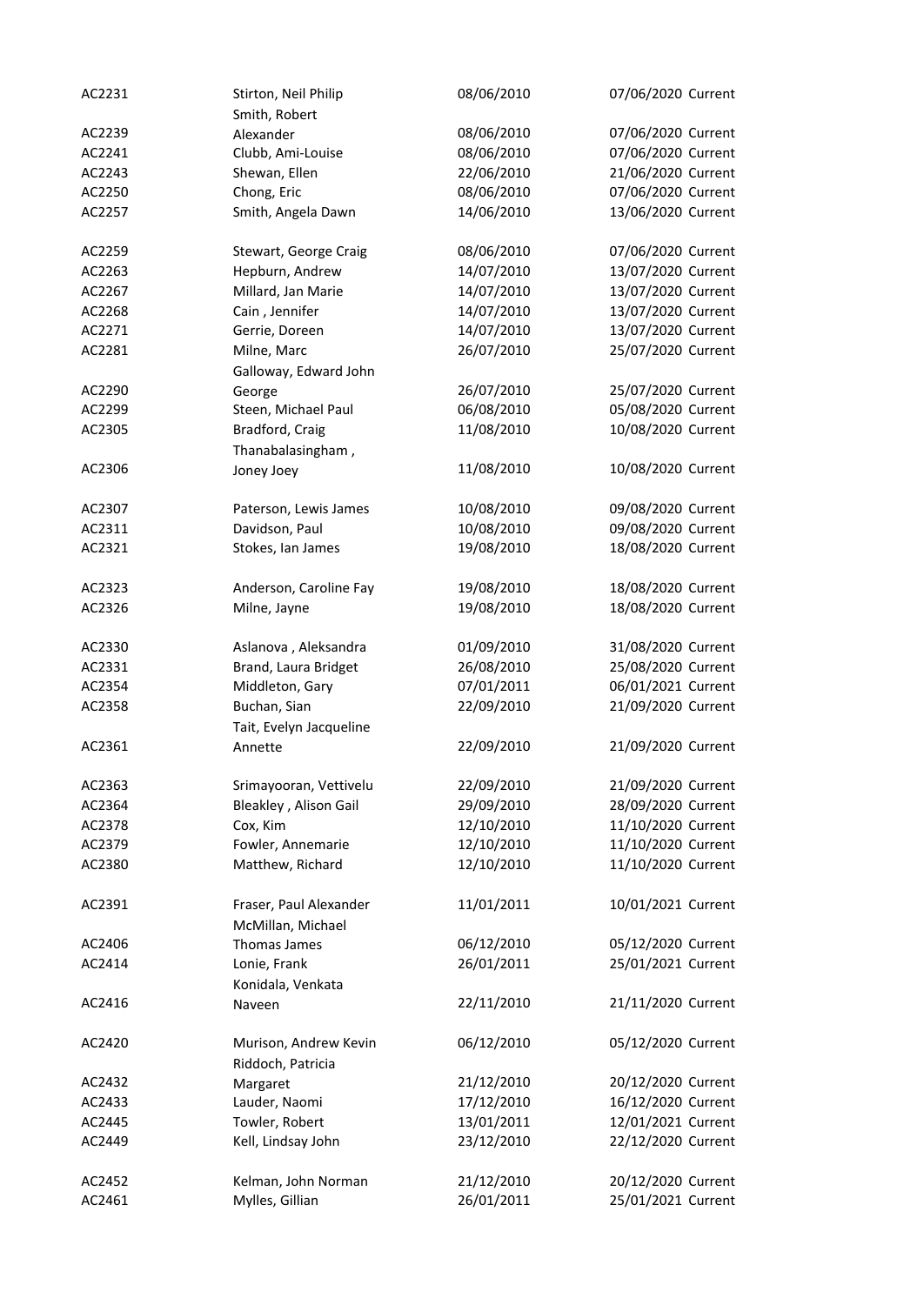| AC2470 | Simcox, Josie Anna             | 25/01/2011 | 24/01/2021 Current |
|--------|--------------------------------|------------|--------------------|
| AC2475 | Russell, Callum                | 15/02/2011 | 14/02/2021 Current |
| AC2495 | Motion, Steven                 | 18/02/2011 | 17/02/2021 Current |
|        | Janardhanan, Anil              |            |                    |
| AC2508 | Kumar                          | 18/03/2011 | 17/03/2021 Current |
| AC2510 | Bedawi, Jill                   | 18/03/2011 | 17/03/2021 Current |
| AC2515 | Gasnarek, Vladimir             | 13/07/2011 | 12/07/2021 Current |
|        |                                |            |                    |
| AC2524 | Rosie, Andrew William          | 05/04/2011 | 04/04/2021 Current |
| AC2528 | Khare, Ranjan                  | 05/04/2011 | 04/04/2021 Current |
| AC2533 | Florence, Hugh                 | 05/04/2011 | 04/04/2021 Current |
| AC2538 | Reed, Christopher              | 15/04/2011 | 14/04/2021 Current |
| AC2542 | Masson, Clare                  | 18/04/2011 | 17/04/2021 Current |
| AC2546 | Morrison, Richard              | 18/04/2011 | 17/04/2021 Current |
|        |                                |            |                    |
| AC2549 | Fraser, Rachael Louise         | 18/04/2011 | 17/04/2021 Current |
| AC2551 | Waller, Elaine                 | 18/04/2011 | 17/04/2021 Current |
|        |                                |            |                    |
|        | Ignatius Selvaraj,             | 04/05/2011 | 03/05/2021 Current |
| AC2556 | Sarosa                         |            |                    |
|        | MacPherson, Adam               |            |                    |
| AC2557 | John Alexander                 | 18/04/2011 | 17/04/2021 Current |
| AC2560 | Ewen, Alan                     | 04/05/2011 | 03/05/2021 Current |
|        | Rosmanowska,                   |            |                    |
| AC2564 | Katarzyna                      | 13/05/2011 | 12/05/2021 Current |
|        |                                |            |                    |
| AC2565 | Varanasi, Rakesh Babu          | 17/05/2011 | 16/05/2021 Current |
| AC2574 | Sanjay, Padmini                | 17/05/2011 | 16/05/2021 Current |
| AC2575 | Kozlovska, Daina               | 17/05/2011 | 16/05/2021 Current |
|        | Ziomek, Agnieszka              |            |                    |
| AC2577 | Katarzyna                      | 29/06/2011 | 28/06/2021 Current |
|        |                                |            |                    |
| AC2578 | Komaraneni, Srinivas           | 04/05/2011 | 03/05/2021 Current |
| AC2579 | Carrol, Gregg John             | 13/05/2011 | 12/05/2021 Current |
| AC2580 | Cowell, Michelle               | 30/05/2011 | 29/05/2021 Current |
|        | Marshall, Agnes                |            |                    |
| AC2594 | <b>Buchan</b>                  | 30/05/2011 | 29/05/2021 Current |
| AC2608 | Naismith, Paul                 | 27/06/2011 | 26/06/2021 Current |
| AC2612 | Taylor, Denise                 | 08/06/2011 | 07/06/2021 Current |
|        | Hepburn, Linda Mary            |            |                    |
| AC2613 | Helen                          | 08/06/2011 | 07/06/2021 Current |
|        |                                |            |                    |
| AC2616 | Dhyavnapelli, Anil Rao         | 08/06/2011 | 07/06/2021 Current |
| AC2620 | Gallan, Gillian                | 08/06/2011 | 07/06/2021 Current |
| AC2623 | Mridha, Francis                | 08/06/2011 | 07/06/2021 Current |
| AC2627 | Petrie, Donna                  | 16/06/2011 | 15/06/2021 Current |
|        |                                |            |                    |
| AC2629 | Galloway, Hazel Louise         | 27/06/2011 | 26/06/2021 Current |
| AC2631 | Cramond, Sharon                | 13/07/2011 | 12/07/2021 Current |
| AC2635 | Ross, Sianon                   | 24/06/2011 | 23/06/2021 Current |
| AC2636 | Hulse, Keith                   | 30/08/2011 | 29/08/2021 Current |
|        |                                |            |                    |
| AC2638 | Simpson, Jamie Fraser          | 13/07/2011 | 12/07/2021 Current |
| AC2639 |                                |            |                    |
|        | Krutul, Marcin                 | 13/07/2011 | 12/07/2021 Current |
| AC2640 | Taylor, David James            | 27/06/2011 | 26/06/2021 Current |
| AC2643 | Sivak, Jozef                   | 27/06/2011 | 26/06/2021 Current |
| AC2653 | Park, Lachlan Thomas<br>McLean | 13/07/2011 | 12/07/2021 Current |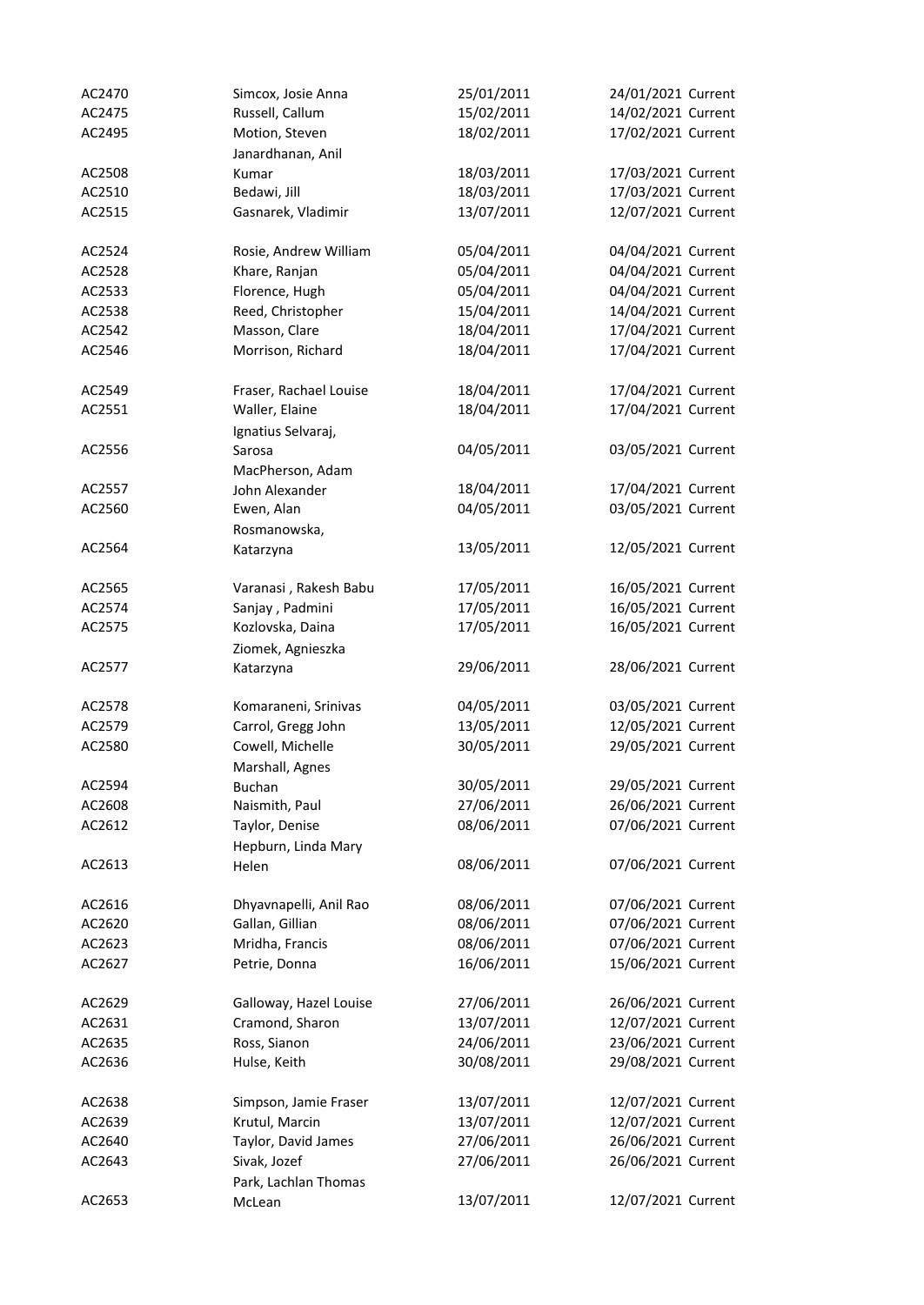| AC2654 | Tariq, Samina            | 13/07/2011 | 12/07/2021 Current |
|--------|--------------------------|------------|--------------------|
| AC2655 | Jancovicova Zitko, Lucie | 13/07/2011 | 12/07/2021 Current |
| AC2661 | Mathieson, Ian Martin    | 08/08/2011 | 07/08/2021 Current |
| AC2662 | Hosie, John              | 23/08/2011 | 22/08/2021 Current |
| AC2664 | Rintoul, Clare           | 25/08/2011 | 24/08/2021 Current |
| AC2665 | Pierru, Anya Elizabeth   | 04/08/2011 | 03/08/2021 Current |
| AC2666 | Bain, Ernest             | 02/08/2011 | 01/08/2021 Current |
| AC2684 | Medina, Carlos Ivan      | 19/08/2011 |                    |
|        | Nunez                    |            | 17/08/2021 Current |
| AC2685 | Robertson, Lorraine      | 24/08/2011 | 23/08/2021 Current |
| AC2687 | Chan, May Ling           | 11/08/2011 | 10/08/2021 Current |
| AC2691 | Low, Ailsa               | 19/08/2011 | 18/08/2021 Current |
| AC2692 | Penny, Annmarie          | 24/08/2011 | 23/08/2021 Current |
| AC2696 | Safiullah, Sharif        | 30/08/2011 | 29/08/2021 Current |
| AC2698 | Bradley, Angela          | 15/09/2011 | 14/09/2021 Current |
| AC2699 | Hurn, Julie Anne         | 06/09/2011 | 05/09/2021 Current |
|        | Tamalampudi, Venkata     |            |                    |
| AC2704 | Rama Reddy               | 06/09/2011 | 05/09/2021 Current |
| AC2705 | Mair, Paul John          | 31/08/2011 | 30/08/2021 Current |
| AC2709 | Davidson, Hugh           | 27/10/2011 | 26/10/2021 Current |
| AC2724 | Thomson, Stuart Harry    | 05/10/2011 | 04/10/2021 Current |
| AC2725 | Cryle, Brenda Kay        | 05/10/2011 | 04/10/2021 Current |
| AC2728 | Cooper, Lynne            | 27/10/2011 | 26/10/2021 Current |
| AC2729 | Barnes, Allan            | 27/10/2011 | 26/10/2021 Current |
|        | Virdee, Elliot Harvinder |            |                    |
| AC2731 | Singh                    | 21/10/2011 | 20/10/2021 Current |
| AC2732 | Munro, Sarah Louise      | 05/10/2011 | 04/10/2021 Current |
| AC2735 | McConnachie, Alan        | 27/10/2011 | 26/10/2021 Current |
| AC2736 | Irvine, Dana Marie       | 13/10/2011 | 12/10/2021 Current |
| AC2738 | King, Jennifer Helen     | 27/10/2011 | 26/10/2021 Current |
| AC2741 | Duncan, James Ian        | 27/10/2011 | 26/10/2021 Current |
|        |                          |            |                    |
| AC2746 | Farman, Alan Edward      | 28/10/2011 | 27/10/2021 Current |
| AC2753 | Prasannan, Sulekha       | 13/12/2011 | 12/12/2021 Current |
| AC2754 | Anderson, Christina      | 28/10/2011 | 27/10/2021 Current |
| AC2756 | Brewster, Thomas         | 21/11/2011 | 20/11/2021 Current |
| AC2758 | Dheer, Munish            | 25/11/2011 | 24/11/2021 Current |
| AC2761 | Christie, Dawn           | 21/11/2011 | 20/11/2021 Current |
|        | Lonchay, Jean-Paul       |            |                    |
| AC2777 | Alexandre                | 21/11/2011 | 20/11/2021 Current |
| AC2780 | Mason, Raymond John      | 21/02/2012 | 20/02/2022 Current |
|        | Smith-Mearns,            |            |                    |
| AC2783 | Matthew                  | 07/12/2011 | 06/12/2021 Current |
| AC2791 | Jamieson, Wendy          | 07/12/2011 | 06/12/2021 Current |
|        | Watson, Charles          |            |                    |
| AC2802 | George                   | 25/01/2012 | 24/01/2022 Current |
| AC2808 | Lim, Kwan Fui            | 31/01/2012 | 30/01/2022 Current |
|        | Cameron, Joyce           |            |                    |
| AC2816 | Lorraine                 | 21/03/2012 | 20/03/2022 Current |
| AC2818 | Ramsay, Brenda           | 21/02/2012 | 20/02/2022 Current |
| AC2821 | Barrie, Lisa             | 10/01/2012 | 09/01/2022 Current |
|        |                          |            |                    |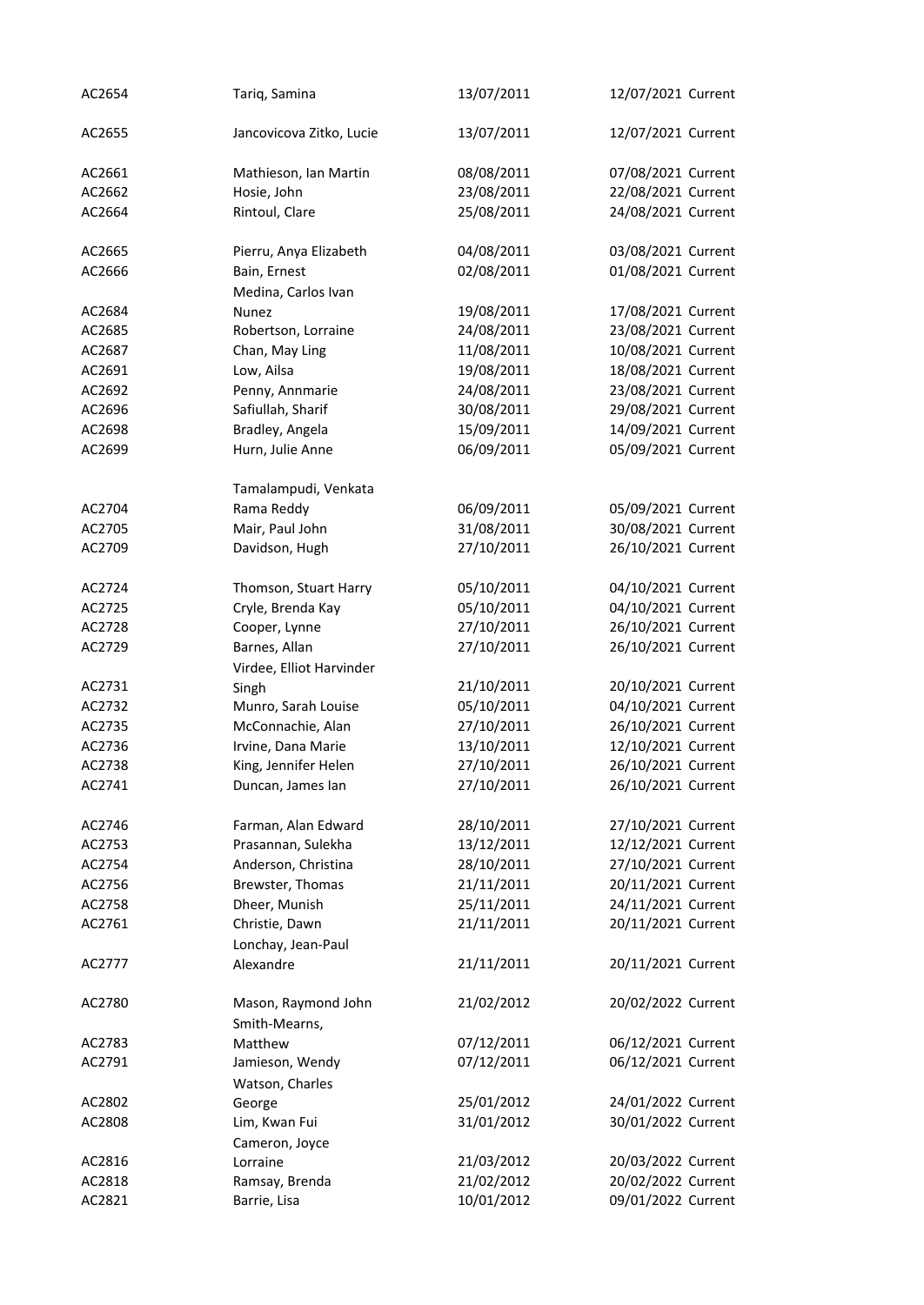| AC2824 | Carmichael, Freda           | 20/01/2012 | 19/01/2022 Current |
|--------|-----------------------------|------------|--------------------|
|        | Yogeswaran,                 |            |                    |
| AC2827 | Rajarajeswary               | 20/01/2012 | 19/01/2022 Current |
| AC2836 | Starkie, Sharon             | 17/02/2012 | 16/02/2022 Current |
|        | Reid, Christopher           |            |                    |
| AC2838 | <b>Annand David</b>         | 25/01/2012 | 24/01/2022 Current |
| AC2847 | Hutchison, Elaine           | 03/02/2012 | 02/02/2022 Current |
| AC2852 | Dhadwar, Tersam             | 21/02/2012 | 20/02/2022 Current |
|        |                             |            |                    |
| AC2854 | Srimayooran, Mahintha       | 17/02/2012 | 16/02/2022 Current |
| AC2864 | Fraser, Neil                | 21/02/2012 | 20/02/2022 Current |
|        |                             |            |                    |
| AC2865 | Denholm, Steven Bruce       | 21/02/2012 | 20/02/2022 Current |
| AC2881 | Mikos, Dorota               | 09/03/2012 | 08/03/2022 Current |
|        | Mathieson, Amy              |            |                    |
| AC2884 | Elizabeth                   | 21/03/2012 | 20/03/2022 Current |
|        | Sivakumar, Angnes           |            |                    |
| AC2885 | Kanchana                    | 29/05/2012 | 28/05/2022 Current |
|        |                             |            |                    |
| AC2886 | Tinnion, Joseph Adam        | 26/04/2012 | 25/04/2022 Current |
| AC2888 | Haig, Julie                 | 16/03/2012 | 15/03/2022 Current |
| AC2889 | Haig, James                 | 16/03/2012 | 15/03/2022 Current |
|        | Duncan, Gillian             |            |                    |
| AC2896 | Margaret                    | 20/03/2012 | 19/03/2022 Current |
| AC2898 | Mearns, Hayleigh            | 20/03/2012 | 19/03/2022 Current |
|        |                             |            |                    |
| AC2902 | Forsyth, Scott<br>Alexander | 26/03/2012 | 25/03/2022 Current |
| AC2914 |                             | 21/03/2012 | 20/03/2022 Current |
|        | Stewart, Alan               |            |                    |
| AC2919 | Buchan, Elaine              | 10/04/2012 | 09/04/2022 Current |
| AC2925 | Gray, Michael               | 10/04/2012 | 09/04/2022 Current |
| AC2931 | Hearns, Kevin Anthony       | 26/04/2012 | 25/04/2022 Current |
| AC2938 | McKay, Stephen              | 02/05/2012 | 01/05/2022 Current |
| AC2943 | Godini, Lisa Anita          | 26/04/2012 | 25/04/2022 Current |
| AC2944 | Rafferty, Harry             | 02/05/2012 | 01/05/2022 Current |
|        |                             |            |                    |
| AC2954 | Brown, Victoria Helen       | 02/05/2012 | 01/05/2022 Current |
| AC2957 | Fraser, Sarah-Louise        | 04/05/2012 | 03/05/2022 Current |
| AC2963 | Sandie, Heather             | 10/05/2012 | 09/05/2022 Current |
| AC2970 | Cheung, Kevin               | 25/05/2012 | 24/05/2022 Current |
|        | Fraser, Donna               |            |                    |
| AC2976 | Margaret Sarah              | 25/05/2012 | 24/05/2022 Current |
| AC2980 | McLaughlin, Michael         | 15/05/2012 | 14/05/2022 Current |
| AC2986 | Lukose, Praveen             | 16/05/2012 | 15/05/2022 Current |
|        | Wilson, Alexander           |            |                    |
| AC2994 | Graeme                      | 06/06/2012 | 05/06/2022 Current |
| AC2997 | Anderson, Susan             | 06/06/2012 | 05/06/2022 Current |
|        |                             |            | 27/11/2022 Current |
| AC3002 | Williamson, Michael         | 28/11/2012 |                    |
| AC3007 | Macrae, Deborah Anne        | 22/06/2012 | 21/06/2022 Current |
| AC3015 | McLachlan, Morag Jean       | 26/06/2012 | 25/06/2022 Current |
| AC3019 | Lendrum, Katie Louise       | 03/07/2012 | 02/07/2022 Current |
|        | Montgomery, Michael         |            |                    |
| AC3020 | Kevin                       | 26/06/2012 | 25/06/2022 Current |
| AC3023 | Cowie, Emma Louise          | 03/07/2012 | 02/07/2022 Current |
|        |                             |            |                    |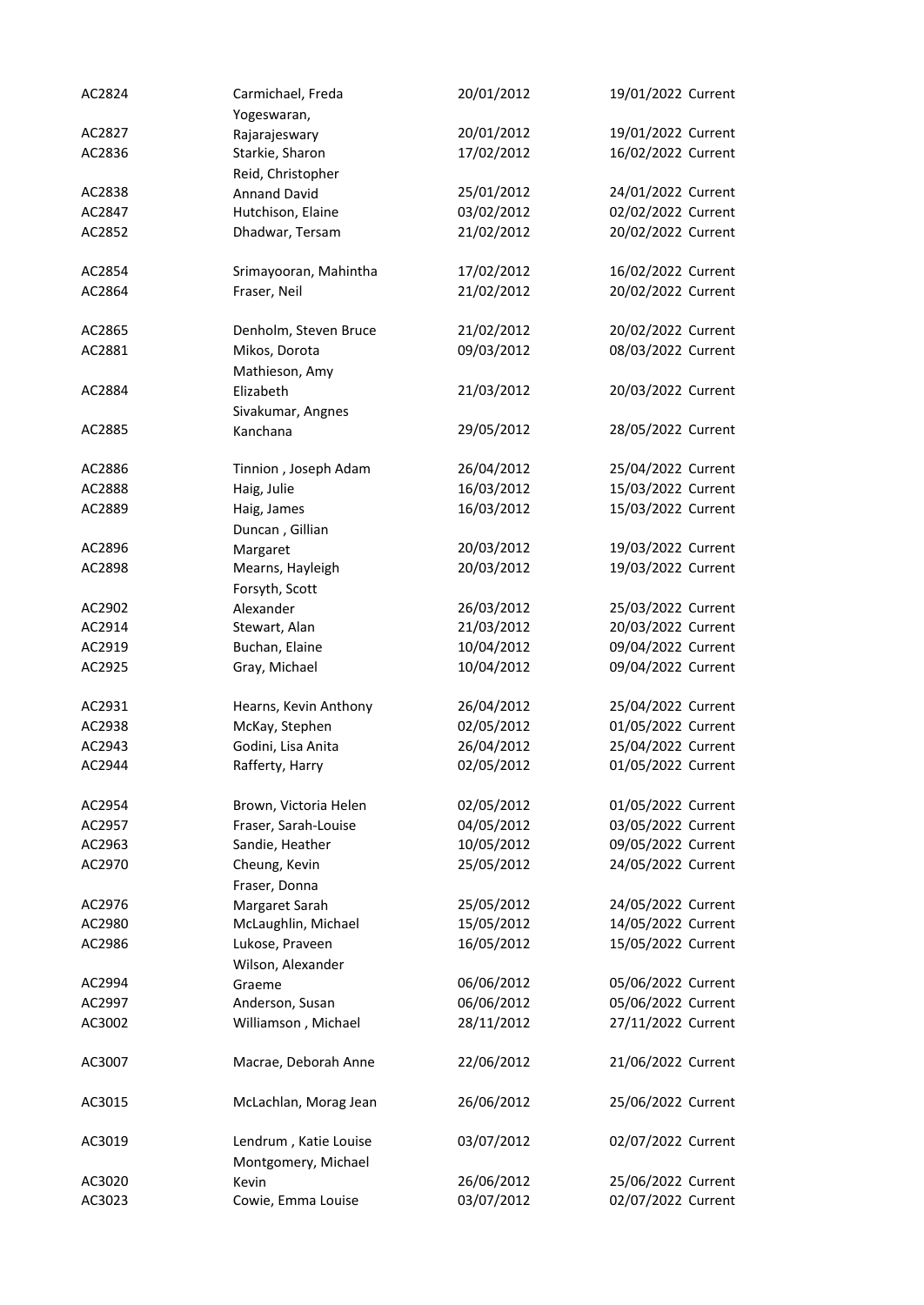| AC3024 | Banks, Sharon Elizabeth | 03/07/2012 | 02/07/2022 Current |
|--------|-------------------------|------------|--------------------|
| AC3025 | Blaszczyk, Aleksandra   | 03/09/2012 | 02/09/2022 Current |
| AC3038 | Suttie, Gavin           | 10/07/2012 | 09/07/2022 Current |
|        | Ramsay, Caroline Ann    |            |                    |
| AC3040 | Margaret                | 31/07/2012 | 30/07/2022 Current |
|        | Johnston, Jade          |            |                    |
| AC3048 | Elizabeth               | 14/08/2012 | 13/08/2022 Current |
|        | Carlson, Andrew         |            |                    |
| AC3051 | Richard                 | 14/08/2012 | 13/08/2022 Current |
|        | McGinty, Matthew        |            |                    |
| AC3056 | John                    | 14/08/2012 | 13/08/2022 Current |
| AC3058 | Masterton, Graeme       | 14/08/2012 | 13/08/2022 Current |
| AC3064 | Arthur, Katherine       | 03/09/2012 | 02/09/2022 Current |
|        |                         |            |                    |
| AC3065 | Williams, Caroline Rose | 14/09/2012 | 13/09/2022 Current |
| AC3068 | Leslie, Jill            | 03/09/2012 | 02/09/2022 Current |
| AC3069 | Blair, Donald           | 14/09/2012 | 13/09/2022 Current |
| AC3075 | Moniakis, Antonios      | 14/09/2012 | 13/09/2022 Current |
| AC3076 | Salter, Barry           | 03/09/2012 | 02/09/2022 Current |
| AC3077 | Patterson, Robin        | 03/09/2012 | 02/09/2022 Current |
| AC3082 | Gray, Claire Liza       | 14/09/2012 | 13/09/2022 Current |
| AC3084 | Snowdon, Jamie          | 21/09/2012 | 20/09/2022 Current |
|        | Hocker, Victoria        |            |                    |
| AC3094 | Catherine               | 01/10/2012 | 30/09/2022 Current |
| AC3095 | Lepre, Gaetano          | 01/10/2012 | 30/09/2022 Current |
|        |                         |            |                    |
| AC3101 | Whittle, Emily Louise   | 01/10/2012 | 30/09/2022 Current |
| AC3104 | McTavish, Angela        | 01/10/2012 | 30/09/2022 Current |
| AC3108 | Kennedy, Karen Ann      | 01/10/2012 | 30/09/2022 Current |
| AC3109 | Ross, George John       | 29/10/2012 | 28/10/2022 Current |
| AC3124 | Janik, Agnieszka        | 29/10/2012 | 28/10/2022 Current |
|        |                         |            |                    |
| AC3125 | Palaniswamy, Anburaj    | 26/10/2012 | 25/10/2022 Current |
|        |                         |            |                    |
| AC3133 | Quinn, Stuart Anthoney  | 29/10/2012 | 28/10/2022 Current |
| AC3135 | Li, Qiaoyun             | 05/03/2013 | 04/03/2023 Current |
| AC3143 | Shand, Natalie          | 18/03/2013 | 17/03/2023 Current |
| AC3147 | Keith, Graham           | 28/01/2013 | 27/01/2023 Current |
| AC3148 | Fairweather, Beverly    | 23/11/2012 | 22/11/2022 Current |
| AC3149 | Farooqui, Ahsan Suhail  | 16/01/2013 | 15/01/2023 Current |
|        | Beveridge, John Russell |            |                    |
| AC3153 | Young                   | 06/02/2013 | 05/02/2023 Current |
|        | Anderson, Beverley      |            |                    |
| AC3154 | Margaret Elizabeth      | 23/01/2013 | 22/01/2023 Current |
|        |                         |            |                    |
| AC3162 | Reisenbuchler, Rebecca  | 11/12/2012 | 10/12/2022 Current |
| AC3164 | Stuart, Peter James     | 07/01/2013 | 06/01/2023 Current |
|        | Kelman, Raymond         |            |                    |
| AC3167 | William                 | 11/12/2012 | 10/12/2022 Current |
|        | Wilson, Christopher     |            |                    |
| AC3168 | Graham William          | 06/02/2013 | 05/02/2023 Current |
| AC3172 | McKenna, Anthony        | 11/12/2012 | 10/12/2022 Current |
| AC3174 | Cromar, Fiona           | 11/12/2012 | 10/12/2022 Current |
| AC3175 | Elder, Hannah           | 07/01/2013 | 06/01/2023 Current |
|        |                         |            |                    |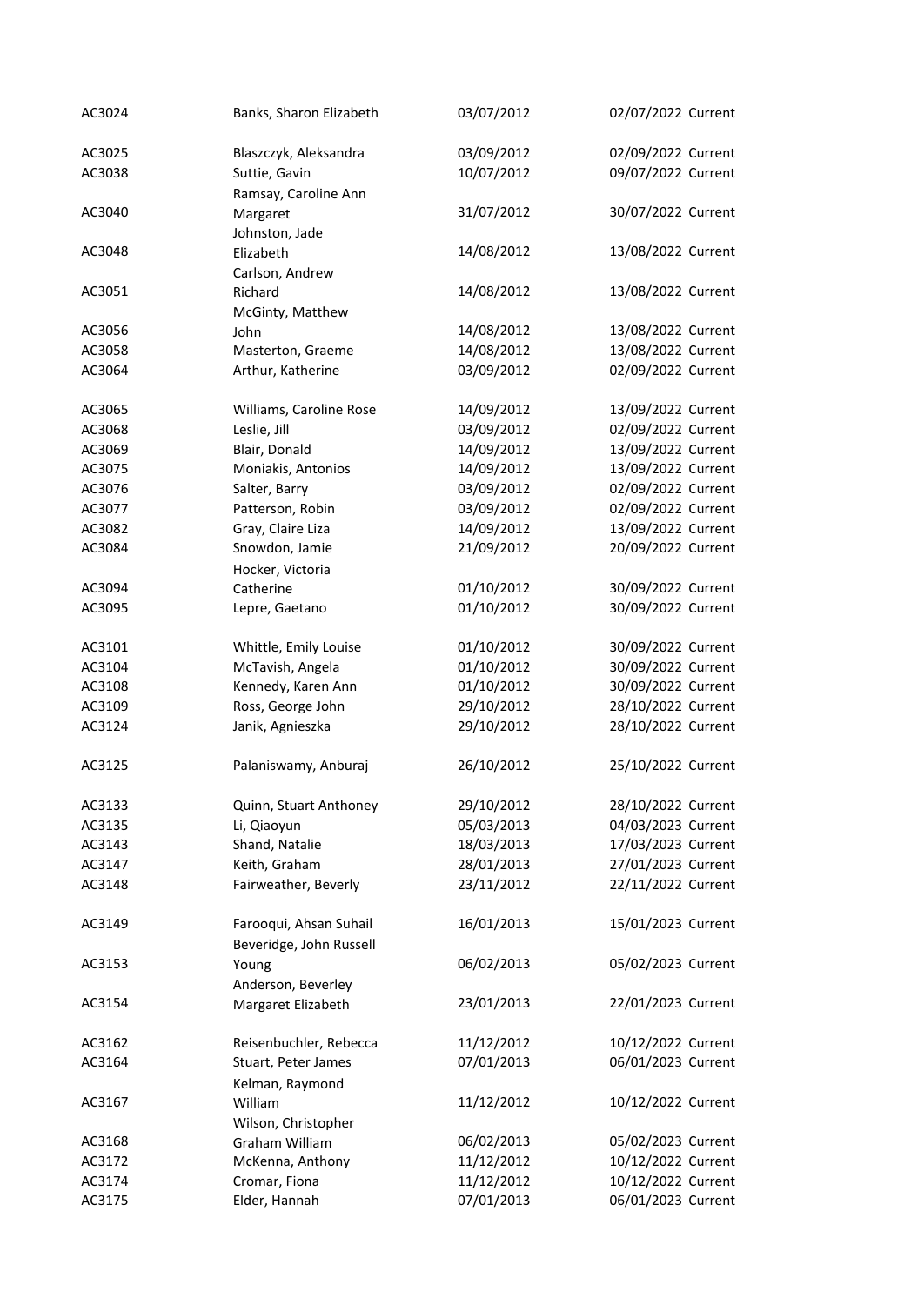|        | Thompson, Gareth        |            |                    |
|--------|-------------------------|------------|--------------------|
| AC3177 | David                   | 10/12/2012 | 09/12/2022 Current |
| AC3179 | Morrison, Kimberley     | 10/12/2012 | 09/12/2022 Current |
|        | Canale-Dow, Christina   |            |                    |
| AC3180 | Elvira                  | 11/12/2012 | 10/12/2022 Current |
| AC3184 | McGinnis, Craig         | 20/12/2012 | 19/12/2022 Current |
| AC3189 | Evans, Aaron Edward     | 23/01/2013 | 22/01/2023 Current |
| AC3190 | Tomlinson, Natasha      | 23/01/2013 | 22/01/2023 Current |
| AC3191 | Tumelty, Riona          | 23/01/2013 | 22/01/2023 Current |
| AC3193 | Leith, Robert James     | 13/02/2013 | 12/02/2023 Current |
|        | Kong Win Chang, Florie  |            |                    |
| AC3195 | Yong Fa                 | 20/02/2013 | 19/02/2023 Current |
| AC3196 | Sherry, Austin          | 23/01/2013 | 24/01/2023 Current |
| AC3197 | Lau, Chung Wan          | 23/01/2013 | 22/01/2023 Current |
| AC3198 | Modis, Marton           | 05/03/2013 | 04/03/2023 Current |
| AC3199 | Pitts, Thomas Lloyd     | 23/01/2013 | 22/01/2023 Current |
|        |                         |            |                    |
| AC3200 | Watson, Elizabeth Anne  | 23/01/2013 | 22/01/2023 Current |
| AC3201 | Macaulay, James Lee     | 31/01/2013 | 30/01/2023 Current |
| AC3202 | McCann, Clare           | 06/02/2013 | 05/02/2023 Current |
|        | Emmerson, James         |            |                    |
| AC3203 | Robert                  | 23/01/2013 | 22/01/2023 Current |
| AC3207 | Murphy, Lynne           | 06/02/2013 | 05/02/2023 Current |
|        |                         |            |                    |
| AC3209 | Suski, Piotr Aleksander | 06/02/2013 | 05/02/2023 Current |
| AC3210 | Davidson, Graeme        | 23/01/2013 | 22/01/2023 Current |
| AC3211 | Campbell, Caroline      | 06/02/2013 | 05/02/2023 Current |
| AC3212 | Morrison, Andrew        | 06/02/2013 | 05/02/2023 Current |
| AC3213 | Carle, Lee William      | 20/02/2013 | 19/02/2023 Current |
|        | Anderson, Philip        |            |                    |
| AC3215 | Charles Edward          | 20/02/2013 | 19/02/2023 Current |
| AC3216 | Varier, Vinay           | 06/02/2013 | 05/02/2023 Current |
| AC3217 | Smajdor, Simona         | 05/03/2013 | 04/03/2023 Current |
| AC3218 | Cuthbertson, Allan      | 20/02/2013 | 19/02/2023 Current |
| AC3219 | Clayton, Jamie          | 20/02/2013 | 19/02/2023 Current |
| AC3220 | Charles, Nikki          | 20/02/2013 | 19/02/2023 Current |
| AC3222 | Borthwick, Fraser       | 06/02/2013 | 05/02/2023 Current |
| AC3223 | Duncan, Stephanie       | 20/02/2013 | 19/02/2023 Current |
| AC3224 | Chowdhury, Ershad       | 20/02/2013 | 19/02/2023 Current |
| AC3225 | Porter, Jennifer        | 20/02/2013 | 19/02/2023 Current |
|        |                         |            |                    |
| AC3226 | Robertson, Mark Bruce   | 20/02/2013 | 19/02/2023 Current |
|        |                         |            |                    |
| AC3227 | Chalmers, Yvonne Kim    | 20/02/2013 | 19/02/2023 Current |
| AC3228 | Imrie, Andrew Lyle      | 05/03/2013 | 04/03/2023 Current |
| AC3229 | Stevenson, Craig        | 05/03/2013 | 04/03/2023 Current |
| AC3230 | Edgar, Brian John       | 05/03/2013 | 04/03/2023 Current |
| AC3231 | Pergl, Michal           | 18/03/2013 | 17/03/2023 Current |
| AC3232 | Wildgoose, Lynne        | 05/03/2013 | 04/03/2023 Current |
|        | Robertson, Marion       |            |                    |
| AC3233 | Eleanor                 | 05/03/2013 | 04/03/2023 Current |
| AC3234 | Clark, Stuart Alan      | 05/03/2013 | 04/03/2023 Current |
| AC3235 | Reid, Lorraine          | 18/03/2013 | 17/03/2023 Current |
|        |                         |            |                    |
| AC3236 | Grewar, John William    | 05/03/2013 | 04/03/2023 Current |
|        | Watson, Kevin Ronald    |            |                    |
| AC3237 |                         | 05/03/2013 | 04/03/2023 Current |
|        | James                   |            |                    |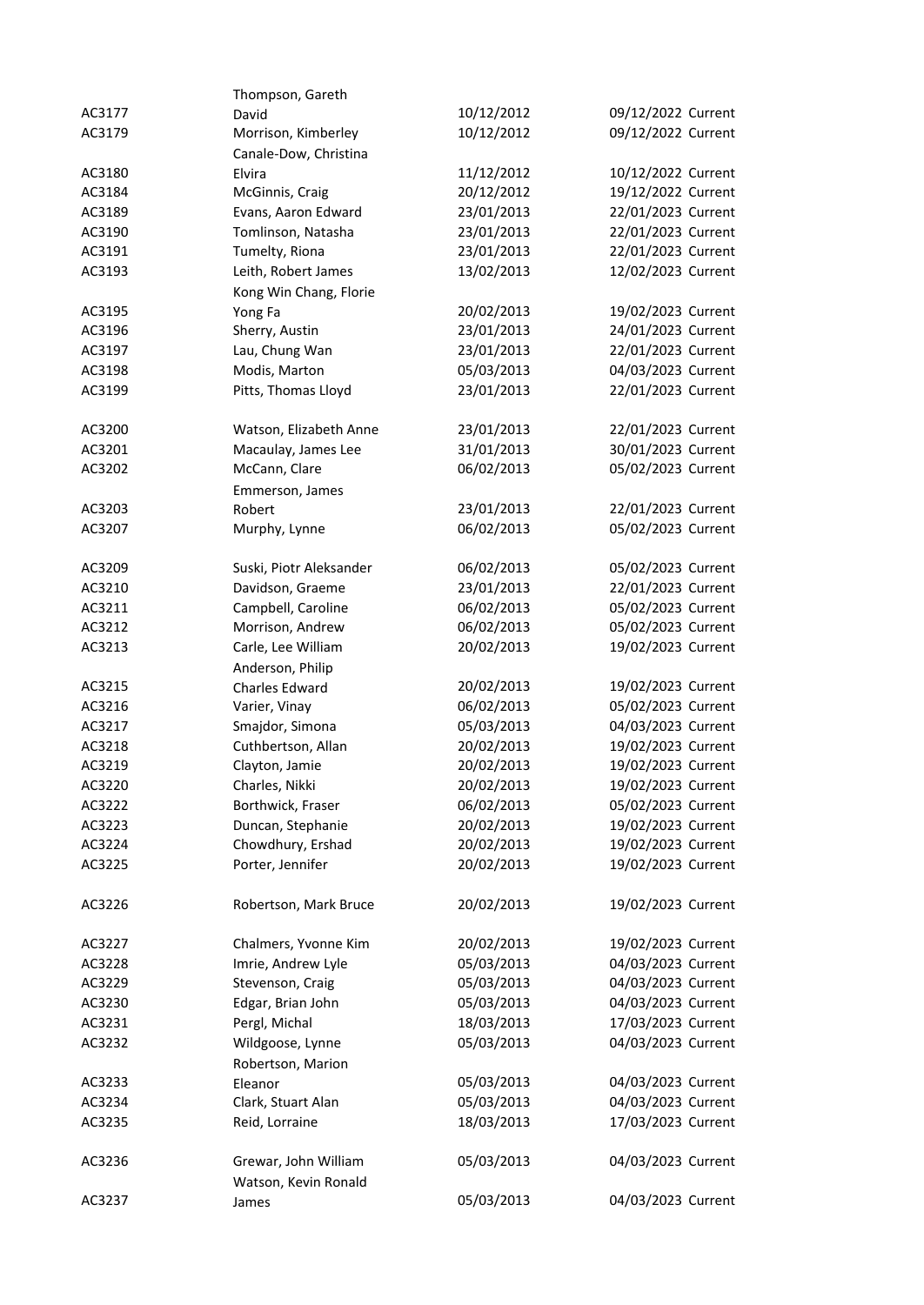| AC3238 | Kane, Ann Iris                    | 05/03/2013 | 04/03/2023 Current |
|--------|-----------------------------------|------------|--------------------|
| AC3240 | Millar, Rory                      | 27/03/2013 | 26/03/2023 Current |
| AC3241 | Hodge, Thurston                   | 05/03/2013 | 04/03/2023 Current |
| AC3242 | Darar, Ryan John                  | 05/03/2013 | 04/03/2023 Current |
|        |                                   |            |                    |
| AC3243 | Buchan, Pamela Lesley             | 05/03/2013 | 04/03/2023 Current |
| AC3244 | Allan, Keith                      | 05/03/2013 | 04/03/2023 Current |
| AC3245 | Nagy, Zsolt                       | 18/03/2013 | 17/03/2023 Current |
| AC3246 | Simon, Claudia                    | 05/03/2013 | 04/03/2023 Current |
| AC3247 | Copland, Chloe                    | 05/03/2013 | 04/03/2023 Current |
| AC3248 | Bruce, Debra                      | 18/03/2013 | 17/03/2023 Current |
| AC3249 | Grecka, Luiza Anna                | 05/03/2013 | 04/03/2023 Current |
| AC3252 | Petia, Gabor                      | 27/03/2013 | 26/03/2023 Current |
|        | Gallagher, Hannah                 |            |                    |
| AC3254 | Margaret                          | 05/03/2013 | 04/03/2023 Current |
|        | Hanby, Madeline                   |            |                    |
| AC3255 | Charlotte                         | 19/03/2013 | 18/03/2023 Current |
|        |                                   |            |                    |
| AC3256 | Logan, Elizabeth-Jane             | 19/03/2013 | 18/03/2023 Current |
|        | Shepherd, Robyn                   |            |                    |
| AC3258 | Elizabeth                         | 05/03/2013 | 04/03/2023 Current |
| AC3259 | McLoughlin, Andrew                | 15/03/2013 | 14/03/2023 Current |
|        | Mackintosh, Mhairi                |            |                    |
| AC3261 | Helen                             | 19/03/2013 | 18/03/2023 Current |
| AC3262 | Milne, Ross                       | 19/03/2013 | 18/03/2023 Current |
| AC3263 | Parley, Emma Louise               | 05/03/2013 | 04/03/2023 Current |
| AC3264 | Low, Robert<br>Coutts, Sally Emma | 18/03/2013 | 17/03/2023 Current |
| AC3266 | Elizabeth                         | 18/03/2013 | 17/03/2023 Current |
| AC3267 | Gordon, Miriam Sofia              | 19/03/2013 | 18/03/2023 Current |
| AC3268 | Davidson, Claudine                | 18/03/2013 | 17/03/2023 Current |
| AC3269 | Davidson, Karen                   | 18/03/2013 | 17/03/2023 Current |
| AC3270 | Gajdosikova, Kristina             | 15/03/2013 | 14/03/2023 Current |
|        | Dagnon, Sofia                     |            |                    |
| AC3271 | Valentinoua                       | 18/03/2013 | 17/03/2023 Current |
| AC3272 | Damkute, Daiva                    | 15/03/2013 | 14/03/2023 Current |
| AC3273 | Ahmad, Waqas                      | 19/03/2013 | 18/03/2023 Current |
| AC3274 | Symmers, Sean                     | 18/03/2013 | 17/03/2023 Current |
| AC3275 | Ahmed, Raju                       | 19/03/2013 | 18/03/2023 Current |
| AC3276 | Probola, Dominika                 | 19/03/2013 | 18/03/2023 Current |
| AC3277 | Smith, Calum Young                | 15/04/2013 | 14/04/2023 Current |
|        |                                   |            |                    |
| AC3278 | Maddrell, Jason Leslie            | 15/04/2013 | 14/04/2023 Current |
|        | Stuart, Richard James             |            |                    |
| AC3279 | Alexander                         | 15/04/2013 | 14/04/2023 Current |
| AC3280 | Sobkowiak, Daniel                 | 27/03/2013 | 26/03/2023 Current |
|        | Marshall, Alexander               |            |                    |
| AC3281 | Michael                           | 15/04/2013 | 14/04/2023 Current |
| AC3282 | MacKnight, Katie                  | 27/03/2013 | 26/03/2023 Current |
| AC3283 | Ali, Syed Liakat                  | 15/04/2013 | 14/04/2023 Current |
|        | Joseph, Anitha                    |            |                    |
| AC3284 | Catherine                         | 18/06/2013 | 17/06/2023 Current |
| AC3285 | Bruce, Russell                    | 27/03/2013 | 26/03/2023 Current |
| AC3286 | Lindsay, Faye                     | 30/04/2013 | 29/04/2023 Current |
| AC3287 | Gillespie, Richard                | 15/04/2013 | 14/04/2023 Current |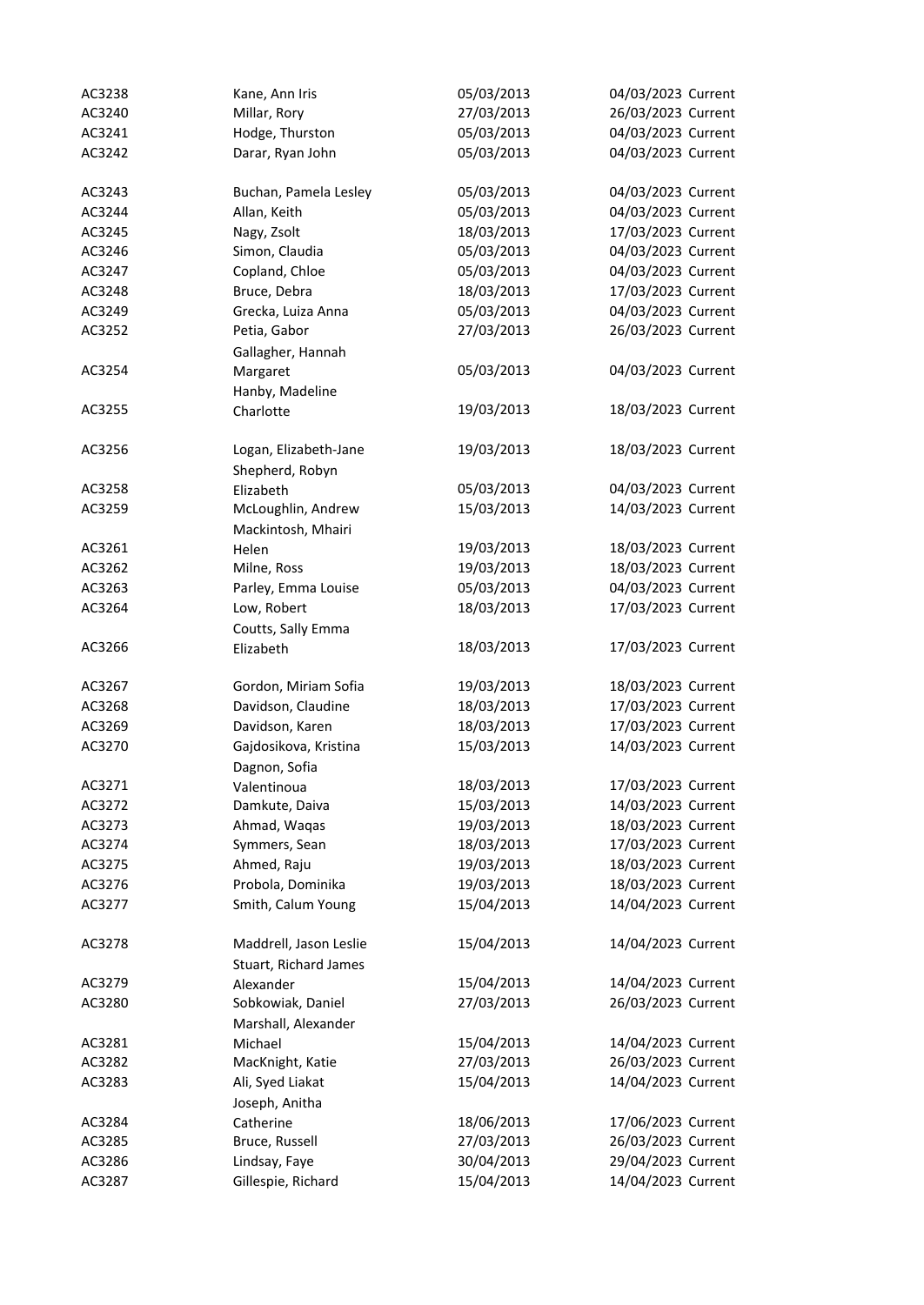| AC3288 | Cuthbert, Terry Anne    | 27/03/2013 | 26/03/2023 Current |
|--------|-------------------------|------------|--------------------|
| AC3289 | Strachan, Jamie         | 15/04/2013 | 14/04/2023 Current |
|        | Karunamoorthi, Naresh   |            |                    |
| AC3290 | Babu                    | 15/04/2013 | 14/04/2023 Current |
| AC3291 | Solas, Francesco        | 15/04/2013 | 14/04/2023 Current |
|        |                         |            |                    |
| AC3293 | Feeney, James Aidan     | 15/04/2013 | 14/04/2023 Current |
| AC3295 | West, William Trew      | 15/04/2013 | 14/04/2023 Current |
|        |                         |            |                    |
| AC3296 | McDonald, Emily Jane    | 15/04/2013 | 14/04/2023 Current |
| AC3297 | Ramsay, Paul            | 15/04/2013 | 14/04/2023 Current |
| AC3298 | Livingstone, Graham     | 15/04/2013 | 14/04/2023 Current |
|        | McIntosh, Hayley Anne   |            |                    |
| AC3299 | Cameron                 | 15/04/2013 | 14/04/2023 Current |
| AC3302 | Small, Nathan James     | 15/04/2013 | 14/04/2023 Current |
|        |                         |            |                    |
| AC3303 | Robertson, Lorna Mairi  | 15/04/2013 | 14/04/2023 Current |
| AC3304 | West, Paul Alan         | 15/04/2013 | 14/04/2023 Current |
|        | Jarvis, Brioney Louise  |            |                    |
| AC3305 | Clare                   | 15/04/2013 | 14/04/2023 Current |
|        |                         |            |                    |
| AC3306 | McKain, Callum James    | 15/04/2013 | 14/04/2023 Current |
| AC3307 | Gray, Rthys             | 17/04/2013 | 16/04/2023 Current |
| AC3308 | Madala, Haribabu        | 15/04/2013 | 14/04/2023 Current |
| AC3309 | Syal, Akshay            | 15/04/2013 | 14/04/2023 Current |
| AC3310 | Muirhead, Stephen       | 15/04/2013 | 14/04/2023 Current |
| AC3311 | Locke, Heather Edith    | 15/04/2013 | 14/04/2023 Current |
| AC3312 | Hall, Helen Patricia    | 16/04/2013 | 15/04/2023 Current |
|        | Beaton, Michael         |            |                    |
| AC3313 | Mitchell                | 16/04/2013 | 15/04/2023 Current |
| AC3314 | Groves, Alison Mary     | 16/04/2013 | 15/04/2023 Current |
| AC3315 | Park, Angela Yvonne     | 16/04/2013 | 15/04/2023 Current |
|        | Lashmar, Eleanor        |            |                    |
| AC3316 | Catherine               | 16/04/2013 | 15/04/2023 Current |
| AC3317 | Brown, Daniel           | 16/04/2013 | 15/04/2023 Current |
|        |                         |            |                    |
| AC3318 | Cruickshank, Amanda     | 17/04/2013 | 16/04/2023 Current |
| AC3319 | Mathers, Lorna Anne     | 17/04/2013 | 16/04/2023 Current |
| AC3320 | Forbes, Kara            | 17/04/2013 | 16/04/2023 Current |
| AC3321 | Pierce, Gavin Mark      | 26/04/2013 | 25/04/2023 Current |
| AC3322 | Kelly, Louise           | 26/04/2013 | 25/04/2023 Current |
|        |                         |            |                    |
| AC3323 | Facchini, Darren Hugh   | 26/04/2013 | 25/04/2023 Current |
| AC3324 | Lover, Anthony          | 27/05/2013 | 26/05/2023 Current |
| AC3325 | McIntosh, Michael       | 02/07/2013 | 01/07/2023 Current |
|        | McCluskie, George       |            |                    |
| AC3326 | Robert                  | 17/04/2013 | 16/04/2023 Current |
| AC3327 | O'Connor, Scott         | 26/04/2013 | 25/04/2023 Current |
| AC3328 | Campbell, Gregor        | 28/05/2013 | 27/05/2023 Current |
| AC3329 | Dunne, John Francis     | 26/04/2013 | 25/04/2023 Current |
| AC3330 | Arthur, Jonathan        | 26/04/2013 | 25/04/2023 Current |
|        |                         |            |                    |
| AC3331 | Martin, Cameron Reid    | 27/05/2013 | 26/05/2023 Current |
|        | Townend, Leanna De      |            |                    |
| AC3332 |                         | 26/04/2013 | 25/04/2023 Current |
| AC3333 | Silva<br>Arends, Tamara | 26/04/2013 | 25/04/2023 Current |
|        |                         |            |                    |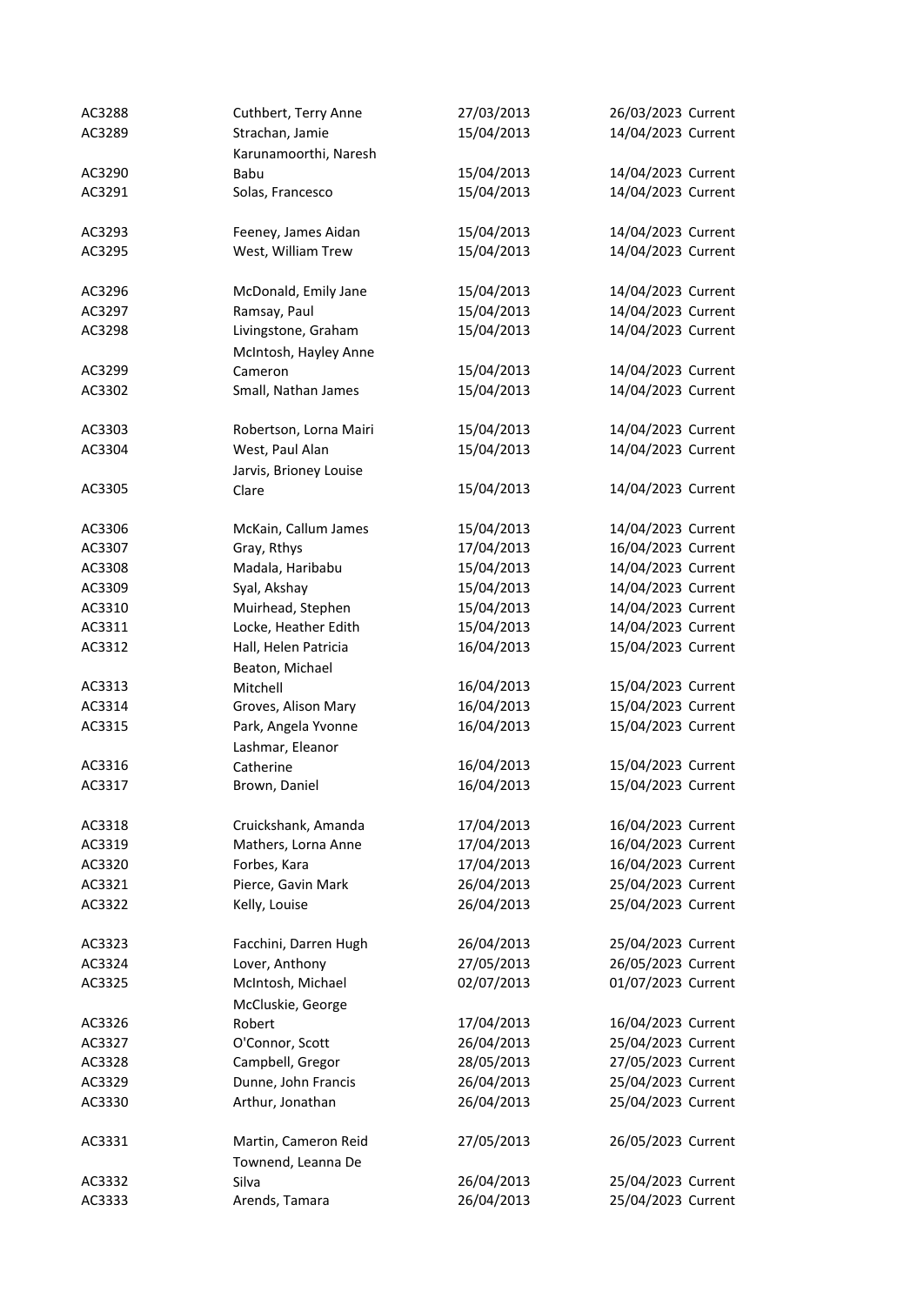| AC3334 | Vaigl, Jiri             | 27/05/2013 | 26/05/2023 Current |
|--------|-------------------------|------------|--------------------|
| AC3335 | McKenzie, Martin        | 28/05/2013 | 27/05/2023 Current |
| AC3336 | Wiseman, Michael        | 26/04/2013 | 25/04/2023 Current |
| AC3337 | Taylor, Leanne          | 26/04/2013 | 25/04/2023 Current |
| AC3340 | Sutherland, Calum       | 26/04/2013 | 25/04/2023 Current |
|        | Stevens, Nikolas Mark   |            |                    |
| AC3341 | Lawrence                | 27/05/2013 | 26/05/2023 Current |
| AC3342 | Fox, Michael Carlsberg  | 27/05/2013 | 26/05/2023 Current |
| AC3343 | Caldwell, Michael       | 11/06/2013 | 10/06/2023 Current |
| AC3344 | Welford, Nina           | 28/05/2013 | 27/05/2023 Current |
| AC3345 | Alam, Georgie           | 27/05/2013 | 26/05/2023 Current |
| AC3346 | Carruthers, Jenna       | 27/05/2013 | 26/05/2023 Current |
| AC3347 | Timofejev, Sergei       | 27/05/2013 | 26/05/2023 Current |
| AC3348 | Dickson, Yvonne         | 28/05/2013 | 27/05/2023 Current |
|        | Supriyan, Suman Mary    |            |                    |
| AC3349 | Karakkaparambil         | 27/05/2013 | 26/05/2023 Current |
| AC3350 | MacFarlane, Connor      | 02/07/2013 | 01/07/2023 Current |
|        |                         |            |                    |
| AC3351 | Ityoko Binogol, Dailda  | 11/06/2013 | 10/06/2023 Current |
| AC3353 | Ferguson, Euan          | 18/06/2013 | 17/06/2023 Current |
| AC3354 | Fraser, Natalie         | 28/05/2013 | 27/05/2023 Current |
| AC3355 | Rahmathullah, Aftab     | 28/05/2013 | 27/05/2023 Current |
| AC3356 | Booth, Edward Ewan      | 28/05/2013 | 27/05/2023 Current |
| AC3357 | Warrander, Alan         | 28/05/2013 | 27/05/2023 Current |
| AC3358 | Edgar, David Ross       | 28/05/2013 | 27/05/2023 Current |
|        | Corbett, Haley          |            |                    |
| AC3359 | Elizabeth Catherine     | 28/05/2013 | 27/05/2023 Current |
| AC3360 | Scott, Philip           | 27/05/2013 | 26/05/2023 Current |
| AC3361 | Gibb, Darren James      | 27/05/2013 | 26/05/2023 Current |
| AC3364 | Ivkov, Bozhidar         | 27/05/2013 | 26/05/2023 Current |
| AC3366 | Vendelis, Povilas       | 11/06/2013 | 10/06/2023 Current |
| AC3367 | Stewart, Helen          | 11/06/2013 | 10/06/2023 Current |
| AC3368 | Barker, Philippa        | 11/06/2013 | 10/06/2023 Current |
| AC3370 | Rush, Luke Terence      | 11/06/2013 | 10/06/2023 Current |
|        | McEwan, Stewart         |            |                    |
| AC3371 | Francis                 | 11/06/2013 | 10/06/2023 Current |
|        | MacLeod, Finlay         |            |                    |
| AC3372 | George Fredrick         | 11/06/2013 | 10/06/2023 Current |
|        | Wood, Kristina Denise   |            |                    |
| AC3373 | Stewart                 | 02/07/2013 | 01/07/2023 Current |
| AC3374 | Holt, Amy Beth          | 18/06/2013 | 17/06/2023 Current |
|        | O'Rourke, Nadine        |            |                    |
| AC3375 | <b>Lillian Merrett</b>  | 11/06/2013 | 10/06/2023 Current |
| AC3376 | Murphy, Sebastian       | 11/06/2013 | 10/06/2023 Current |
| AC3377 | Nicolson, Karen         | 11/06/2013 | 10/06/2023 Current |
| AC3378 | Alexander, Cindy        | 18/06/2013 | 17/06/2023 Current |
| AC3380 | Featherstone, Saul      | 11/06/2013 | 10/06/2023 Current |
| AC3381 | Grant, Stephen Andrew   | 11/06/2013 | 10/06/2023 Current |
| AC3382 | Borthwick, Ryan David   | 18/06/2013 | 17/06/2023 Current |
| AC3383 | Black, Kenneth          | 11/06/2013 | 10/06/2023 Current |
|        |                         |            |                    |
| AC3384 | Farquhar, Colin William | 12/09/2013 | 11/09/2023 Current |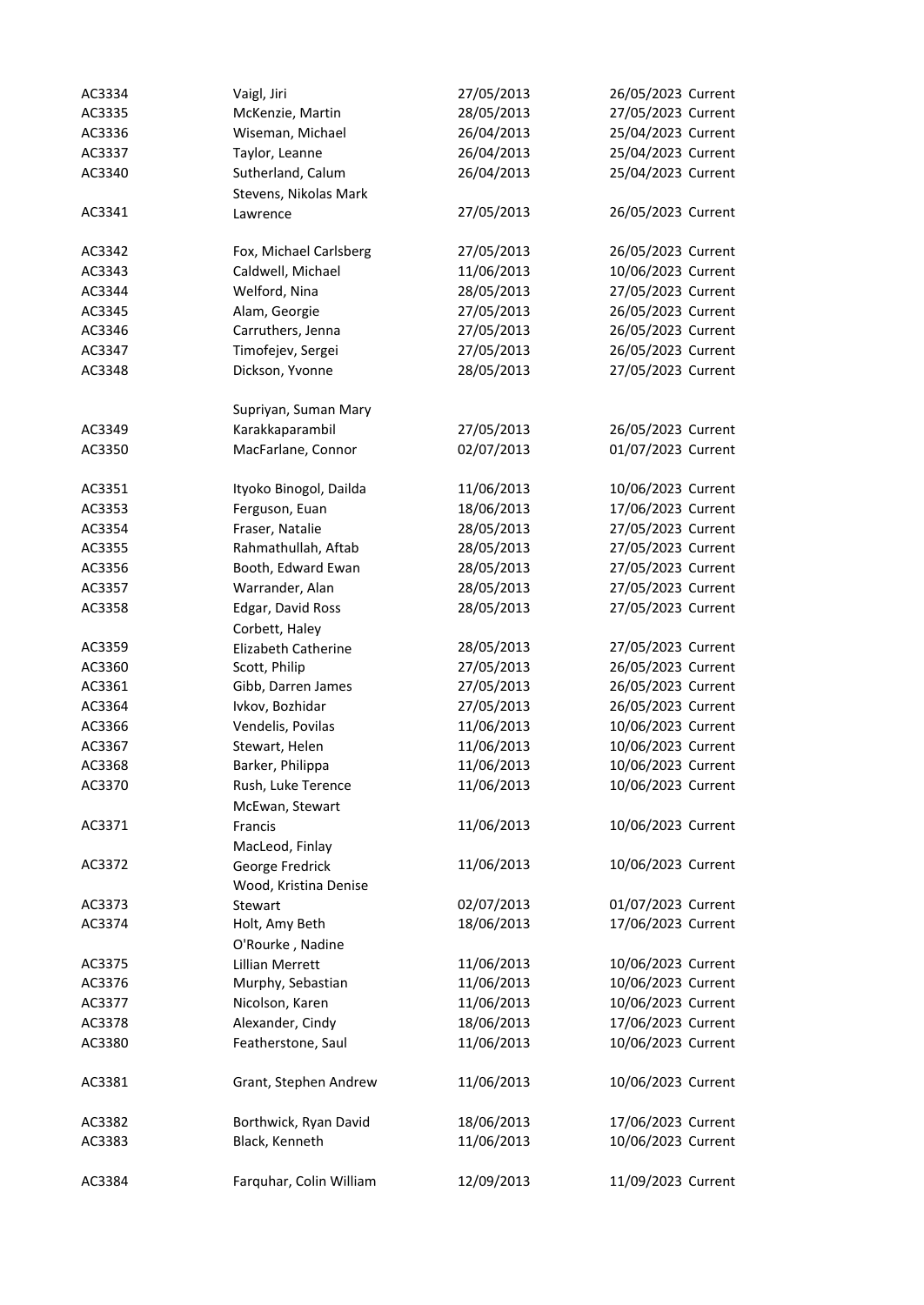| AC3386 | Ingham, Stuart Graham                            | 02/07/2013 | 03/07/2023 Current |
|--------|--------------------------------------------------|------------|--------------------|
| AC3388 | Middleton, Daniel John<br>Philip, Andrew Michael | 02/07/2013 | 01/07/2023 Current |
| AC3389 | John                                             | 02/07/2013 | 01/07/2023 Current |
| AC3390 | Meakin, Anne Frances<br>Wardrope, Heather        | 18/07/2013 | 17/07/2023 Current |
| AC3391 | Mary<br>Tindall, Craig John                      | 12/07/2013 | 11/07/2023 Current |
| AC3392 | <b>Derek</b>                                     | 15/07/2013 | 14/07/2023 Current |
| AC3393 | Kelly, Brian George                              | 12/07/2013 | 11/07/2023 Current |
| AC3394 | Wolanowska, Ewelina                              | 02/07/2013 | 01/07/2023 Current |
| AC3396 | McBain, Nicola                                   | 24/03/2014 | 23/03/2024 Current |
| AC3397 | Gregor, Alison<br>Owens, Jacqueline              | 18/07/2013 | 17/07/2023 Current |
| AC3398 | Agnes                                            | 12/07/2013 | 11/07/2023 Current |
| AC3399 | Milne, Jennifer                                  | 12/07/2013 | 11/07/2023 Current |
|        |                                                  |            |                    |
| AC3400 | McPhee, Stuart Martin                            | 02/07/2013 | 01/07/2023 Current |
| AC3401 | Ross, Heather Thomson                            | 12/07/2013 | 11/07/2023 Current |
| AC3402 | Robertson, Dawn                                  | 18/07/2013 | 17/07/2023 Current |
| AC3403 | Rhodes, Ryan                                     | 18/07/2013 | 17/07/2023 Current |
|        | Zani, Susan Adele                                |            |                    |
| AC3404 | Falconer<br>Agochukwu, Obinna                    | 02/07/2013 | 01/07/2023 Current |
| AC3405 | Patrick                                          | 05/07/2013 | 04/07/2023 Current |
| AC3406 | Black, Kathleen                                  | 18/07/2013 | 17/07/2023 Current |
|        |                                                  |            |                    |
| AC3407 | Ryzenkova, Jekaterina                            | 15/07/2013 | 14/07/2023 Current |
| AC3408 | Read, Kevin                                      | 02/07/2013 | 01/07/2023 Current |
| AC3409 | Duncan, Yvonne                                   | 18/07/2013 | 17/07/2023 Current |
| AC3410 | Simekova, Kamila                                 | 02/07/2013 | 01/07/2023 Current |
|        | Suvandzhieva, Velichka                           |            |                    |
| AC3411 | Georgieva                                        | 15/07/2013 | 14/07/2023 Current |
|        | Westlake-Tritton, Paul                           |            |                    |
| AC3412 | Edgar                                            | 15/07/2013 | 14/07/2023 Current |
| AC3413 | Ozolins, Elizabeth                               | 02/10/2013 | 01/10/2023 Current |
| AC3414 | Nojszewska, Anna                                 | 22/07/2013 | 21/07/2023 Current |
|        | McLean, Lyndsay                                  |            |                    |
| AC3415 | Hannah                                           | 18/07/2013 | 17/07/2023 Current |
| AC3416 | Mitchell-Schuldt, Lesley                         | 18/07/2013 | 17/07/2023 Current |
| AC3417 | Garcia, Jose                                     | 03/09/2013 | 02/09/2023 Current |
|        |                                                  |            |                    |
| AC3418 | Kilminster, Leslie Allan                         | 18/07/2013 | 17/07/2023 Current |
| AC3420 | Ashcroft, Lee Peter<br>Coe, David Martyn         | 03/09/2013 | 02/09/2023 Current |
| AC3421 | Craig                                            | 18/07/2013 | 17/07/2023 Current |
| AC3422 | O'Reilly, Ross                                   | 02/10/2013 | 01/10/2023 Current |
|        |                                                  |            |                    |
|        | Lawrence, Alexander                              |            |                    |
| AC3424 | John Stanford                                    | 18/07/2013 | 17/07/2023 Current |
| AC3425 | Black, Grant Ernest                              | 03/09/2013 | 02/09/2023 Current |
|        |                                                  |            |                    |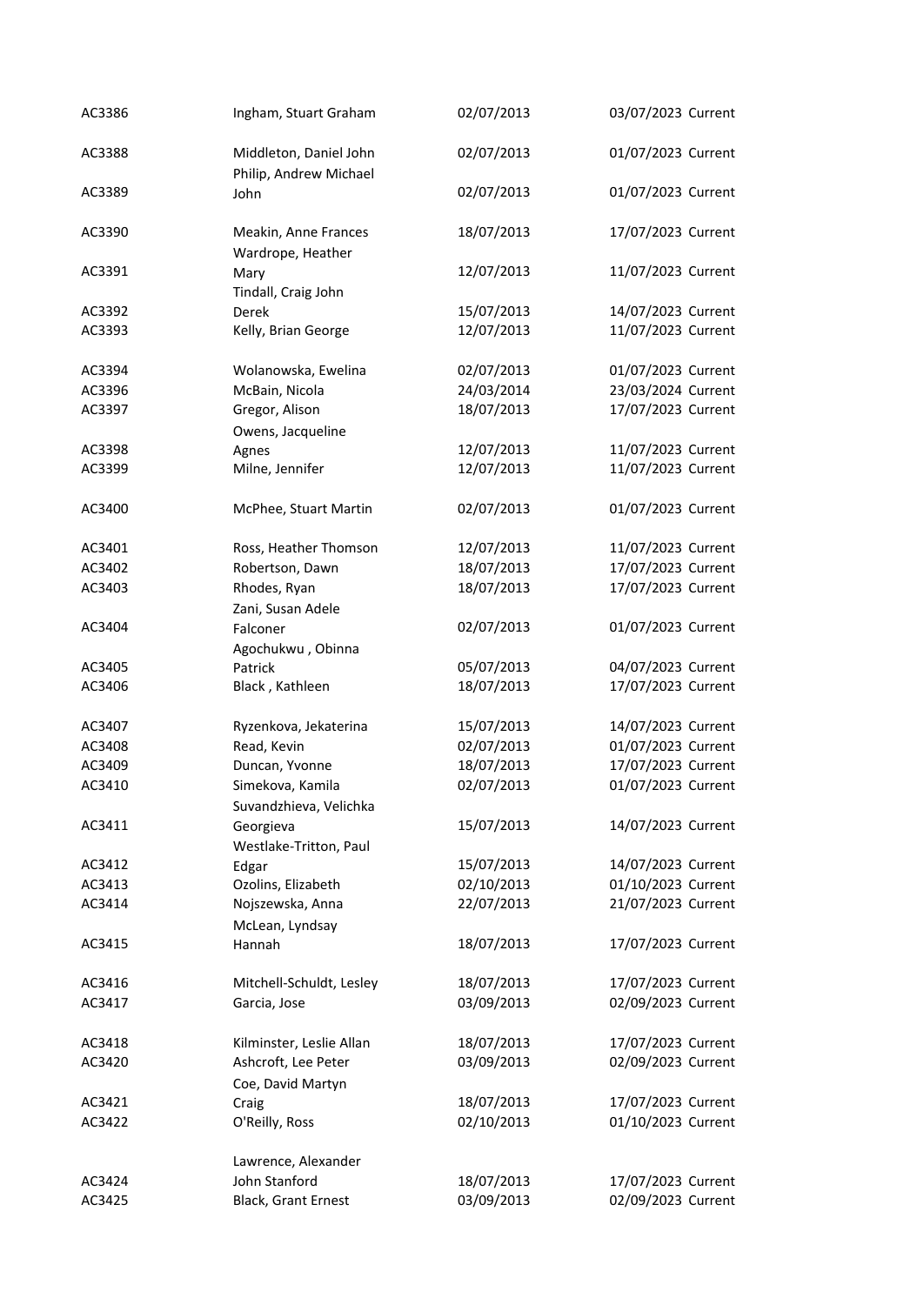|        | Torrance, Andrew         |            |                    |
|--------|--------------------------|------------|--------------------|
| AC3426 | David                    | 03/09/2013 | 02/09/2023 Current |
| AC3427 | Bain, Neil Logan         | 14/08/2013 | 13/08/2023 Current |
| AC3428 | Fowler, Ryan             | 13/08/2013 | 12/08/2023 Current |
|        | Batchu, Uday Kiran       |            |                    |
| AC3429 | Reddy                    | 03/09/2013 | 02/09/2023 Current |
| AC3430 | Gibson, Laura Jane       | 03/09/2013 | 02/09/2023 Current |
|        | Legge, Jessica Imogen    |            |                    |
| AC3431 | Sarah                    | 03/09/2013 | 02/09/2023 Current |
|        | Cheyne, Richard          |            |                    |
| AC3432 | William                  | 03/09/2013 | 02/09/2023 Current |
| AC3433 | Mackinlay, Lauren        | 03/09/2013 | 02/09/2023 Current |
| AC3434 | Szanati, Orsolya         | 02/10/2013 | 01/10/2023 Current |
| AC3435 | Sila, Ekapan             | 03/09/2013 | 02/09/2023 Current |
| AC3436 | Clubb, Lindsey Anne      | 03/09/2013 | 02/09/2023 Current |
|        |                          |            |                    |
| AC3438 | Robertson, Jenna Ann     | 02/10/2013 | 01/10/2023 Current |
| AC3439 | Simpson, Kelly           | 03/09/2013 | 02/09/2023 Current |
| AC3440 | Anderson, Karen          | 03/09/2013 | 02/09/2023 Current |
| AC3441 | Ansari, Shadab           | 12/09/2013 | 11/09/2023 Current |
|        | Chakilam, Vasanth        |            |                    |
| AC3442 | Kumar                    | 03/09/2013 | 02/09/2023 Current |
| AC3443 | Lee, Andrew Thomas       | 03/09/2013 | 02/09/2023 Current |
| AC3444 | Poleson, Jill Alicia     | 03/09/2013 | 02/09/2023 Current |
| AC3445 | Mullen, Danial           | 02/10/2013 | 01/10/2023 Current |
| AC3446 | Sinclair, Morgan         | 03/09/2013 | 02/09/2023 Current |
| AC3447 | Duncan, Teri             | 03/09/2013 | 02/09/2023 Current |
| AC3448 | McDonald, Paul Liam      | 10/12/2013 | 09/12/2023 Current |
| AC3449 | Nixseaman, Rachel        | 03/09/2013 | 02/09/2023 Current |
| AC3450 | Paterson, Graham         | 12/09/2013 | 11/09/2023 Current |
| AC3451 | Donald, Sean             | 07/11/2013 | 06/11/2023 Current |
| AC3452 | Patullo, Eve             | 02/10/2013 | 01/10/2023 Current |
| AC3453 | Blackwood, Andrew        | 03/09/2013 | 02/09/2023 Current |
| AC3454 | Amos, David              | 03/09/2013 | 02/09/2023 Current |
| AC3455 | Shaw, Jordan             | 12/09/2013 | 13/09/2023 Current |
| AC3456 | Floyd, Laura             | 03/09/2013 | 02/09/2023 Current |
|        |                          |            |                    |
| AC3458 | Wigglesworth, John       | 12/09/2013 | 11/09/2023 Current |
|        | Mark                     |            |                    |
| AC3459 | Leiper, Christopher Joss | 03/09/2013 | 02/09/2023 Current |
| AC3460 | Tamalampudi, Satya       | 12/09/2013 | 11/09/2023 Current |
|        | Blyth, Douglas           |            |                    |
| AC3461 |                          | 03/09/2013 | 02/09/2023 Current |
|        | McIntosh                 |            |                    |
| AC3463 | Sked, Carla Jane         | 03/09/2013 | 02/09/2023 Current |
| AC3464 | Beattie, Carly           | 03/09/2013 | 02/09/2023 Current |
| AC3465 | Thomson, Scott           | 03/09/2013 | 02/09/2023 Current |
|        |                          |            |                    |
|        | Karunakaran,             |            |                    |
| AC3467 | Iruthayanathar Anton     | 03/09/2013 | 02/09/2023 Current |
| AC3468 | Wong, Chun Yuen          | 03/09/2013 | 02/09/2023 Current |
| AC3469 | Cowie, Pearl             | 12/09/2013 | 11/09/2023 Current |
| AC3472 | Hogg, Ian Grant          | 12/09/2013 | 11/09/2023 Current |
|        | Daugvilaviciute,         |            |                    |
| AC3473 | Viktorija                | 12/09/2013 | 11/09/2023 Current |
| AC3474 | Khettab, Christina       | 12/09/2013 | 11/09/2023 Current |
| AC3475 | Bell, Iain Alexander     | 02/10/2013 | 01/10/2023 Current |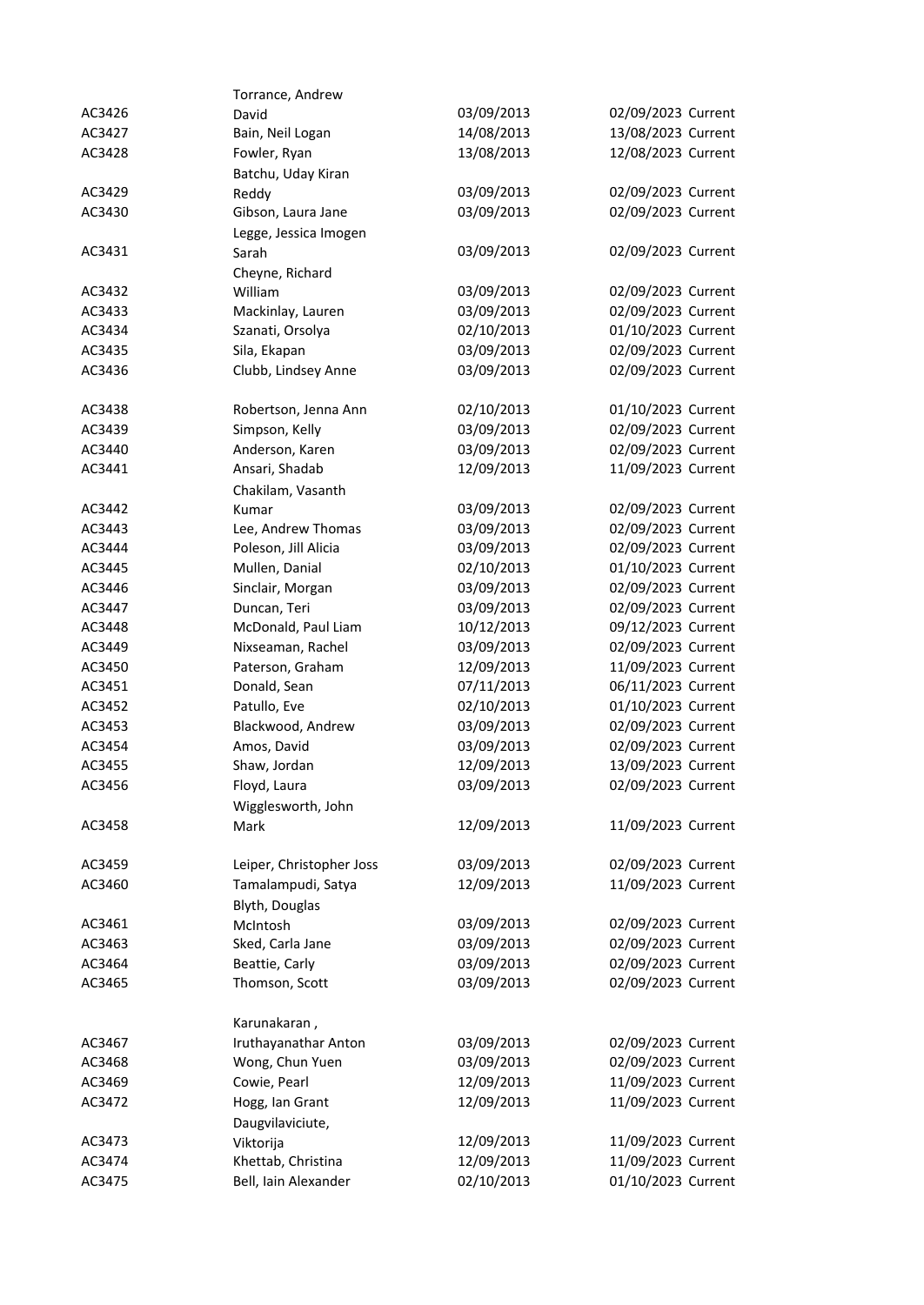|        | Okon, Paulina           |            |                    |
|--------|-------------------------|------------|--------------------|
| AC3476 | Aleksandra              | 03/09/2013 | 02/09/2023 Current |
| AC3478 | Gacek, Marta Anna       | 12/09/2013 | 11/09/2023 Current |
| AC3479 | Murdoch, Louise         | 12/09/2013 | 11/09/2023 Current |
| AC3480 | Manson, Lee Baxter      | 11/12/2013 | 10/12/2023 Current |
| AC3481 | Reid, William           | 02/10/2013 | 01/10/2023 Current |
| AC3482 | Jeen, Deborah           | 10/09/2013 | 09/09/2023 Current |
| AC3483 | Baxter, Robert Watt     | 02/10/2013 | 01/10/2023 Current |
| AC3484 | Hutchison, Margaret     | 02/10/2013 | 01/10/2023 Current |
|        | Coutts, Stephen         |            |                    |
| AC3485 | Alexander               | 12/09/2013 | 11/09/2023 Current |
|        |                         |            |                    |
| AC3486 | Burr, Alexander Charles | 31/10/2013 | 30/10/2023 Current |
| AC3487 | Finlayson, Adam         | 02/10/2013 | 01/10/2023 Current |
| AC3488 | Bell, Jordane           | 12/09/2013 | 11/09/2023 Current |
| AC3489 | Lagzdins, Toms          | 02/10/2013 | 01/10/2023 Current |
| AC3490 | Harrison, Gemma         | 02/10/2013 | 01/10/2023 Current |
| AC3491 | Sirant, Katarzyna       | 01/11/2013 | 31/10/2023 Current |
|        | Hobbs, Francisco        |            |                    |
| AC3492 | Ricardo Bagay           | 02/10/2013 | 01/10/2023 Current |
| AC3493 | Masson, Alan Edwin      | 01/11/2013 | 31/10/2023 Current |
| AC3494 | Norquay, Dianne         | 01/11/2013 | 31/10/2023 Current |
| AC3496 | Robertson, Peter        | 18/10/2013 | 17/10/2023 Current |
| AC3497 | Ritchie, Stuart Ross    | 01/11/2013 | 31/10/2023 Current |
| AC3498 | Weir, Kirsty            | 10/12/2013 | 09/12/2023 Current |
|        | Wesolowska, Ewelina     |            |                    |
| AC3499 | Patrycja                | 01/11/2013 | 31/10/2023 Current |
| AC3500 | Vong, Alexander         | 01/11/2013 | 31/10/2023 Current |
| AC3501 | Liu, Hin Shing          | 01/11/2013 | 31/10/2023 Current |
| AC3502 | McLean, Ewan Neil       | 01/11/2013 | 31/10/2023 Current |
| AC3505 | Braid, Claire Kathleen  | 01/11/2013 | 31/10/2023 Current |
|        | Thomson, Kayleigh       |            |                    |
| AC3506 | Isabella                | 01/11/2013 | 31/10/2023 Current |
| AC3508 | Hopkins, Ryan James     | 07/11/2013 | 06/11/2023 Current |
|        | Marshall, Christine     |            |                    |
| AC3509 | Louise                  | 29/10/2013 | 28/10/2023 Current |
| AC3510 | Murray, Darren Craig    | 01/11/2013 | 31/10/2023 Current |
| AC3511 | Drysdale, Jessie Aissa  | 04/11/2013 | 03/11/2023 Current |
| AC3512 | Reid, Susan Marilyn     | 18/02/2014 | 17/02/2024 Current |
|        |                         |            |                    |
| AC3513 | McLennan, Ryan John     | 01/11/2013 | 31/10/2023 Current |
| AC3515 | Allan, Kim              | 07/11/2013 | 06/11/2023 Current |
|        |                         |            |                    |
| AC3516 | Mathew, Inge Joanne     | 07/11/2013 | 06/11/2023 Current |
|        | McCrory, Stephen        |            |                    |
| AC3517 | Adam                    | 01/11/2013 | 31/10/2023 Current |
| AC3518 | Kerrigan, Lyndsey       | 01/11/2013 | 31/10/2023 Current |
| AC3519 | Tasker, Anne            | 22/10/2013 | 22/10/2023 Current |
|        | Nicholson, James        |            |                    |
| AC3521 | Robert                  | 10/12/2013 | 09/12/2023 Current |
|        |                         |            |                    |
| AC3522 | Nielsen, Peter James    | 01/11/2013 | 31/10/2023 Current |
| AC3523 | McNeil, Julie           | 01/11/2013 | 31/10/2023 Current |
|        | Dziuba, Malgorzata      |            |                    |
| AC3524 | Urszula                 | 10/12/2013 | 09/12/2023 Current |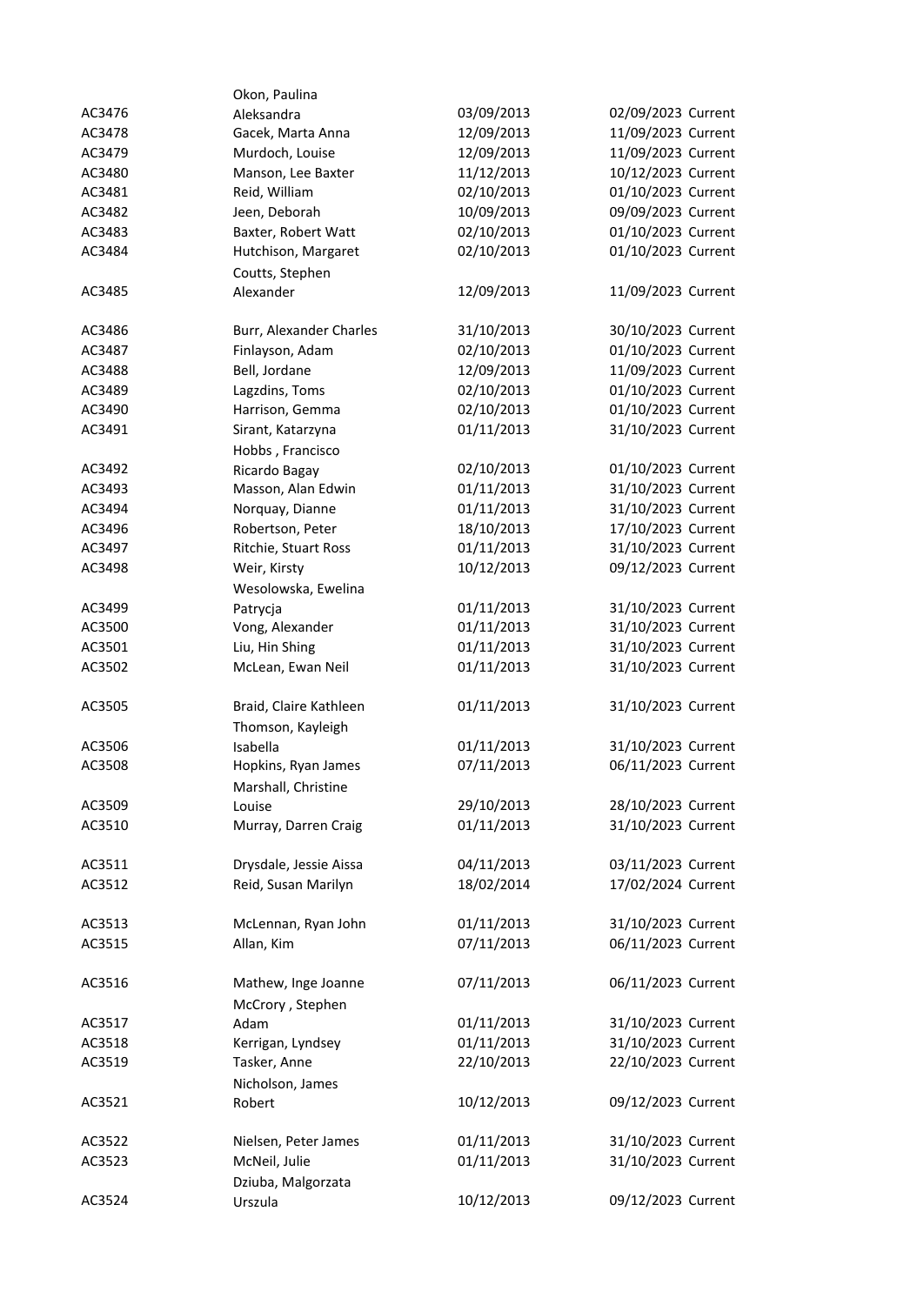|        | Chellingi, Manoj           |            |                    |
|--------|----------------------------|------------|--------------------|
| AC3525 | Krishna                    | 10/12/2013 | 09/12/2023 Current |
|        | Arnold, Rosemary           |            |                    |
| AC3526 | Elizabeth                  | 10/02/2014 | 09/02/2024 Current |
| AC3527 | Anderson, Colin            | 10/02/2014 | 09/02/2024 Current |
|        |                            |            |                    |
| AC3528 | Murray, Michael James      | 10/12/2013 | 09/12/2023 Current |
| AC3529 | Severino, Segundo          | 10/12/2013 | 09/12/2023 Current |
|        | Puttigumpala,              |            |                    |
| AC3530 | Ramanjaneyulu              | 10/02/2014 | 09/02/2024 Current |
| AC3531 | Moran, Catherine           | 18/03/2014 | 17/03/2024 Current |
| AC3532 | Lamont, Julie              | 14/01/2014 | 13/01/2024 Current |
| AC3533 | Robertson, Faye Ann        | 10/12/2013 | 09/12/2023 Current |
|        |                            |            |                    |
| AC3534 | Rosie, Joanne Margaret     | 10/12/2013 | 09/12/2023 Current |
| AC3535 | Hauley, Katrina Louise     | 10/12/2013 | 09/12/2023 Current |
| AC3536 | McGill, Maria              | 10/12/2013 | 09/12/2023 Current |
|        | Thomson, Lee               | 10/02/2014 | 09/02/2024 Current |
| AC3537 |                            |            |                    |
|        | Hastie, Gail Christie      |            |                    |
| AC3538 | Norrie                     | 10/12/2013 | 09/12/2023 Current |
| AC3539 | Maend, Vladimir            | 14/01/2014 | 13/01/2024 Current |
| AC3540 | Cehovica, Linda            | 14/01/2014 | 13/01/2024 Current |
|        | McCartney, Joshua          |            |                    |
| AC3541 | Trevor                     | 16/12/2013 | 15/12/2023 Current |
|        | Gordon, Catherine          |            |                    |
| AC3542 | Elizabeth                  | 29/05/2014 | 28/05/2024 Current |
| AC3543 | Middler, Michael           | 14/01/2014 | 13/01/2024 Current |
| AC3544 | Cox, Jonathan Patrick      | 04/12/2013 | 04/12/2023 Current |
| AC3545 | Manson, David Murray       | 10/12/2013 | 09/12/2023 Current |
| AC3547 | Milne, Ross James          | 14/01/2014 | 13/01/2024 Current |
| AC3548 | Najmanova, Jana            | 10/02/2014 | 09/02/2024 Current |
|        |                            |            |                    |
| AC3549 | Hayter, David John         | 14/01/2014 | 13/01/2024 Current |
| AC3550 | Baker<br>Kennedy, Jonathan | 06/03/2014 | 05/03/2024 Current |
|        |                            |            |                    |
| AC3551 | Thomson, Stevie Jessie     | 14/01/2014 | 13/01/2024 Current |
| AC3552 | Griffiths, David Andrew    | 10/02/2014 | 09/02/2024 Current |
| AC3553 | Jeffrey, Paul Andrew       | 10/02/2014 | 09/02/2024 Current |
| AC3554 | Alexander, Sophie          | 10/02/2014 | 09/02/2024 Current |
| AC3555 | Herd, Donna                | 01/04/2014 | 31/03/2024 Current |
| AC3556 | Moffat, Eilidh             | 10/02/2014 | 09/02/2024 Current |
|        | MacKnight, Amy             |            |                    |
| AC3557 | Hunter                     | 10/02/2014 | 09/02/2024 Current |
|        | Crawford, Charlotte        |            |                    |
| AC3558 | Rose Rebecca               | 10/02/2014 | 09/02/2024 Current |
| AC3559 | Madle, Vladimir            | 31/01/2014 | 30/01/2024 Current |
| AC3560 | Cook, Emma Jane            | 10/02/2014 | 09/02/2024 Current |
| AC3561 | Chomakov, Petar            | 10/02/2014 | 09/02/2024 Current |
| AC3562 | Gauld, Barry               | 10/02/2014 | 09/02/2024 Current |
|        | Bramley, Philippa Jane     |            |                    |
| AC3563 | Cammock                    | 10/02/2014 | 09/02/2024 Current |
| AC3564 | Andrew, Iain John          | 10/02/2014 | 09/02/2024 Current |
|        |                            |            |                    |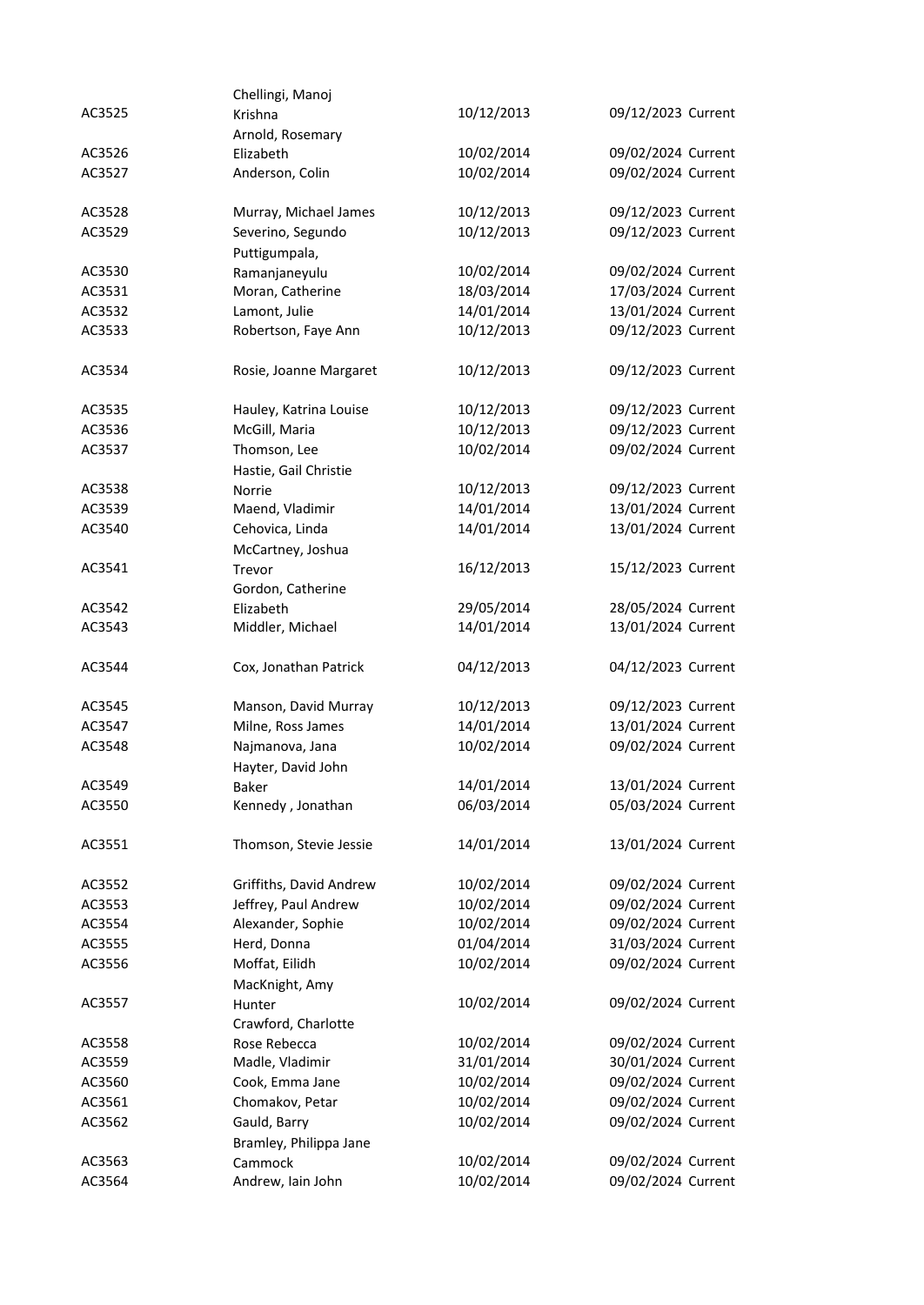| AC3565 | Morris, Eleanor Grace                | 10/02/2014 | 09/02/2024 Current |
|--------|--------------------------------------|------------|--------------------|
| AC3566 | Donald, Gillian Ann                  | 10/02/2014 | 09/02/2024 Current |
|        | Ritchie, Amanda                      |            |                    |
| AC3567 | Louise                               | 10/02/2014 | 09/02/2024 Current |
| AC3568 | Lamont, Andrena                      | 10/02/2014 | 09/02/2024 Current |
| AC3569 | Wrigley, John Paul                   | 06/03/2014 | 05/03/2024 Current |
| AC3570 | McAllister, Andrew                   | 10/02/2014 | 09/02/2024 Current |
| AC3571 | Jastrzebski, Sara Louise             | 10/02/2014 | 09/02/2024 Current |
| AC3572 | Nicol, Daniel John                   | 10/02/2014 | 09/02/2024 Current |
| AC3573 | Anderson, Nicola                     | 10/02/2014 | 09/02/2024 Current |
|        | Huntington, Michael                  |            |                    |
| AC3574 | David                                | 06/02/2014 | 05/02/2024 Current |
|        | Johnston, Yvonne                     |            |                    |
| AC3575 | Margaret                             | 10/02/2014 | 09/02/2024 Current |
| AC3576 | Rennie, Paul Philip                  | 10/02/2014 | 09/02/2024 Current |
| AC3577 | Newall, Paul                         | 06/03/2014 | 05/03/2024 Current |
| AC3578 | Landsborough, Colin                  | 18/03/2014 | 17/03/2024 Current |
| AC3579 | Lawrence, Christopher                | 18/03/2014 | 17/03/2024 Current |
|        | Mennie, Joshua Aaron                 |            |                    |
| AC3580 | Jacob                                | 06/03/2014 | 05/03/2024 Current |
| AC3581 | Klimaviciute, Kamile                 | 07/03/2014 | 06/03/2024 Current |
| AC3582 | Clark, Katharine Anne                | 07/03/2014 | 06/03/2024 Current |
| AC3583 | Granges, Christopher<br>Benson, Ryan | 07/03/2014 | 06/03/2024 Current |
| AC3584 | McCurrach                            | 07/03/2014 | 06/03/2024 Current |
| AC3585 | Chan, Ricky                          | 24/03/2014 | 23/03/2024 Current |
| AC3586 | Pleskacova, Andrea                   | 24/03/2014 | 23/03/2024 Current |
|        | Gopal, Suraj                         |            |                    |
| AC3587 | Sundararajan                         | 18/03/2014 | 17/03/2024 Current |
| AC3588 | Babu Tanneru, Ganesh                 | 18/03/2014 | 17/03/2024 Current |
|        | Dhammicca, Anton                     |            |                    |
| AC3589 | Balendrarajah                        | 03/06/2014 | 02/06/2024 Current |
| AC3590 | Velde, Linda                         | 13/05/2014 | 12/05/2024 Current |
| AC3591 | Brunn, Robert                        | 17/06/2014 | 16/06/2024 Current |
| AC3592 | Renier, Thomas                       | 28/02/2014 | 27/02/2024 Current |
| AC3593 | Gordon, Michaela                     | 18/03/2014 | 17/03/2024 Current |
| AC3594 | Forsyth, Julie Mary                  | 28/02/2014 | 27/02/2024 Current |
| AC3595 | Finnie, Robyn Chelsea                | 28/02/2014 | 27/02/2024 Current |
| AC3596 | Straigyte, Irma                      | 28/02/2014 | 27/02/2024 Current |
| AC3597 | Linka, Laura Klaudia                 | 28/02/2014 | 27/02/2024 Current |
|        | Selveraj, Sangeetha                  |            |                    |
| AC3598 | Priya                                | 28/02/2014 | 27/02/2024 Current |
| AC3599 | Rexha, Berat                         | 28/02/2014 | 27/02/2024 Current |
| AC3600 | Cromar, Lindsay Peter                | 28/02/2014 | 27/02/2024 Current |
|        | Wilsey, Jonathan                     |            |                    |
| AC3601 | Robert                               | 28/02/2014 | 27/02/2024 Current |
|        | Coleman, James David                 |            |                    |
| AC3603 | Laffey                               | 24/03/2014 | 23/03/2024 Current |
| AC3605 | Chasser, Christopher                 | 01/04/2014 | 31/03/2024 Current |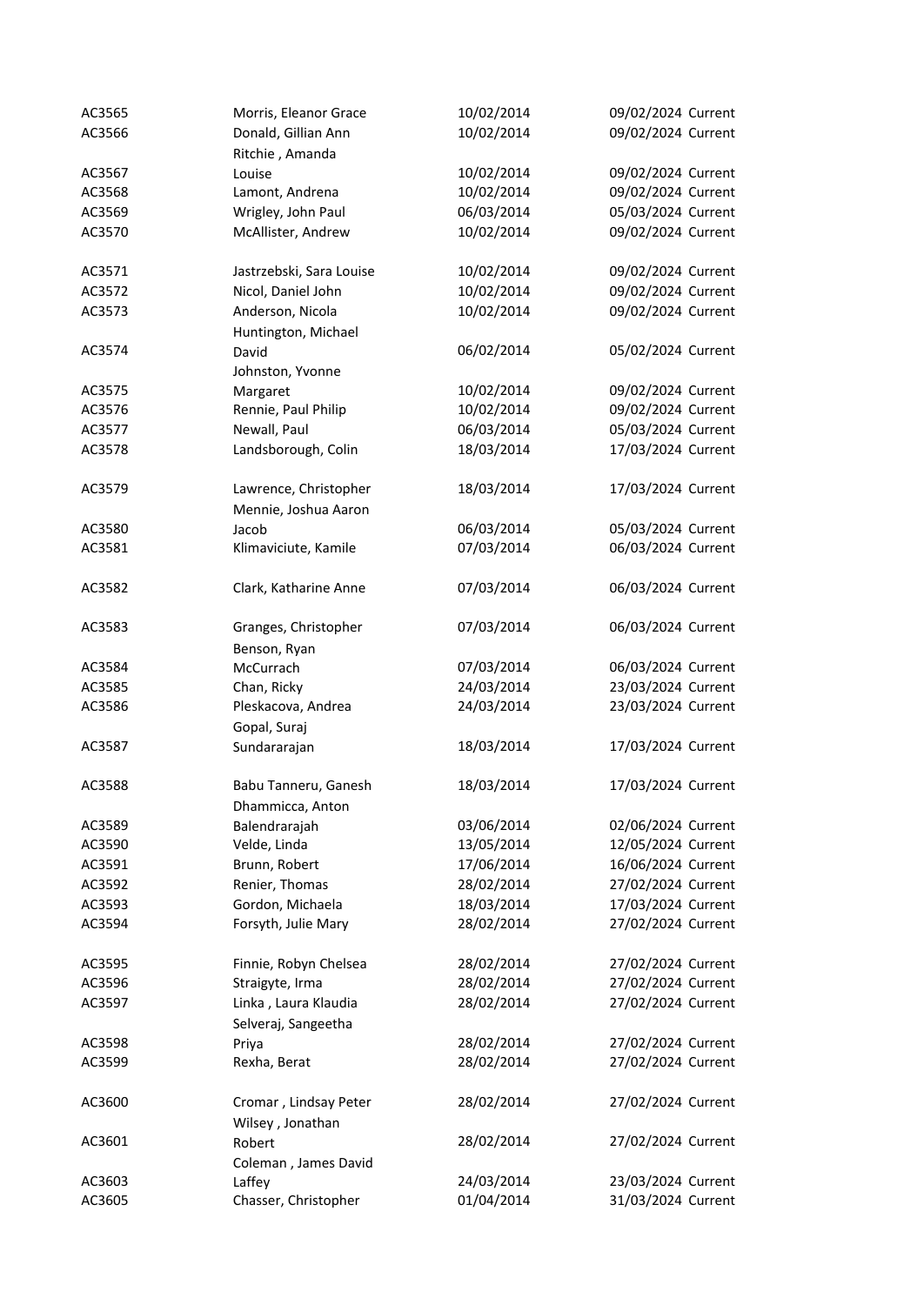|        | Mgbemere, Martin         |            |                    |
|--------|--------------------------|------------|--------------------|
| AC3606 | Ndidi                    | 18/03/2014 | 17/03/2024 Current |
| AC3607 | Olsen, Erika             | 24/03/2014 | 23/03/2024 Current |
| AC3608 | Thompson, Louise         | 18/03/2014 | 17/03/2024 Current |
| AC3609 | Ross, Miranda            | 24/03/2014 | 23/03/2024 Current |
| AC3610 | Reid, Louise             | 24/03/2014 | 23/03/2024 Current |
|        | Mainwaring, Rebecca      |            |                    |
| AC3611 | Caitlin                  | 18/03/2014 | 17/03/2024 Current |
| AC3612 | Crawford, Ellie          | 18/03/2014 | 17/03/2024 Current |
| AC3613 | Reid, Gordon             | 24/03/2014 | 23/03/2024 Current |
| AC3614 | Rashed, Soran            | 03/06/2014 | 02/06/2024 Current |
| AC3615 | Hall, Christopher        | 22/04/2014 | 21/04/2024 Current |
| AC3616 | Whitaker, Richard        | 29/04/2014 | 28/04/2024 Current |
| AC3619 | Tasker, Michael John     | 29/04/2014 | 28/04/2024 Current |
|        | Duquesne, Claire Marie   |            |                    |
| AC3621 | Odile                    | 29/04/2014 | 28/04/2024 Current |
| AC3624 | Addison, Darren-Lee      | 29/04/2014 | 28/04/2024 Current |
|        |                          |            |                    |
| AC3626 | Cairns, Chrissie Caitlin | 29/04/2014 | 28/04/2024 Current |
| AC3628 | Perry, Samantha Sarah    | 29/04/2014 | 28/04/2024 Current |
| AC3629 | Gawlik, Lukasz           | 29/04/2014 | 28/04/2024 Current |
| AC3630 | Milne, Lesa Lydia        | 29/04/2014 | 28/04/2024 Current |
| AC3632 | Khan, Enayetur           | 17/06/2014 | 16/06/2024 Current |
|        |                          |            |                    |
| AC3634 | Karimalakunnel, Prasad   | 29/04/2014 | 28/04/2024 Current |
| AC3635 | Schenk, Vanessa          | 29/04/2014 | 28/04/2024 Current |
| AC3636 | Konieczny, Barbara       | 13/05/2014 | 12/05/2024 Current |
| AC3637 | Lohmanova, Lilita        | 13/05/2014 | 12/05/2024 Current |
| AC3639 | Lindsay, Shannen Mary    | 03/06/2014 | 02/06/2024 Current |
| AC3640 | Michie, Fiona Jayne      | 29/04/2014 | 28/04/2024 Current |
| AC3645 | Smillie, Ailsa           | 06/06/2014 | 05/06/2024 Current |
|        | Tobin, Stephanie         |            |                    |
| AC3647 | Heather                  | 29/04/2014 | 28/04/2024 Current |
|        |                          |            |                    |
| AC3648 | Anderson, Fiona Mary     | 29/04/2014 | 28/04/2024 Current |
| AC3649 | Janik, Daniel            | 29/04/2014 | 28/04/2024 Current |
| AC3651 | Dizon, Monica            | 03/06/2014 | 02/06/2024 Current |
| AC3652 | Hoxha, Vullnet           | 03/06/2014 | 02/06/2024 Current |
| AC3653 | Proud, Gerald            | 03/06/2014 | 02/06/2024 Current |
|        | McBride, Timothy         |            |                    |
| AC3654 | Simon                    | 03/06/2014 | 02/06/2024 Current |
|        | Small, Stewart           |            |                    |
| AC3655 | Alexander                | 03/06/2014 | 02/06/2024 Current |
|        | Chowdhury, Farhadur      |            |                    |
| AC3656 | Reza                     | 03/06/2014 | 02/06/2024 Current |
| AC3657 | Ginniver, Carrie Ann     | 03/06/2014 | 02/06/2024 Current |
|        | Woodger, Geoffrey        |            |                    |
| AC3658 | Hugh                     | 16/06/2014 | 15/06/2024 Current |
| AC3659 | Narwankar, Rohini        | 03/06/2014 | 02/06/2024 Current |
| AC3660 | Braidwood, Lynsey        | 03/06/2014 | 02/06/2024 Current |
| AC3661 | Gordon, Douglas          | 16/06/2014 | 15/06/2024 Current |
| AC3662 | Whyte, John              | 16/06/2014 | 15/06/2024 Current |
| AC3663 | Nicolson, John           | 16/06/2014 | 15/06/2024 Current |
| AC3664 | Drake, Thomas            | 03/06/2014 | 02/06/2024 Current |
| AC3665 | Smith, John              | 02/06/2014 | 01/06/2024 Current |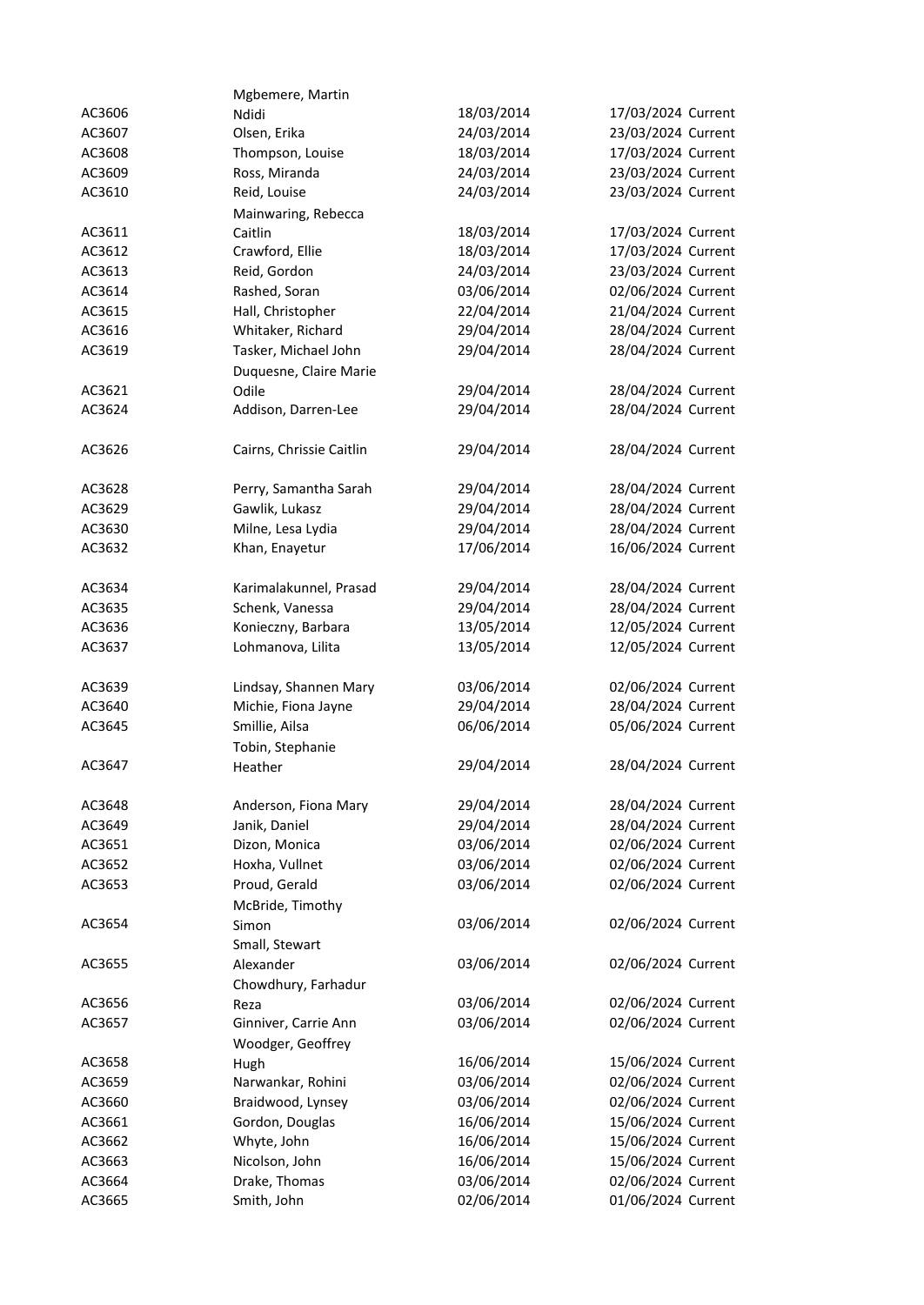| AC3666 | Hulse, Luke                                  | 06/06/2014 | 05/06/2024 Current |
|--------|----------------------------------------------|------------|--------------------|
| AC3667 | Hidalgo-Gonzales, Ruth                       | 03/06/2014 | 02/06/2024 Current |
| AC3668 | Galloway, Ross                               | 06/06/2014 | 05/06/2024 Current |
| AC3669 | Adams-Ross, Victoria<br>Bircham, Josiah John | 05/06/2014 | 04/06/2024 Current |
| AC3671 | Ferncliff<br>Emmerson, Catherine             | 05/06/2014 | 04/06/2024 Current |
| AC3672 | Ann                                          | 26/08/2014 | 25/08/2024 Current |
| AC3673 | Fernandes, Barry                             | 06/06/2014 | 05/06/2024 Current |
| AC3674 | Godzik, Michal Jakub<br>Marjamaki, Hanna     | 26/06/2014 | 25/06/2024 Current |
| AC3675 | Paulina                                      | 06/06/2014 | 05/06/2024 Current |
| AC3676 | Haltmarova, Eva                              | 06/06/2014 | 05/06/2024 Current |
| AC3677 | Robertson, David<br>Padmanabhan,             | 04/08/2014 | 03/08/2024 Current |
| AC3678 | Sridharan                                    | 06/06/2014 | 05/06/2024 Current |
| AC3679 | Taylor, Mhairi                               | 06/06/2014 | 05/06/2024 Current |
| AC3680 | Russell, Urszula Zofia                       | 05/06/2014 | 04/06/2024 Current |
| AC3682 | Govil, India-Natasha                         | 16/06/2014 | 15/06/2024 Current |
|        | Douglas, George                              |            |                    |
| AC3683 | McKechnie                                    | 06/06/2014 | 05/06/2024 Current |
| AC3684 | Kerr, Jonathan Drew                          | 06/06/2014 | 05/06/2024 Current |
| AC3685 | Robertson, Malcolm<br>Cockburn, Richard      | 06/06/2014 | 05/06/2024 Current |
| AC3686 | David                                        | 06/06/2014 | 05/06/2024 Current |
| AC3687 | Rattray, Stuart David                        | 17/06/2014 | 16/06/2024 Current |
| AC3689 | Burnett, Diane                               | 06/06/2014 | 05/06/2024 Current |
| AC3690 | Bell, Allana Jacqueline                      | 06/06/2014 | 05/06/2024 Current |
| AC3691 | McGhie, Donald Scott                         | 06/06/2014 | 05/06/2024 Current |
| AC3692 | Lamb, Craig Charles                          | 06/06/2014 | 05/06/2024 Current |
| AC3693 | Lindsay, Kyle Fraser                         | 06/06/2014 | 05/06/2024 Current |
|        | Montgomery, Melisa                           |            |                    |
| AC3694 | Margaret                                     | 17/06/2014 | 16/06/2024 Current |
| AC3695 | MacLeod, Gavin                               | 19/08/2014 | 18/08/2024 Current |
| AC3698 | McCallum, Fiona                              | 06/06/2014 | 05/06/2024 Current |
| AC3699 | Mitchell, Craig                              | 17/06/2014 | 16/06/2024 Current |
| AC3700 | Turner, Daniel David                         | 17/06/2014 | 16/06/2024 Current |
| AC3701 | Mason, Kate                                  | 06/06/2014 | 05/06/2024 Current |
| AC3702 | Abdi, Rahma                                  | 06/06/2014 | 05/06/2024 Current |
| AC3703 | Aden, Bradley William<br>McTaggart, Grant    | 17/06/2014 | 16/06/2024 Current |
| AC3704 | Evans                                        | 02/07/2014 | 01/07/2024 Current |
|        | Wright, Stephanie                            |            |                    |
| AC3705 | Mary Elizabeth                               | 17/06/2014 | 16/06/2024 Current |
| AC3706 | Deans, Dennis                                | 27/06/2014 | 26/06/2024 Current |
| AC3707 | Grigoryan, Marianna                          | 17/06/2014 | 16/06/2024 Current |
| AC3708 | Ross, Alan                                   | 06/06/2014 | 05/06/2024 Current |
| AC3709 | Donnelly, Jack                               | 06/06/2014 | 05/06/2024 Current |
| AC3710 | Douglas, Tracy                               | 17/06/2014 | 16/06/2024 Current |
| AC3711 | Ansell, James                                | 17/06/2014 | 16/06/2024 Current |
| AC3712 | Ward, Christopher                            | 17/06/2014 | 16/06/2024 Current |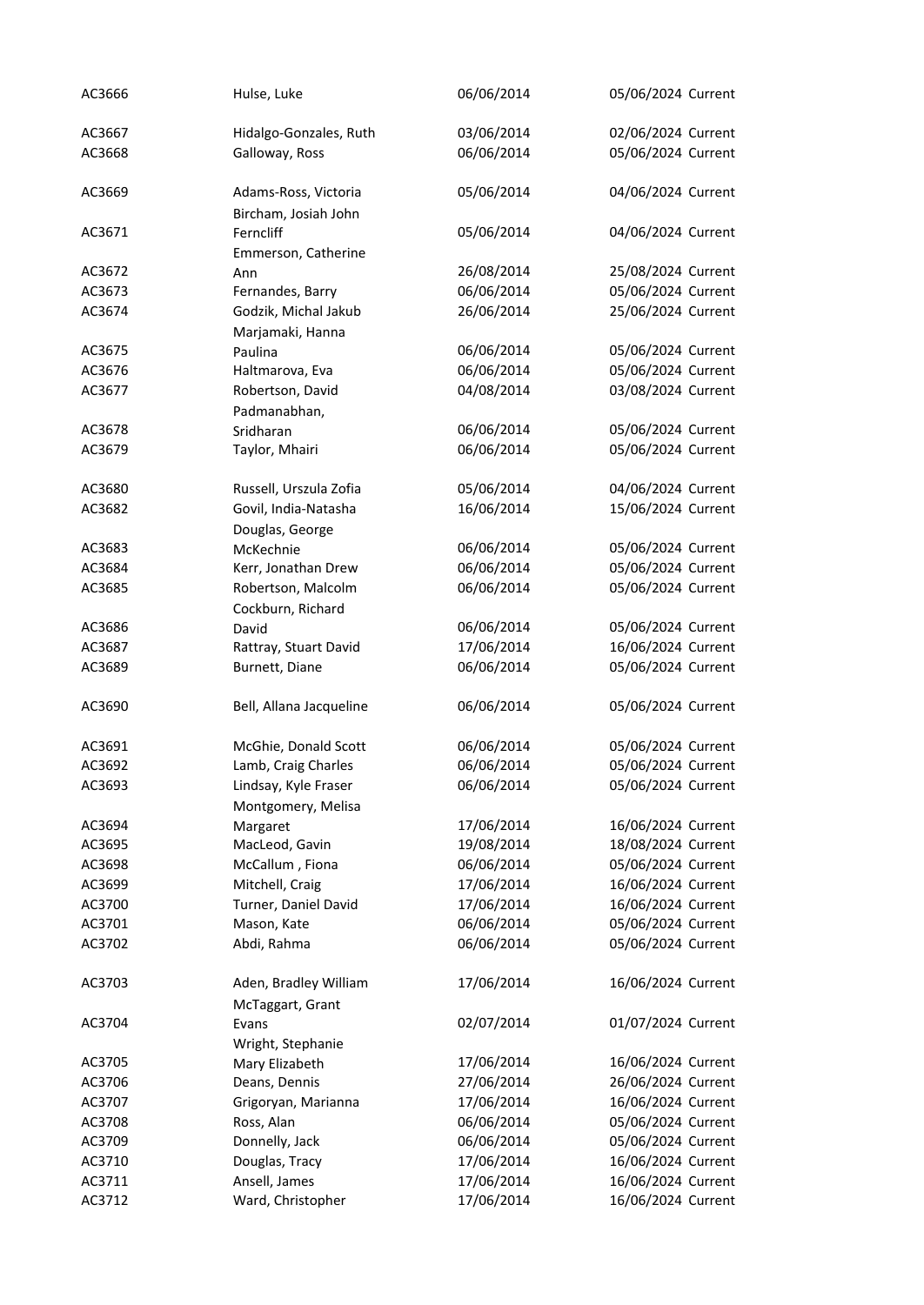| AC3713 | Merrilees, Stephen      | 02/07/2014 | 01/07/2024 Current |
|--------|-------------------------|------------|--------------------|
| AC3714 | Ewing, Garry            | 20/08/2014 | 19/08/2024 Current |
|        | Tomrley, Penny          |            |                    |
| AC3715 | Kongpetch               | 27/06/2014 | 26/06/2024 Current |
| AC3716 | Yeats, Melissa Ann      | 26/06/2014 | 25/06/2024 Current |
|        |                         |            |                    |
| AC3717 | Parfitt, Richard Samuel | 02/07/2014 | 01/07/2024 Current |
| AC3718 | Lord, Sebastian John    | 26/06/2014 | 25/06/2024 Current |
|        | Radcliffe, Sophie       |            |                    |
| AC3719 | Bethan                  | 20/08/2014 | 19/08/2024 Current |
| AC3720 | Dick, Colin Flett       | 02/07/2014 | 01/07/2024 Current |
|        |                         |            |                    |
| AC3721 | McKenna, Gordon Iain    | 14/08/2014 | 13/08/2024 Current |
| AC3722 | Adams, Brian            | 26/06/2014 | 25/06/2024 Current |
| AC3723 | Dsouza, Allwyn          | 20/08/2014 | 19/08/2024 Current |
|        | Paduch, Christian       |            |                    |
| AC3724 | James                   | 20/08/2014 | 19/08/2024 Current |
|        | Thomson, Michelle       |            |                    |
| AC3725 | Griffin                 | 24/06/2014 | 23/06/2024 Current |
| AC3726 | Aziz, Dilshad Wasta     | 02/09/2014 | 01/09/2024 Current |
| AC3727 | Thomson, Fiona          | 20/08/2014 | 19/08/2024 Current |
|        |                         |            |                    |
| AC3728 | Thomson, Adam Ross      | 20/08/2014 | 19/08/2024 Current |
|        | Kennedy, Gemma          |            |                    |
| AC3729 | Elizabeth               | 20/08/2014 | 19/08/2024 Current |
|        | Layden, Nicholas Peter  |            |                    |
| AC3730 | James                   | 20/08/2014 | 19/08/2024 Current |
| AC3731 | Miller, Mandy           | 26/06/2014 | 25/06/2024 Current |
| AC3732 | Mosharova, Julia        | 26/08/2014 | 25/08/2024 Current |
| AC3733 | Murray, Laura           | 20/08/2014 | 19/08/2024 Current |
| AC3734 | McMurdo, Louise         | 18/07/2014 | 17/07/2024 Current |
| AC3737 | Latiseva, Gunita        | 26/08/2014 | 25/08/2024 Current |
|        | Wilkinson, Cassandra    |            |                    |
| AC3738 | Margaret                | 20/08/2014 | 19/08/2024 Current |
|        | Willox, Dominic Ryan    |            |                    |
| AC3739 | Rutherford              | 20/08/2014 | 19/08/2024 Current |
| AC3740 | Murphy, Laura           | 09/07/2014 | 08/07/2024 Current |
|        | Thangavelautham,        |            |                    |
| AC3741 | Sivanesan               | 20/08/2014 | 19/08/2024 Current |
|        | Campbell, Patricia      |            |                    |
| AC3742 | Barbara                 | 20/08/2014 | 19/08/2024 Current |
| AC3743 | Braziulis, Lukas        | 20/08/2014 | 19/08/2024 Current |
| AC3744 | Yule, Zoe               | 20/08/2014 | 19/08/2024 Current |
| AC3745 | Neupane, Manoj          | 23/07/2014 | 22/07/2024 Current |
| AC3746 | Stahl, Nadia Janet      | 20/08/2014 | 19/08/2024 Current |
|        | Lerche, Susan           |            |                    |
| AC3747 | Catherine               | 20/08/2014 | 19/08/2024 Current |
|        |                         |            |                    |
| AC3748 | Matthew, Liam Gordon    | 19/08/2014 | 18/08/2024 Current |
|        |                         |            |                    |
| AC3749 | Stewart, Natasha Ann    | 20/08/2014 | 19/08/2024 Current |
|        | Henderson, Grant        |            |                    |
| AC3750 | David                   | 20/08/2014 | 19/08/2024 Current |
|        |                         |            |                    |
| AC3751 | Timpisranis, Alexandros | 20/08/2014 | 19/08/2024 Current |
| AC3752 | Fejes, Tibor            | 20/08/2014 | 19/08/2024 Current |
| AC3753 | Jimenez, Inmaculada     | 26/08/2014 | 25/08/2024 Current |
|        |                         |            |                    |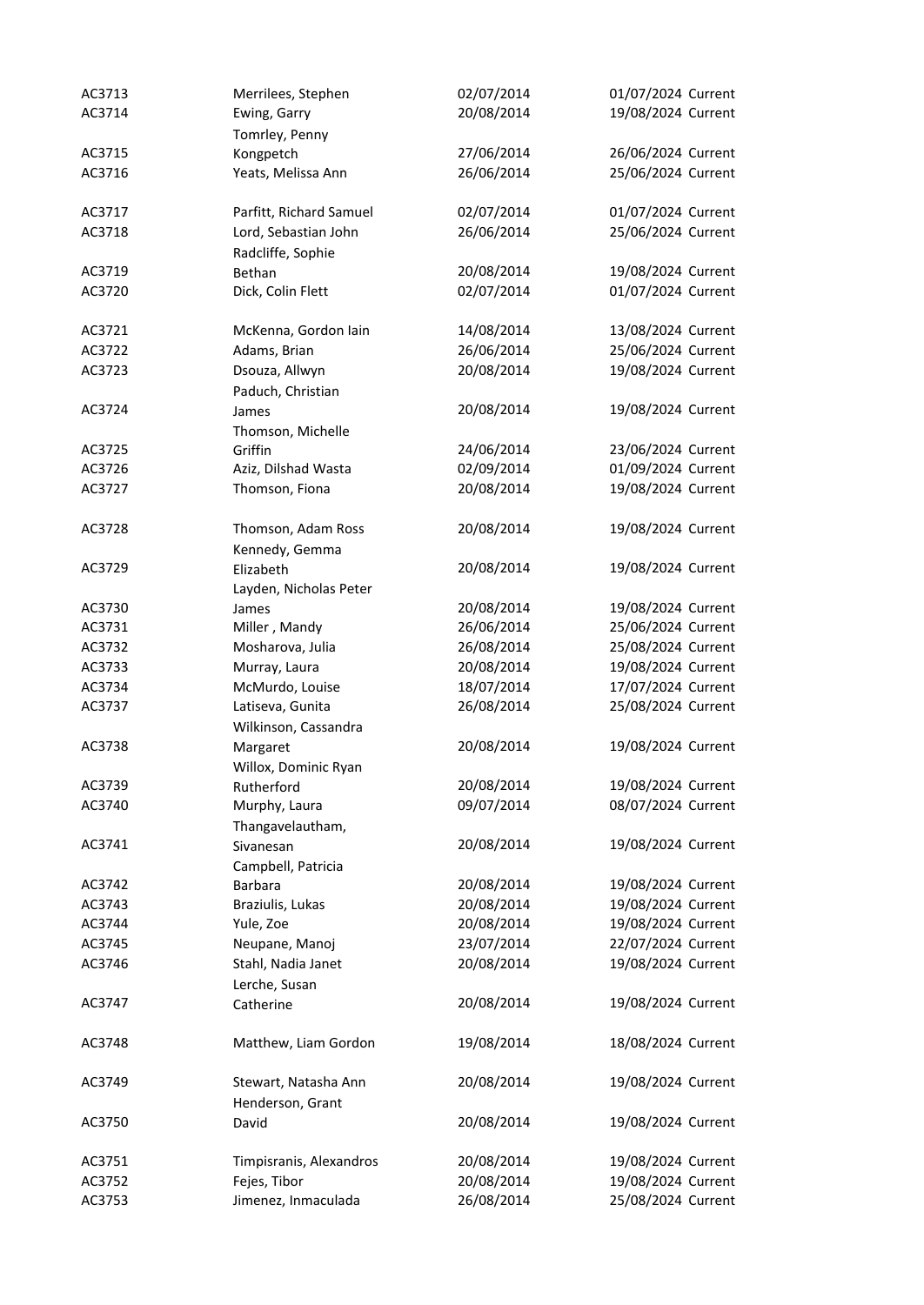|        | Brown-Samuel,              |            |                    |
|--------|----------------------------|------------|--------------------|
| AC3755 | <b>Maccaroy Dennis</b>     | 26/08/2014 | 25/08/2024 Current |
|        | Rankin, Eilidh Jane        |            |                    |
| AC3756 | Christina                  | 26/08/2014 | 25/08/2024 Current |
| AC3757 | Rose, Mark Fraser          | 26/08/2014 | 25/08/2024 Current |
|        | Rajaratnam, Eleil          |            |                    |
| AC3758 | Maran                      | 26/08/2014 | 25/08/2024 Current |
| AC3759 | Mysliwiec, Mariusz         | 16/09/2014 | 15/09/2024 Current |
| AC3760 | Mitchell, Simon John       | 26/08/2014 | 25/08/2024 Current |
| AC3761 | Ayres, Corinne Mary        | 26/08/2014 | 25/08/2024 Current |
| AC3762 | Pirie, Sheila              | 26/08/2014 | 25/08/2024 Current |
| AC3764 | Berry, Emma Jane           | 26/08/2014 | 25/08/2024 Current |
| AC3766 | Dibala, Tomas              | 26/08/2014 | 25/08/2024 Current |
| AC3768 | Martinez, Christian        | 26/08/2014 | 25/08/2024 Current |
|        |                            |            |                    |
| AC3769 | Cargill, Craig Alexander   | 26/08/2014 | 25/08/2024 Current |
| AC3770 | Taylor, Lauren Carol       | 26/08/2014 | 25/08/2024 Current |
| AC3771 | Ersta, Elise               | 26/08/2014 | 25/08/2024 Current |
|        |                            |            |                    |
| AC3772 | Simpson, Laura Joanne      | 26/08/2014 | 25/08/2024 Current |
| AC3773 | Diallo, Khassimiou         | 26/08/2014 | 25/08/2024 Current |
| AC3774 | Stuart, Iain David         | 26/08/2014 | 25/08/2024 Current |
| AC3775 | Keith, Charles             | 26/08/2014 | 25/08/2024 Current |
| AC3776 | Robertson, Paul            | 26/08/2014 | 25/08/2024 Current |
| AC3777 | Cunnison, Sophie           | 26/08/2014 | 25/08/2024 Current |
| AC3778 | Rosevska, Maruta           | 26/08/2014 | 25/08/2024 Current |
| AC3779 | Rai, Gurvinder Singh       | 26/08/2014 | 25/08/2024 Current |
|        | Lyons, Sinead Anna         |            |                    |
| AC3780 | Maria                      | 26/08/2014 | 25/08/2024 Current |
|        | Choudry, Shahid            |            |                    |
| AC3781 | Iftikhar                   | 13/10/2014 | 12/10/2024 Current |
| AC3782 | Webster, Claire            | 26/08/2014 | 25/08/2024 Current |
| AC3783 | Akula, Sheetal             | 26/08/2014 | 25/08/2024 Current |
| AC3784 | Chan, Chi Hou              | 26/08/2014 | 25/08/2024 Current |
| AC3785 | Gandi, John Aaron          | 26/08/2014 | 25/08/2024 Current |
|        | Hutchison, Connar          |            |                    |
| AC3786 | Michael                    | 26/08/2014 | 25/08/2024 Current |
| AC3787 | Butler, Tracy              | 09/12/2014 | 08/12/2024 Current |
| AC3788 | Avinauskaite, Ieva         | 26/08/2014 | 25/08/2024 Current |
| AC3789 | Byres, Michael             | 09/12/2014 | 08/12/2024 Current |
| AC3790 | Bruce, Emma                | 09/12/2014 | 08/12/2024 Current |
| AC3791 | Fulton, Alan Michael       | 28/04/2015 | 27/04/2025 Current |
| AC3792 | Buchan, David James        | 10/12/2014 | 09/12/2024 Current |
|        | Nixon, Elizabeth           |            |                    |
| AC3793 | Christina                  | 26/08/2014 | 25/08/2024 Current |
| AC3795 | Thomson, Kimberley         | 27/01/2015 | 26/01/2025 Current |
|        |                            |            |                    |
| AC3798 | Sumal, Parminder Singh     | 29/08/2014 | 28/08/2024 Current |
| AC3799 | Milton, Alistair           | 13/10/2014 | 12/10/2024 Current |
| AC3801 | Kidd, Brian Alfred         | 05/11/2014 | 04/11/2024 Current |
|        | Piessens, Wouter           |            |                    |
| AC3802 | <b>Hubert Maria Benoit</b> | 23/09/2014 | 22/09/2024 Current |
| AC3803 | Reid, Anne Morag           | 13/10/2014 | 12/10/2024 Current |
| AC3804 | Gray, Kim                  | 13/10/2014 | 12/10/2024 Current |
| AC3806 | Stankaityte, Kristina      | 13/10/2014 | 12/10/2024 Current |
| AC3807 | Matin, Abdul               | 13/10/2014 | 12/10/2024 Current |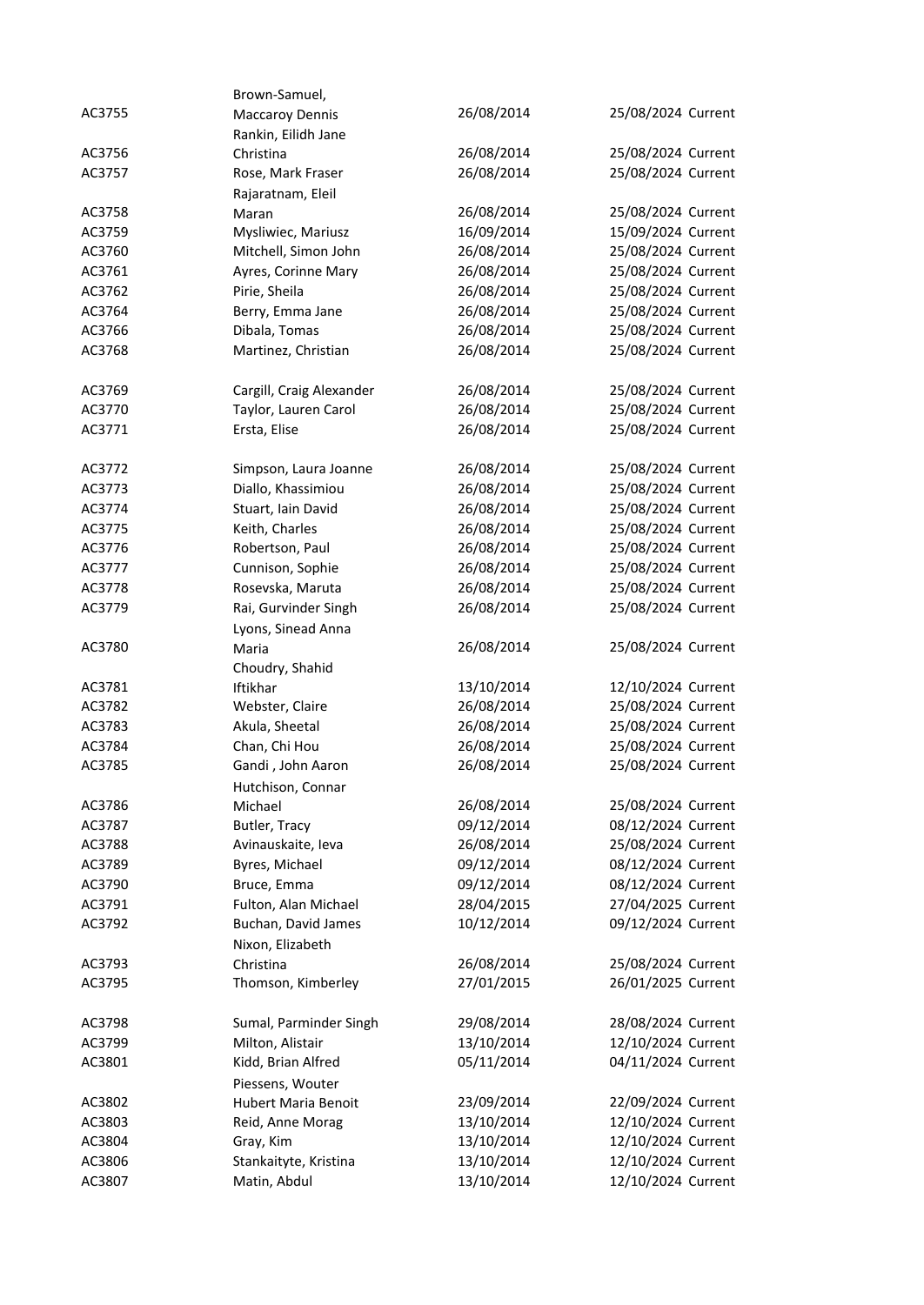|                  | Marrikanti, Ajay                   |                          |                                          |
|------------------|------------------------------------|--------------------------|------------------------------------------|
| AC3808           | Clement                            | 30/09/2014               | 29/09/2024 Current                       |
| AC3809           | Washington, Sanjay                 | 15/12/2014               | 14/12/2024 Current                       |
| AC3810           | Bieniasz, Alma                     | 13/10/2014               | 12/10/2024 Current                       |
| AC3811           | Azim, Syed                         | 27/10/2014               | 26/10/2024 Current                       |
| AC3812           | Mackie, Barry John                 | 13/10/2014               | 12/10/2024 Current                       |
| AC3813           | Bowman, Rebecca                    | 13/10/2014               | 12/10/2024 Current                       |
|                  | Shepherd, Megan                    |                          |                                          |
| AC3814           | Jessie                             | 13/10/2014               | 12/10/2024 Current                       |
|                  |                                    |                          |                                          |
| AC3815           | Stewart, Anna Victoria             | 13/10/2014               | 12/10/2024 Current                       |
| AC3816           | Harper, Carolyn                    | 13/10/2014               | 12/10/2024 Current                       |
|                  |                                    |                          |                                          |
| AC3817           | Beedie, Callum Michael             | 13/10/2014               | 12/10/2024 Current                       |
| AC3818           | Burbaite, Ruta                     | 13/10/2014               | 12/10/2024 Current                       |
| AC3819           | Gaddam, Venkata<br>Surendra Babu   | 13/10/2014               | 12/10/2024 Current                       |
| AC3820           | Bremner, Elsie                     | 13/10/2014               | 12/10/2024 Current                       |
| AC3821           | Marvstik, David                    | 13/10/2014               | 12/10/2024 Current                       |
|                  | Christie, David                    |                          |                                          |
| AC3822           | Methven Davidson                   | 13/10/2014               | 12/10/2024 Current                       |
| AC3823           | Bell, Graeme                       | 16/12/2014               | 15/12/2024 Current                       |
| AC3824           | Ennugala, Madhukar                 | 15/12/2014               | 14/12/2024 Current                       |
| AC3825           | McEleney, Shauna                   | 15/12/2014               | 14/12/2024 Current                       |
|                  |                                    |                          |                                          |
| AC3826           | MacKay, Morag Rachel               | 15/12/2014               | 14/12/2024 Current                       |
|                  | Raymond, Katherine                 |                          |                                          |
| AC3827           | Louise Amy                         | 18/12/2014               | 17/12/2024 Current                       |
|                  |                                    |                          |                                          |
| AC3828           | Schumacher, Michelle               | 17/12/2014               | 16/12/2024 Current                       |
| AC3830           | Murdoch, Andrew                    | 18/12/2014               | 17/12/2024 Current                       |
|                  |                                    |                          |                                          |
| AC3831           | White, Adam William                | 17/12/2014               | 16/12/2024 Current                       |
| AC3832           | Gunn, Colin John                   | 18/12/2014               | 17/12/2024 Current                       |
| AC3833           | Russo, Alison Muriel               | 17/12/2014               | 16/12/2024 Current                       |
|                  |                                    |                          |                                          |
| AC3834           | Thomson, Jennifer May              | 18/12/2014               | 17/12/2024 Current                       |
|                  | Morrison, Graham                   |                          |                                          |
| AC3835           | Morley                             | 25/11/2014               | 24/11/2024 Current                       |
| AC3836           | Siaulys, Vilmantas                 | 12/12/2014               | 11/12/2024 Current                       |
| AC3837           | McAllister, Mark                   | 15/12/2014               | 14/12/2024 Current                       |
|                  |                                    |                          |                                          |
| AC3838           | Smith, Seumus Young                | 19/12/2014               | 18/12/2024 Current                       |
|                  | Aird, Alexander                    |                          |                                          |
| AC3839           | Houston                            | 07/01/2015               | 06/01/2025 Current                       |
| AC3840<br>AC3841 | Vilberg, Maria                     | 07/01/2015<br>07/01/2015 | 06/01/2025 Current<br>06/01/2025 Current |
| AC3842           | Robertson, Alistair<br>Shand, Jada | 07/01/2015               | 06/01/2025 Current                       |
|                  | Brand, Iain Michael                |                          |                                          |
| AC3843           | Mchardy                            | 07/01/2015               | 06/01/2025 Current                       |
| AC3844           | Taylor, Robert Marr                | 07/01/2015               | 06/01/2025 Current                       |
| AC3845           | Joshi, Ravi                        | 07/01/2015               | 06/01/2025 Current                       |
| AC3846           | Khan, Shariful Alam                | 21/11/2014               | 20/11/2024 Current                       |
|                  | Barclay, William                   |                          |                                          |
| AC3847           | Alexander                          | 12/12/2014               | 11/12/2024 Current                       |
|                  |                                    |                          |                                          |
| AC3848           | Vettivelu, Krishnarajah            | 09/12/2014               | 08/12/2024 Current                       |
|                  |                                    |                          |                                          |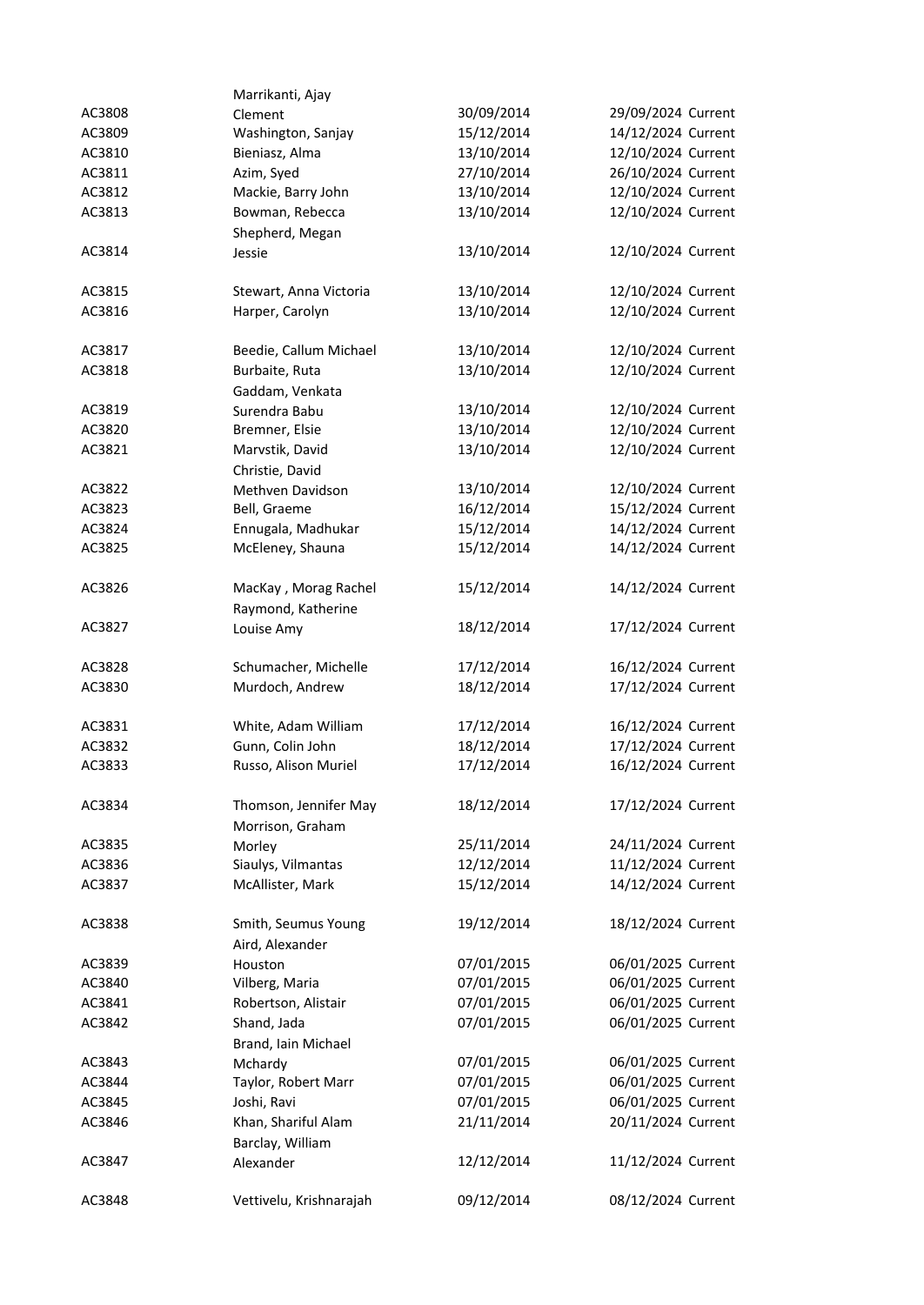| AC3849 | Noble, Ellie Jane       | 15/12/2014 | 14/12/2024 Current |
|--------|-------------------------|------------|--------------------|
|        | Rutherford, Stephen     |            |                    |
| AC3850 | Thomas                  | 20/01/2015 | 19/01/2025 Current |
|        | Boag, Michael           |            |                    |
| AC3851 | Alexander               | 17/12/2014 | 16/12/2024 Current |
|        | Sheik, Muhammed         |            |                    |
| AC3852 | Ahad                    | 12/12/2014 | 11/12/2024 Current |
|        | Ullah, Mohammed         |            |                    |
| AC3853 | Rasel                   | 15/12/2014 | 14/12/2024 Current |
|        | Ullah, Mohammed         |            |                    |
| AC3854 | Rumel                   | 12/12/2014 | 11/12/2024 Current |
| AC3855 | Noakes, Sofia           | 15/12/2014 | 14/12/2024 Current |
| AC3856 | Piros, Gyorgy           | 20/01/2015 | 19/01/2025 Current |
| AC3857 | Taylor, Henry           | 20/01/2015 | 19/01/2025 Current |
| AC3858 | Pustai, Miroslav        | 20/01/2015 | 19/01/2025 Current |
| AC3860 | Piper, Tracy Lee        | 20/01/2015 | 19/01/2025 Current |
| AC3861 | Hanlon, Joanna          | 20/01/2015 | 19/01/2025 Current |
| AC3862 | Marina, Matei Ioan      | 20/02/2015 | 19/02/2025 Current |
|        |                         |            |                    |
| AC3863 | Gibb, Michelle Marlene  | 20/01/2015 | 19/01/2025 Current |
| AC3864 | Varga, Veronika         | 27/01/2015 | 26/01/2025 Current |
|        |                         |            |                    |
| AC3865 | Berendsen, Angelo       |            |                    |
|        | Joop                    | 20/01/2015 | 19/01/2025 Current |
| AC3866 | Wooley, Jennifer        | 27/01/2015 | 26/01/2025 Current |
| AC3867 | Wilson, Lauren Victoria | 28/04/2015 | 27/04/2025 Current |
| AC3868 |                         | 03/03/2015 | 02/03/2025 Current |
|        | Barnes, Hayley          |            |                    |
| AC3869 | Hyman, Thomas           | 20/01/2015 | 19/01/2025 Current |
| AC3870 | Gomes, Vitor Eugenio    | 20/01/2015 | 19/01/2025 Current |
| AC3871 | Clark, Derek Allan      | 20/01/2015 | 19/01/2025 Current |
|        |                         |            |                    |
| AC3873 | Cram-Rossiter, Jessica  | 20/01/2015 | 19/01/2025 Current |
| AC3874 | Finnan, Maeve           | 20/01/2015 | 19/01/2025 Current |
|        | Janczar, Malgorzata     |            |                    |
| AC3875 | Marta                   | 20/01/2015 | 19/01/2025 Current |
| AC3876 | Majeed, Zahid           | 03/02/2015 | 02/02/2025 Current |
| AC3877 | Hussain, Raza           | 20/01/2015 | 19/01/2025 Current |
| AC3878 | Oliver, Ian Paterson    | 20/01/2015 | 19/01/2025 Current |
| AC3879 | Suman, Pardeep K        | 20/01/2015 | 19/01/2025 Current |
|        |                         |            |                    |
| AC3880 | Widerlechner, Martin    | 20/01/2015 | 19/01/2025 Current |
| AC3881 | Sudron, Joe             | 20/01/2015 | 19/01/2025 Current |
| AC3882 | Doran, Adrian           | 20/01/2015 | 19/01/2025 Current |
| AC3885 | Little, Jane            | 20/01/2015 | 19/01/2025 Current |
| AC3890 | O'Donovan, Killian      | 27/01/2015 | 26/01/2025 Current |
| AC3892 | Maher, Rob              | 20/01/2015 | 19/01/2025 Current |
| AC3894 | Hermane, Elina          | 19/01/2015 | 18/01/2025 Current |
|        | Crawford, Aimee         | 19/01/2015 | 18/01/2025 Current |
| AC3896 |                         |            |                    |
| AC3897 | Singer, Margaret Anne   | 20/01/2015 | 19/01/2025 Current |
| AC3898 | Milligan, Moira Anne    | 14/01/2015 | 13/01/2025 Current |
|        | Krishnan, Senthil       |            |                    |
| AC3899 | Kumar                   | 20/01/2015 | 19/01/2025 Current |
| AC3900 | Shirran, Carol Ann      | 21/01/2015 | 20/01/2025 Current |
| AC3901 | Stewart, Martin         | 21/01/2015 | 20/01/2025 Current |
| AC3902 | Ross, John William      | 21/01/2015 | 20/01/2025 Current |
|        |                         |            |                    |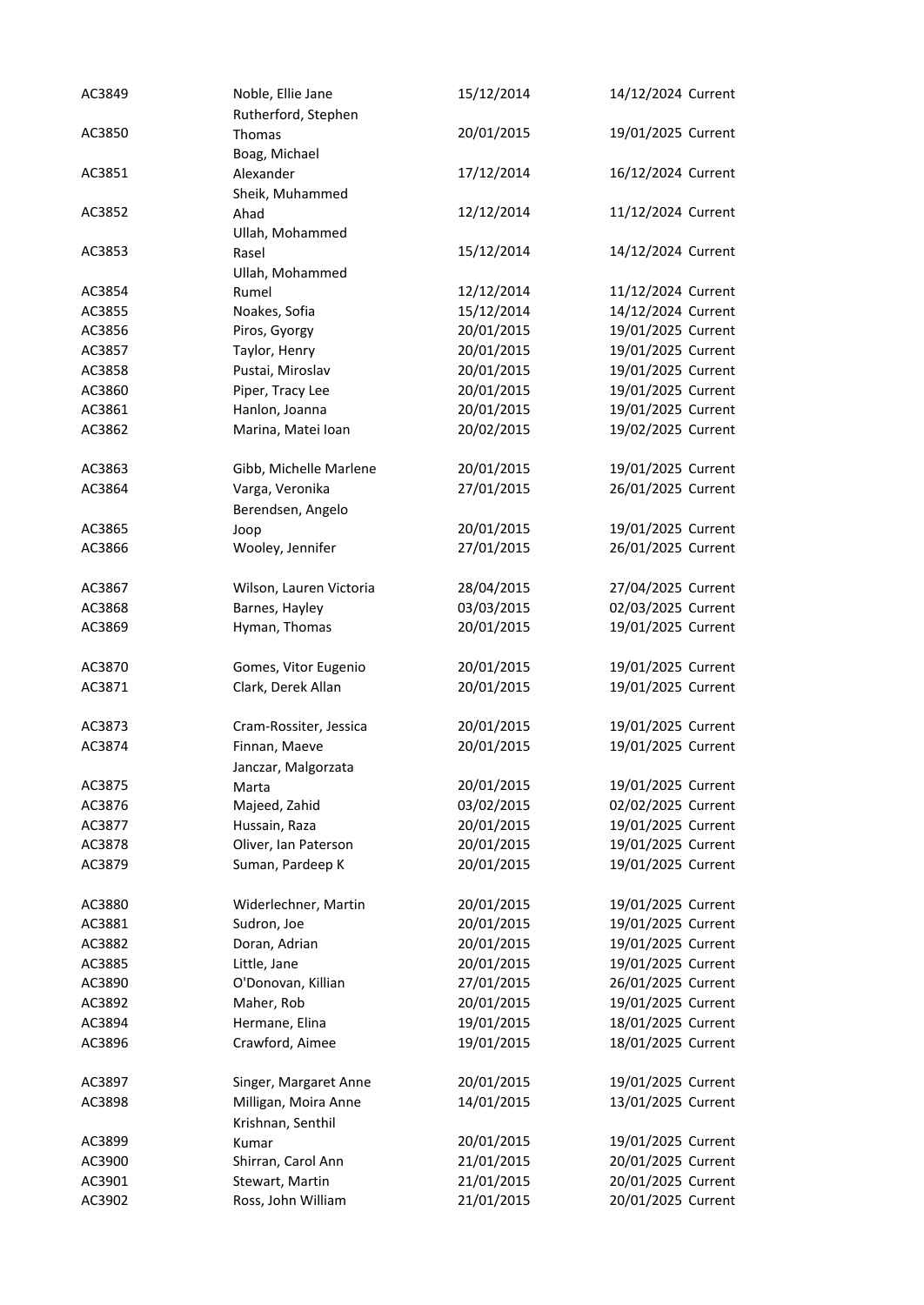| AC3903 | Davie, Sharon                    | 21/01/2015 | 20/01/2025 Current |
|--------|----------------------------------|------------|--------------------|
|        | Losowicka, Natalia               |            |                    |
| AC3904 | Paulina                          | 21/01/2015 | 20/01/2025 Current |
|        | Pinta Martinez,                  |            |                    |
| AC3905 | Leonardo Favio                   | 20/01/2015 | 19/01/2025 Current |
| AC3907 | Lee, Ming Chuo                   | 26/01/2015 | 25/01/2025 Current |
| AC3908 | Lynch, Steven                    | 27/01/2015 | 26/01/2025 Current |
| AC3909 | Mackay, Lewis Calum              | 19/01/2015 | 18/01/2025 Current |
|        | Esson, Steven James              |            |                    |
| AC3910 | Cameron                          | 27/01/2015 | 26/01/2025 Current |
|        | Broadfoot, Ashley                |            |                    |
| AC3911 | Louise                           | 26/01/2015 | 25/01/2025 Current |
| AC3912 | Buivydaite, Ineta                | 27/01/2015 | 26/01/2025 Current |
| AC3913 | Valanciauskis, Arturas           | 27/01/2015 | 26/01/2025 Current |
| AC3914 | Birse, Catherine Anne            | 21/01/2015 | 20/01/2025 Current |
| AC3915 | McHattie, Gwen                   | 27/01/2015 | 26/01/2025 Current |
| AC3916 | Raudule, Sandra                  | 21/01/2015 | 20/01/2025 Current |
| AC3917 | Serafin, Alicja                  | 21/01/2015 | 20/01/2025 Current |
| AC3919 | Hickey, Barry                    | 27/01/2015 | 26/01/2025 Current |
| AC3920 | Morrison, Shona Ann              | 27/01/2015 | 26/01/2025 Current |
|        | Crutchlow, Sarah                 |            |                    |
| AC3921 | Evonne                           | 26/01/2015 | 25/01/2025 Current |
| AC3922 | Alam, Elaine                     | 27/01/2015 | 26/01/2025 Current |
| AC3923 | Kadlubowska, Elzbieta            | 27/01/2015 | 26/01/2025 Current |
| AC3926 | Enos, Vincent Kobina             | 27/01/2015 | 26/01/2025 Current |
| AC3927 | Jindrova, Renata                 | 28/01/2015 | 27/01/2025 Current |
| AC3928 | Sajid, Muhammad                  | 27/01/2015 | 26/01/2025 Current |
| AC3930 | Platten, Catriona                | 27/01/2015 | 26/01/2025 Current |
| AC3931 | Pirie, Neil                      | 20/01/2015 | 19/01/2025 Current |
| AC3933 | Stephens, Kieran                 | 26/01/2015 | 25/01/2025 Current |
| AC3934 | McInally, Christy                | 27/01/2015 | 26/01/2025 Current |
| AC3935 | Moggach, Sean<br>Karlsson, Karin | 03/03/2015 | 02/03/2025 Current |
| AC3936 | Josephine                        | 27/01/2015 | 26/01/2025 Current |
| AC3938 | Sood, Parveen                    | 03/02/2015 | 02/02/2025 Current |
| AC3939 | Quinn, Kate Naughton             | 28/01/2015 | 27/01/2025 Current |
| AC3940 | Hutcheson, Laura                 | 27/01/2015 | 26/01/2025 Current |
| AC3941 | Kahraman, Serdar                 | 03/02/2015 | 02/02/2025 Current |
| AC3942 | Donovan, Mark                    | 27/01/2015 | 26/01/2025 Current |
| AC3943 | Barron, Lisa Jane                | 03/02/2015 | 02/02/2025 Current |
| AC3944 | Barron, Patricia                 | 03/02/2015 | 02/02/2025 Current |
| AC3945 | Murray, Jon                      | 27/01/2015 | 26/01/2025 Current |
| AC3946 | Polydoros, Joanna                | 03/02/2015 | 02/02/2025 Current |
|        | Kirby-Reynolds,                  |            |                    |
| AC3947 | Alexander James                  | 03/02/2015 | 02/02/2025 Current |
| AC3948 | Ness, Stuart McGregor            | 03/02/2015 | 02/02/2025 Current |
| AC3950 | McFadden, Kellymarie             | 02/02/2015 | 01/02/2025 Current |
| AC3951 | Stoyanova, Radoslava             | 10/02/2015 | 09/02/2025 Current |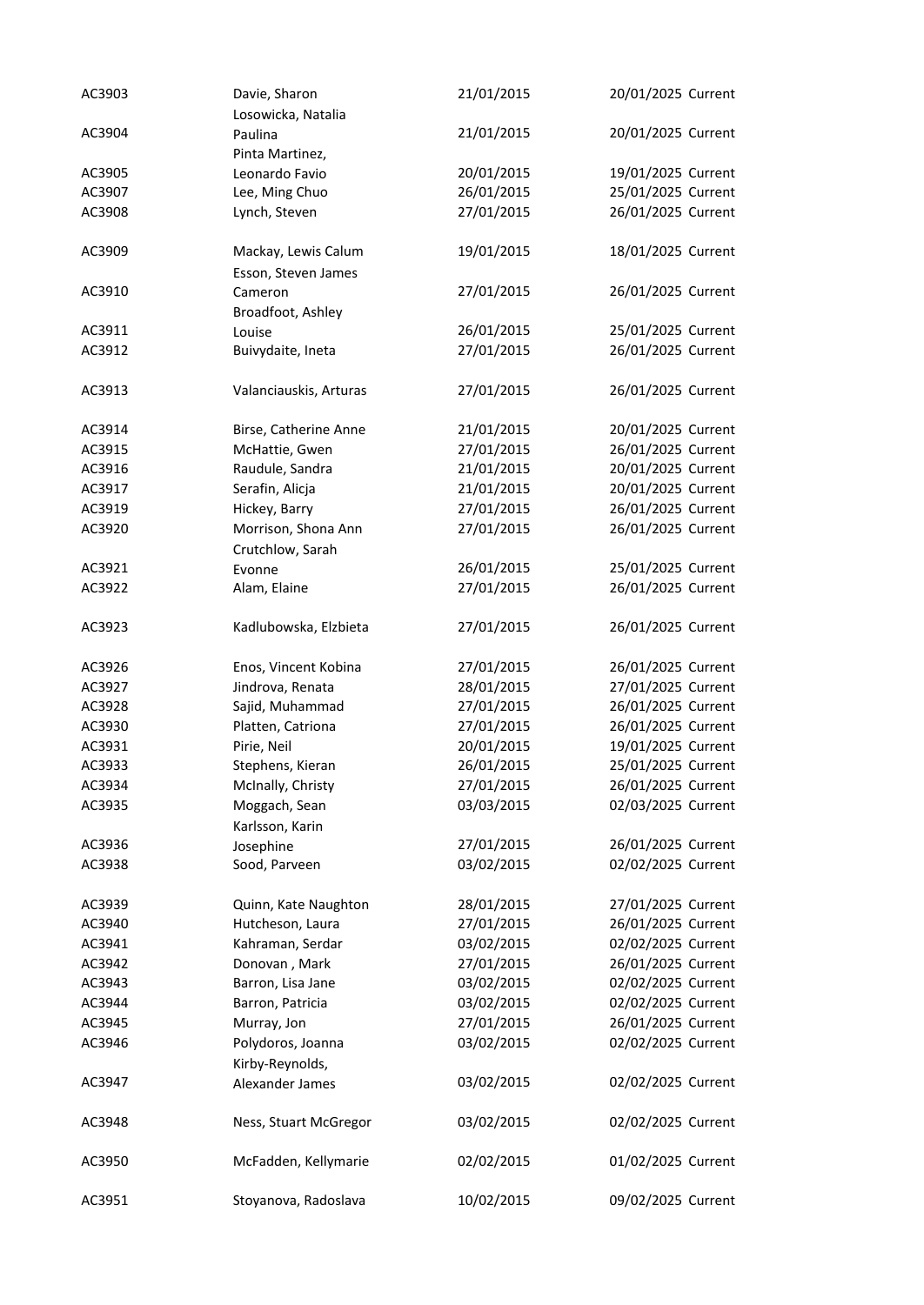|        | Forsyth, Kathleen                         |            |                    |
|--------|-------------------------------------------|------------|--------------------|
| AC3952 | Isobel                                    | 03/02/2015 | 02/02/2025 Current |
|        | Davidson, Brenda                          |            |                    |
| AC3953 | Margaret                                  | 03/02/2015 | 02/02/2025 Current |
| AC3954 | Young, Ryan                               | 03/02/2015 | 02/02/2025 Current |
| AC3955 | Harrison, Tracy Helen                     | 03/02/2015 | 02/02/2025 Current |
| AC3956 | Barclay, Carol Margaret                   | 03/02/2015 | 02/02/2025 Current |
| AC3957 | Spalding, Esther                          | 03/02/2015 | 02/02/2025 Current |
| AC3958 | Ahmad, Zulfiquar                          | 19/01/2015 | 18/01/2025 Current |
| AC3959 | Busby, Calum Lyle                         | 03/02/2015 | 02/02/2025 Current |
| AC3960 | Naio, Harry Dougan                        | 03/02/2015 | 02/02/2025 Current |
| AC3961 | Dalgarno, Craig Patrick                   | 03/02/2015 | 02/02/2025 Current |
| AC3962 | Stevenson, Mark                           | 24/02/2015 | 23/02/2025 Current |
| AC3963 | Pirie, Lauren                             | 24/02/2015 | 23/02/2025 Current |
| AC3964 | Muir, Wayne Antony                        | 24/02/2015 | 23/02/2025 Current |
|        | Liewald, Stephanie-                       |            |                    |
| AC3965 | Anne                                      | 24/02/2015 | 23/02/2025 Current |
| AC3966 | Cordiner, Amber                           | 24/02/2015 | 23/02/2025 Current |
| AC3967 | Cryle, Gary                               | 24/02/2015 | 23/02/2025 Current |
| AC3968 | Doig, Connor Macleod<br>O'Donoghue, Robyn | 25/02/2015 | 24/02/2025 Current |
| AC3969 | Ann                                       | 24/02/2015 | 23/02/2025 Current |
|        | Foubister, Aimee                          |            |                    |
| AC3970 | Barbara                                   | 24/02/2015 | 23/02/2025 Current |
| AC3971 | McGregor, Eoghann                         | 24/02/2015 | 23/02/2025 Current |
| AC3972 | Parkins, Douglas Ryan<br>McRae, Gordon    | 24/02/2015 | 23/02/2025 Current |
| AC3973 | Alexander Cowie                           | 25/02/2015 | 24/02/2025 Current |
| AC3974 | Clarke, Natalie-Jayne                     | 24/02/2015 | 23/02/2025 Current |
| AC3975 | Pratt, Stacey                             | 25/02/2015 | 24/02/2025 Current |
| AC3976 | Codona, Thomas                            | 24/02/2015 | 23/02/2025 Current |
| AC3977 | Hewitt, Angela Linda                      | 24/02/2015 | 23/02/2025 Current |
| AC3978 | Charlton, Andrew                          | 25/02/2015 | 24/02/2025 Current |
| AC3979 | Martin, Patricia                          | 24/02/2015 | 23/02/2025 Current |
| AC3980 | Morrison, Ellen Joanne                    | 24/02/2015 | 23/02/2025 Current |
| AC3981 | Walker, Angus                             | 24/02/2015 | 23/02/2025 Current |
|        | Mackenzie, George                         |            |                    |
| AC3982 | Donald                                    | 24/02/2015 | 23/02/2025 Current |
|        | Hurman, Andrew                            |            |                    |
| AC3983 | McMurray                                  | 24/02/2015 | 23/02/2025 Current |
| AC3984 | O'Brien, Zoe Camillia                     | 24/02/2015 | 23/02/2025 Current |
| AC3985 | Lilchev, Maksim<br>Simpson, Rebecca       | 24/02/2015 | 23/02/2025 Current |
| AC3986 | Margarite                                 | 07/04/2015 | 06/04/2025 Current |
| AC3987 | Bowman, Susan                             | 24/02/2015 | 23/02/2025 Current |
| AC3988 | Smith, Kyle                               | 25/02/2015 | 24/02/2025 Current |
| AC3989 | Low, Darren                               | 24/02/2015 | 23/02/2025 Current |
| AC3990 | Kirk, Samantha                            | 25/02/2015 | 24/02/2025 Current |
| AC3991 | Clark, Nora                               | 24/02/2015 | 23/02/2025 Current |
|        |                                           |            |                    |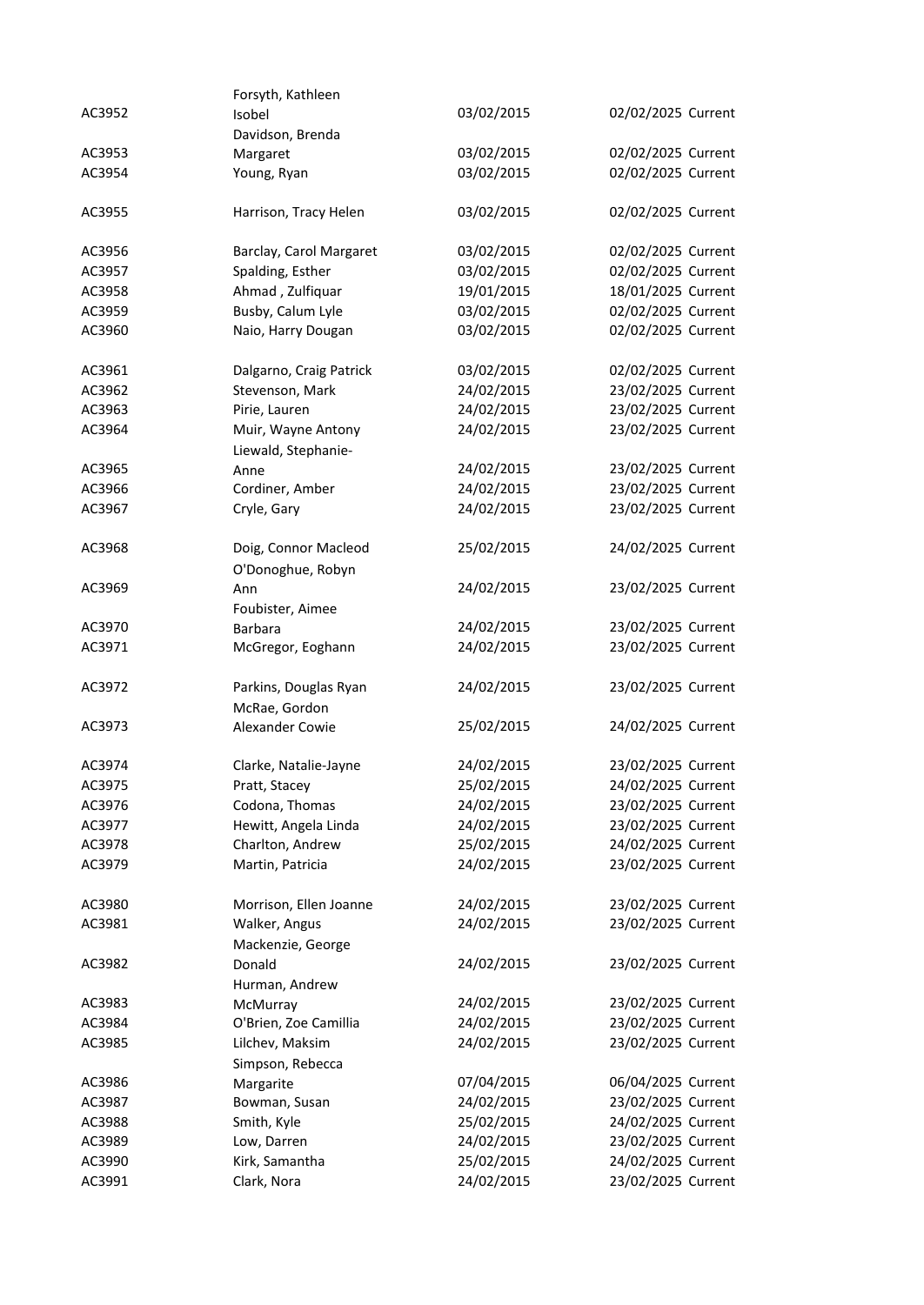|        | Wood, Marion            |            |                    |
|--------|-------------------------|------------|--------------------|
| AC3992 | Maitland                | 24/02/2015 | 23/02/2025 Current |
| AC3993 | Borisov, Boris Tonev    | 24/02/2015 | 23/02/2025 Current |
| AC3994 | Kus, Omer               | 24/02/2015 | 23/02/2025 Current |
|        |                         |            |                    |
| AC3995 | Wilson, Hazel Elizabeth | 25/02/2015 | 24/02/2025 Current |
| AC3996 | Lagrichi, Mustapha      | 25/03/2015 | 24/03/2025 Current |
|        |                         |            |                    |
| AC3997 | Callan, Adele Margaret  | 12/02/2015 | 11/02/2025 Current |
| AC3998 | Banica, Valentin        | 25/02/2015 | 24/02/2025 Current |
| AC3999 | Rennox, Lynsey Jane     | 25/02/2015 | 24/02/2025 Current |
| AC4000 | Cole, Karen Eileen      | 25/02/2015 | 24/02/2025 Current |
| AC4001 | Ahamad Khan, Asrar      | 17/03/2015 | 16/03/2025 Current |
| AC4002 | Fordyce, Kirstyn Ann    | 07/04/2015 | 06/04/2025 Current |
| AC4004 | Marko, Andrew           | 02/04/2015 | 01/04/2025 Current |
| AC4005 | Baxter, Linda           | 02/04/2015 | 01/04/2025 Current |
| AC4006 | Belkouri, El Mehdi      | 02/04/2015 | 01/04/2025 Current |
| AC4007 | Donald, Kirsteen        | 02/04/2015 | 01/04/2025 Current |
|        | Mathisuthan,            |            |                    |
| AC4008 | Muthulingam             | 07/04/2015 | 06/04/2025 Current |
| AC4009 | Ahmed, Shabbi           | 07/04/2015 | 06/04/2025 Current |
| AC4010 | Durie, David James      | 07/04/2015 | 06/04/2025 Current |
| AC4011 | Gowers, Mhairi          | 07/04/2015 | 06/04/2025 Current |
| AC4012 | Hawaldar, Shishu        | 07/04/2015 | 06/04/2025 Current |
|        |                         |            |                    |
| AC4013 | Gerrie, Daniel William  | 07/04/2015 | 06/04/2025 Current |
| AC4014 | Roy, Brahmanandan       | 13/03/2015 | 12/03/2025 Current |
|        | McDougall, Dean David   |            |                    |
| AC4016 | Stuart                  | 07/04/2015 | 06/04/2025 Current |
|        | Rangamma Sanna          |            |                    |
|        | Udaya, Raghavendra      |            |                    |
| AC4017 | Reddy                   | 02/04/2015 | 01/04/2025 Current |
| AC4018 | Allan, Terry John       | 07/04/2015 | 06/04/2025 Current |
|        |                         |            |                    |
| AC4019 | Kerr, Connor Youngson   | 07/04/2015 | 06/04/2025 Current |
|        |                         |            |                    |
| AC4020 | Kandasamy, Amothen      | 28/04/2015 | 27/04/2025 Current |
|        | Anderson, Toni          |            |                    |
| AC4021 | Marlene                 | 07/04/2015 | 06/04/2025 Current |
| AC4023 | Neish, Paul William     | 07/04/2015 | 06/04/2025 Current |
|        |                         |            |                    |
| AC4024 | Glennie, Nicola Anne    | 07/04/2015 | 06/04/2025 Current |
| AC4025 | Ahmed, Syed Bhakie      | 07/04/2015 | 06/04/2025 Current |
| AC4026 | Milne, Louise           | 07/04/2015 | 06/04/2025 Current |
| AC4027 | Riley, Charlotte        | 07/04/2015 | 06/04/2025 Current |
| AC4028 | Douglas, Ray Lowe       | 13/05/2015 | 12/05/2025 Current |
| AC4029 | Aiken, Lyle Adam        | 07/04/2015 | 06/04/2025 Current |
| AC4030 | Ritchie, Kay Anne       | 07/04/2015 | 06/04/2025 Current |
| AC4031 | Ellis, Sarah Dawn       | 07/04/2015 | 06/04/2025 Current |
|        |                         |            |                    |
| AC4032 | Henry, Samuel Nathan    | 13/05/2015 | 12/05/2025 Current |
|        |                         |            |                    |
| AC4033 | Farquhar, Emma Louise   | 07/04/2015 | 06/04/2025 Current |
|        | Stewart, Anne           |            |                    |
| AC4034 | Margaret                | 25/03/2015 | 24/03/2025 Current |
| AC4035 | Craig, Sean             | 07/04/2015 | 06/04/2025 Current |
| AC4036 | Roy, Prince             | 13/03/2015 | 12/03/2025 Current |
|        |                         |            |                    |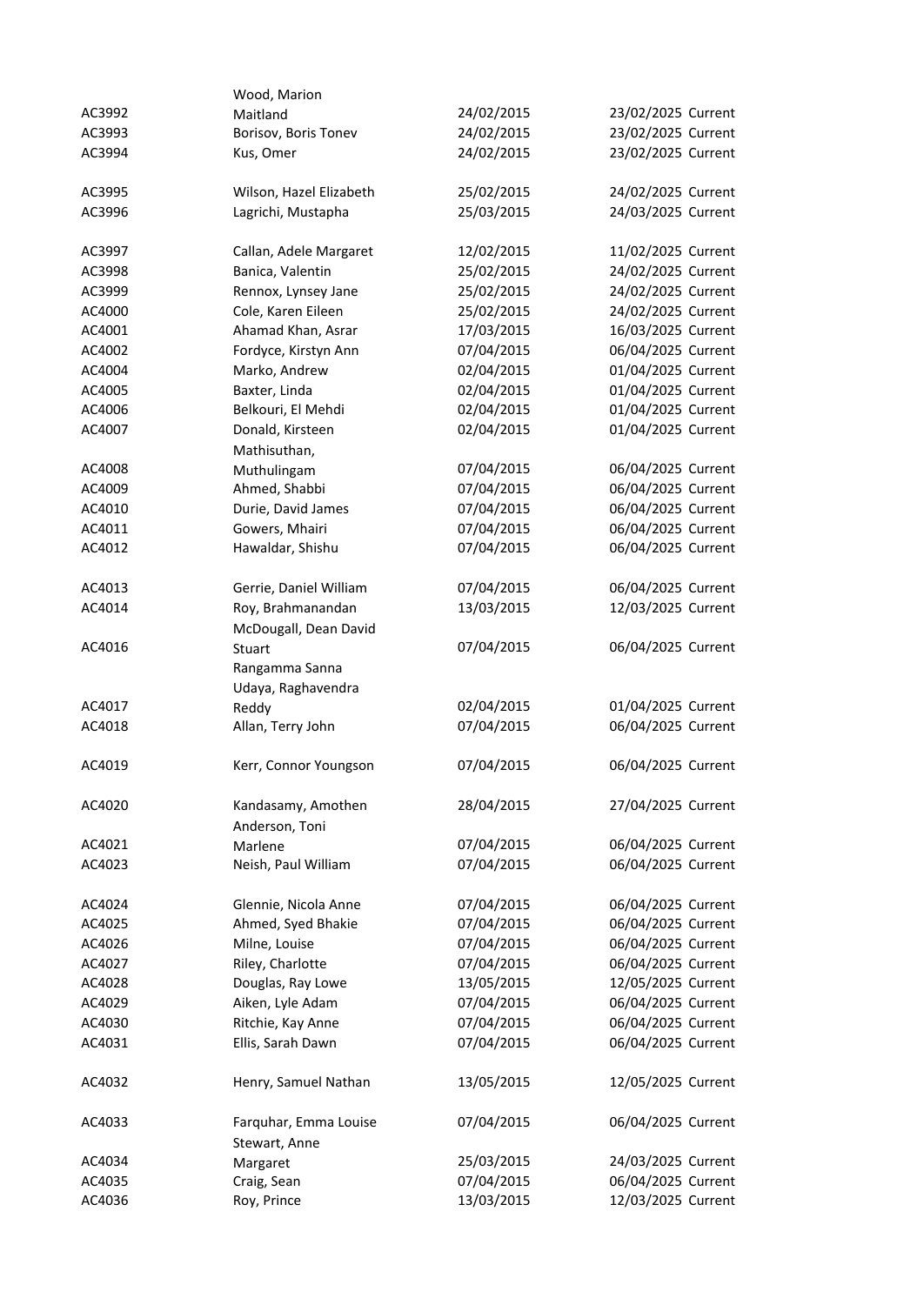| AC4037 | Stevenson, Anita       | 07/04/2015 | 06/04/2025 Current |
|--------|------------------------|------------|--------------------|
| AC4038 | Fisher, Dana Louise    | 07/04/2015 | 06/04/2025 Current |
| AC4039 | Stott, Alastair John   | 25/03/2015 | 24/03/2025 Current |
|        | Donaldson, Cathrine    |            |                    |
| AC4040 | Linda                  | 07/04/2015 | 06/04/2025 Current |
| AC4041 | Brodie, Darren         | 25/03/2015 | 24/03/2025 Current |
|        |                        |            |                    |
| AC4042 | Mitchell, Alana Louise | 25/03/2015 | 24/03/2025 Current |
|        | Smith, Christopher     |            |                    |
| AC4043 | <b>Richard Milo</b>    | 11/03/2015 | 10/03/2025 Current |
| AC4044 | Skinner, Craig Stuart  | 25/03/2015 | 24/03/2025 Current |
| AC4045 | Carlill, Jonathan      | 07/04/2015 | 06/04/2025 Current |
| AC4046 | Latosev, Jevgeni       | 24/03/2015 | 23/03/2025 Current |
|        | McIntosh, Gemma        |            |                    |
| AC4047 | Rose                   | 25/03/2015 | 24/03/2025 Current |
| AC4048 | Hough, Elizabeth Marie | 07/04/2015 | 06/04/2025 Current |
| AC4049 | Leys, Scott            | 07/04/2015 | 06/04/2025 Current |
|        |                        |            |                    |
| AC4050 | Summers, Peter James   | 07/04/2015 | 06/04/2025 Current |
| AC4051 | Gogineni, Jagan        | 07/04/2015 | 06/04/2025 Current |
|        | Mannion, John          |            |                    |
| AC4052 | Geoffrey               | 07/04/2015 | 06/04/2025 Current |
| AC4053 | Lawrie, Sarah Jane     | 07/04/2015 | 06/04/2025 Current |
| AC4054 | Stewart, David         | 07/04/2015 | 06/04/2025 Current |
| AC4055 | Christie, Gordon Angus | 27/05/2015 | 26/05/2025 Current |
|        | Skoczykloda, Karuna    |            |                    |
| AC4056 | Tulshiram              | 07/04/2015 | 06/04/2025 Current |
| AC4057 | Irvine, John Halliday  | 27/05/2015 | 26/05/2025 Current |
|        | Ahmed Misbaha, Sayed   |            |                    |
| AC4058 | Mustafa                | 07/04/2015 | 06/04/2025 Current |
|        | Hennessy, Angela       |            |                    |
| AC4059 | Chinyere               | 07/04/2015 | 06/04/2025 Current |
| AC4060 | Scott, Anthony Mark    | 07/04/2015 | 06/04/2025 Current |
| AC4061 | Irla, Anna Maria       | 07/04/2015 | 06/04/2025 Current |
| AC4062 | Aggarwal, Chetan       | 07/04/2015 | 06/04/2025 Current |
| AC4063 | McKeachan, Fiona       | 07/04/2015 | 06/04/2025 Current |
| AC4064 | Fagan, Tara Maria      | 07/04/2015 | 06/04/2025 Current |
| AC4065 | Irvine, Steven Lee     | 07/04/2015 | 06/04/2025 Current |
|        |                        |            |                    |
| AC4066 | Gorman, Naomi Emily    | 07/04/2015 | 06/04/2025 Current |
|        | Anireddy, Laxman       |            |                    |
| AC4067 | Reddy                  | 10/06/2015 | 09/06/2025 Current |
| AC4068 | Roy, Pradeep           | 27/05/2015 | 26/05/2025 Current |
| AC4069 | Penny, Leanne Marie    | 11/05/2015 | 10/05/2025 Current |
|        | McQueen, Jordan        |            |                    |
| AC4070 | James                  | 11/05/2015 | 10/05/2025 Current |
| AC4071 | Shand, Lauren          | 12/05/2015 | 11/05/2025 Current |
| AC4072 | Zwadlo, Patrycja       | 27/05/2015 | 26/05/2025 Current |
| AC4073 | Holmes, Ross John      | 27/05/2015 | 26/05/2025 Current |
| AC4074 | Nelson, Joe            | 13/05/2015 | 12/05/2025 Current |
| AC4075 | Ireland, Rachel        | 12/05/2015 | 11/05/2025 Current |
| AC4076 | Brown, Eilidh Kimi     | 27/05/2015 | 26/05/2025 Current |
| AC4077 | Davidson, Linda Ann    | 11/05/2015 | 10/05/2025 Current |
| AC4078 | Smith, Carolina        | 11/05/2015 | 10/05/2025 Current |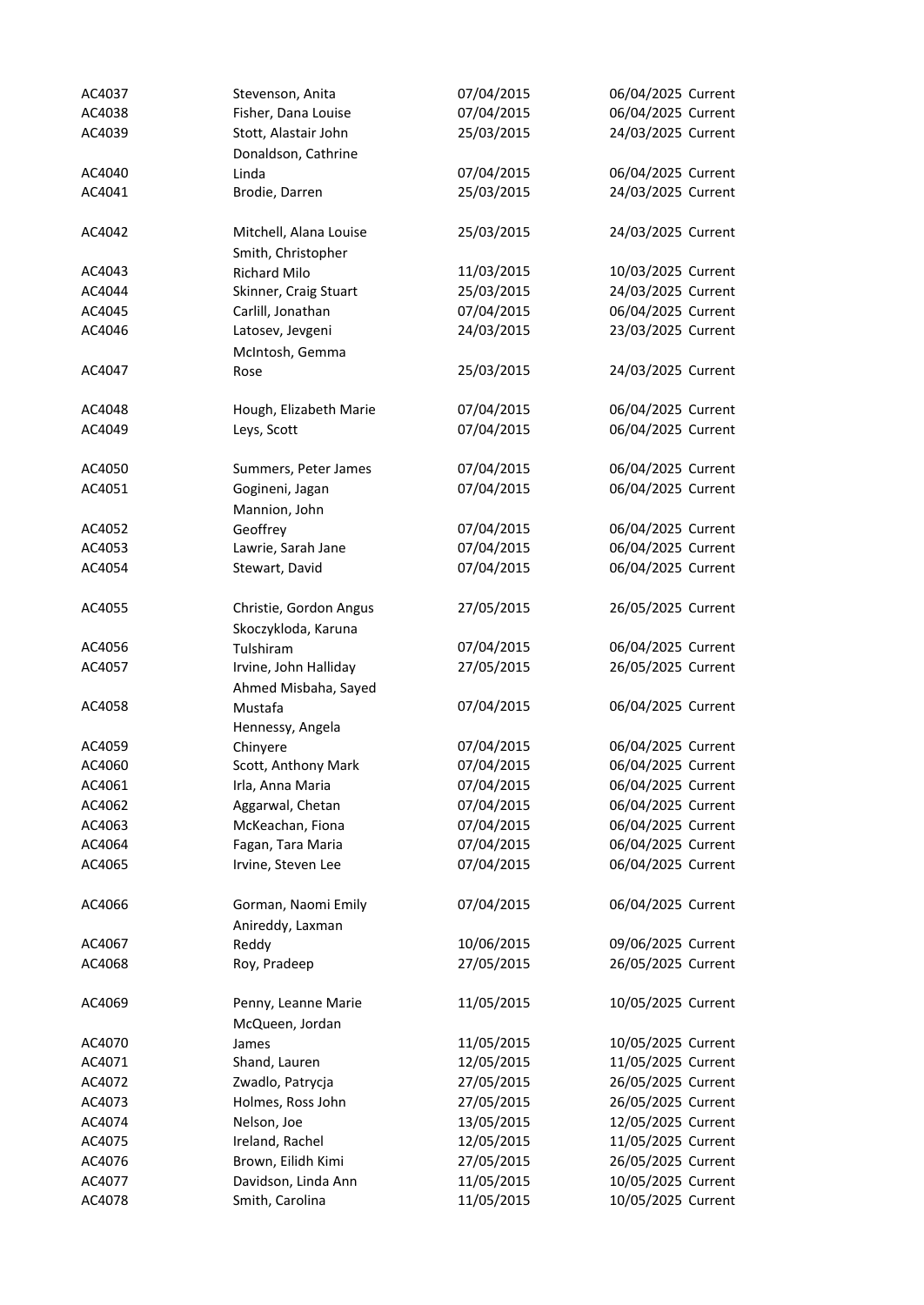| AC4079 | Kleczewska, Karolina                            | 24/04/2015 | 23/04/2025 Current |
|--------|-------------------------------------------------|------------|--------------------|
| AC4080 | Lawrie, Carol Elizabeth<br>Stevens, Nicholas    | 11/05/2015 | 10/05/2025 Current |
| AC4081 | Darrell                                         | 09/04/2015 | 08/04/2025 Current |
| AC4082 | Fraser, Zoe Lydia                               | 12/05/2015 | 11/05/2025 Current |
|        |                                                 |            |                    |
| AC4083 | McLaren, Melissa Rose                           | 11/05/2015 | 10/05/2025 Current |
| AC4084 | Stancu, Lucian Frorin                           | 24/04/2015 | 23/04/2025 Current |
| AC4085 | Dick, Anne Helen Mary                           | 27/05/2015 | 26/05/2025 Current |
| AC4086 | Hamilton, Michael                               | 24/04/2015 | 23/04/2025 Current |
| AC4087 | Rennie, Gordon James                            | 11/05/2015 | 10/05/2025 Current |
| AC4088 | Sellick, James Roy                              | 22/06/2015 | 21/06/2025 Current |
| AC4089 | Jevsejeva, Rudite                               | 27/05/2015 | 26/05/2025 Current |
| AC4090 | Mason, Michelle Ann                             | 22/06/2015 | 21/06/2025 Current |
| AC4091 | Mamun, Tanbir Ahmed<br>McMillan, Scott          | 02/06/2015 | 01/06/2025 Current |
| AC4092 | Alexander                                       | 24/04/2015 | 23/04/2025 Current |
| AC4093 | Upenieks, Girts                                 | 22/06/2015 | 21/06/2025 Current |
| AC4094 | Pearson, Jayne                                  | 11/05/2015 | 10/05/2025 Current |
| AC4095 | Milsom, Anne                                    | 13/05/2015 | 12/05/2025 Current |
|        |                                                 |            |                    |
| AC4097 | Inglis, Derek Cormack                           | 27/05/2015 | 26/05/2025 Current |
| AC4099 | Law, Lauren Jane                                | 24/04/2015 | 23/04/2025 Current |
| AC4100 | Park, James                                     | 24/04/2015 | 23/04/2025 Current |
| AC4101 | Wyrzykowski, Piotr<br>Mateusz                   | 24/04/2015 | 23/04/2025 Current |
|        |                                                 |            |                    |
| AC4102 | Morrison, Danielle                              | 27/05/2015 | 26/05/2025 Current |
| AC4103 | Stephanie                                       | 27/05/2015 |                    |
|        | Mika, Marek                                     |            | 26/05/2025 Current |
| AC4104 | Sauciuvenaite, Justina                          | 27/05/2015 | 26/05/2025 Current |
| AC4105 | Mikulski, Ryszard                               | 27/05/2015 | 26/05/2025 Current |
| AC4106 | Campbell, Michael                               | 27/05/2015 | 26/05/2025 Current |
| AC4107 | Kemp, Daryll                                    | 27/05/2015 | 26/05/2025 Current |
| AC4108 | Milne, David John                               | 22/06/2015 | 21/06/2025 Current |
|        | Robertson, Lesia Nasia                          |            |                    |
| AC4109 | Anesta Ann                                      | 27/05/2015 | 26/05/2025 Current |
| AC4110 | Martewicz, Natalia                              | 27/05/2015 | 26/05/2025 Current |
| AC4111 | Davenport, Julie Diane                          | 27/05/2015 | 26/05/2025 Current |
| AC4112 | Robb, Alexis Philippa<br>Crothall, Calum Leslie | 27/05/2015 | 26/05/2025 Current |
| AC4113 | Cameron                                         | 27/05/2015 | 26/05/2025 Current |
| AC4114 | McMahon, Alexander                              | 27/05/2015 | 26/05/2025 Current |
| AC4115 | Walker, Roy William                             | 25/08/2015 | 24/08/2025 Current |
| AC4116 | Monda, Raffaele                                 | 27/05/2015 | 26/05/2025 Current |
| AC4117 | Harrison, Yvette                                | 27/05/2015 | 26/05/2025 Current |
| AC4118 | Traynor, Pauline                                | 11/06/2015 | 10/06/2025 Current |
| AC4119 | Grassie, Stephanie                              | 27/05/2015 | 26/05/2025 Current |
|        |                                                 |            |                    |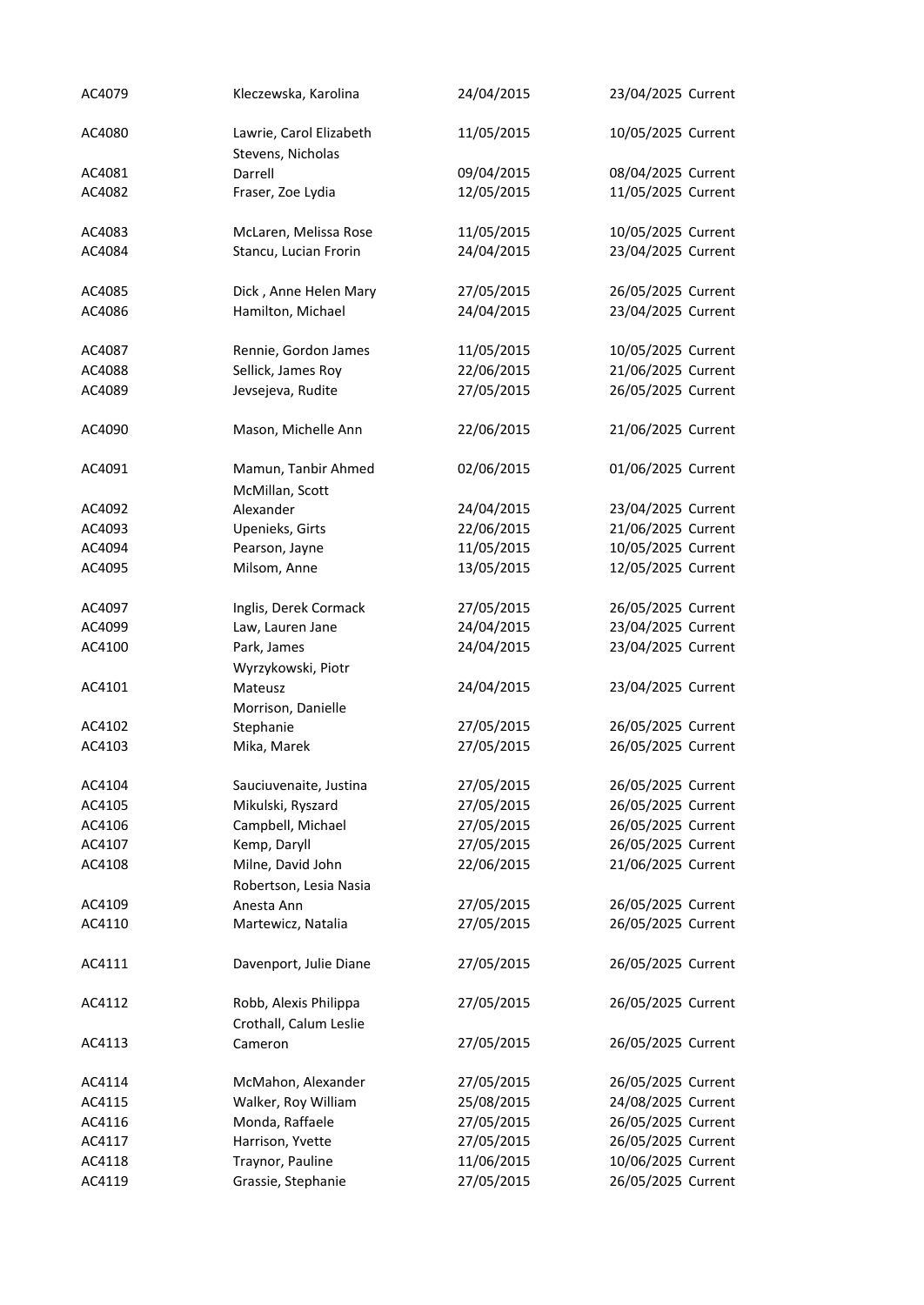| AC4120           | Monaghan, Rebecca                           | 27/05/2015 | 26/05/2025 Current |
|------------------|---------------------------------------------|------------|--------------------|
|                  | Louise                                      |            |                    |
| AC4121           | Vass, David Christopher                     | 27/05/2015 | 26/05/2025 Current |
| AC4122           | Kane, Angela Stewart<br>Hutcheon, Scott     | 27/05/2015 | 26/05/2025 Current |
| AC4123           | Andrew                                      | 27/05/2015 | 26/05/2025 Current |
| AC4124           | Milnes, Keith William<br>Dickinson, Matthew | 27/05/2015 | 26/05/2025 Current |
| AC4125           | David                                       | 27/05/2015 | 26/05/2025 Current |
| AC4127           | Sutherland, Chloe Mary                      | 27/05/2015 | 26/05/2025 Current |
| AC4128           | Will, Jordan                                | 11/06/2015 | 10/06/2025 Current |
|                  | Salmon, Fanny                               |            |                    |
| AC4129           | Adelaide Rolande                            | 11/06/2015 | 10/06/2025 Current |
|                  | Krzyzewska-Zielinska,                       |            |                    |
| AC4130           | Agnieszka Karolina                          | 11/06/2015 | 10/06/2025 Current |
| AC4131           | Anderson, Louise Mary                       | 10/06/2015 | 09/06/2025 Current |
| AC4132           | Pookhaphak, Ritnaret                        | 30/06/2015 | 29/06/2025 Current |
| AC4133           | Morrison, Neil Duncan                       | 11/06/2015 | 10/06/2025 Current |
| AC4134           | Di Girolamo, Marco                          | 11/06/2015 | 10/06/2025 Current |
| AC4135           | Ewen, James                                 | 11/06/2015 | 10/06/2025 Current |
| AC4136           | Tosh, Karrina                               | 25/08/2015 | 24/08/2025 Current |
|                  | Small, Shaune Louise                        |            |                    |
| AC4137           | Katherine<br>Harradence, Michael            | 11/06/2015 | 10/06/2025 Current |
| AC4138           | John                                        | 11/06/2015 | 10/06/2025 Current |
| AC4139           |                                             |            |                    |
|                  | Cheimarios, Stamatios<br>McDonald, David    | 11/06/2015 | 10/06/2025 Current |
| AC4140           | William                                     | 11/06/2015 | 10/06/2025 Current |
| AC4142           | McGregor, Molly                             | 12/06/2015 | 11/06/2025 Current |
| AC4143           | Paradowski, Michal                          | 18/08/2015 | 17/08/2025 Current |
| AC4144           | Ableson, Nicola                             | 22/06/2015 | 21/06/2025 Current |
|                  | Veerapalli, Durga                           |            |                    |
| AC4145           | Prasad                                      | 12/06/2015 | 11/06/2025 Current |
| AC4146           | Collins, Julian Andrew                      | 10/06/2015 | 09/06/2025 Current |
| AC4147           | Wallace, Steven                             | 12/06/2015 | 11/06/2025 Current |
| AC4148           | Lebski, Lukasz                              | 12/06/2015 | 11/06/2025 Current |
| AC4149           | Byth, Mark                                  | 12/06/2015 | 11/06/2025 Current |
| AC4150           | Adhikari, Surya                             | 22/06/2015 | 21/06/2025 Current |
| AC4151           | Lukosevicius, Arnas                         | 22/06/2015 | 21/06/2025 Current |
|                  |                                             |            |                    |
| AC4152           | Hutcheon, Lee Arthur<br>Thornton, William   | 23/06/2015 | 22/06/2025 Current |
| AC4153           | Robert                                      | 31/08/2015 | 30/08/2025 Current |
| AC4155           | Forbes, Claire                              | 23/06/2015 | 22/06/2025 Current |
|                  | Bandyopadhyay, Nora                         | 22/06/2015 | 21/06/2025 Current |
| AC4156<br>AC4157 |                                             |            |                    |
|                  | Mackay, Sarah                               | 22/06/2015 | 21/06/2025 Current |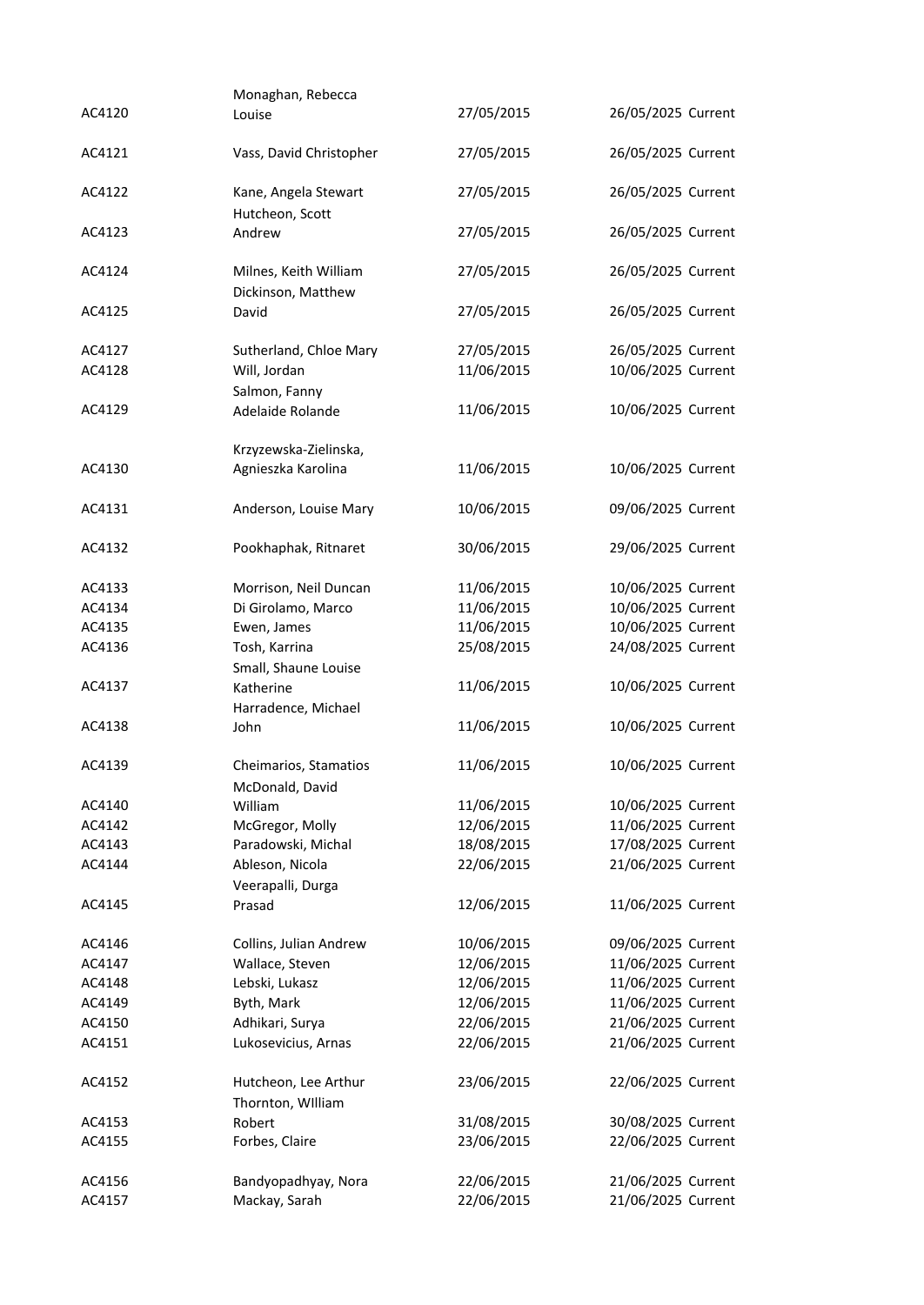| AC4158 | Cardozo, Ryan         | 22/06/2015 | 21/06/2025 Current |
|--------|-----------------------|------------|--------------------|
| AC4159 | Burke, Patrick Joseph | 23/06/2015 | 22/06/2025 Current |
| AC4160 | Kurek, Natalia Marta  | 23/06/2015 | 22/06/2025 Current |
| AC4161 | Scott, George         | 06/10/2015 | 05/10/2025 Current |
|        | Johnston, Stephen     |            |                    |
| AC4162 | Robert John           | 08/07/2015 | 07/07/2025 Current |
|        | Webster, Danielle     |            |                    |
| AC4163 | Alexandra             | 08/07/2015 | 07/07/2025 Current |
|        | Acorda, Amielle Jaime |            |                    |
| AC4164 | Artista               | 08/07/2015 | 07/07/2025 Current |
| AC4165 | Rochford, Niall       | 08/07/2015 | 07/07/2025 Current |
| AC4166 | Donald, Christopher   | 08/07/2015 | 07/07/2025 Current |
|        | Watson, Grant         |            |                    |
| AC4167 | McKenzie              | 09/07/2015 | 08/07/2025 Current |
| AC4168 | Russell, Ciaran       | 08/07/2015 | 07/07/2025 Current |
|        | Buchanan, Matthew     |            |                    |
| AC4169 | James                 | 09/07/2015 | 08/07/2025 Current |
| AC4171 | Jarotek, Dominika     | 09/07/2015 | 08/07/2025 Current |
| AC4172 | Dodd, Philippa Alicia | 23/06/2015 | 22/06/2025 Current |
| AC4173 | Salaviejute, Jolanta  | 09/07/2015 | 08/07/2025 Current |
| AC4175 | Cole, Simon Patrick   | 09/07/2015 | 08/07/2025 Current |
|        |                       |            |                    |
| AC4176 | Munro, Meghan Filson  | 19/08/2015 | 18/08/2025 Current |
| AC4177 | Rae, Ryan Robert      | 08/07/2015 | 07/07/2025 Current |
| AC4178 | Yeo, Poppy Elizabeth  | 31/08/2015 | 30/08/2025 Current |
| AC4179 | Taylor, Kyle          | 08/07/2015 | 07/07/2025 Current |
| AC4180 | Baxter, Adam          | 08/07/2015 | 07/07/2025 Current |
| AC4181 | Harper, Keely         | 08/07/2015 | 07/07/2025 Current |
| AC4182 | Mair, Nicola          | 08/07/2015 | 07/07/2025 Current |
| AC4183 | Smart, Andrew Ian     | 09/07/2015 | 08/07/2025 Current |
| AC4184 | Smart, Nicola Anne    | 09/07/2015 | 08/07/2025 Current |
| AC4185 | Duncan, Ashley        | 09/07/2015 | 08/07/2025 Current |
| AC4186 | Ossowski, Tomasz      | 17/08/2015 | 16/08/2025 Current |
| AC4188 | Massie, James         | 09/07/2015 | 08/07/2025 Current |
| AC4189 | Massone, Chiara       | 17/08/2015 | 16/08/2025 Current |
|        | Mulloy, Anthony       |            |                    |
| AC4190 | Douglas Davidson      | 17/08/2015 | 16/08/2025 Current |
| AC4191 | Halpin, Lynsey        | 17/08/2015 | 16/08/2025 Current |
| AC4193 | Duncan, Stephen       | 18/08/2015 | 17/08/2025 Current |
| AC4194 | Dimopoulou, Joanna    | 17/08/2015 | 16/08/2025 Current |
| AC4195 | Huzella, Balint       | 18/08/2015 | 17/08/2025 Current |
| AC4196 | Iridag, Sara          | 17/08/2015 | 16/08/2025 Current |
| AC4197 | Cowie, Andrew         | 18/08/2015 | 17/08/2025 Current |
| AC4198 | Barron, Craig         | 31/08/2015 | 30/08/2025 Current |
|        | Cranston, Emily       |            |                    |
| AC4199 | Chrisanne             | 01/10/2015 | 30/09/2025 Current |
|        | Lypka, Jennifer       |            |                    |
| AC4200 | Elizabeth             | 18/08/2015 | 17/08/2025 Current |
|        | Folan, Joseph Padraig | 15/10/2015 | 14/10/2025 Current |
| AC4201 | Peter                 | 18/08/2015 | 17/08/2025 Current |
| AC4204 | Bucilla, Zsolt        |            |                    |
| AC4205 | Anderson, Katie-Marie | 18/08/2015 | 17/08/2025 Current |
|        | Nicholson, Katherine  |            |                    |
| AC4206 | Margaret              | 18/08/2015 | 17/08/2025 Current |
|        |                       |            |                    |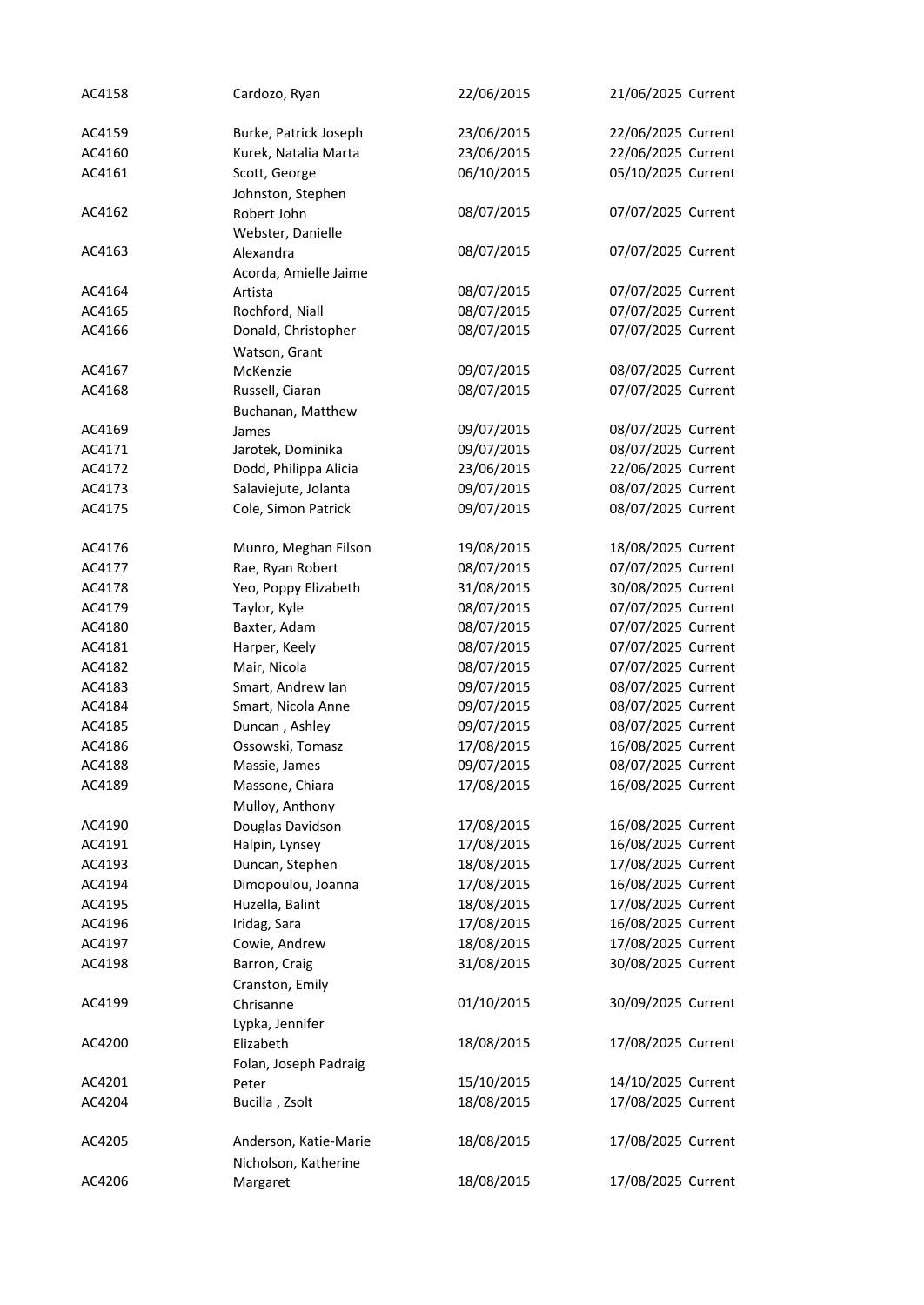| AC4207 | McAleese, Aidan Jack     | 18/08/2015 | 17/08/2025 Current |
|--------|--------------------------|------------|--------------------|
| AC4208 | Cassie, Shannon          | 15/10/2015 | 14/10/2025 Current |
| AC4209 | Vaitkute, Lina           | 18/08/2015 | 17/08/2025 Current |
| AC4210 | Rough, Steven            | 18/08/2015 | 17/08/2025 Current |
| AC4212 | Sellars, Kerr Robert     | 18/08/2015 | 17/08/2025 Current |
|        | Turkiewicz, Kamila       |            |                    |
| AC4213 | Barbara                  | 15/10/2015 | 14/10/2025 Current |
| AC4214 | Medeisyte, Aiste         | 18/08/2015 | 17/08/2025 Current |
|        |                          |            |                    |
| AC4215 | Stepniak, Anna           | 18/08/2015 | 17/08/2025 Current |
|        | Agnieszka                |            |                    |
| AC4216 |                          | 19/08/2015 |                    |
|        | Douglas, Aleisha Jane    |            | 18/08/2025 Current |
| AC4217 | Martin, Greg Adam        | 19/08/2015 | 18/08/2025 Current |
|        | Bannerman, Mark          |            |                    |
| AC4218 | Douglas                  | 19/08/2015 | 18/08/2025 Current |
|        |                          |            |                    |
| AC4219 | Miller, Andrew Robert    | 19/08/2015 | 18/08/2025 Current |
| AC4221 | Hall, Susan              | 19/08/2015 | 18/08/2025 Current |
| AC4222 | Taranda, Modestas        | 19/08/2015 | 18/08/2025 Current |
| AC4223 | Gillies, Kirsteen        | 19/08/2015 | 18/08/2025 Current |
| AC4224 | Ritchie, Sarah Elizabeth |            | 30/08/2025 Current |
|        |                          | 31/08/2015 |                    |
| AC4226 | Forbes, John George      | 01/09/2015 | 31/08/2025 Current |
|        | Simpson, Conar David     |            |                    |
| AC4227 | Alexander                | 31/08/2015 | 30/08/2025 Current |
| AC4228 | Davies, Ann Elizabeth    | 31/08/2015 | 30/08/2025 Current |
| AC4229 | Guyan, Samantha          | 31/08/2015 | 30/08/2025 Current |
| AC4230 | Grivina, Santa           | 31/08/2015 | 30/08/2025 Current |
| AC4231 | O'Hagan, Tiernan         | 01/09/2015 | 31/08/2025 Current |
| AC4232 | Innes, Jamie Douglas     | 31/08/2015 | 30/08/2025 Current |
| AC4233 |                          |            |                    |
|        | Keiller, Libby           | 13/11/2015 | 12/11/2025 Current |
| AC4234 | Smith, Grant Scott       | 01/09/2015 | 31/08/2025 Current |
| AC4235 | Morris, Victoria Louise  | 15/10/2015 | 14/10/2025 Current |
|        | Magadzire, Tonderai      |            |                    |
| AC4236 | Morton                   | 19/10/2015 | 18/10/2025 Current |
|        |                          | 15/10/2015 | 14/10/2025 Current |
| AC4237 | Kodur, Santhosh          |            |                    |
| AC4238 | Norrie, Kirsten          | 15/10/2015 | 14/10/2025 Current |
| AC4239 | Waleczek, Mateusz        | 15/10/2015 | 14/10/2025 Current |
| AC4240 | Morrow, Matthew          | 15/10/2015 | 14/10/2025 Current |
| AC4241 | Watt, Pauline            | 15/10/2015 | 14/10/2025 Current |
| AC4242 | Tanchev, Ivan Stefanov   | 15/10/2015 | 14/10/2025 Current |
|        |                          |            |                    |
| AC4243 | Rudnicki, Grzegorz Jan   | 12/10/2015 | 11/10/2025 Current |
| AC4244 | Meijer, Sanne            | 15/10/2015 | 14/10/2025 Current |
|        | Bathgate, Adam           |            |                    |
| AC4245 | George                   | 22/10/2015 | 21/10/2025 Current |
| AC4246 | Harvey, Douglas          | 15/10/2015 | 14/10/2025 Current |
|        |                          |            |                    |
| AC4247 | Angus, Martin Ashley     | 15/10/2015 | 14/10/2025 Current |
|        | Pathirannahelage,        |            |                    |
| AC4248 | Akhila Rajapaksha        | 15/10/2015 | 14/10/2025 Current |
|        |                          |            |                    |
| AC4249 | Callaghan, Jamie Paul    | 15/10/2015 | 14/10/2025 Current |
|        |                          |            |                    |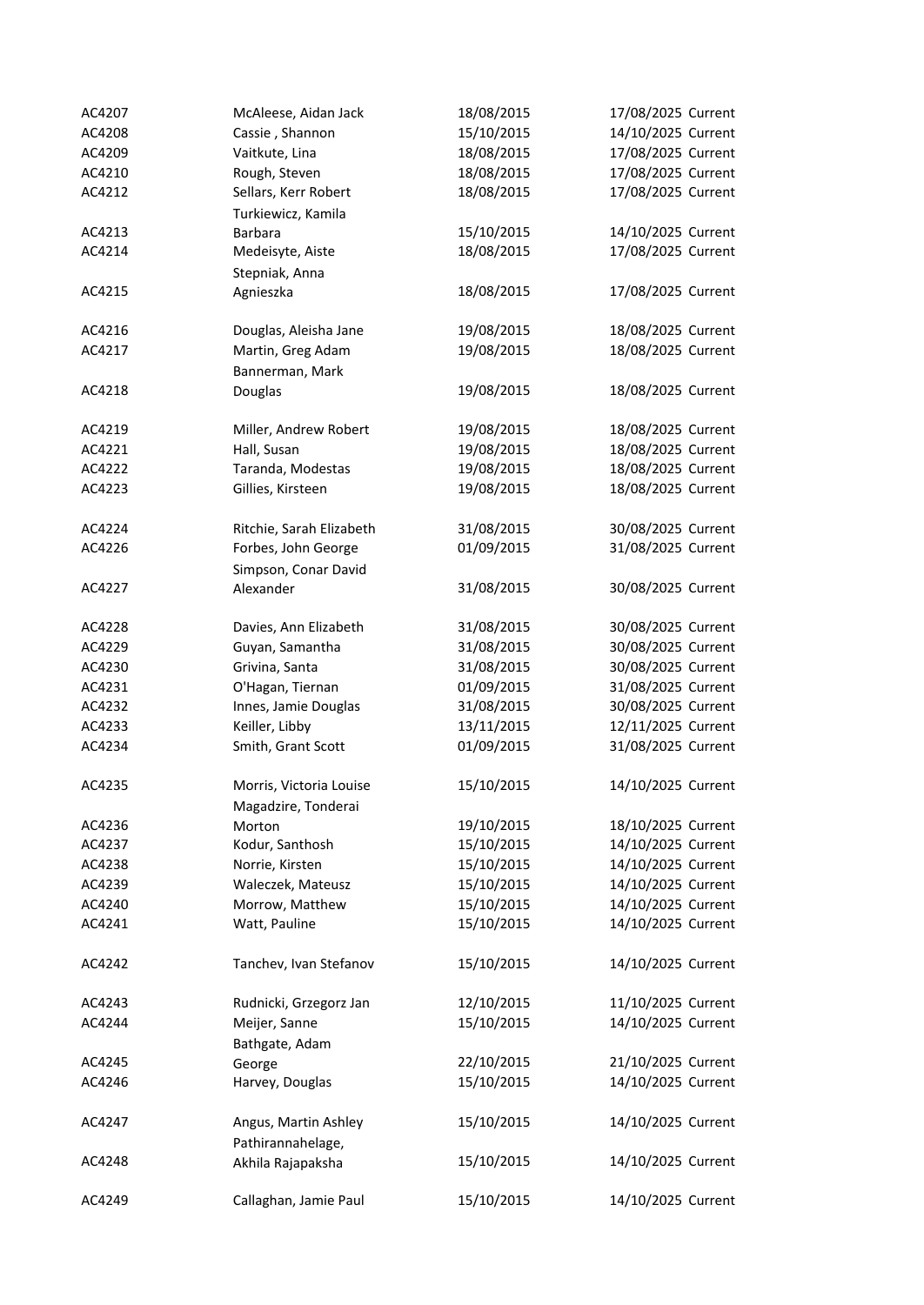| AC4250 | Williams, Nicola Louise | 19/10/2015 | 18/10/2025 Current |
|--------|-------------------------|------------|--------------------|
|        | Simmers, Carly          |            |                    |
| AC4251 | McQueen                 | 15/10/2015 | 14/10/2025 Current |
| AC4252 | Hill, Jason Wayne       | 15/10/2015 | 14/10/2025 Current |
| AC4253 | Jones, Abigail Louise   | 15/10/2015 | 14/10/2025 Current |
| AC4254 | Howden, Maria           | 15/10/2015 | 14/10/2025 Current |
|        | Gonsalves, Joaquim      |            |                    |
| AC4255 | <b>Blaise</b>           | 23/11/2015 | 22/11/2025 Current |
|        | Watson, Christopher     |            |                    |
| AC4256 | Sutherland              | 15/10/2015 | 14/10/2025 Current |
|        |                         |            |                    |
| AC4257 | Allison, Grant Michael  | 15/10/2015 | 14/10/2025 Current |
| AC4258 | Girdvila, Goda          | 15/10/2015 | 14/10/2025 Current |
| AC4259 | Varden, Vancelot Eros   | 15/10/2015 | 14/10/2025 Current |
|        |                         |            |                    |
| AC4260 | Gillespie, Philip James | 15/10/2015 | 14/10/2025 Current |
| AC4261 | Gosling, Simon Russell  | 15/10/2015 | 14/10/2025 Current |
| AC4262 | Mair, Patrick Philip    | 23/11/2015 | 22/11/2025 Current |
| AC4263 | Toth, Livia             | 22/10/2015 | 21/10/2025 Current |
|        | Sengodan,               |            |                    |
| AC4264 | Sathishkumar            | 22/10/2015 | 21/10/2025 Current |
| AC4266 | Mielczarek, Pawel       | 23/10/2015 | 22/10/2025 Current |
|        |                         |            |                    |
| AC4267 | Benzie, Emma - Louise   | 22/10/2015 | 21/10/2025 Current |
| AC4268 | Murray-Patel, Jay       | 22/10/2015 | 21/10/2025 Current |
| AC4269 | Ali, Muazzam            | 23/10/2015 | 22/10/2025 Current |
|        | Mckee, Chanel           |            |                    |
| AC4271 | Cameron                 | 23/10/2015 | 22/10/2025 Current |
| AC4272 | Vasov, Tsvetomir        | 22/10/2015 | 21/10/2025 Current |
| AC4276 | Hajirezaie, Saman       | 26/10/2015 | 25/10/2025 Current |
| AC4277 | Bondare, Tatjana        | 26/10/2015 | 25/10/2025 Current |
| AC4278 | Klokocnik, Ondrej       | 13/11/2015 | 12/11/2025 Current |
| AC4279 | Dage, Ingrida           | 26/10/2015 | 25/10/2025 Current |
| AC4280 | Anderson, Ann           | 23/10/2015 | 22/10/2025 Current |
|        |                         |            |                    |
| AC4281 | Lecacheux, Pascal Louis | 13/11/2015 | 12/11/2025 Current |
| AC4282 | Youle, Hilary Jane      | 26/10/2015 | 25/10/2025 Current |
| AC4283 | Keddie, Emma            | 26/10/2015 | 25/10/2025 Current |
| AC4284 | Dascalescu, Mihai       | 26/10/2015 | 25/10/2025 Current |
|        |                         |            |                    |
| AC4285 | Hernychova, Michaela    | 26/10/2015 | 25/10/2025 Current |
|        | Williamson, Gavin Niall |            |                    |
| AC4286 | <b>Buchanan</b>         | 26/10/2015 | 25/10/2025 Current |
|        | Ferreira Lourenco, Joao |            |                    |
| AC4287 | Francisco               | 26/10/2015 | 25/10/2025 Current |
| AC4288 | Trsko, Peter            | 26/10/2015 | 25/10/2025 Current |
|        | Shepherd, Cameron       |            |                    |
| AC4289 | John                    | 26/10/2015 | 25/10/2025 Current |
|        |                         |            |                    |
| AC4290 | Ireson, David Andrew    | 26/10/2015 | 25/10/2025 Current |
| AC4291 | Coleman, Kerry Louise   | 26/10/2015 | 25/10/2025 Current |
| AC4292 | Noble, Sarah            | 26/10/2015 | 25/10/2025 Current |
| AC4293 | MacDuff, Janice         | 26/10/2015 | 25/10/2025 Current |
|        |                         |            |                    |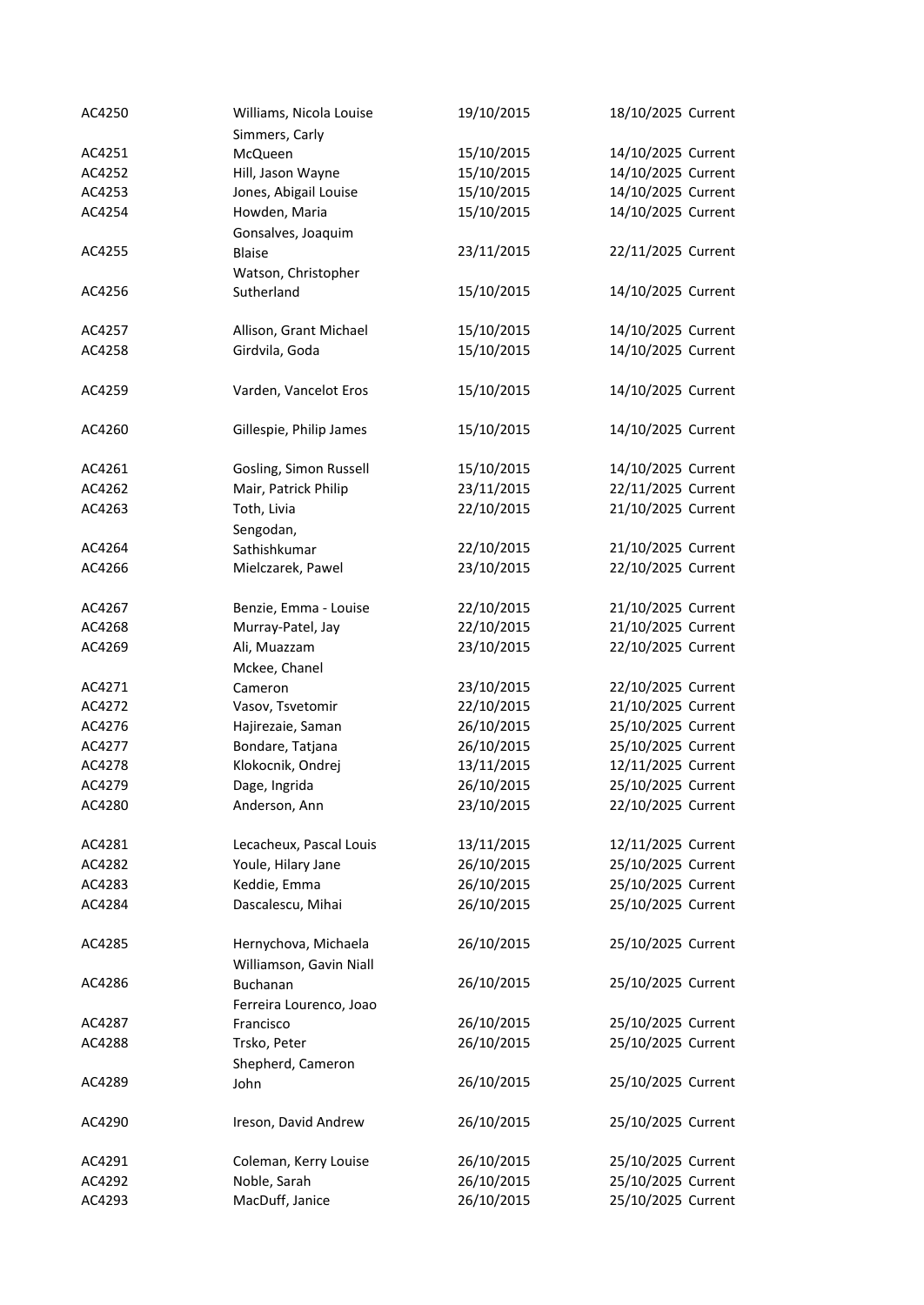| AC4294 | Adams, Ross                                 | 26/10/2015 | 25/10/2025 Current |
|--------|---------------------------------------------|------------|--------------------|
| AC4295 | Pacitti, Kevin Michael                      | 13/11/2015 | 12/11/2025 Current |
| AC4296 | Black, Nicola                               | 13/11/2015 | 12/11/2025 Current |
| AC4297 | Robertson, Susan                            | 13/11/2015 | 12/11/2025 Current |
| AC4298 | Brown, Sophie Abigail                       | 13/11/2015 | 12/11/2025 Current |
| AC4299 | Kozowicz, Sylvia                            | 13/11/2015 | 12/11/2025 Current |
| AC4300 | Ward, Lisa Jane                             | 13/11/2015 | 12/11/2025 Current |
| AC4301 | Anderson, Alistair Roy<br>McKechnie, Daniel | 13/11/2015 | 12/11/2025 Current |
| AC4303 | Craig<br>Neiszerne Madarasz,                | 13/11/2015 | 12/11/2025 Current |
| AC4304 | Anita                                       | 10/11/2015 | 09/11/2025 Current |
| AC4305 | Webster, Jack                               | 13/11/2015 | 12/11/2025 Current |
| AC4306 | Brown, Robert                               | 10/11/2015 | 09/11/2025 Current |
| AC4307 | Ward, Marcus Aaron                          | 10/11/2015 | 09/11/2025 Current |
| AC4308 | Bishop, Rachel                              | 10/11/2015 | 09/11/2025 Current |
| AC4309 | Warnes, Samuel                              | 10/11/2015 | 09/11/2025 Current |
| AC4310 | Clark, Kelsey                               | 10/11/2015 | 09/11/2025 Current |
| AC4312 | Lawson, Craig Stewart                       | 10/11/2015 | 09/11/2025 Current |
| AC4313 | Stark, Rory                                 | 23/11/2015 | 22/11/2025 Current |
| AC4314 | Espindola, Delia<br>Docherty, Rhuaraidh     | 10/11/2015 | 09/11/2025 Current |
| AC4315 | Graeme<br>Kasiviswanathan,                  | 13/11/2015 | 12/11/2025 Current |
| AC4316 | Shanmugarajan                               | 10/11/2015 | 09/11/2025 Current |
| AC4317 | Christie, Dylan                             | 13/11/2015 | 12/11/2025 Current |
| AC4318 | Brodie, Amy Louise                          | 13/11/2015 | 12/11/2025 Current |
| AC4319 | Raeburn, Michael David                      | 23/11/2015 | 22/11/2025 Current |
| AC4320 | Codona, Jack                                | 20/11/2015 | 19/11/2025 Current |
| AC4321 | Sanfos Vieira, Thiago                       | 15/12/2015 | 14/12/2025 Current |
| AC4322 | Benzie, Gary Michael                        | 15/12/2015 | 14/12/2025 Current |
| AC4324 | Mair, Kevin Douglas                         | 15/12/2015 | 14/12/2025 Current |
| AC4325 | Hutton, Charlene                            | 15/12/2015 | 14/12/2025 Current |
| AC4337 | Vilkaite, Olivija                           | 16/12/2015 | 15/12/2025 Current |
| AC4338 | Hoczek, Laura Halina                        | 15/12/2015 | 14/12/2025 Current |
| AC4339 | McGuinness, Michelle<br>Hoskins, Heather    | 16/12/2015 | 15/12/2025 Current |
| AC4340 | Caroline                                    | 15/12/2015 | 14/12/2025 Current |
| AC4341 | Stephen, Moira<br>Nelson, Shinice Nomini    | 15/12/2015 | 14/12/2025 Current |
| AC4342 | Patrice                                     | 15/12/2015 | 14/12/2025 Current |
| AC4343 | Forman, Kirsten<br>Alonso Alvarez,          | 16/12/2015 | 15/12/2025 Current |
| AC4345 | Eduardo                                     | 15/12/2015 | 14/12/2025 Current |
| AC4346 | Best, Marc Peter                            | 15/12/2015 | 14/12/2025 Current |
| AC4347 | Stoeva, Iskra Kalcheva                      | 15/12/2015 | 14/12/2025 Current |
| AC4348 | Dixon, Craig Alexander                      | 15/12/2015 | 14/12/2025 Current |
| AC4350 | Saez Martinez, Mikel                        | 15/12/2015 | 14/12/2025 Current |
| AC4351 | László, Tamás József                        | 15/12/2015 | 14/12/2025 Current |
|        |                                             |            |                    |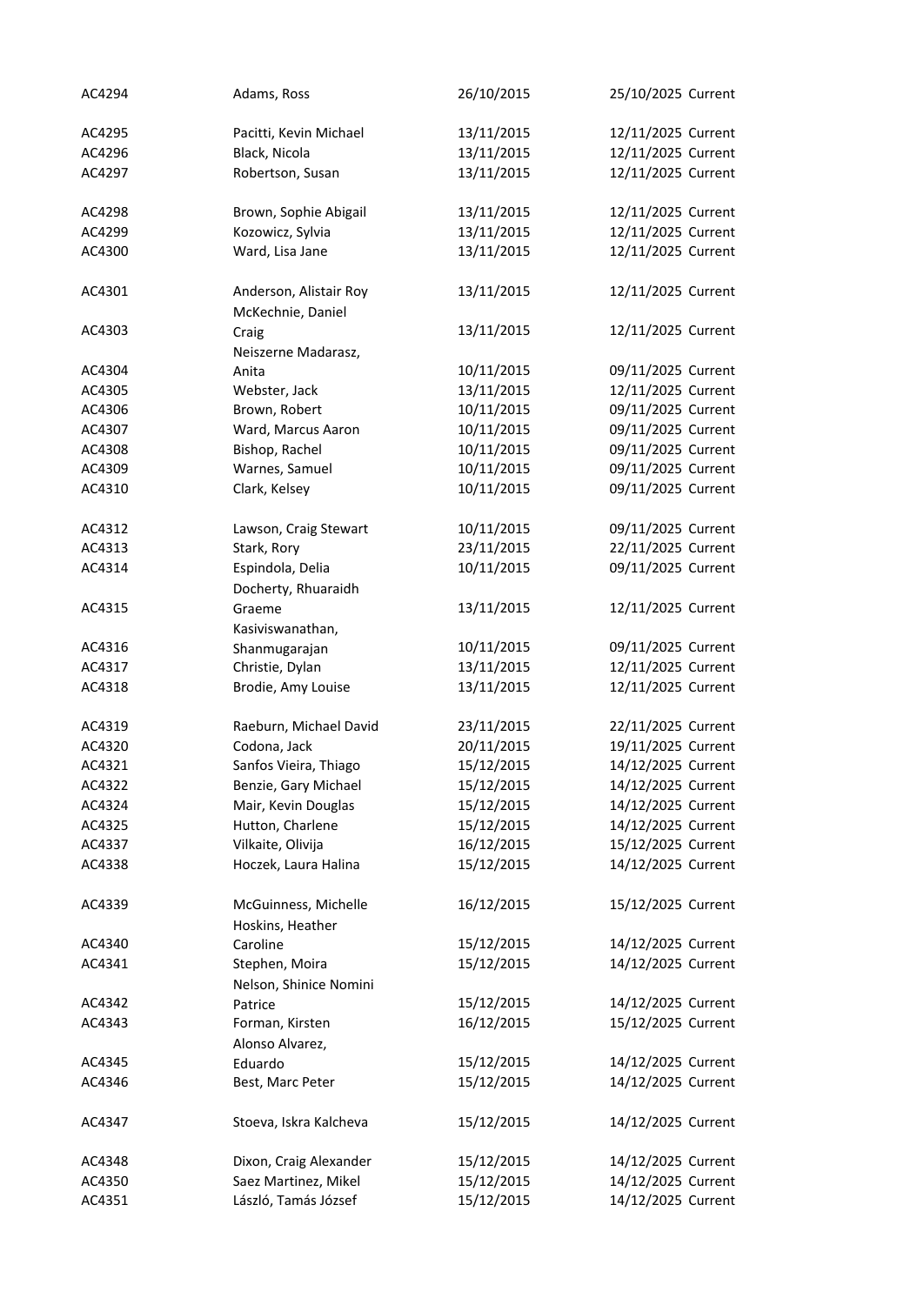| AC4352 | Milne, Christopher       | 15/12/2015 | 14/12/2025 Current |
|--------|--------------------------|------------|--------------------|
| AC4353 | Escribano Perez, Ivan    | 15/12/2015 | 14/12/2025 Current |
| AC4354 | Davidson, Harry          | 15/12/2015 | 14/12/2025 Current |
| AC4355 | Skolnikova, Kristyna     | 15/12/2015 | 14/12/2025 Current |
|        | Duguid, Nadine           |            |                    |
| AC4356 | Elizabeth                | 15/12/2015 | 14/12/2025 Current |
| AC4357 | Svistseva, Jelena        | 15/12/2015 | 14/12/2025 Current |
|        | Moore, Matthew           |            |                    |
| AC4359 | Gregory                  | 15/12/2015 | 14/12/2025 Current |
| AC4361 | Johnston, Brian          | 15/12/2015 | 14/12/2025 Current |
| AC4362 | Plant, Christopher       | 15/12/2015 | 14/12/2025 Current |
| AC4363 | Scott, Ian Ronald        | 15/12/2015 | 14/12/2025 Current |
| AC4364 | Lowe, John Arthur        | 15/12/2015 | 14/12/2025 Current |
| AC4365 | Kamalendiran, Anusha     | 15/12/2015 | 14/12/2025 Current |
|        | Takacsne Pop, Noemi      |            |                    |
| AC4367 | Ildiko                   | 15/12/2015 | 14/12/2025 Current |
| AC4368 | Watson, Sandy Ross       | 15/12/2015 | 14/12/2025 Current |
|        | Mackintosh, Jennifer     |            |                    |
| AC4369 | Louise                   | 19/02/2016 | 18/02/2026 Current |
| AC4370 | Davidson, Stuart         | 11/01/2016 | 10/01/2026 Current |
| AC4371 | Boyle, Shane Philip      | 19/02/2016 | 18/02/2026 Current |
|        | Alexander, Keith         |            |                    |
| AC4372 | Sutherland               | 11/01/2016 | 10/01/2026 Current |
| AC4374 | Hunter, Brenda           | 11/01/2016 | 10/01/2026 Current |
| AC4375 | Kuszay, Carol-Cosmin     | 12/01/2016 | 11/01/2026 Current |
| AC4376 | Meekin, Abigail Rachel   | 11/01/2016 | 10/01/2026 Current |
| AC4377 | Smith, Jason Vernon      | 11/01/2016 | 10/01/2026 Current |
| AC4378 | Birkmyre, Craig Andrew   | 12/01/2016 | 11/01/2026 Current |
|        | Tumrongwongvilai,        |            |                    |
| AC4379 | Petcharat                | 12/01/2016 | 11/01/2026 Current |
| AC4382 | Kuzniar, Anna Maria      | 11/01/2016 | 10/01/2026 Current |
|        | O'Beirne, Daire          |            |                    |
| AC4383 | Anthony                  | 11/01/2016 | 10/01/2026 Current |
| AC4384 | Kelly, Tracey            | 11/01/2016 | 10/01/2026 Current |
| AC4385 | Simion, Ioana-Loredana   | 12/01/2016 | 11/01/2026 Current |
| AC4386 | Lebedova, Iren           | 26/01/2016 | 25/01/2026 Current |
|        | Morrison, Callum         |            |                    |
| AC4387 | William                  | 12/01/2016 | 11/01/2026 Current |
| AC4388 | Flucker, Victoria Ashley | 25/01/2016 | 24/01/2026 Current |
| AC4389 | Brown, Lydia Kathleen    | 25/01/2016 | 24/01/2026 Current |
| AC4390 | Byrne, Andrei            | 26/01/2016 | 25/01/2026 Current |
|        |                          |            |                    |
| AC4391 | Siggelakis, Apostolos    | 26/01/2016 | 25/01/2026 Current |
| AC4392 | Barko, Mate              | 26/01/2016 | 25/01/2026 Current |
| AC4393 | Horton, Patricia         | 22/01/2016 | 21/01/2026 Current |
|        | Chimmajcha,              |            |                    |
| AC4394 | Ratchadaporn             | 26/01/2016 | 25/01/2026 Current |
| AC4395 | Calder, Gary             | 26/01/2016 | 25/01/2026 Current |
| AC4396 | Das, Runa Rani           | 09/02/2016 | 08/02/2026 Current |
|        |                          |            |                    |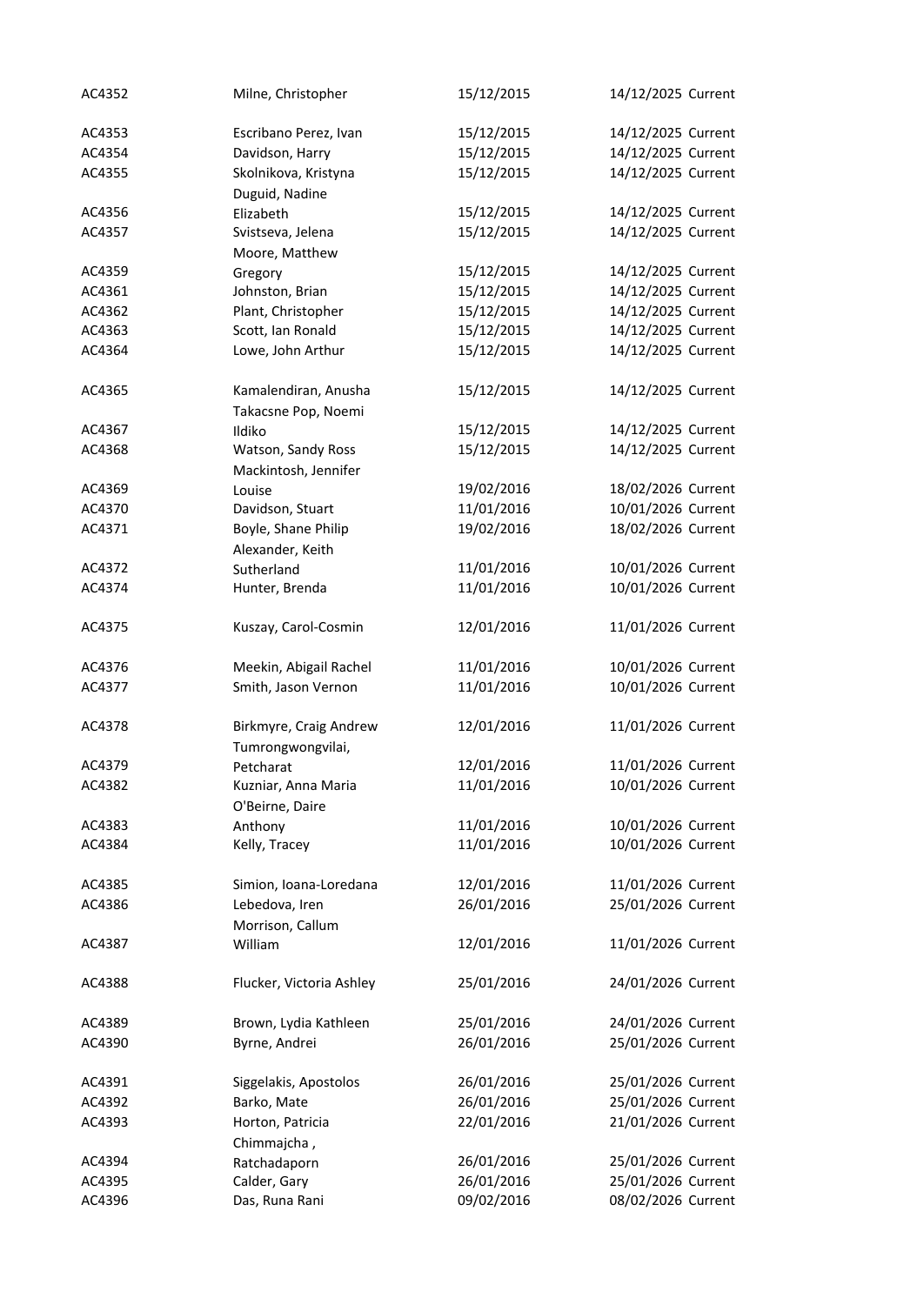| AC4397 | Pawsey, Dawn Michelle    | 25/01/2016 | 24/01/2026 Current |
|--------|--------------------------|------------|--------------------|
| AC4398 | Murphy, Michael          | 22/01/2016 | 21/01/2026 Current |
| AC4399 | Hastings, Mark           | 25/01/2016 | 24/01/2026 Current |
|        |                          |            |                    |
| AC4400 | Scott, Louis Ernest John | 25/01/2016 | 24/01/2026 Current |
|        |                          |            |                    |
| AC4401 | Milligan, Moray Craig    | 22/01/2016 | 21/01/2026 Current |
| AC4402 | Graham, Daisy Lucas      | 22/02/2016 | 21/02/2026 Current |
| AC4404 | Ross, Kiefer Elliot      | 26/01/2016 | 25/01/2026 Current |
|        | MacIntyre, Angela        |            |                    |
| AC4405 | Anne                     | 09/02/2016 | 08/02/2026 Current |
|        | Sutherland, Gavin        |            |                    |
| AC4406 | Hector                   | 26/01/2016 | 25/01/2026 Current |
| AC4408 | Rooney, Kathleen         | 09/02/2016 | 08/02/2026 Current |
|        |                          |            |                    |
| AC4409 | Harper, Lindsey Simone   | 09/02/2016 | 08/02/2026 Current |
| AC4410 | Jervis, Christian Gary   | 10/02/2016 | 09/02/2026 Current |
|        | McMahon, Laura Rita      |            |                    |
| AC4411 | Grace                    | 09/02/2016 | 08/02/2026 Current |
|        | Morrice, Tanya           |            |                    |
| AC4412 | Elizabeth Anne           | 09/02/2016 | 08/02/2026 Current |
| AC4413 | Shepherd, Rosemary       | 09/02/2016 | 08/02/2026 Current |
| AC4414 |                          |            | 10/02/2026 Current |
|        | McKnight, Pamela         | 11/02/2016 |                    |
| AC4416 | Ross, Nikki Adele        | 11/02/2016 | 10/02/2026 Current |
|        | Geoghan, Kathryn         |            |                    |
| AC4417 | Elizabeth                | 11/02/2016 | 10/02/2026 Current |
| AC4418 | Porter, Wendy            | 11/02/2016 | 10/02/2026 Current |
|        | Chatzaropoulos,          |            |                    |
| AC4419 | Konstantinos             | 11/02/2016 | 10/02/2026 Current |
| AC4420 | Kennedy, Sara            | 10/02/2016 | 09/02/2026 Current |
|        | Buchan, Mark             |            |                    |
| AC4421 | McIntosh                 | 11/02/2016 | 10/02/2026 Current |
|        | Sneddon, Samantha        |            |                    |
| AC4422 | Jane                     | 10/02/2016 | 09/02/2026 Current |
|        | Mahmoud, Hersh           |            |                    |
| AC4423 | Osman                    | 11/02/2016 | 10/02/2026 Current |
|        | Chapman, Andrew          |            |                    |
| AC4424 | Stuart                   | 11/02/2016 | 10/02/2026 Current |
| AC4425 | Lawson, Stuart Iain      | 11/02/2016 | 10/02/2026 Current |
| AC4426 | Brown, Scott             | 11/02/2016 | 10/02/2026 Current |
| AC4428 | Mitea, George Mihai      | 11/02/2016 | 10/02/2026 Current |
| AC4430 | Kovalenko, Olga          | 11/02/2016 | 10/02/2026 Current |
| AC4431 | Chiran, Gheorghe         | 11/02/2016 | 10/02/2026 Current |
|        |                          |            |                    |
| AC4432 | McGarry, Michael John    | 11/02/2016 | 10/02/2026 Current |
|        | Robertson, Rachael       |            |                    |
| AC4433 | Jane Rose                | 11/02/2016 | 10/02/2026 Current |
|        |                          |            |                    |
| AC4434 | Tewnion, Mark Alistair   | 11/02/2016 | 10/02/2026 Current |
| AC4435 | Uddin, Musleh            | 01/03/2016 | 28/02/2026 Current |
| AC4436 | Das, Bulu Chandra        | 11/02/2016 | 10/02/2026 Current |
| AC4437 | Rudzite, Laura           | 11/02/2016 | 10/02/2026 Current |
| AC4438 | Rasathurai, Thuba        | 11/02/2016 | 10/02/2026 Current |
|        |                          |            |                    |
| AC4439 | Patterson, Kirsty Emma   | 10/02/2016 | 09/02/2026 Current |
| AC4440 | MacDonald, Logan         | 11/02/2016 | 10/02/2026 Current |
|        |                          |            |                    |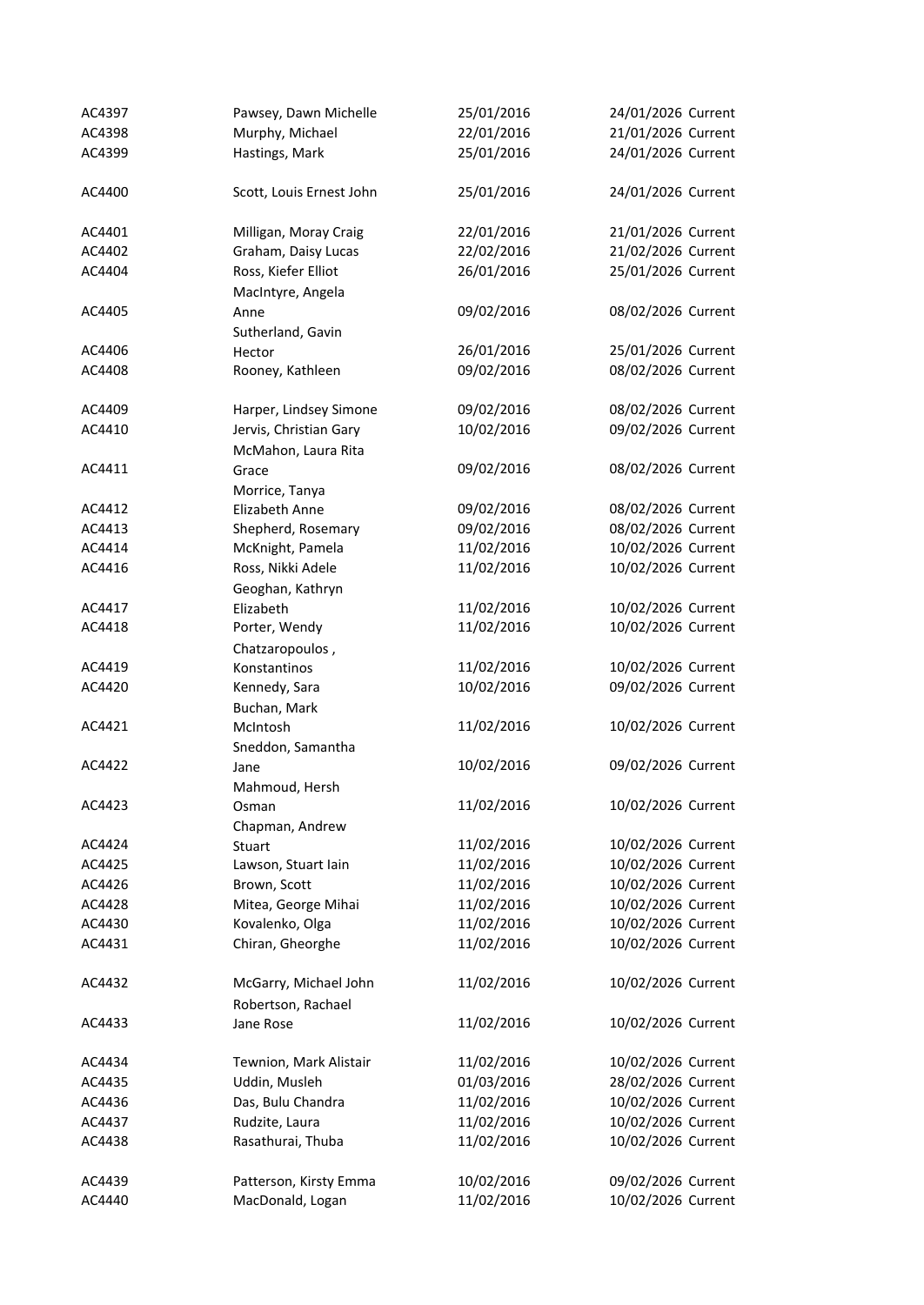| AC4441 | Szulczynska, Jolanta    | 19/02/2016 | 18/02/2026 Current |
|--------|-------------------------|------------|--------------------|
|        | Caldwell, Martin James  |            |                    |
| AC4442 | Craig                   | 11/02/2016 | 10/02/2026 Current |
| AC4443 | Sierzega, Emilia        | 11/02/2016 | 10/02/2026 Current |
| AC4444 | Hadden, April           | 11/02/2016 | 10/02/2026 Current |
| AC4445 | Fraser, Clare Elizabeth | 11/02/2016 | 10/02/2026 Current |
| AC4446 | Smith, Blair Gary       | 19/02/2016 | 18/02/2026 Current |
| AC4447 | Haggart, June Elizabeth | 11/02/2016 | 10/02/2026 Current |
|        | McKerron, Michael       |            |                    |
| AC4448 | Stephen                 | 10/05/2016 | 09/05/2026 Current |
|        | Canavan, Martin         |            |                    |
| AC4449 | Charles                 | 22/02/2016 | 21/02/2026 Current |
|        | Farquharson, David      |            |                    |
| AC4450 | Scott                   | 19/02/2016 | 18/02/2026 Current |
|        |                         |            |                    |
| AC4451 | MacDonald, Jill Marie   | 22/02/2016 | 21/02/2026 Current |
| AC4452 | Kulaga, Joanna          | 22/02/2016 | 21/02/2026 Current |
| AC4453 | Currie, David           | 22/02/2016 | 21/02/2026 Current |
| AC4454 | Grassick-Storrie, James | 22/02/2016 | 21/02/2026 Current |
|        | Adamson, John           |            |                    |
| AC4455 | MacIntyre               | 22/02/2016 | 21/02/2026 Current |
|        | Pirie, Kieran Jack      |            |                    |
| AC4456 | Alexander               | 19/02/2016 | 18/02/2026 Current |
| AC4457 | Mohamed, Darwn          | 24/02/2016 | 23/02/2026 Current |
| AC4458 | Sharif, Pooja           | 01/03/2016 | 28/02/2026 Current |
| AC4459 | Junor, Melaney          | 22/02/2016 | 21/02/2026 Current |
| AC4460 | Pollard, Andrew         | 22/02/2016 | 21/02/2026 Current |
|        |                         |            |                    |
| AC4462 | Leighton, Diane         | 24/02/2016 | 23/02/2026 Current |
|        | Pattaikkal, Joby        |            |                    |
| AC4463 | Thomas                  | 22/02/2016 | 21/02/2026 Current |
| AC4465 | Hanratty, Ryan          | 25/02/2016 | 24/02/2026 Current |
|        | MacNaughton, Ian        |            |                    |
| AC4466 | Stuart                  | 04/04/2016 | 03/04/2026 Current |
|        | Norton, Nathalie        |            |                    |
| AC4467 | Elizabeth               | 25/02/2016 | 24/02/2026 Current |
| AC4468 | McKim, Natasha Chiara   | 25/02/2016 | 24/02/2026 Current |
| AC4469 | Annamanani, Archana     | 25/02/2016 | 24/02/2026 Current |
|        |                         |            |                    |
| AC4470 | Benzie, Fraser Ferguson | 25/02/2016 | 24/02/2026 Current |
| AC4471 | Lewis, Fiona            | 25/02/2016 | 24/02/2026 Current |
| AC4472 | Morrison, Agnes         | 25/02/2016 | 24/02/2026 Current |
| AC4473 | Di Maio, Angeline       | 25/02/2016 | 24/02/2026 Current |
|        | Robertson, Anne         |            |                    |
| AC4474 | Elizabeth Fordyce       | 25/02/2016 | 24/02/2026 Current |
| AC4475 | Murray, Steven          | 18/02/2016 | 17/02/2026 Current |
| AC4476 | Adams, Laura Mary       | 25/02/2016 | 24/02/2026 Current |
|        | Dumitrescu, Cristina-   |            |                    |
| AC4477 | Andreea                 | 01/03/2016 | 28/02/2026 Current |
|        | Synowiec, Maciej        |            |                    |
| AC4478 | Krystian                | 25/02/2016 | 24/02/2026 Current |
| AC4479 | Rodden, James Andrew    | 25/02/2016 | 24/02/2026 Current |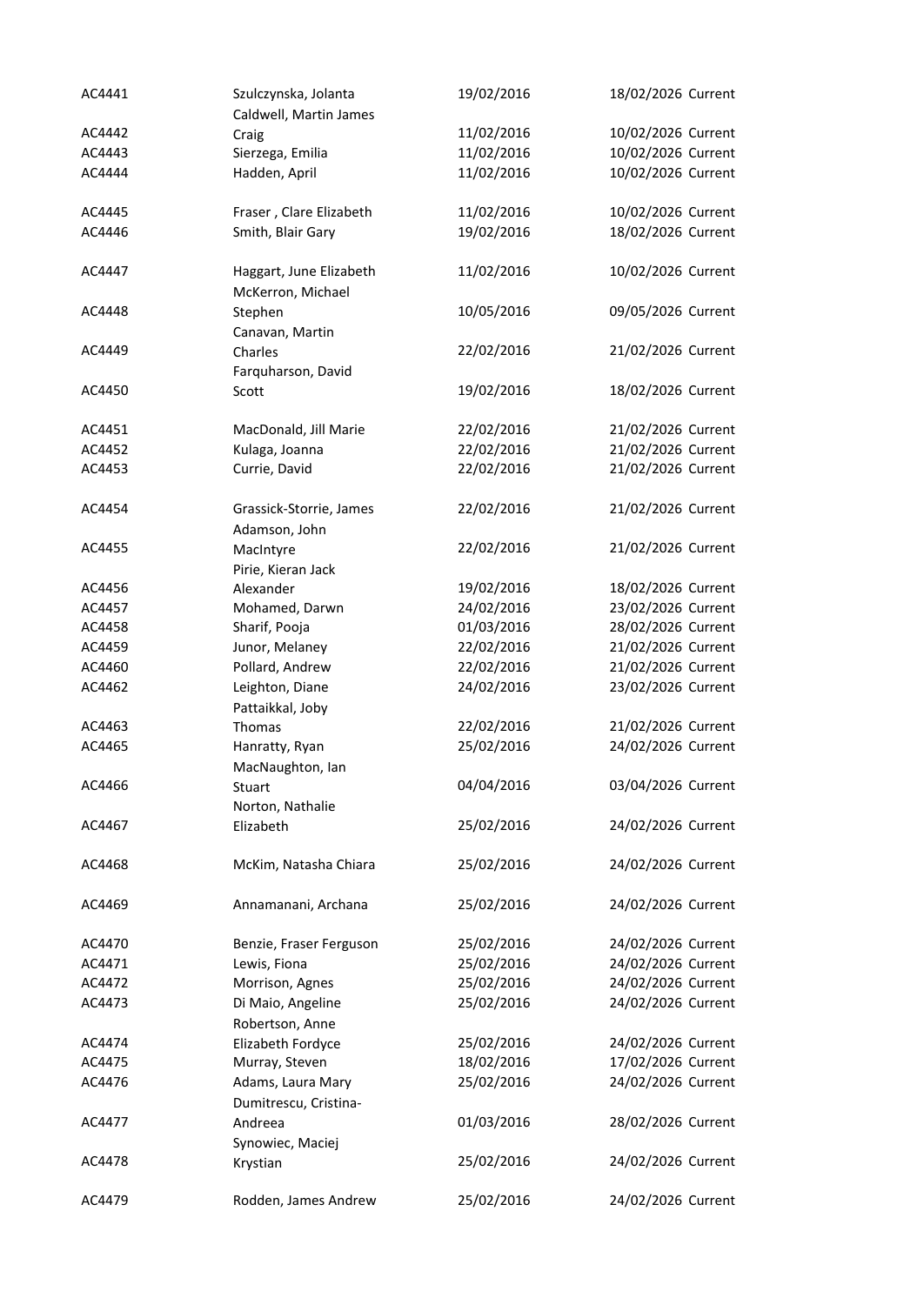| AC4480 | Zych, Robert Blazej     | 01/03/2016 | 28/02/2026 Current |
|--------|-------------------------|------------|--------------------|
| AC4481 | Chyb, Mateusz           | 25/02/2016 | 24/02/2026 Current |
|        | Johnstone, Michael      |            |                    |
| AC4482 | Pirie                   | 26/02/2016 | 25/02/2026 Current |
| AC4484 | Taylor, Laura Lorna     | 01/03/2016 | 28/02/2026 Current |
|        | Walachowska, Marta      |            |                    |
| AC4485 | Anna                    | 01/03/2016 | 28/02/2026 Current |
| AC4486 | Moodie, Iain Ross       | 02/03/2016 | 01/03/2026 Current |
| AC4487 | Fernandes, Aldis        | 02/03/2016 | 01/03/2026 Current |
| AC4488 | Reid, Robyn             | 01/03/2016 | 28/02/2026 Current |
|        |                         |            |                    |
| AC4489 | Ogg, Gary Henderson     | 02/03/2016 | 01/03/2026 Current |
| AC4490 | Zwadlo, Krzysztof       | 02/03/2016 | 01/03/2026 Current |
|        | Panikowski, Damian      |            |                    |
| AC4491 | Adam                    | 02/03/2016 | 01/03/2026 Current |
|        | Jorge, Rita Isabel      |            |                    |
| AC4492 | Carvalho                | 01/03/2016 | 28/02/2026 Current |
| AC4493 | Watchman, Cameron       | 02/03/2016 | 01/03/2026 Current |
|        |                         |            |                    |
| AC4494 | Guthrie, Donna Louise   | 01/03/2016 | 28/02/2026 Current |
| AC4495 | Parker, Donna           | 02/03/2016 | 01/03/2026 Current |
| AC4496 | Simpson, Tracy          | 06/04/2016 | 05/04/2026 Current |
| AC4497 | Kerr, Brooklyn          | 06/04/2016 | 05/04/2026 Current |
| AC4498 | Walus, Andrzej          | 02/03/2016 | 01/03/2026 Current |
| AC4499 | Main, Julie Anne        | 06/04/2016 | 05/04/2026 Current |
|        | Nallamohamed,           |            |                    |
| AC4500 | Jaffarali               | 30/03/2016 | 29/03/2026 Current |
| AC4501 | Boles, Samantha         | 30/03/2016 | 29/03/2026 Current |
| AC4502 | Jones, Terri Amanda     | 20/04/2016 | 19/04/2026 Current |
| AC4503 | Lockhart, David         | 30/03/2016 | 29/03/2026 Current |
| AC4504 | Allan, Stuart           | 30/03/2016 | 29/03/2026 Current |
|        | Sinclair, George Henry  |            |                    |
| AC4505 | Macdonald               | 04/04/2016 | 03/04/2026 Current |
| AC4506 | McKenna, Karen          | 06/04/2016 | 05/04/2026 Current |
| AC4507 | Pitt, Samuel Morton     | 06/04/2016 | 05/04/2026 Current |
| AC4508 | Tandon, Akshay          | 06/04/2016 | 05/04/2026 Current |
| AC4509 | Inkster, Nathan Ray     | 06/04/2016 | 05/04/2026 Current |
| AC4510 | Miah, Sujaul            | 06/04/2016 | 05/04/2026 Current |
| AC4512 | Foyez, Abul             | 06/04/2016 | 05/04/2026 Current |
| AC4513 | MacKay, Peter James     | 06/04/2016 | 05/04/2026 Current |
| AC4514 | Livingstone, David      | 06/04/2016 | 05/04/2026 Current |
|        | Casado Alberca,         |            |                    |
| AC4515 | <b>Francisco Carlos</b> | 06/04/2016 | 05/04/2026 Current |
| AC4516 | Reid, Sean Keith        | 06/04/2016 | 05/04/2026 Current |
|        |                         |            |                    |
| AC4517 | Costa, Andreia Isabel   | 06/04/2016 | 05/04/2026 Current |
| AC4518 | Gheorghe, Andy          | 06/04/2016 | 05/04/2026 Current |
|        | Hamilton, Mhairi        |            |                    |
| AC4519 | Catherine               | 06/04/2016 | 05/04/2026 Current |
| AC4521 | Allan, Grant            | 06/04/2016 | 05/04/2026 Current |
| AC4522 | Mathers, Alistair       | 06/04/2016 | 05/04/2026 Current |
| AC4523 | Peter, James David      | 06/04/2016 | 05/04/2026 Current |
| AC4524 | Drummond, Kirsty        | 06/04/2016 | 05/04/2026 Current |
| AC4525 | Green, Martin James     | 07/04/2016 | 06/04/2026 Current |
| AC4526 | Neniute, Giedre         | 07/04/2016 | 06/04/2026 Current |
| AC4527 | Harrison, Kelly Jane    | 07/04/2016 | 06/04/2026 Current |
| AC4528 | Spigule, Sintija        | 07/04/2016 | 06/04/2026 Current |
|        |                         |            |                    |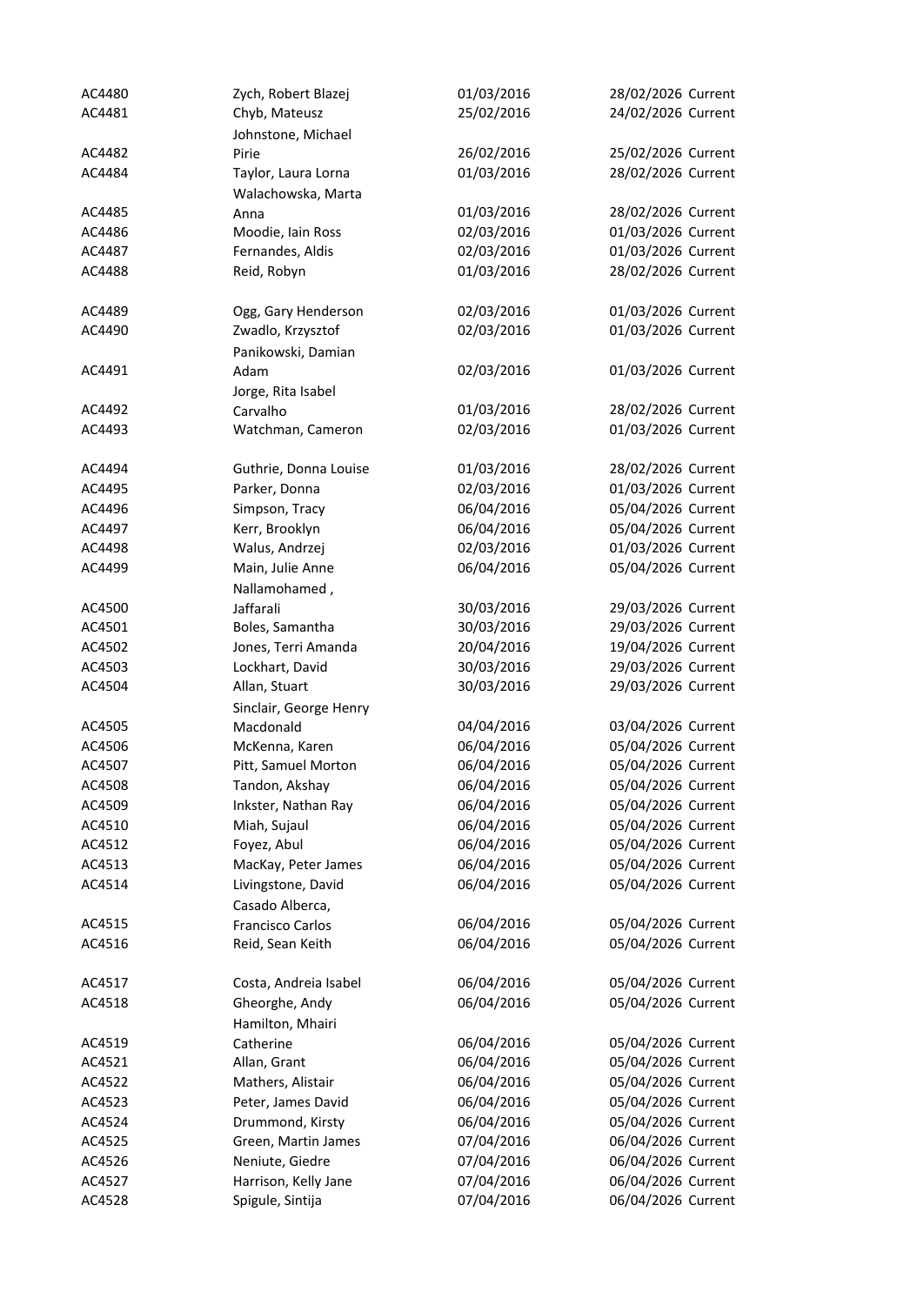| AC4529 | Minea, Paul             | 07/04/2016 | 06/04/2026 Current |
|--------|-------------------------|------------|--------------------|
| AC4530 | Licoiu, Ana-Maria       | 07/04/2016 | 06/04/2026 Current |
|        | Taylor, Samuel John     |            |                    |
| AC4531 | Philip                  | 07/04/2016 | 06/04/2026 Current |
| AC4532 | Ochola, Samson          | 07/04/2016 | 06/04/2026 Current |
|        | Klamaznikovs,           |            |                    |
| AC4533 | Aleksandrs              | 20/04/2016 | 19/04/2026 Current |
| AC4534 | Brambilla, Marco        | 20/04/2016 | 19/04/2026 Current |
| AC4535 | Buchan, Sarah Louise    | 20/04/2016 | 19/04/2026 Current |
| AC4536 | Carson, Rory Taylor     | 20/04/2016 | 19/04/2026 Current |
| AC4537 | McMillan, Gerald        | 22/04/2016 | 21/04/2026 Current |
| AC4538 | Mann, Claire Leask      | 13/04/2016 | 12/04/2026 Current |
|        |                         |            |                    |
| AC4539 | Sutherland, Matthew     | 22/04/2016 | 21/04/2026 Current |
|        |                         |            |                    |
|        | Gannon, Cory            |            |                    |
| AC4540 | Alexander               | 22/04/2016 | 21/04/2026 Current |
|        | Henderson, James        |            |                    |
| AC4541 | William                 | 22/04/2016 | 21/04/2026 Current |
| AC4542 | Denoon, Lindsay         | 22/04/2016 | 21/04/2026 Current |
|        |                         |            |                    |
| AC4543 | Di Giacomo, Gianluca    | 22/04/2016 | 21/04/2026 Current |
|        |                         |            |                    |
| AC4544 | Pavelekova, Alexandra   | 22/04/2016 | 21/04/2026 Current |
| AC4545 | Ward, Madeline Eve      | 22/04/2016 | 21/04/2026 Current |
|        |                         |            |                    |
| AC4546 | Jemeljanova, Viktorija  | 22/04/2016 | 21/04/2026 Current |
|        |                         |            |                    |
| AC4547 | Carrasco Lopez, Asier   | 22/04/2016 | 21/04/2026 Current |
| AC4548 | Stephen, Mark John      | 22/04/2016 | 21/04/2026 Current |
| AC4549 | Mercer, Lucy Beth       | 26/04/2016 | 25/04/2026 Current |
|        | Blackburn, Matthew      |            |                    |
| AC4552 | Geoffrey                | 26/04/2016 | 25/04/2026 Current |
| AC4554 | De Souza, Connor        | 26/04/2016 | 25/04/2026 Current |
| AC4555 | Reid, Caroline Anne     | 29/04/2016 | 28/04/2026 Current |
| AC4556 | Jay, James              | 29/04/2016 | 28/04/2026 Current |
|        |                         |            |                    |
| AC4557 | Juoskaudiene, Viktorija | 28/04/2016 | 27/04/2026 Current |
| AC4558 | Watson, Susan           | 28/04/2016 | 27/04/2026 Current |
| AC4559 | Dowie, Colin Edward     | 28/04/2016 | 27/04/2026 Current |
| AC4560 | Thomson, Lewis          | 28/04/2016 | 27/04/2026 Current |
| AC4561 | Chambers, Kevin         | 29/04/2016 | 28/04/2026 Current |
| AC4562 | Bester, Lennard         | 29/04/2016 | 28/04/2026 Current |
| AC4563 | Aksomaite, Milda        | 29/04/2016 | 28/04/2026 Current |
| AC4564 | Gruner, Christian       | 29/04/2016 | 28/04/2026 Current |
| AC4565 | Csordas, Laszlo         | 29/04/2016 | 28/04/2026 Current |
| AC4567 | Cowie, Gillian Moyra    | 04/05/2016 | 03/05/2026 Current |
| AC4568 | Price, Daniel Charles   | 27/05/2016 | 26/05/2026 Current |
| AC4569 | Profeit, Craig Mark     | 18/05/2016 | 17/05/2026 Current |
| AC4570 | Fraser, Lindsay         | 18/05/2016 | 17/05/2026 Current |
|        |                         |            |                    |
| AC4571 | Durack, Matthew         | 18/05/2016 | 17/05/2026 Current |
|        | Cojocaru, Maria         |            |                    |
| AC4572 | Magdalena               | 25/05/2016 | 24/05/2026 Current |
|        | Barclay, Jamie          |            |                    |
| AC4573 | Alexander               | 27/05/2016 | 26/05/2026 Current |
| AC4574 | Ross, Euan              | 25/05/2016 | 24/05/2026 Current |
|        | Simonne Palszabo,       |            |                    |
| AC4575 | Maria                   | 27/05/2016 | 26/05/2026 Current |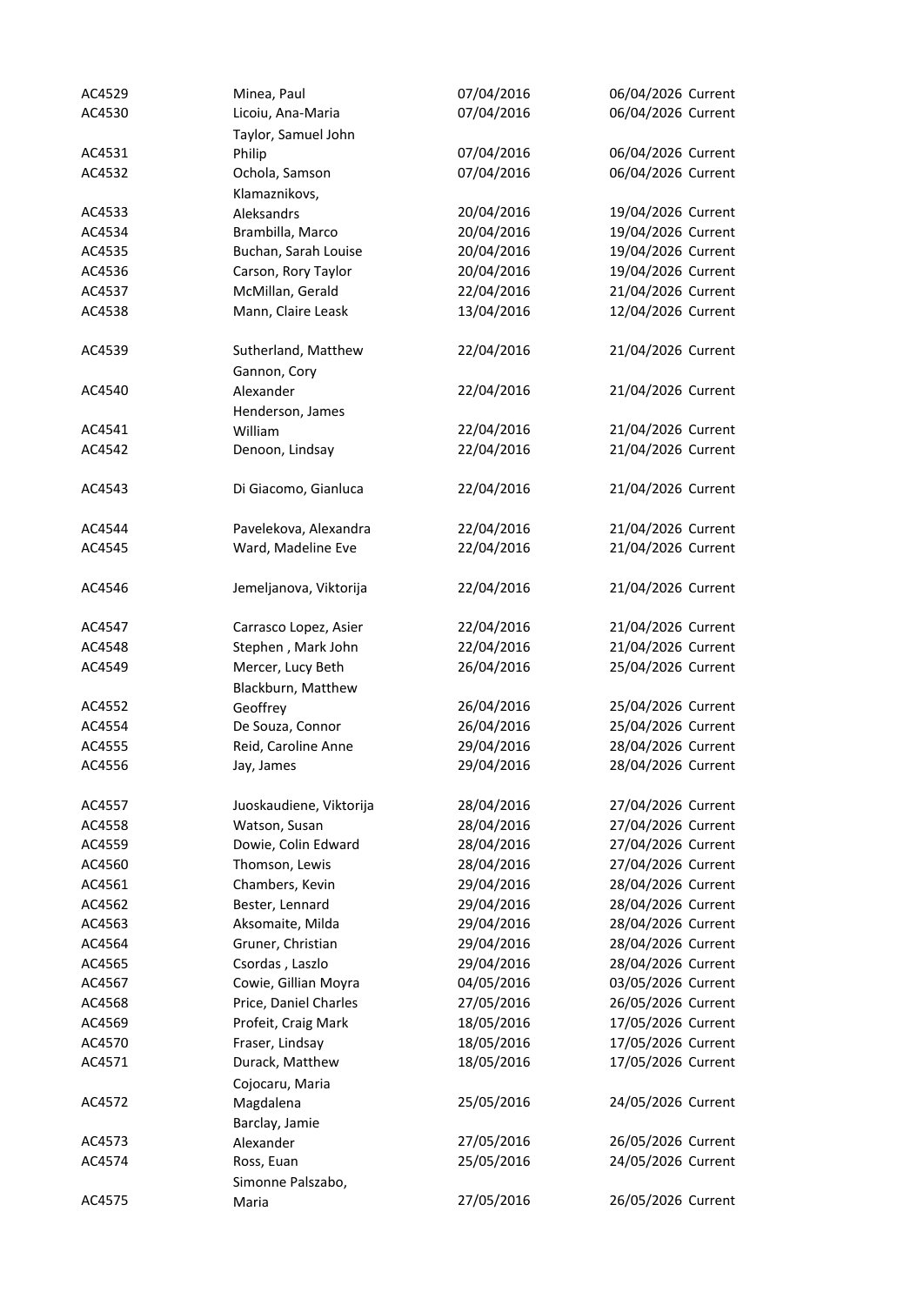| AC4576 | Stopani, Sara Ellen      | 18/05/2016 | 17/05/2026 Current |
|--------|--------------------------|------------|--------------------|
| AC4577 | Collie, Katie-Jane       | 25/05/2016 | 24/05/2026 Current |
| AC4578 | Henry, Kelly             | 27/05/2016 | 26/05/2026 Current |
| AC4579 | Dees, David Terence      | 27/05/2016 | 26/05/2026 Current |
| AC4580 | Jones, David             | 13/06/2016 | 12/06/2026 Current |
| AC4581 | Nelson, David            | 20/06/2016 | 19/06/2026 Current |
|        |                          |            |                    |
| AC4582 | Reynolds, Christopher    | 18/05/2016 | 17/05/2026 Current |
| AC4584 | Zajkowska, Monika        | 13/06/2016 | 12/06/2026 Current |
| AC4586 | Yezhuvath, Raj           | 13/06/2016 | 12/06/2026 Current |
| AC4590 | Milne, James John        | 13/06/2016 | 12/06/2026 Current |
| AC4591 | Bartie, Vanessa          | 13/06/2016 | 12/06/2026 Current |
| AC4592 | McCarthy, Linda          | 13/06/2016 | 12/06/2026 Current |
| AC4593 | Narayanan, Umadevi       | 13/06/2016 | 12/06/2026 Current |
| AC4595 | Campbell, Shea           | 13/06/2016 | 12/06/2026 Current |
| AC4597 | Evans, Tracey            | 13/06/2016 | 12/06/2026 Current |
| AC4599 | McBeath, Lauren          | 13/06/2016 | 12/06/2026 Current |
| AC4601 | Reid, Brenda             | 13/06/2016 | 12/06/2026 Current |
|        |                          |            |                    |
| AC4603 | Stewart, Kirsty Danielle | 13/06/2016 | 12/06/2026 Current |
| AC4605 | Sherratt, Matthew        | 14/06/2016 | 13/06/2026 Current |
| AC4606 | Proctor, Mark Ian        | 13/06/2016 | 12/06/2026 Current |
|        | Jackson, Anna            |            |                    |
| AC4607 |                          |            | 12/06/2026 Current |
|        | Margaret                 | 13/06/2016 |                    |
| AC4608 | Majewski, Jozef          | 13/06/2016 | 12/06/2026 Current |
| AC4609 | Czuchnicka, Kaja Anna    | 13/06/2016 | 12/06/2026 Current |
| AC4610 | Kerr, Duncan             | 07/07/2016 | 06/07/2026 Current |
|        |                          |            |                    |
|        | Masson, Linda Marjory    |            | 13/06/2026 Current |
| AC4611 | Grant                    | 14/06/2016 |                    |
|        | Donaldson, Simon         |            |                    |
| AC4612 | Cameron                  | 13/06/2016 | 12/06/2026 Current |
| AC4613 | Angus, Brian             | 14/06/2016 | 13/06/2026 Current |
|        | MacDonald, Jack          |            |                    |
| AC4614 | Duncan                   | 14/06/2016 | 13/06/2026 Current |
| AC4615 | Murdoch, Lisa            | 14/06/2016 | 13/06/2026 Current |
| AC4616 | Lind, Morven             | 07/07/2016 | 06/07/2026 Current |
| AC4617 | Burda, Jan               | 07/07/2016 | 06/07/2026 Current |
|        | Bowman, Steven           |            |                    |
| AC4618 | Edward                   | 11/07/2016 | 10/07/2026 Current |
| AC4619 | Forman, Robert           | 14/06/2016 | 13/06/2026 Current |
| AC4620 | Reid, Nicholas           | 14/06/2016 | 13/06/2026 Current |
| AC4621 | McNabb, Gemma            | 14/06/2016 | 13/06/2026 Current |
| AC4622 | Cunningham, Craig        | 14/06/2016 | 13/06/2026 Current |
| AC4623 | Timofte, Hurchi          | 14/06/2016 | 13/06/2026 Current |
| AC4624 | Law, Gail                | 11/07/2016 | 10/07/2026 Current |
| AC4625 | Clark, Lynsey Jane       | 11/07/2016 | 10/07/2026 Current |
| AC4626 | Work, Gregor             | 11/07/2016 | 10/07/2026 Current |
| AC4627 | Rinke, Anna              | 07/07/2016 | 06/07/2026 Current |
| AC4628 | Serb, Daniel             | 11/07/2016 | 10/07/2026 Current |
| AC4629 | Mulder, Antonie          | 11/07/2016 | 10/07/2026 Current |
| AC4630 | Augustyn, Agnieszka      | 11/07/2016 | 10/07/2026 Current |
|        |                          |            |                    |
| AC4631 | Foggo, Mathew Robert     | 11/07/2016 | 10/07/2026 Current |
| AC4632 | Lynch, Gemma             | 07/07/2016 | 06/07/2026 Current |
|        | MacDonald, Fraser        |            |                    |
| AC4633 | Alistair                 | 11/07/2016 | 10/07/2026 Current |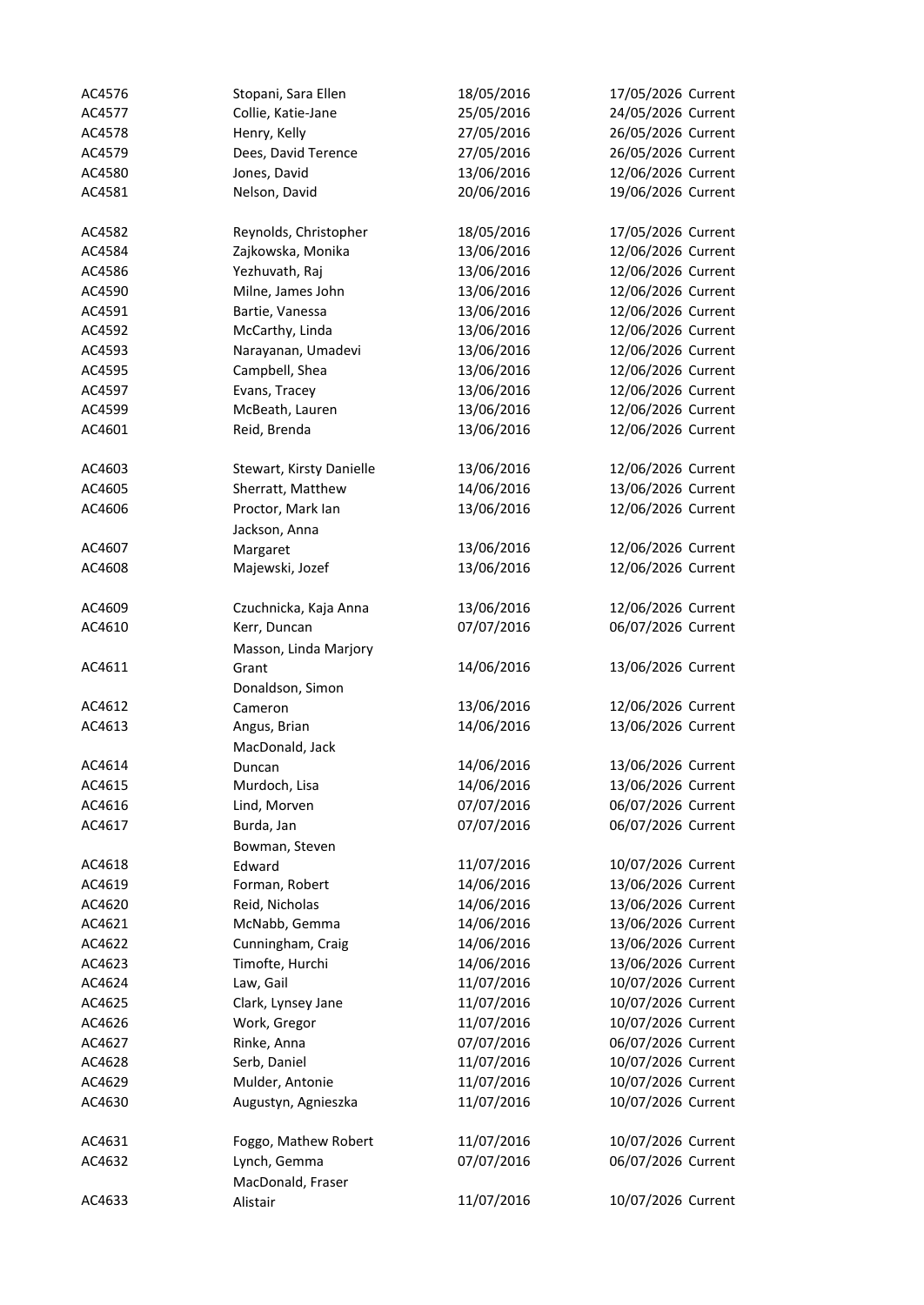| AC4634 | Lander, Adam William<br>Pallithazhe, Bejoy | 11/07/2016 | 10/07/2026 Current |
|--------|--------------------------------------------|------------|--------------------|
| AC4635 | Joseph                                     | 22/06/2016 | 21/06/2026 Current |
|        | Farquhar, Stewart                          |            |                    |
| AC4636 | Andrew<br>McIntyre, Steven                 | 22/06/2016 | 21/06/2026 Current |
| AC4637 | William                                    | 22/06/2016 | 21/06/2026 Current |
| AC4638 | Milne, Daniel Thomas                       | 22/06/2016 | 21/06/2026 Current |
| AC4639 | Scott, Stefan Stewart                      | 27/06/2016 | 26/06/2026 Current |
| AC4640 | Ogston, Paul Malcolm                       | 14/07/2016 | 13/07/2026 Current |
| AC4641 | Cobb, Jeffrey                              | 18/07/2016 | 17/07/2026 Current |
| AC4642 | Smith, Duncan Michael                      | 27/06/2016 | 26/06/2026 Current |
| AC4643 | Syal, Laura                                | 27/06/2016 | 26/06/2026 Current |
|        |                                            |            |                    |
| AC4644 | Szabo, Anita                               | 12/07/2016 | 11/07/2026 Current |
| AC4645 | Williams, Cindy                            | 07/09/2016 | 06/09/2026 Current |
| AC4646 | Gale, Richard                              | 12/07/2016 | 11/07/2026 Current |
|        | Witoslawska, Angelika                      |            |                    |
| AC4647 | Zaneta                                     | 12/07/2016 | 11/07/2026 Current |
| AC4648 | Mirren, Jason Paul                         | 12/07/2016 | 11/07/2026 Current |
| AC4649 | Shahzad, Amar                              | 18/07/2016 | 17/07/2026 Current |
| AC4650 | Campbell, Neil                             | 18/07/2016 | 17/07/2026 Current |
| AC4652 | Grant, David Hugh                          | 18/07/2016 | 17/07/2026 Current |
| AC4653 | Ross, Marco                                | 18/07/2016 | 17/07/2026 Current |
| AC4654 | Varga, George                              | 18/07/2016 | 17/07/2026 Current |
| AC4655 | Gora, Rajwant Kaur                         | 18/07/2016 | 17/07/2026 Current |
| AC4656 | Law, Deborah Ann                           | 18/07/2016 | 17/07/2026 Current |
|        | Gordon, Bryce Alastair                     |            |                    |
| AC4657 | John                                       | 20/07/2016 | 19/07/2026 Current |
| AC4658 | Knowles, Connor                            | 20/07/2016 | 19/07/2026 Current |
| AC4660 | Ferguson, Jennifer Jane                    | 20/07/2016 | 19/07/2026 Current |
| AC4661 | Park, Hannah Christine                     | 18/08/2016 | 17/08/2026 Current |
| AC4662 | Surmieliovas, Viktoras                     | 20/07/2016 | 19/07/2026 Current |
| AC4663 | Campbell, Lesley                           | 20/07/2016 | 19/07/2026 Current |
| AC4664 | Fowlie, Kieren                             | 22/07/2016 | 21/07/2026 Current |
| AC4665 | Harrison, Elaine                           | 22/07/2016 | 21/07/2026 Current |
| AC4667 | Lamont, Aaron                              | 22/07/2016 | 21/07/2026 Current |
|        | Mitchell, Graham                           |            |                    |
| AC4668 | Fergus                                     | 22/07/2016 | 21/07/2026 Current |
| AC4669 | Imbrasas, Deividas                         | 22/07/2016 | 21/07/2026 Current |
| AC4670 | Pengpae, Siriphan                          | 28/07/2016 | 27/07/2026 Current |
| AC4671 | Rolland, Jethro                            | 28/07/2016 | 27/07/2026 Current |
| AC4672 | McEwen, James Wilson                       | 21/09/2016 | 20/09/2026 Current |
|        | Crichton, Calvin                           |            |                    |
| AC4673 | Andrew                                     | 05/08/2016 | 04/08/2026 Current |
| AC4674 | Ferguson, Lisa Marie                       | 05/08/2016 | 04/08/2026 Current |
| AC4675 | Todd, Tara Stuart                          | 05/08/2016 | 04/08/2026 Current |
| AC4676 | Norrie, Matthew John                       | 05/08/2016 | 04/08/2026 Current |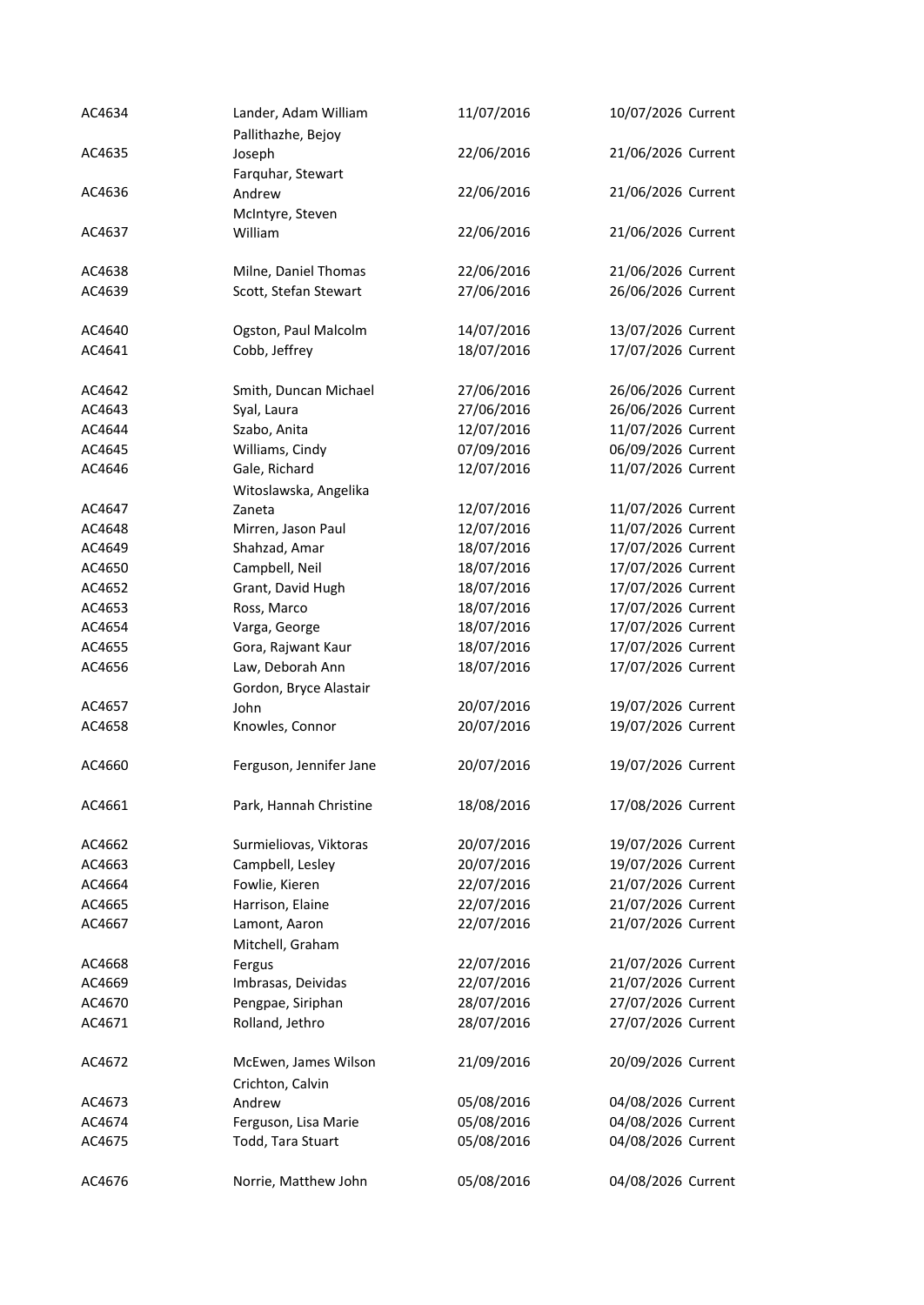|        | Shewan, Jamie           |            |                    |
|--------|-------------------------|------------|--------------------|
| AC4677 | Benjamin                | 18/08/2016 | 17/08/2026 Current |
| AC4678 | Gligor, Adrian Patric   | 18/08/2016 | 17/08/2026 Current |
| AC4679 | Hussain, Nazier         | 06/09/2016 | 05/09/2026 Current |
| AC4680 | Ahmed, Asad             | 05/08/2016 | 04/08/2026 Current |
|        | Smith, Jason Angus      |            |                    |
| AC4681 | Ramsay                  | 18/08/2016 | 17/08/2026 Current |
|        | Watt, Chloe Stephanie   |            |                    |
| AC4682 | Claire                  | 18/08/2016 | 17/08/2026 Current |
|        |                         |            |                    |
| AC4683 | Down, Marlene Cheyne    | 05/08/2016 | 04/08/2026 Current |
|        | Robinson, Victoria      |            |                    |
| AC4684 | Winifred Poppy          | 18/08/2016 | 17/08/2026 Current |
|        | Szewczyk, Athena        |            |                    |
| AC4685 | Teresa                  | 18/08/2016 | 17/08/2026 Current |
|        |                         |            |                    |
| AC4686 | Kirev, Kaloyan Marinov  | 18/08/2016 | 17/08/2026 Current |
| AC4687 | Baglivi, Fabio          | 09/09/2016 | 08/09/2026 Current |
| AC4688 | Duncan, Scott Ian       | 05/09/2016 | 04/09/2026 Current |
|        |                         |            |                    |
| AC4691 | Akande, Jubril Olalekan | 05/09/2016 | 04/09/2026 Current |
|        | Groat, Davina Frances   |            |                    |
| AC4693 | Amanda                  | 09/09/2016 | 08/09/2026 Current |
|        | Rooney, Caoimhe         |            |                    |
| AC4694 | Marie                   | 09/09/2016 | 08/09/2026 Current |
|        | McConachie, Kairen      |            |                    |
| AC4695 | Leigh-Ann               | 09/09/2016 | 08/09/2026 Current |
|        |                         |            |                    |
| AC4696 | Taylor, Lauren Nicole   | 09/09/2016 | 08/09/2026 Current |
| AC4697 | Benzie, Sarah Ann       | 05/09/2016 | 04/09/2026 Current |
| AC4698 | Middleton, Graham       | 09/09/2016 | 08/09/2026 Current |
| AC4699 | Mercer, Ben             | 05/09/2016 | 04/09/2026 Current |
| AC4700 | Watt, Charlotte May     | 09/09/2016 | 08/09/2026 Current |
|        | Fernandes, Efeo         |            |                    |
| AC4701 | Rodney                  | 09/09/2016 | 08/09/2026 Current |
| AC4702 | Bradford, Robin         | 12/09/2016 | 11/09/2026 Current |
| AC4703 | Zadrapova, Zita         | 05/09/2016 | 04/09/2026 Current |
| AC4704 | Willox, Kevin           | 08/09/2016 | 07/09/2026 Current |
|        | Sakamuri, Satya         |            |                    |
| AC4705 | Krishna                 | 07/09/2016 | 06/09/2026 Current |
|        |                         |            |                    |
| AC4706 | Scott, Calum Matthew    | 07/09/2016 | 06/09/2026 Current |
|        |                         |            |                    |
| AC4708 | England, Hayley Nicole  | 07/09/2016 | 06/09/2026 Current |
| AC4709 | Phu, Man Cuong          | 07/09/2016 | 06/09/2026 Current |
| AC4710 | Radu, Iuliana           | 08/09/2016 | 07/09/2026 Current |
| AC4711 | Murrison, Sandra        | 08/09/2016 | 07/09/2026 Current |
| AC4712 | Mir, Aamir Mansoor      | 08/09/2016 | 07/09/2026 Current |
|        |                         |            |                    |
| AC4713 | Neri, Amanda Margaret   | 12/09/2016 | 11/09/2026 Current |
|        | Mbugua, Joyceann        |            |                    |
| AC4714 | Wangui                  | 12/10/2016 | 11/10/2026 Current |
|        |                         |            |                    |
| AC4715 | Simpson, Martin Lewis   | 14/09/2016 | 13/09/2026 Current |
| AC4716 | Gabureanu, Vasile       | 12/10/2016 | 11/10/2026 Current |
|        |                         |            |                    |
| AC4717 | Maddox, William Paul    | 12/10/2016 | 11/10/2026 Current |
|        |                         |            |                    |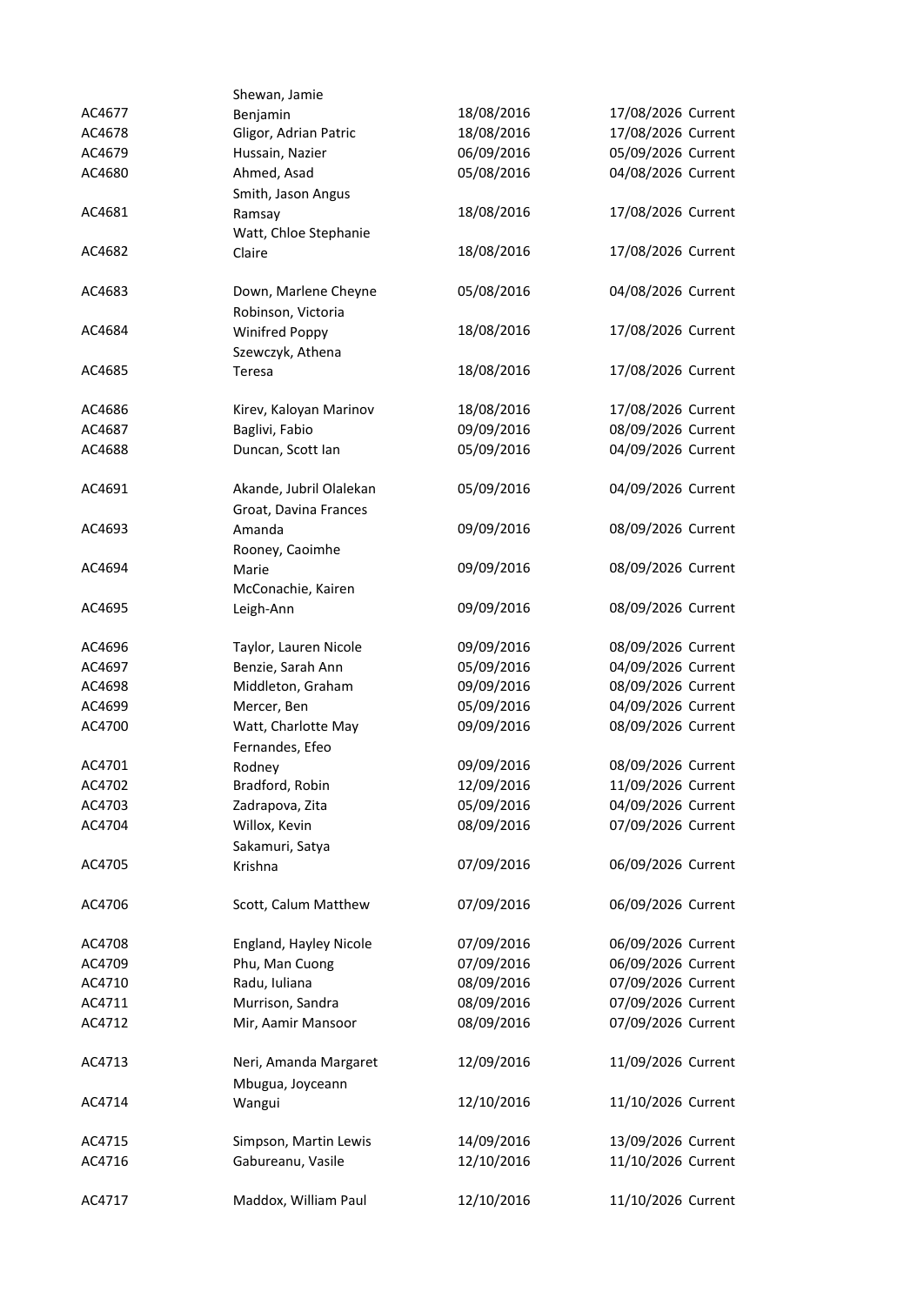| AC4718 | Rutherford, Thomas        | 14/09/2016 | 13/09/2026 Current |
|--------|---------------------------|------------|--------------------|
| AC4719 | McAskill, Kyle Angus      | 14/09/2016 | 13/09/2026 Current |
| AC4720 | Patterson, Arran          | 14/09/2016 | 13/09/2026 Current |
|        | Landstrom, Nils Rune      |            |                    |
| AC4721 | Joakim                    | 12/09/2016 | 11/09/2026 Current |
| AC4722 | Beyaz, Elaine             | 12/09/2016 | 11/09/2026 Current |
|        |                           |            |                    |
| AC4723 | Gerrard, Gemma Jane       | 19/09/2016 | 18/09/2026 Current |
| AC4724 | Glowacki, Sebastian       | 21/09/2016 | 20/09/2026 Current |
| AC4725 | Waliszek, Arkadiusz       | 12/10/2016 | 11/10/2026 Current |
| AC4726 | Alapati, Yogitha          | 20/09/2016 | 19/09/2026 Current |
| AC4727 | Towler, Julie-Anne        | 20/09/2016 | 19/09/2026 Current |
| AC4728 | Lemaignen, Ludovic        | 20/09/2016 | 19/09/2026 Current |
| AC4730 | Marr, Heather             | 20/09/2016 | 19/09/2026 Current |
|        |                           |            |                    |
| AC4731 | Wong, Olivia Woon<br>Shan | 12/10/2016 | 11/10/2026 Current |
| AC4732 |                           |            |                    |
|        | Richards, Katie           | 07/11/2016 | 06/11/2026 Current |
| AC4733 | Toth, Eszter              | 21/09/2016 | 20/09/2026 Current |
| AC4734 | Rokaityte, Viktorija      | 21/09/2016 | 20/09/2026 Current |
|        | Goranova, Velyana         |            |                    |
| AC4735 | Goshova                   | 12/10/2016 | 11/10/2026 Current |
| AC4736 | Thomson, Owen             | 12/10/2016 | 11/10/2026 Current |
| AC4737 | Forrest, Claire           | 12/10/2016 | 11/10/2026 Current |
|        |                           |            |                    |
| AC4739 | Morgan, Alan Joseph       | 12/10/2016 | 11/10/2026 Current |
| AC4740 | Fraser, Scott David       | 12/10/2016 | 11/10/2026 Current |
| AC4741 | Sanders, Stephanie        | 07/11/2016 | 06/11/2026 Current |
| AC4742 | Pavlova, Sonya            | 12/10/2016 | 11/10/2026 Current |
|        | Kovvuri, Venkata Surya    |            |                    |
| AC4743 | Sattishreddy              | 12/10/2016 | 11/10/2026 Current |
| AC4744 | Kermack, Simon            | 12/10/2016 | 11/10/2026 Current |
|        |                           |            |                    |
| AC4745 | Wilson, Caroline Louise   | 12/10/2016 | 11/10/2026 Current |
|        | Jones-Reid, Ciaran John   |            |                    |
| AC4746 | Gregor                    | 12/10/2016 | 11/10/2026 Current |
|        | Robertson, Steven         |            |                    |
| AC4747 | Scott                     | 12/10/2016 | 11/10/2026 Current |
| AC4748 | Robb, April               | 12/10/2016 | 11/10/2026 Current |
| AC4749 | Martin, Hannah            | 12/10/2016 | 11/10/2026 Current |
|        |                           |            |                    |
| AC4750 | Gray, Scott Alexander     | 12/10/2016 | 11/10/2026 Current |
| AC4751 | Slater, Martin Robert     | 12/10/2016 | 11/10/2026 Current |
| AC4752 | Allen, Richard Ian        | 12/10/2016 | 11/10/2026 Current |
| AC4753 | MacFarland, Damien        | 12/10/2016 | 11/10/2026 Current |
| AC4754 | Cumming, Andrew           | 07/11/2016 | 06/11/2026 Current |
| AC4755 | Prosser, Melissa          | 12/10/2016 | 11/10/2026 Current |
| AC4756 | Okolski, Adrian Piotr     | 28/11/2016 | 27/11/2026 Current |
| AC4757 | Bidirliu, Andrei          | 07/11/2016 | 06/11/2026 Current |
|        |                           | 28/11/2016 | 27/11/2026 Current |
| AC4758 | Moir, Lewis               |            |                    |
| AC4759 | Bannerman, Lyndsay        | 07/11/2016 | 06/11/2026 Current |
| AC4760 | Havelock, Jamie           | 07/11/2016 | 06/11/2026 Current |
|        | Coutts, Frances Amy       |            |                    |
| AC4761 | Louise                    | 07/11/2016 | 06/11/2026 Current |
| AC4762 | Forsyth, Kirsten          | 15/12/2016 | 14/12/2026 Current |
| AC4763 | Wong, Man Chit            | 07/11/2016 | 06/11/2026 Current |
| AC4764 | Brand, Fraser             | 10/11/2016 | 09/11/2026 Current |
| AC4765 | McLuckie, David           | 07/11/2016 | 06/11/2026 Current |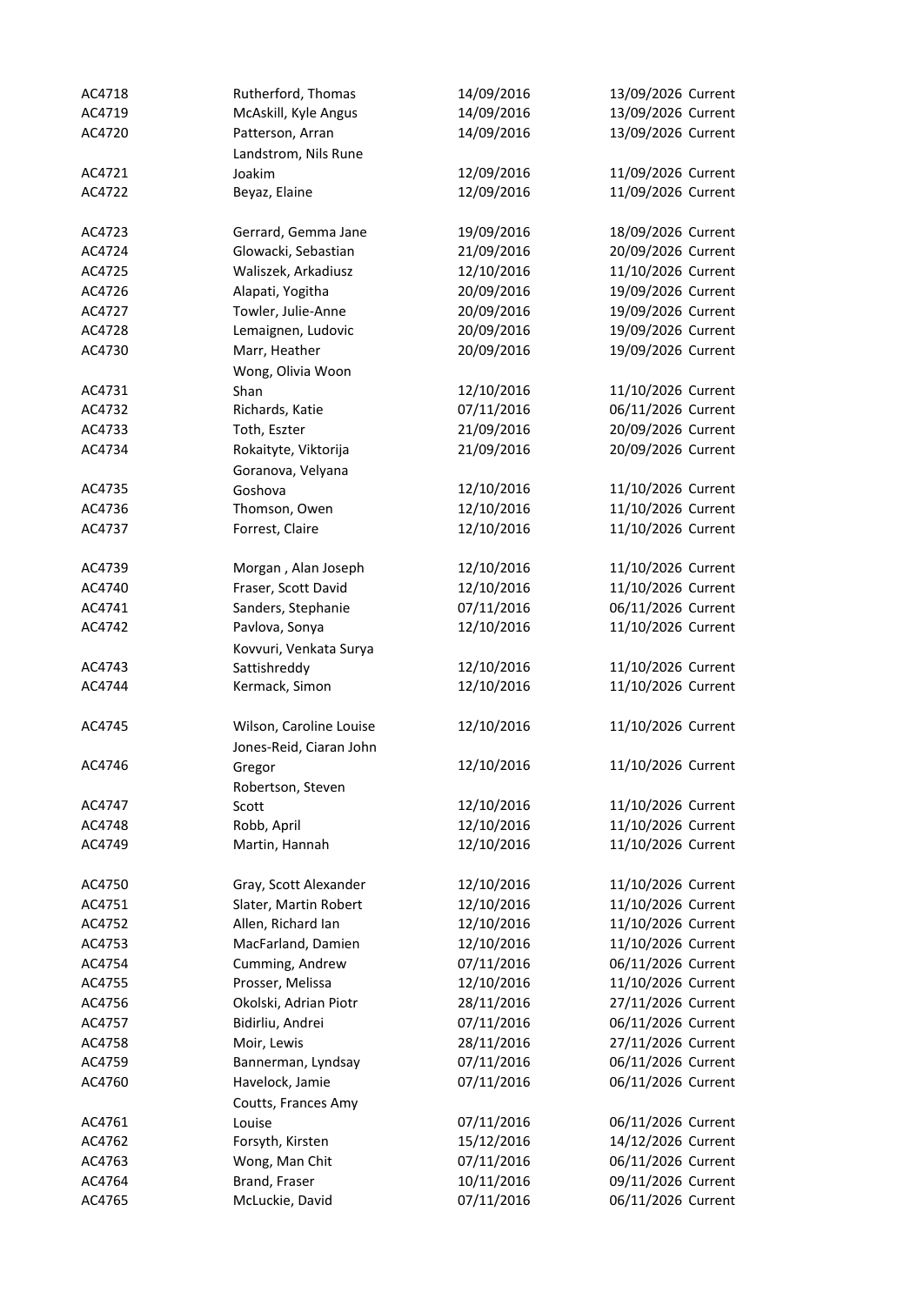| AC4767 | Clift, Sheena Heather   | 07/11/2016 | 06/11/2026 Current |
|--------|-------------------------|------------|--------------------|
| AC4768 | Walsh, Leigh            | 07/11/2016 | 06/11/2026 Current |
|        | Thangavelautham,        |            |                    |
| AC4769 | Sivakumar               | 07/11/2016 | 06/11/2026 Current |
| AC4770 | Joss, Connor            | 10/11/2016 | 09/11/2026 Current |
|        |                         |            |                    |
| AC4771 | Black, Andrew Graham    | 10/11/2016 | 09/11/2026 Current |
| AC4772 | Roberts, Eleanor Anne   | 10/11/2016 | 09/11/2026 Current |
| AC4773 | Goljanova, Zuzana       | 10/11/2016 | 09/11/2026 Current |
| AC4774 | Bell, Gordon Thomas     | 16/11/2016 | 15/11/2026 Current |
|        | Ihtishamuddin,          |            |                    |
| AC4775 | Muhammad                | 18/11/2016 | 17/11/2026 Current |
|        |                         |            |                    |
| AC4776 | Miah, Kajal             | 28/11/2016 | 27/11/2026 Current |
| AC4777 | Notman, Chloe Rose      | 28/11/2016 | 27/11/2026 Current |
| AC4778 | McIntosh, Kristopher    | 16/11/2016 | 15/11/2026 Current |
| AC4779 | Morrice, Cara Louise    | 16/11/2016 | 15/11/2026 Current |
| AC4780 | Pelling, Antonia Donna  | 15/12/2016 | 14/12/2026 Current |
|        | Spalding, William       |            |                    |
| AC4781 | Anthony                 | 16/11/2016 | 15/11/2026 Current |
|        | Wlodarczyk, Natalia     |            |                    |
| AC4782 | Elzbieta                | 17/11/2016 | 16/11/2026 Current |
| AC4783 | Walls, Stephanie        | 17/11/2016 | 16/11/2026 Current |
|        | Matraszek, Juliusz      |            |                    |
| AC4784 | Leszek Janusz           | 17/11/2016 | 16/11/2026 Current |
| AC4785 | McBride, Dean           | 18/11/2016 | 17/11/2026 Current |
| AC4786 | Grant, Louise           | 18/11/2016 | 17/11/2026 Current |
|        |                         |            |                    |
| AC4787 | Aitchison, Lindsay Barr | 29/11/2016 | 28/11/2026 Current |
| AC4788 | Joss, Sam               | 29/11/2016 | 28/11/2026 Current |
| AC4789 | Bell, Lee Paul          | 29/11/2016 | 28/11/2026 Current |
|        | Swanson, Sarah          |            |                    |
| AC4790 | Macaulay                | 29/11/2016 | 28/11/2026 Current |
| AC4791 | Byres, Craig            | 15/12/2016 | 14/12/2026 Current |
| AC4792 | Nowakowski, Cyryl       | 15/12/2016 | 14/12/2026 Current |
| AC4794 | MacKay, Andrew          | 15/12/2016 | 14/12/2026 Current |
| AC4795 | Reid, Lynn              | 15/12/2016 | 14/12/2026 Current |
| AC4797 | Jardine, Natasha        | 15/12/2016 | 14/12/2026 Current |
| AC4798 | Stewart, Ryan           | 11/01/2017 | 10/01/2027 Current |
|        |                         |            |                    |
| AC4799 | Balfour, Andrew David   | 15/12/2016 | 14/12/2026 Current |
| AC4800 | Musial, Viktor          | 15/12/2016 | 14/12/2026 Current |
|        | Bozek, Aleksander       |            |                    |
| AC4801 | Slawomir                | 15/12/2016 | 14/12/2026 Current |
|        |                         |            |                    |
| AC4802 | Cooper, James Charles   | 15/12/2016 | 14/12/2026 Current |
| AC4803 | Smith, Katherine Anne   | 26/01/2017 | 25/01/2027 Current |
| AC4804 | Lee, Ying-Hua           | 11/01/2017 | 10/01/2027 Current |
| AC4805 | Juskaite, Indre         | 11/01/2017 | 10/01/2027 Current |
| AC4806 | Paberzs, Arturs         | 26/01/2017 | 25/01/2027 Current |
|        | Kotz, Katarzyna         |            |                    |
| AC4807 | Matylda                 | 11/01/2017 | 10/01/2027 Current |
|        |                         |            |                    |
| AC4808 | Howe, Wantanee Ann      | 11/01/2017 | 10/01/2027 Current |
|        |                         |            |                    |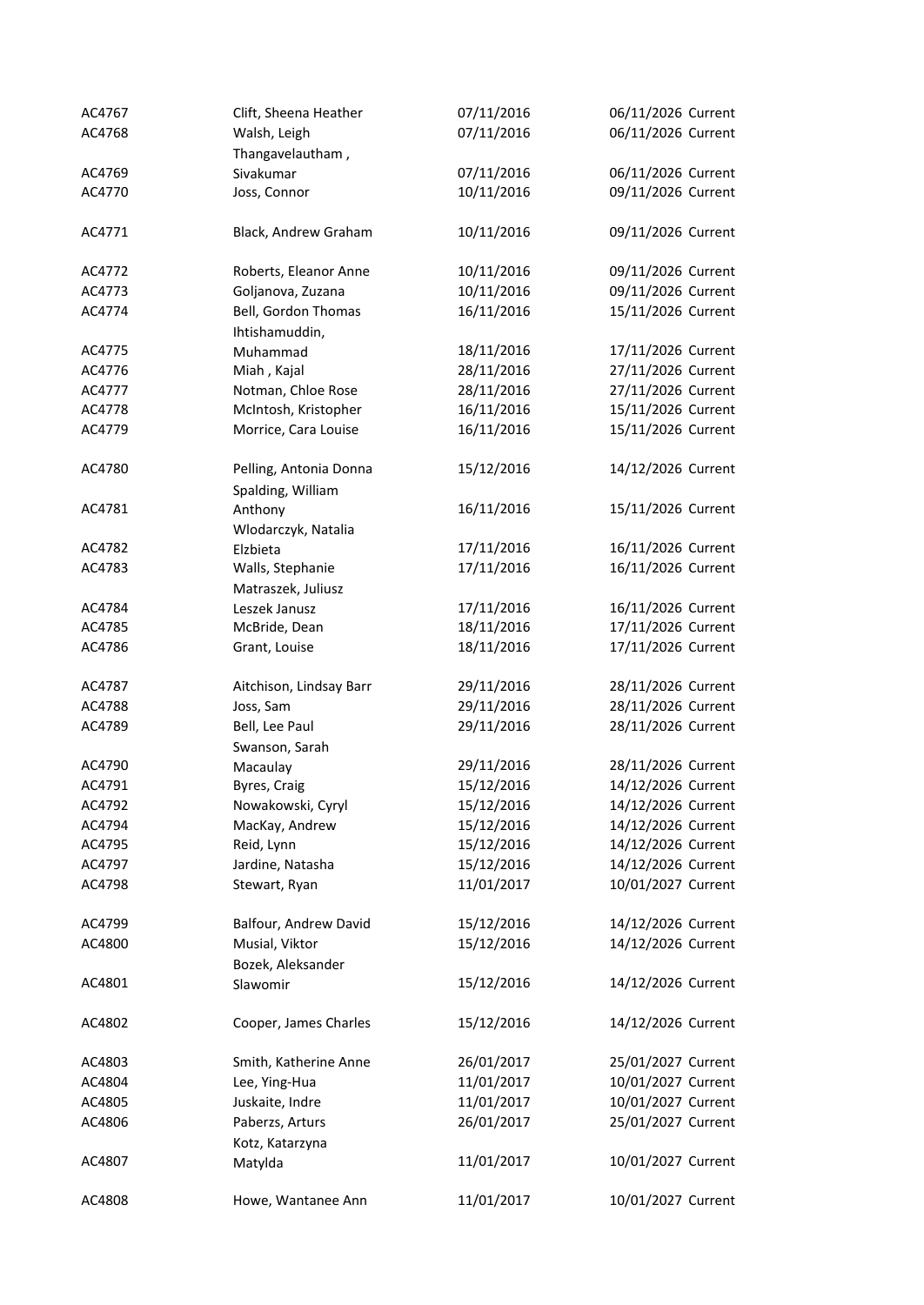| AC4809 | Sim, James              | 11/01/2017 | 10/01/2027 Current |
|--------|-------------------------|------------|--------------------|
| AC4810 | Cepkauskas, Mantas      | 26/01/2017 | 25/01/2027 Current |
| AC4811 | Colyer, Kirsty Beth     | 26/01/2017 | 25/01/2027 Current |
|        | Wilson, William         |            |                    |
| AC4812 | Michael                 | 11/01/2017 | 10/01/2027 Current |
| AC4813 | McAllan, Nicola         | 26/01/2017 | 25/01/2027 Current |
| AC4814 | Lilkova, Paula          | 26/01/2017 | 25/01/2027 Current |
|        |                         |            |                    |
| AC4815 | Cameron, Brittney Ellis | 26/01/2017 | 25/01/2027 Current |
| AC4817 | Stepniak, Agata         | 26/01/2017 | 25/01/2027 Current |
| AC4818 | Wilson, Gary John       | 26/01/2017 | 25/01/2027 Current |
| AC4819 | Samsonic, Isobel        | 26/01/2017 | 25/01/2027 Current |
| AC4820 | Kluska, Monika          | 26/01/2017 | 25/01/2027 Current |
| AC4821 | Duthie, Steven          | 26/01/2017 | 25/01/2027 Current |
| AC4822 | Stumbrys, Tomas         | 26/01/2017 | 25/01/2027 Current |
|        | Manchireddy, Jagadeep   |            |                    |
| AC4823 | Reddy                   | 26/01/2017 | 25/01/2027 Current |
| AC4824 | Robb, Scott             | 26/01/2017 | 25/01/2027 Current |
| AC4825 | Burns, Pamela           | 26/01/2017 | 25/01/2027 Current |
|        | Kucharek, Aurelia       |            |                    |
| AC4826 |                         | 26/01/2017 | 25/01/2027 Current |
|        | Hanna                   |            |                    |
| AC4827 |                         |            |                    |
|        | Gunnee, Brian Edward    | 26/01/2017 | 25/01/2027 Current |
| AC4828 | McCallum, Samuel        | 26/01/2017 | 25/01/2027 Current |
|        | Stirling, Carolyn       |            |                    |
| AC4829 | Elizabeth               | 26/01/2017 | 25/01/2027 Current |
| AC4830 | Nawaz, Mirza            | 26/01/2017 | 25/01/2027 Current |
| AC4831 | Thomson, Gail           | 06/02/2017 | 05/02/2027 Current |
|        | Innes, Kieran Robert    |            |                    |
| AC4832 | Lachlan                 | 06/02/2017 | 05/02/2027 Current |
|        |                         |            |                    |
| AC4833 | Barnett, Daniel James   | 06/02/2017 | 05/02/2027 Current |
| AC4834 | Milne, Alan David       | 06/02/2017 | 05/02/2027 Current |
|        | McKnockiter, David      |            |                    |
| AC4835 | Morten Simonsen         | 06/02/2017 | 05/02/2027 Current |
| AC4836 | Nurmsalu, Andre         | 06/02/2017 | 05/02/2027 Current |
| AC4837 | Hardy, Zachary Philip   | 06/02/2017 | 05/02/2027 Current |
| AC4838 | Mros, Josephine         | 06/02/2017 | 05/02/2027 Current |
| AC4839 | Mills, Kim Patricia     | 06/02/2017 | 05/02/2027 Current |
| AC4840 | Cameron, Dylan          | 06/02/2017 | 05/02/2027 Current |
|        | Ingram, Kelsay          |            |                    |
| AC4841 | Stephanie               | 06/02/2017 | 05/02/2027 Current |
| AC4842 | Turnbull, Nicola        | 06/02/2017 | 05/02/2027 Current |
| AC4843 | Mutch, Shona            | 06/02/2017 | 05/02/2027 Current |
|        |                         |            |                    |
| AC4844 | Rajca, Paulina Joanna   | 16/03/2017 | 15/03/2027 Current |
|        | Chomchamroon,           |            |                    |
| AC4845 | Nattawat                | 06/02/2017 | 05/02/2027 Current |
| AC4846 | Wojslaw, Katarzyna      | 06/02/2017 | 05/02/2027 Current |
| AC4847 | Sharma, Amit            | 06/02/2017 | 05/02/2027 Current |
|        | Wildgoose-Gibson,       |            |                    |
| AC4848 | Rachel Louise           | 06/02/2017 | 05/02/2027 Current |
| AC4849 | McPherson, Albert       | 06/02/2017 | 05/02/2027 Current |
|        | Seenithamby,            |            |                    |
| AC4850 | Sureshkumar             | 06/02/2017 | 05/02/2027 Current |
| AC4851 | Din, Umair Ud           | 16/03/2017 | 15/03/2027 Current |
| AC4852 | Kelly, Rachel           | 06/02/2017 | 05/02/2027 Current |
|        |                         |            |                    |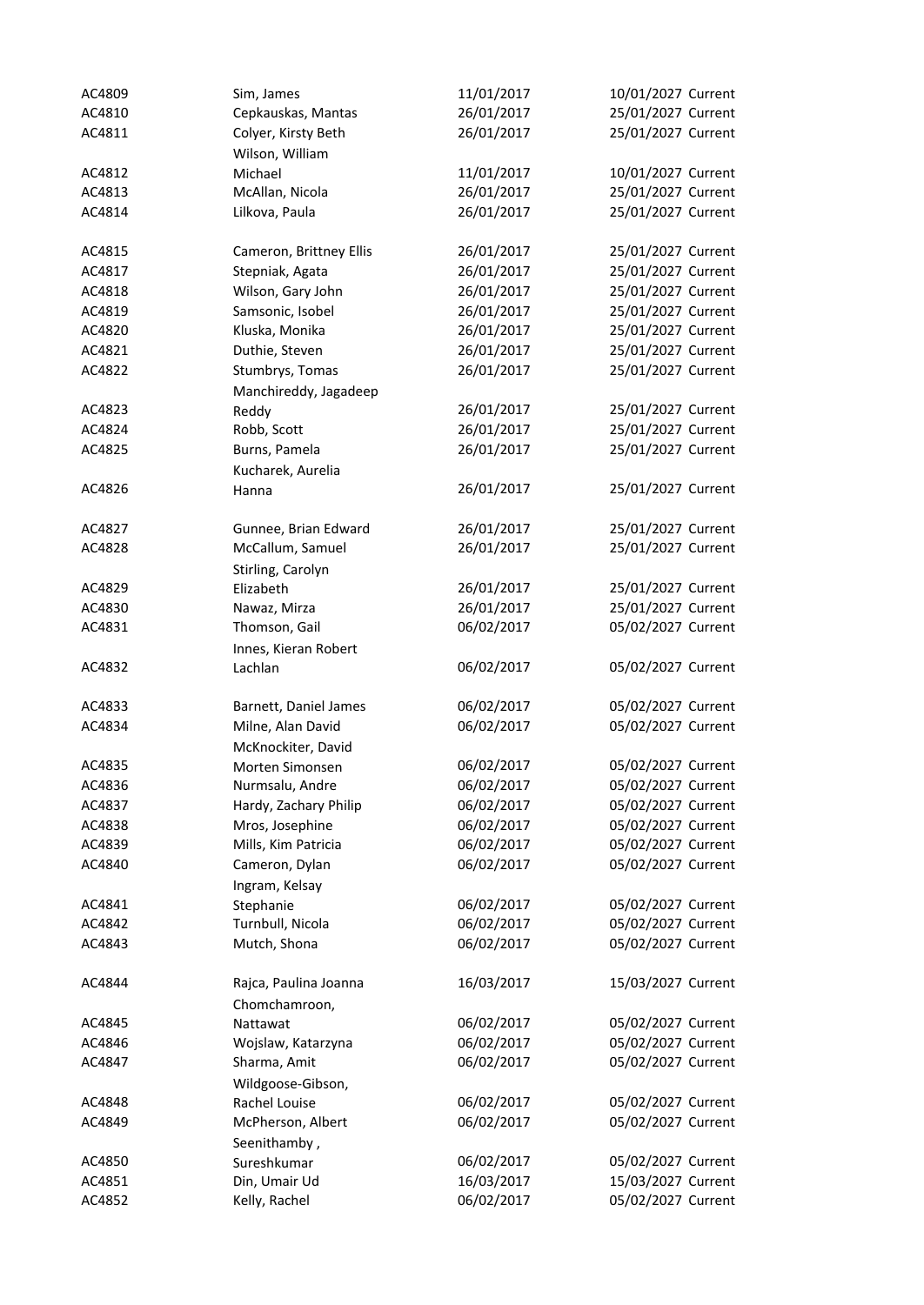|        | Williams, Alexander                          |            |                    |
|--------|----------------------------------------------|------------|--------------------|
| AC4853 | Mitchell                                     | 06/02/2017 | 05/02/2027 Current |
| AC4854 | Clark, Peter                                 | 16/03/2017 | 15/03/2027 Current |
| AC4855 | Gillespie, Lesley Anne                       | 16/03/2017 | 15/03/2027 Current |
| AC4856 | Norutis, Karolis                             | 16/03/2017 | 15/03/2027 Current |
|        | Cambell, Angharad                            |            |                    |
| AC4857 | Maria                                        | 16/03/2017 | 15/03/2027 Current |
| AC4858 | Craig, lain                                  | 16/03/2017 | 15/03/2027 Current |
| AC4859 | Murray, Jordon James                         | 16/03/2017 | 15/03/2027 Current |
| AC4861 | Glennie, Derek Main                          | 16/03/2017 | 15/03/2027 Current |
| AC4862 | Duncan, Lesley<br>Cameron, Duncan            | 16/03/2017 | 15/03/2027 Current |
| AC4863 | <b>Hamish Ross</b>                           | 16/03/2017 | 15/03/2027 Current |
|        | Bowden, Shirley Ann                          |            |                    |
| AC4864 | Gerrard                                      | 16/03/2017 | 15/03/2027 Current |
|        | Zienkiewicz, Arkadiusz                       |            |                    |
| AC4865 | Jan                                          | 28/02/2017 | 27/02/2027 Current |
| AC4866 | Gray, Lisa                                   | 16/03/2017 | 15/03/2027 Current |
| AC4867 | Dow, Christopher                             | 16/03/2017 | 15/03/2027 Current |
| AC4868 | Godon, Marta                                 | 16/03/2017 | 15/03/2027 Current |
|        | Templeton, Gavin                             |            |                    |
| AC4869 | David                                        | 16/03/2017 | 15/03/2027 Current |
| AC4871 | Marinkov, Ivaylo                             | 16/03/2017 | 15/03/2027 Current |
| AC4872 | Smith, Rhys                                  | 16/03/2017 | 15/03/2027 Current |
| AC4873 | Baines, Paul                                 | 16/03/2017 | 15/03/2027 Current |
| AC4874 | Garden, Claire                               | 16/03/2017 | 15/03/2027 Current |
|        | Stevenson, Claire                            |            |                    |
| AC4875 | Louise                                       | 16/03/2017 | 15/03/2027 Current |
| AC4876 | Gluszek, Klaudia                             | 16/03/2017 | 15/03/2027 Current |
| AC4877 | Zmudova, Alexandra<br>Johnstone, John        | 16/03/2017 | 15/03/2027 Current |
| AC4878 | Mathieson                                    | 16/03/2017 | 15/03/2027 Current |
|        | Asaftei, Teodor Stefan                       |            |                    |
| AC4879 | Cristian                                     | 16/03/2017 | 15/03/2027 Current |
| AC4880 | Miller, Chimene Anne<br>Abercrombie, Heather | 23/03/2017 | 22/03/2027 Current |
| AC4881 | Sheila                                       | 23/03/2017 | 22/03/2027 Current |
| AC4882 | Milne, Paula Ann                             | 23/03/2017 | 22/03/2027 Current |
| AC4883 | Hossain, Syed                                | 23/03/2017 | 22/03/2027 Current |
|        | Ascutaritei, Raluca                          |            |                    |
| AC4884 | Viorica                                      | 23/03/2017 | 22/03/2027 Current |
| AC4885 | Anderson, James                              | 23/03/2017 | 22/03/2027 Current |
| AC4886 | Grzeda, Barbara                              | 23/03/2017 | 22/03/2027 Current |
| AC4887 | Anderson, Kevin                              | 23/03/2017 | 22/03/2027 Current |
| AC4888 | Khan, Johrul Haque                           | 23/03/2017 | 22/03/2027 Current |
| AC4889 | Ahmed, Noor                                  | 27/04/2017 | 26/04/2027 Current |
| AC4890 | Rathod, Divyang                              | 28/03/2017 | 27/03/2027 Current |
| AC4891 | Horne, Lauren                                | 04/04/2017 | 03/04/2027 Current |
| AC4892 | Robertson, Brian Clark                       | 28/03/2017 | 27/03/2027 Current |
|        | Donald, Marina                               |            |                    |
| AC4893 | Lorraine                                     | 28/03/2017 | 27/03/2027 Current |
| AC4894 | Shand, Teresa Jane                           | 28/03/2017 | 27/03/2027 Current |
| AC4895 | Napier, Sharon                               | 28/03/2017 | 27/03/2027 Current |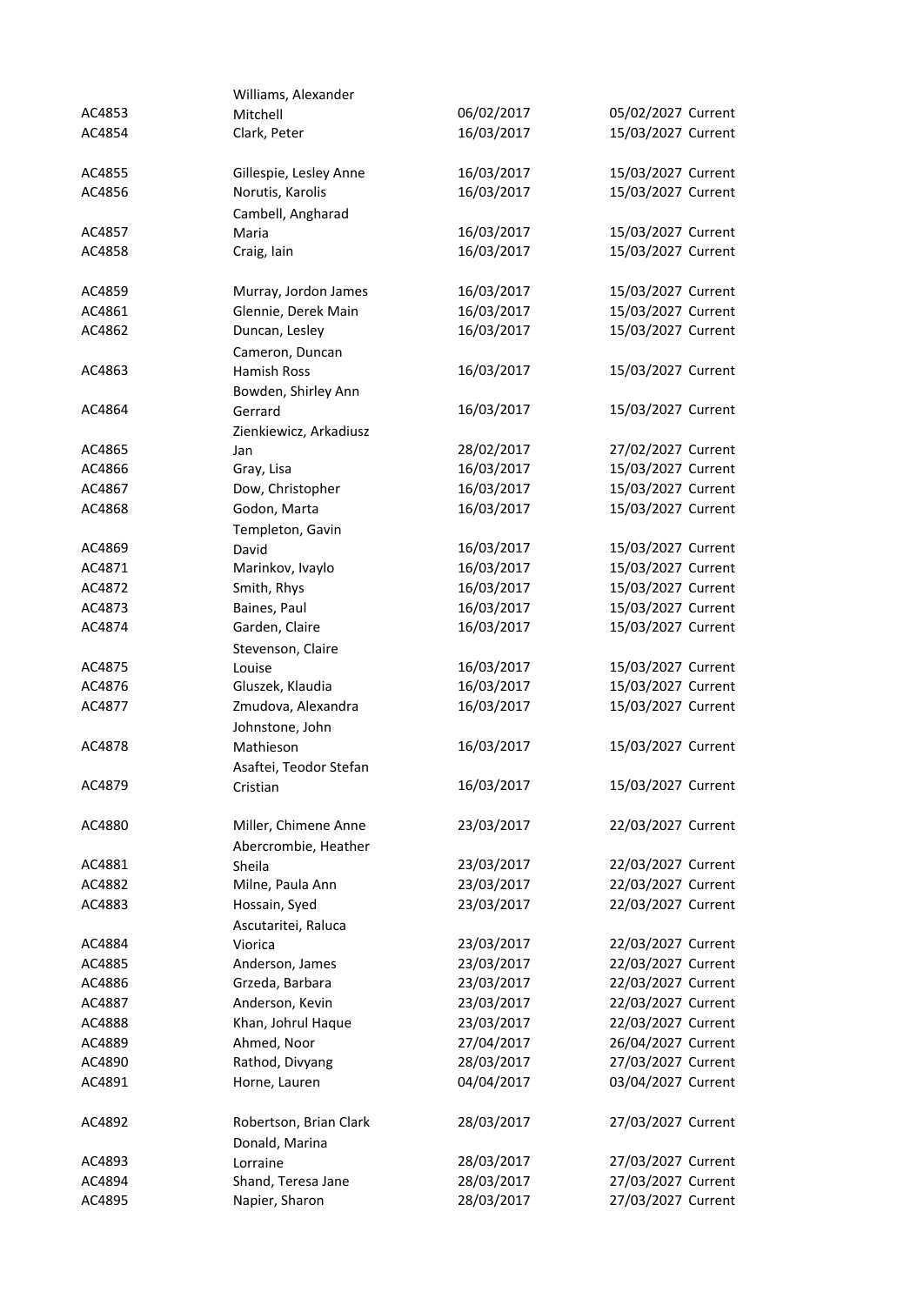|        | Walker, Michelle        |            |                    |
|--------|-------------------------|------------|--------------------|
| AC4897 | Lauren                  | 28/03/2017 | 27/03/2027 Current |
|        | McColl, David           |            |                    |
| AC4898 | Alexander               | 28/03/2017 | 27/03/2027 Current |
| AC4899 | Kemp, Darren            | 28/03/2017 | 27/03/2027 Current |
| AC4900 | Watt, Susan             | 28/03/2017 | 27/03/2027 Current |
| AC4901 | Scott, Eiona Claire     | 28/03/2017 | 27/03/2027 Current |
| AC4902 | Duthie, Mary Anna       | 04/04/2017 | 03/04/2027 Current |
| AC4903 | Reid, Lindsey Anne      | 28/03/2017 | 27/03/2027 Current |
| AC4904 | Ask, Rebecca            | 28/03/2017 | 27/03/2027 Current |
| AC4905 | Vadlamudi, Harish       | 28/03/2017 | 27/03/2027 Current |
| AC4906 | Leggett, Cameron        | 28/03/2017 | 27/03/2027 Current |
| AC4907 | Stuart, Daniel          | 28/03/2017 | 27/03/2027 Current |
| AC4908 | Ure, Nicola             | 04/04/2017 | 03/04/2027 Current |
| AC4909 | Rozycka, Joanna         | 28/03/2017 | 27/03/2027 Current |
| AC4910 | Johnston, Daniel        | 19/04/2017 | 18/04/2027 Current |
| AC4911 | Clark, Helen Mary       | 04/04/2017 | 03/04/2027 Current |
| AC4912 | Burns, Gillian Louise   | 04/04/2017 | 03/04/2027 Current |
| AC4913 | Cook, Bradley John      | 04/04/2017 | 03/04/2027 Current |
| AC4914 | Rennie, Marion Jane     | 04/04/2017 | 03/04/2027 Current |
|        |                         |            |                    |
| AC4915 | Aberdein, Kathryn Lois  | 04/04/2017 | 03/04/2027 Current |
|        |                         |            |                    |
| AC4916 | Silkiewicz, Ewa Klaudia | 04/04/2017 | 03/04/2027 Current |
| AC4917 | Catrysse, Matthias      | 19/04/2017 | 18/04/2027 Current |
|        | Annand, Grant William   |            |                    |
| AC4918 | Campbell                | 19/04/2017 | 18/04/2027 Current |
|        |                         |            |                    |
| AC4919 | Younger, Emma Louise    | 19/04/2017 | 18/04/2027 Current |
| AC4920 | Niddrie, Alana Jillian  | 19/04/2017 | 18/04/2027 Current |
| AC4921 | Balaji, Bala Murali     | 19/04/2017 | 18/04/2027 Current |
| AC4922 | Stuart, Emma Cassie     | 19/04/2017 | 18/04/2027 Current |
| AC4923 | Buozius, Augustas       | 19/04/2017 | 18/04/2027 Current |
| AC4924 | Smith, Neil Adam        | 19/04/2017 | 18/04/2027 Current |
| AC4925 | Sinclair, Elliot        | 19/04/2017 | 18/04/2027 Current |
| AC4926 | Diack, Peter Milne      | 19/04/2017 | 18/04/2027 Current |
|        | Moyce, Claire           |            |                    |
| AC4927 | Jacqueline              | 19/04/2017 | 18/04/2027 Current |
| AC4928 | Smith, Grant            | 27/04/2017 | 26/04/2027 Current |
|        | Sochaczewski, Karol     |            |                    |
| AC4929 | Michal                  | 27/04/2017 | 26/04/2027 Current |
| AC4930 | Martini, Riccardo       | 27/04/2017 | 26/04/2027 Current |
| AC4931 | Low, Christopher        | 27/04/2017 | 26/04/2027 Current |
|        |                         |            |                    |
| AC4932 | Krutul-Jaggi, Marzena   | 27/04/2017 | 26/04/2027 Current |
|        | Henderson, Michael      |            |                    |
| AC4933 | James                   | 27/04/2017 | 26/04/2027 Current |
| AC4934 | Robertson, Linda        | 27/04/2017 | 26/04/2027 Current |
| AC4935 | Roy, Teresa Jean        | 31/05/2017 | 30/05/2027 Current |
| AC4936 | Pettipher, Samuel       | 27/04/2017 | 26/04/2027 Current |
| AC4937 | MacDonald, Kirstie      | 27/04/2017 | 26/04/2027 Current |
|        |                         |            |                    |
| AC4938 | Naismith, Corrina Leigh | 27/04/2017 | 26/04/2027 Current |
|        | Sinclair, William       |            |                    |
| AC4939 | Stewart                 | 27/04/2017 | 26/04/2027 Current |
| AC4940 | Caird, Ronald           | 27/04/2017 | 26/04/2027 Current |
|        |                         |            |                    |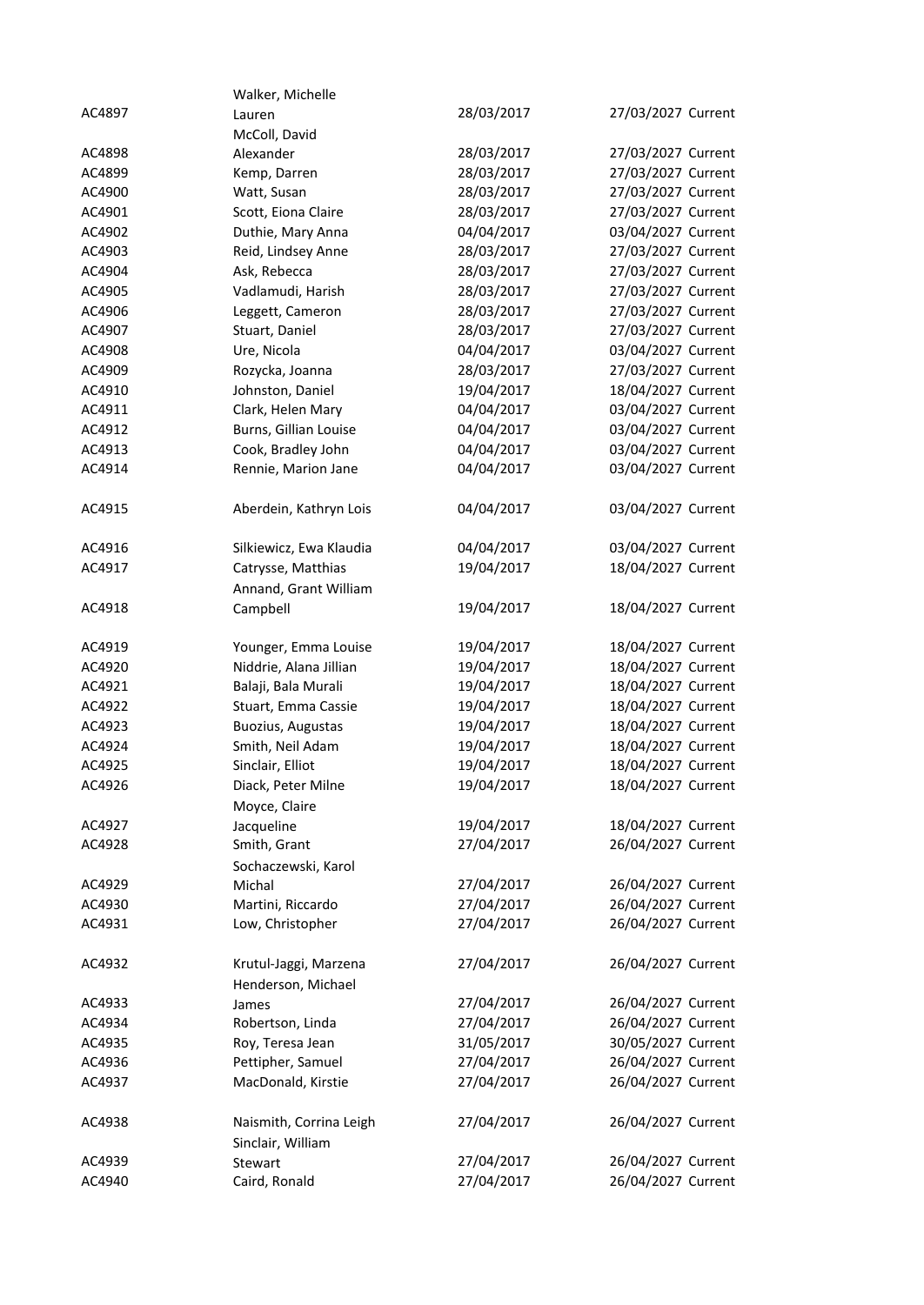|                  | Castle, Steven                          |                          |                                          |
|------------------|-----------------------------------------|--------------------------|------------------------------------------|
| AC4941           | Jamieson                                | 27/04/2017               | 26/04/2027 Current                       |
|                  | Carmichael Norrie,                      |                          |                                          |
| AC4942           | Jayne                                   | 27/04/2017               | 26/04/2027 Current                       |
| AC4943           | Ashford, Duncan                         | 31/05/2017               | 30/05/2027 Current                       |
| AC4944           | Wilson, Staci Louise                    | 16/05/2017               | 15/05/2027 Current                       |
| AC4945           | Allan, Catriona Ross                    | 31/05/2017               | 30/05/2027 Current                       |
| AC4946           | McLaughlin, Alison                      | 31/05/2017               | 30/05/2027 Current                       |
| AC4947           | Taylor, Daniel Barry                    | 16/05/2017               | 15/05/2027 Current                       |
| AC4948           | Forde-Beggs, Adrian                     | 16/05/2017               | 15/05/2027 Current                       |
| AC4949           | Nicol-Baird, Holly                      | 20/07/2017               | 19/07/2027 Current                       |
| AC4951           | Ross, Evelyn                            | 31/05/2017               | 30/05/2027 Current                       |
|                  | Paprocka, Olga                          |                          |                                          |
| AC4952           | Malgorzata                              | 31/05/2017               | 30/05/2027 Current                       |
| AC4953           | Troup, Craig                            | 31/05/2017               | 30/05/2027 Current                       |
| AC4954           | Buta, Ionut Daniel                      | 31/05/2017               | 30/05/2027 Current                       |
| AC4955           | Iqbal, Mohammed                         | 31/05/2017               | 30/05/2027 Current                       |
|                  | Valentine, Joshua                       |                          |                                          |
| AC4956           | <b>Myles</b>                            | 31/05/2017               | 30/05/2027 Current                       |
| AC4957           | Robert, Lee John                        | 31/05/2017               | 30/05/2027 Current                       |
| AC4958           | Bleakley, Ayeisha                       | 31/05/2017               | 30/05/2027 Current                       |
|                  |                                         |                          |                                          |
| AC4959           | Watson, Kevin Thomas                    | 31/05/2017               | 30/05/2027 Current                       |
| AC4960           | Sandison, Adrian                        | 31/05/2017               | 30/05/2027 Current                       |
|                  |                                         |                          |                                          |
| AC4961           | Shirran, William Craig                  | 31/05/2017               | 30/05/2027 Current                       |
| AC4962           | McGregor, Sean                          | 31/05/2017               | 30/05/2027 Current                       |
|                  |                                         |                          |                                          |
| AC4963           | Mowat, Jennifer Claire                  | 31/05/2017               | 30/05/2027 Current                       |
|                  | Frazer-Price, Vincent                   |                          |                                          |
| AC4964           | Eric                                    | 31/05/2017               | 30/05/2027 Current                       |
| AC4965           | Turner, James John                      | 31/05/2017               | 30/05/2027 Current                       |
| AC4966           | Nolan, Kieran                           | 31/05/2017               | 30/05/2027 Current                       |
| AC4967           | Ashiq, Naveed                           | 20/07/2017               | 19/07/2027 Current                       |
| AC4968           | Davanna, Ian<br>Hunter, Lauren Reid     | 31/05/2017               | 30/05/2027 Current<br>19/07/2027 Current |
| AC4969           |                                         | 20/07/2017               |                                          |
|                  | Tavanchuluu, Gerelt-                    |                          |                                          |
| AC4970           | oyu                                     | 31/05/2017               | 30/05/2027 Current                       |
| AC4971           | McNally, Michelle                       | 20/07/2017               | 19/07/2027 Current                       |
| AC4972<br>AC4973 | Milne, Blair Gregor                     | 31/05/2017               | 30/05/2027 Current                       |
| AC4974           | Humber, Judith Mary<br>Shearer, William | 31/05/2017<br>20/07/2017 | 30/05/2027 Current<br>19/07/2027 Current |
| AC4975           | Trodden, Luke                           | 20/07/2017               | 19/07/2027 Current                       |
| AC4976           | Woods, Ryan                             | 20/07/2017               | 19/07/2027 Current                       |
|                  |                                         |                          |                                          |
| AC4977           | Gordon, Elizabeth                       | 20/07/2017               | 19/07/2027 Current                       |
| AC4979           | Stephen<br>Johnston, Craig              | 22/08/2017               | 21/08/2027 Current                       |
|                  | Davies, Rebecca                         |                          |                                          |
| AC4980           | Philippa                                | 20/07/2017               | 19/07/2027 Current                       |
|                  | Robertson, Euan                         |                          |                                          |
| AC4981           | Mitchell                                | 20/07/2017               | 19/07/2027 Current                       |
|                  | Fraser, Charmayne                       |                          |                                          |
| AC4982           | Gemma                                   | 20/07/2017               | 19/07/2027 Current                       |
|                  | Munro-Gear, Oliver                      |                          |                                          |
| AC4983           | Finnbarr Cameron                        | 20/07/2017               | 19/07/2027 Current                       |
|                  | Redmond, John                           |                          |                                          |
| AC4985           | Michael                                 | 20/07/2017               | 19/07/2027 Current                       |
|                  |                                         |                          |                                          |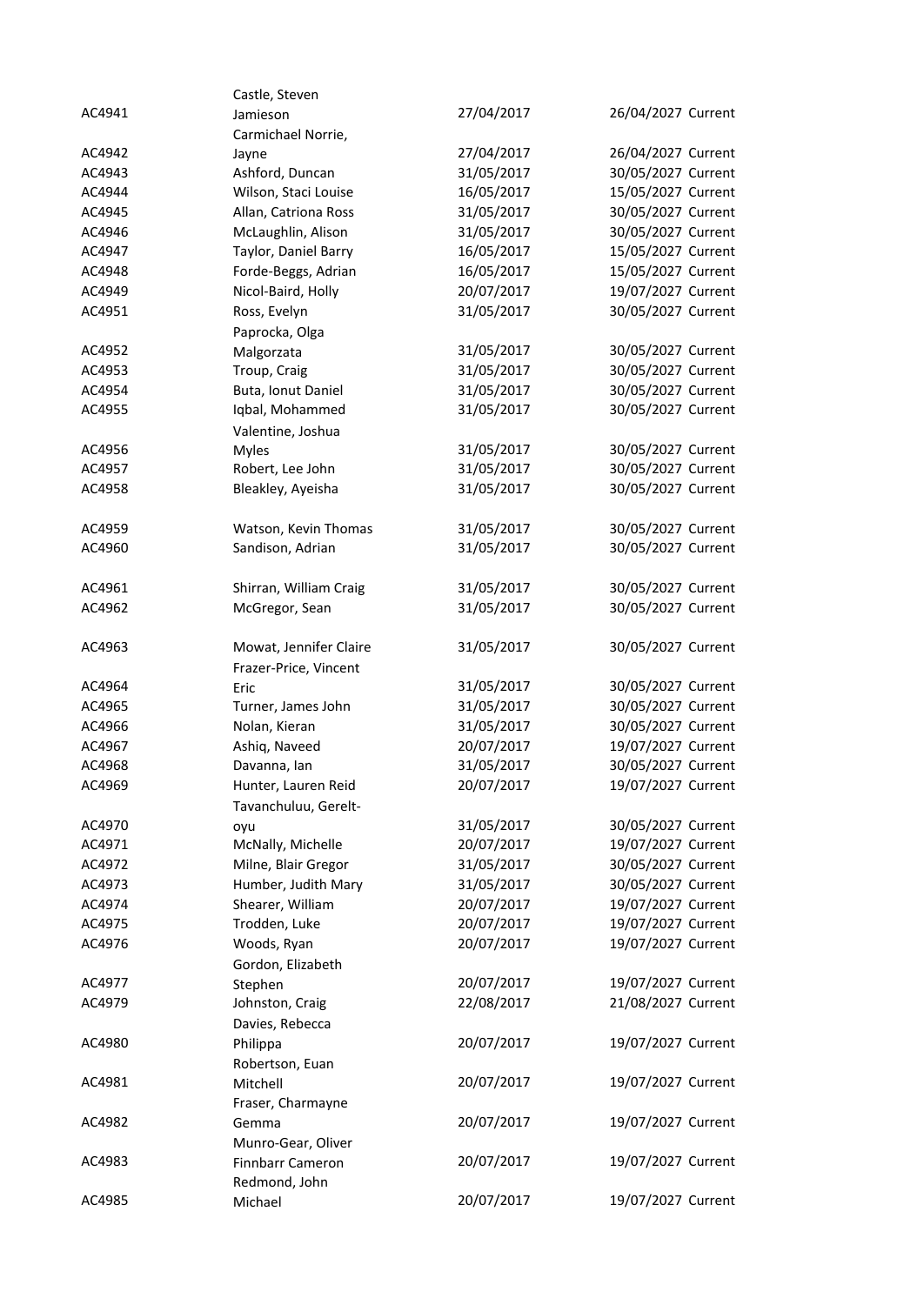| AC4987 | Sitaula, Padma          | 20/07/2017 | 19/07/2027 Current |
|--------|-------------------------|------------|--------------------|
|        | Shaughnessy,            |            |                    |
| AC4989 | Catherine               | 20/07/2017 | 19/07/2027 Current |
| AC4990 | Whyte, Marc             | 20/07/2017 | 19/07/2027 Current |
| AC4991 | Kaciulyte, Agne         | 20/07/2017 | 19/07/2027 Current |
| AC4993 | McIntosh, Gwyneth       | 20/07/2017 | 19/07/2027 Current |
| AC4996 | Dias, Aaron             | 20/07/2017 | 19/07/2027 Current |
| AC4997 | Doonga, Nitin           | 20/07/2017 | 19/07/2027 Current |
|        | McGettigan, Sarah       |            |                    |
| AC4998 | Elizabeth               | 20/07/2017 | 19/07/2027 Current |
| AC4999 | Shedbal, Satish         | 20/07/2017 | 19/07/2027 Current |
|        |                         |            |                    |
| AC5000 | Ashton, Lauren Freya    | 20/07/2017 | 19/07/2027 Current |
| AC5001 | Milne, Jennifer         | 20/07/2017 | 19/07/2027 Current |
| AC5002 | Pirie, Danielle         | 20/07/2017 | 19/07/2027 Current |
| AC5003 | Srinivasan, Prakash     | 20/07/2017 | 19/07/2027 Current |
| AC5004 | Carr, Barry             | 20/07/2017 | 19/07/2027 Current |
| AC5006 | Ewing, Courtney Ann     | 20/07/2017 | 19/07/2027 Current |
| AC5007 | Choi, Lai Ye            | 10/08/2017 | 09/08/2027 Current |
| AC5009 | Craig, Corey            | 20/07/2017 | 19/07/2027 Current |
| AC5010 | Fogiel, Vicki           | 20/07/2017 | 19/07/2027 Current |
|        |                         |            |                    |
| AC5011 | Angus, Lesley Margaret  | 20/07/2017 | 19/07/2027 Current |
|        |                         |            |                    |
| AC5013 | Young, Stephen James    | 20/07/2017 | 19/07/2027 Current |
| AC5014 | Baxter, Alan            | 20/07/2017 | 19/07/2027 Current |
| AC5016 | Arisoy, Cefa            | 20/07/2017 | 19/07/2027 Current |
| AC5017 | Anderson, Aneeka        | 20/07/2017 | 19/07/2027 Current |
| AC5018 | Peters, Lachlan         | 20/07/2017 | 19/07/2027 Current |
| AC5019 | Wood, Gail Louise       | 20/07/2017 | 19/07/2027 Current |
| AC5020 | Stamper, Christina      | 21/07/2017 | 20/07/2027 Current |
|        |                         |            |                    |
| AC5021 | Watt, Andrew Charles    | 21/07/2017 | 20/07/2027 Current |
| AC5022 | Smith, James            | 21/07/2017 | 20/07/2027 Current |
| AC5023 | Przewloka, Jonasz       | 21/07/2017 | 20/07/2027 Current |
| AC5024 | Rosie, Alison Anne      | 21/07/2017 | 20/07/2027 Current |
|        | Johnson, Michael        |            |                    |
| AC5025 | Thomas                  | 21/07/2017 | 20/07/2027 Current |
|        | Bodasingu, Praveen      |            |                    |
| AC5026 | Kumar                   | 21/07/2017 | 20/07/2027 Current |
|        | Trendall, James         |            |                    |
| AC5027 | Michael Fraser          | 21/07/2017 | 20/07/2027 Current |
|        | Duncanson, Shauntel     |            |                    |
| AC5028 | Theresa                 | 21/07/2017 | 20/07/2027 Current |
|        | Townes, Gabriela        |            |                    |
| AC5029 | Natalie                 | 10/08/2017 | 09/08/2027 Current |
| AC5030 | Malniece, Madara        | 10/08/2017 | 09/08/2027 Current |
|        |                         |            |                    |
| AC5031 | Palagkas, Christodoulos | 10/08/2017 | 09/08/2027 Current |
| AC5032 | Alexy, Alexandra        | 10/08/2017 | 09/08/2027 Current |
| AC5033 | Orr, Caroline Mary      | 10/08/2017 | 09/08/2027 Current |
| AC5034 | Morrison, Jack          | 10/08/2017 | 09/08/2027 Current |
| AC5036 | Shenfield, Zak          | 10/08/2017 | 09/08/2027 Current |
| AC5037 | McMullan, Jordanne      | 10/08/2017 | 09/08/2027 Current |
| AC5038 | Mancellon, Maxine       | 10/08/2017 | 09/08/2027 Current |
|        |                         |            |                    |
| AC5039 | Clarkson, Barry Stuart  | 10/08/2017 | 09/08/2027 Current |
|        |                         |            |                    |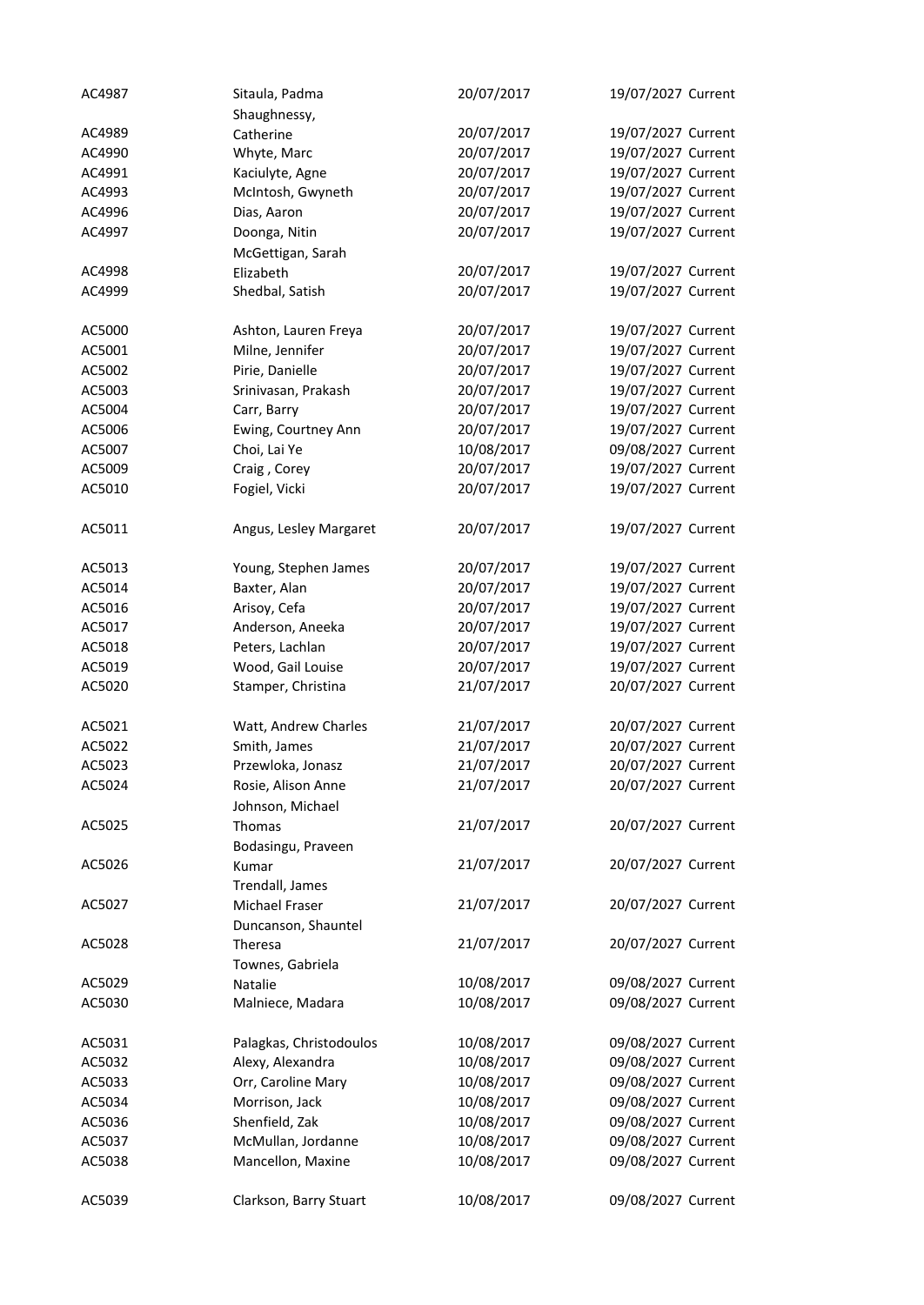| AC5040 | Fawcett, Patricia Marie | 10/08/2017 | 09/08/2027 Current |
|--------|-------------------------|------------|--------------------|
| AC5041 | Douglas, Lynette        | 20/07/2017 | 19/07/2027 Current |
|        | Oprescu, Nicolae        |            |                    |
| AC5042 | Razvan                  | 10/08/2017 | 09/08/2027 Current |
|        |                         |            |                    |
| AC5043 | Dobrzanski, Michal Jan  | 10/08/2017 | 09/08/2027 Current |
|        |                         |            |                    |
| AC5044 | Popescu, Alexandru      | 10/08/2017 | 09/08/2027 Current |
|        | Nicolae                 |            |                    |
| AC5045 | Davidson, Kirsty        | 10/08/2017 | 09/08/2027 Current |
| AC5046 | Matheson, Sandy         | 10/08/2017 | 09/08/2027 Current |
| AC5047 | Ritchie, Graham         | 10/08/2017 | 09/08/2027 Current |
| AC5048 | Kolistanikova, Michaela | 10/08/2017 | 09/08/2027 Current |
|        |                         |            |                    |
|        | Thompson, Karen         |            |                    |
| AC5049 | Penelope                | 19/10/2017 | 18/10/2027 Current |
| AC5050 | Hunter, Claire          | 10/08/2017 | 09/08/2027 Current |
|        | McLean, Christopher     |            |                    |
| AC5051 | Roderick Ian            | 10/08/2017 | 09/08/2027 Current |
|        | Wetherly, Kevin         |            |                    |
| AC5052 | William                 | 10/08/2017 | 09/08/2027 Current |
| AC5053 | Klich, Dawid            | 10/08/2017 | 09/08/2027 Current |
|        |                         |            |                    |
| AC5055 | Buchan, Andrew Mark     | 10/08/2017 | 09/08/2027 Current |
| AC5056 | Malley, Ryan            | 19/10/2017 | 18/10/2027 Current |
| AC5057 | McLean, Frazer Lewis    | 10/10/2017 | 09/10/2027 Current |
| AC5058 | Ozola, Aleksandra       | 19/10/2017 | 18/10/2027 Current |
| AC5059 | Serban, Luminita        | 19/10/2017 | 18/10/2027 Current |
| AC5060 | Kuksenas, Eimantas      | 19/10/2017 | 18/10/2027 Current |
|        |                         |            |                    |
| AC5061 | McIntyre, Mandy         | 08/09/2017 | 07/09/2027 Current |
| AC5062 | McKirdy, Ross Oliver    | 08/09/2017 | 07/09/2027 Current |
| AC5063 | Forbes, Jeanette Linda  | 08/09/2017 | 07/09/2027 Current |
|        |                         |            |                    |
| AC5064 | Forbes, Joanne Tracey   | 08/09/2017 | 07/09/2027 Current |
| AC5065 | McKay, Janice           | 08/09/2017 | 07/09/2027 Current |
| AC5066 | Rose, David             | 08/09/2017 | 07/09/2027 Current |
|        |                         |            |                    |
| AC5067 | Smith, Amanda Louise    | 08/09/2017 | 07/09/2027 Current |
|        | Anderson, Andrew        |            |                    |
| AC5069 | Maclure                 | 08/09/2017 | 07/09/2027 Current |
| AC5070 | Gordon, Neil            | 08/09/2017 | 07/09/2027 Current |
| AC5071 | Kerrison, James         | 08/09/2017 | 07/09/2027 Current |
| AC5072 | Birnie, Andrew Ian      | 08/09/2017 | 07/09/2027 Current |
| AC5073 | Gibson, Emma            | 08/09/2017 | 07/09/2027 Current |
| AC5074 | Steven, Jack            | 10/11/2017 | 09/11/2027 Current |
|        | Matthew, David Stuart   |            |                    |
| AC5075 | Michael                 | 08/09/2017 | 07/09/2027 Current |
| AC5076 | McDonald, Lee           | 08/09/2017 | 07/09/2027 Current |
| AC5077 | Lewis, Alisha-Marie     | 08/09/2017 | 07/09/2027 Current |
|        |                         |            |                    |
| AC5078 | Nairn, Robert MacLeod   | 08/09/2017 | 07/09/2027 Current |
|        | Leskovska, Mihaela      |            |                    |
| AC5079 | Dimitrova               | 08/09/2017 | 07/09/2027 Current |
| AC5080 | Lilov, Daniel           | 08/09/2017 | 07/09/2027 Current |
| AC5081 | Mellis, Nathan          | 08/09/2017 | 07/09/2027 Current |
|        |                         |            |                    |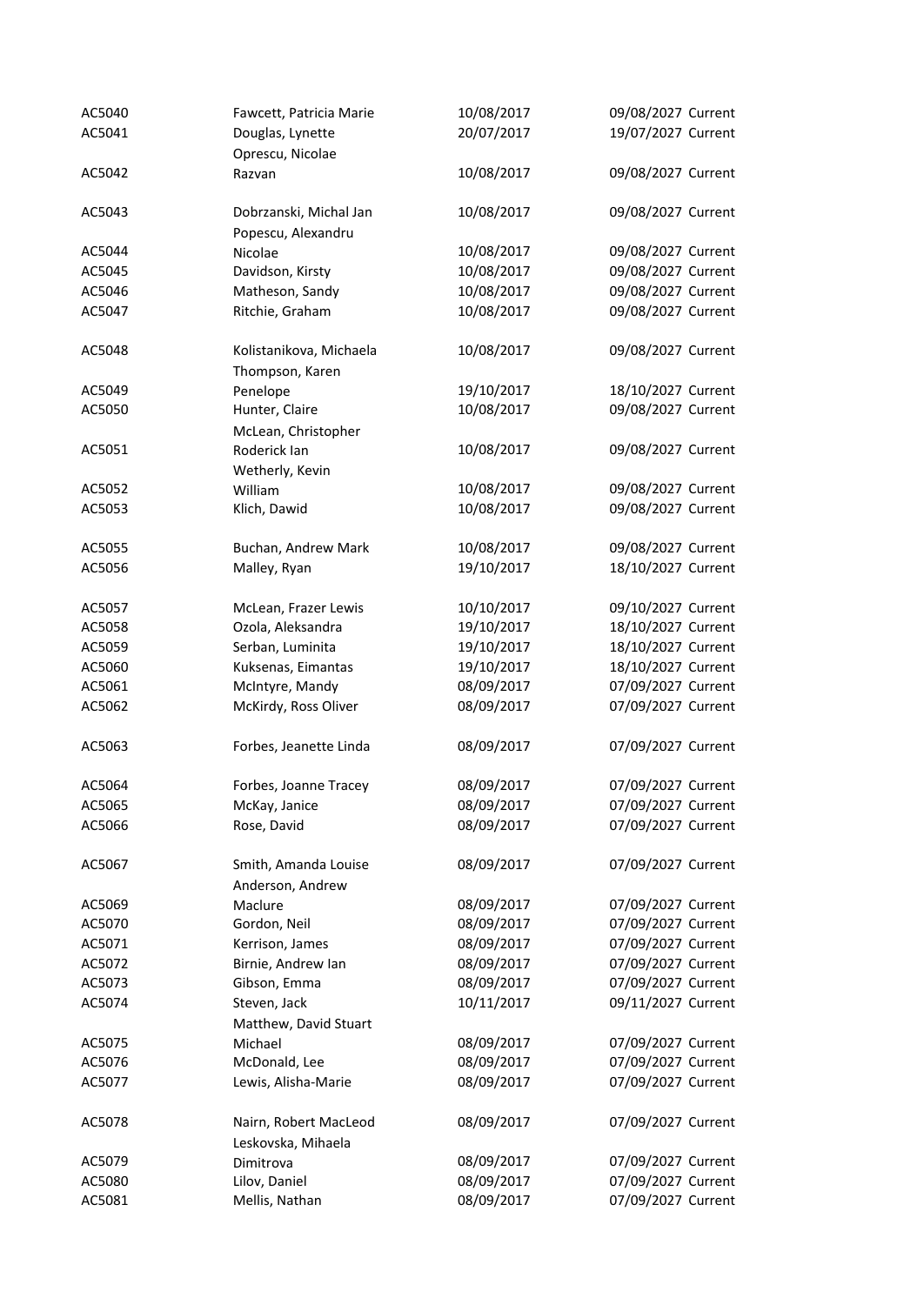| AC5082 | Smith, Corrie                            | 08/09/2017 | 07/09/2027 Current |
|--------|------------------------------------------|------------|--------------------|
| AC5083 | Phillips, Kerry                          | 08/09/2017 | 07/09/2027 Current |
| AC5084 | McMullen, Jack Gordon                    | 08/09/2017 | 07/09/2027 Current |
| AC5085 | McKell, Max Alexander                    | 08/09/2017 | 07/09/2027 Current |
| AC5086 | Valentinas, Liga                         | 08/09/2017 | 07/09/2027 Current |
| AC5087 | Wright, Michelle                         | 31/10/2017 | 30/10/2027 Current |
|        | Bhetuwal, Shree                          |            |                    |
| AC5088 | Krishna                                  | 27/10/2017 | 26/10/2027 Current |
|        |                                          |            |                    |
|        | Adebowale, Oluyomi                       |            |                    |
| AC5089 | Adebisi                                  | 27/10/2017 | 26/10/2027 Current |
| AC5090 | Whyte, Meghan Wallis                     | 27/10/2017 | 26/10/2027 Current |
| AC5091 | Varela, Luz Maria                        | 31/10/2017 | 30/10/2027 Current |
|        | Crothall, Jamie                          |            |                    |
| AC5092 | Alexander Cameron                        | 27/10/2017 | 26/10/2027 Current |
| AC5093 | Day, Edward John                         | 19/09/2017 | 18/09/2027 Current |
| AC5094 | Day, Kathryn Margaret                    | 19/09/2017 | 18/09/2027 Current |
| AC5095 | Soares, Carlos                           | 31/10/2017 | 30/10/2027 Current |
|        |                                          | 31/10/2017 | 30/10/2027 Current |
| AC5096 | Duthie, Lynne Joan                       |            |                    |
| AC5097 | Cameron, Kirsty                          | 31/10/2017 | 30/10/2027 Current |
| AC5098 | Lind, Rona                               | 31/10/2017 | 30/10/2027 Current |
| AC5099 | Powell, Stephen James                    | 31/10/2017 | 30/10/2027 Current |
| AC5100 | Nagamura, Andrew                         | 20/10/2017 | 19/10/2027 Current |
| AC5101 | Perdikaris, Vasileios                    | 20/10/2017 | 19/10/2027 Current |
|        | Henry, Kimberley                         |            |                    |
| AC5102 | Yvonne                                   | 20/10/2017 | 19/10/2027 Current |
| AC5103 | Jack, Tammie Louise                      | 31/10/2017 | 30/10/2027 Current |
| AC5104 | Butler, Michael Shearer                  | 04/10/2017 | 03/10/2027 Current |
|        | Solomon Kebede,                          |            |                    |
| AC5105 | Tadele Abenizer                          | 31/10/2017 | 30/10/2027 Current |
|        | Narne, Lakshmi                           |            |                    |
| AC5106 | Prasanna                                 | 31/10/2017 | 30/10/2027 Current |
| AC5108 | Ureche, Valentin                         | 31/10/2017 | 30/10/2027 Current |
| AC5110 | Forsyth, Jordan                          | 20/10/2017 | 19/10/2027 Current |
| AC5111 | Ionascu, Alina Elena                     | 20/10/2017 | 19/10/2027 Current |
| AC5112 | Pearson, Shannon                         | 19/10/2017 | 18/10/2027 Current |
|        |                                          |            |                    |
| AC5113 | Stewart, Mhairi Fiona                    | 15/11/2017 | 14/11/2027 Current |
|        | Marcelline, Fraser                       |            |                    |
| AC5114 | Hillaire                                 | 14/11/2017 | 13/11/2027 Current |
| AC5115 | Morrison, Peter                          | 15/11/2017 | 14/11/2027 Current |
| AC5116 | Murray, Kieran                           | 15/11/2017 | 14/11/2027 Current |
| AC5117 | Knorz, Emma                              | 15/11/2017 | 14/11/2027 Current |
|        | Shearer, Scott                           |            |                    |
| AC5118 | Alexander                                | 15/11/2017 | 14/11/2027 Current |
| AC5119 | Sivanesan, Menaka                        | 14/11/2017 | 13/11/2027 Current |
|        | Auchincloss, Laura                       |            |                    |
| AC5120 | Jayne                                    | 24/10/2017 | 23/10/2027 Current |
| AC5121 | Bullen, Kirsty Hannah<br>Dreghorn, Calum | 15/11/2017 | 14/11/2027 Current |
| AC5122 | Douglas                                  | 15/11/2017 | 14/11/2027 Current |
|        |                                          |            |                    |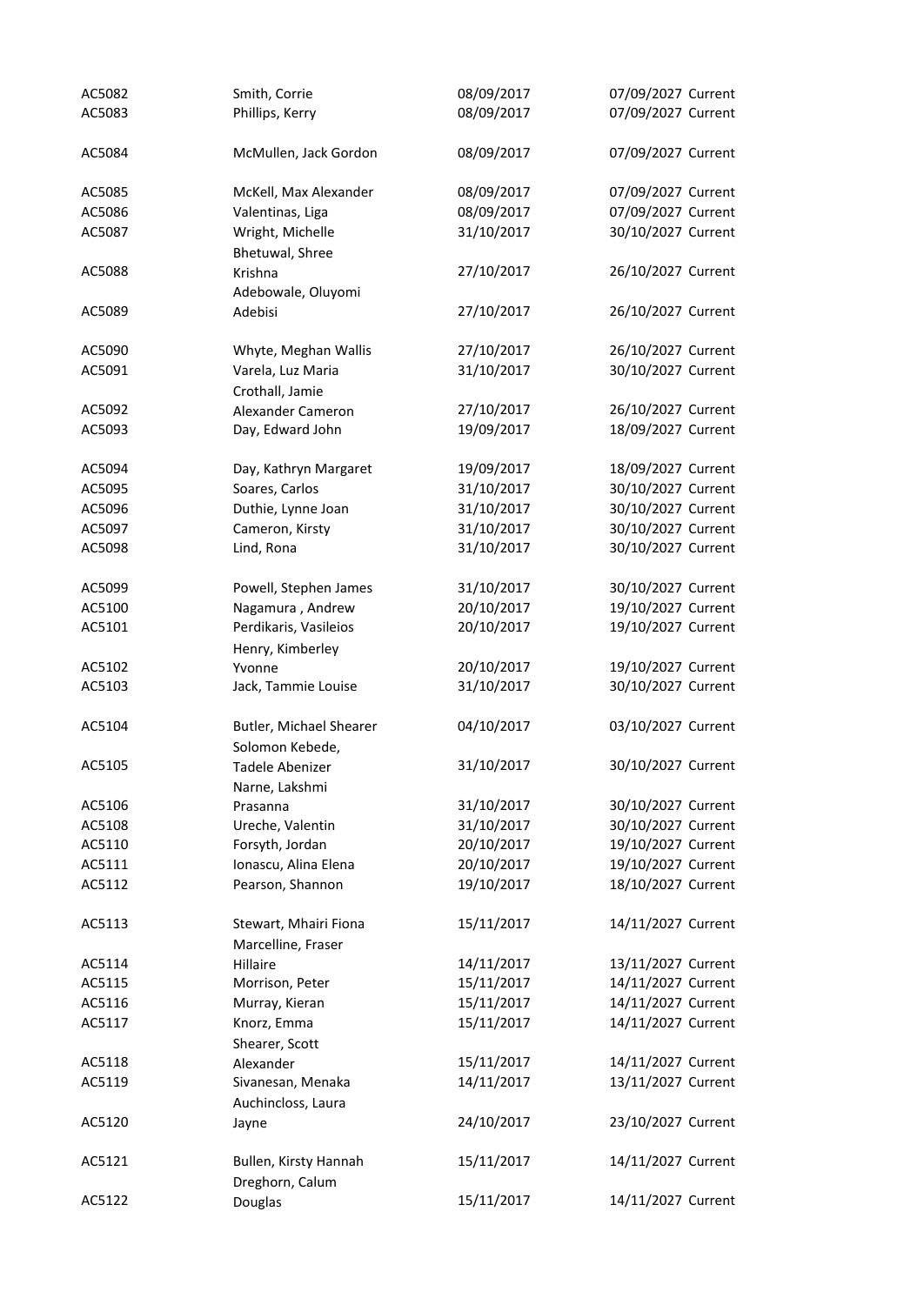| AC5123 | Milne, Matthew                                | 15/11/2017 | 14/11/2027 Current |
|--------|-----------------------------------------------|------------|--------------------|
| AC5124 | Achath, Noufal                                | 14/11/2017 | 13/11/2027 Current |
| AC5125 | McIntosh, Finlay Stuart                       | 15/11/2017 | 14/11/2027 Current |
| AC5126 | Metcalfe, Sean                                | 14/11/2017 | 13/11/2027 Current |
| AC5127 | Ewing, Craig James                            | 14/11/2017 | 13/11/2027 Current |
| AC5128 | Callander, Ailsa Kathryn                      | 14/11/2017 | 13/11/2027 Current |
| AC5129 | Heatly, Ryan                                  | 14/11/2017 | 13/11/2027 Current |
| AC5130 | Riddell, Dani                                 | 15/11/2017 | 14/11/2027 Current |
| AC5131 | Murray, Joanne                                | 14/11/2017 | 13/11/2027 Current |
| AC5132 | Baskaran, Lokesh                              | 28/11/2017 | 27/11/2027 Current |
| AC5133 | Christie, Justin Lee                          | 15/11/2017 | 14/11/2027 Current |
|        | McLaren, Andrew                               |            |                    |
| AC5134 | William                                       | 15/11/2017 | 14/11/2027 Current |
| AC5135 | Cocker, Sherri                                | 08/11/2017 | 07/11/2027 Current |
|        | Lucero, Victoria Ann                          |            |                    |
| AC5136 | Cora                                          | 08/11/2017 | 07/11/2027 Current |
| AC5137 | Richmond, Allan                               | 14/11/2017 | 13/11/2027 Current |
| AC5138 | McIver, James Graham<br>Kirkness, Rebecca     | 28/11/2017 | 27/11/2027 Current |
| AC5140 | Margaret                                      | 15/11/2017 | 14/11/2027 Current |
| AC5141 | Bryce, Julia May                              | 15/11/2017 | 14/11/2027 Current |
| AC5142 | Plitnika, Adele                               | 28/11/2017 | 27/11/2027 Current |
| AC5143 | Pereira, Rajani                               | 15/11/2017 | 14/11/2027 Current |
| AC5144 | Zbisko, Gergely                               | 28/11/2017 | 27/11/2027 Current |
| AC5145 | Davies, Paul                                  | 28/11/2017 | 27/11/2027 Current |
| AC5146 | Rana, Dulal                                   | 20/12/2017 | 19/12/2027 Current |
| AC5147 | Byrne, Haley Louise                           | 28/11/2017 | 27/11/2027 Current |
|        | McGregor, Jonathan                            |            |                    |
| AC5148 | Stewart                                       | 28/11/2017 | 27/11/2027 Current |
| AC5150 | Krout, Amir Rached                            | 28/11/2017 | 27/11/2027 Current |
| AC5151 | Aulakh, Vikram Singh                          | 28/11/2017 | 27/11/2027 Current |
| AC5152 | Verrev, Kadri                                 | 28/11/2017 | 27/11/2027 Current |
|        | Mikolajczyk,                                  |            |                    |
| AC5154 | Aleksander Mariusz                            | 21/12/2017 | 20/12/2027 Current |
| AC5155 | Casey, Shannon                                | 28/11/2017 | 27/11/2027 Current |
| AC5156 | Simko, Peter                                  | 28/11/2017 | 27/11/2027 Current |
| AC5157 | Gillies, Terry Forbes                         | 28/11/2017 | 27/11/2027 Current |
| AC5158 | Vaitkeviciute, Neringa                        | 28/11/2017 | 27/11/2027 Current |
| AC5159 | Sunalova, Alexandra                           | 28/11/2017 | 27/11/2027 Current |
| AC5160 | McCoy, Jonathon Mark<br>Wallace, Mark William | 28/11/2017 | 27/11/2027 Current |
| AC5161 | Alexander                                     | 28/11/2017 | 27/11/2027 Current |
| AC5162 | Bartlett, Amy Jayne                           | 28/11/2017 | 27/11/2027 Current |
| AC5163 | Rennie, Kieran                                | 21/12/2017 | 20/12/2027 Current |
| AC5164 | Clark, Ashleigh                               | 28/11/2017 | 27/11/2027 Current |
| AC5165 | Wilkosz, Mateusz                              | 28/11/2017 | 27/11/2027 Current |
| AC5167 | Finney, Shawn                                 | 20/12/2017 | 19/12/2027 Current |
| AC5168 | Lamb, Kevin Thomas                            | 21/12/2017 | 20/12/2027 Current |
|        |                                               |            |                    |
| AC5169 | Thomson, Sarah-Jane                           | 21/12/2017 | 20/12/2027 Current |
| AC5170 | Bohmova, Jana                                 | 21/12/2017 | 20/12/2027 Current |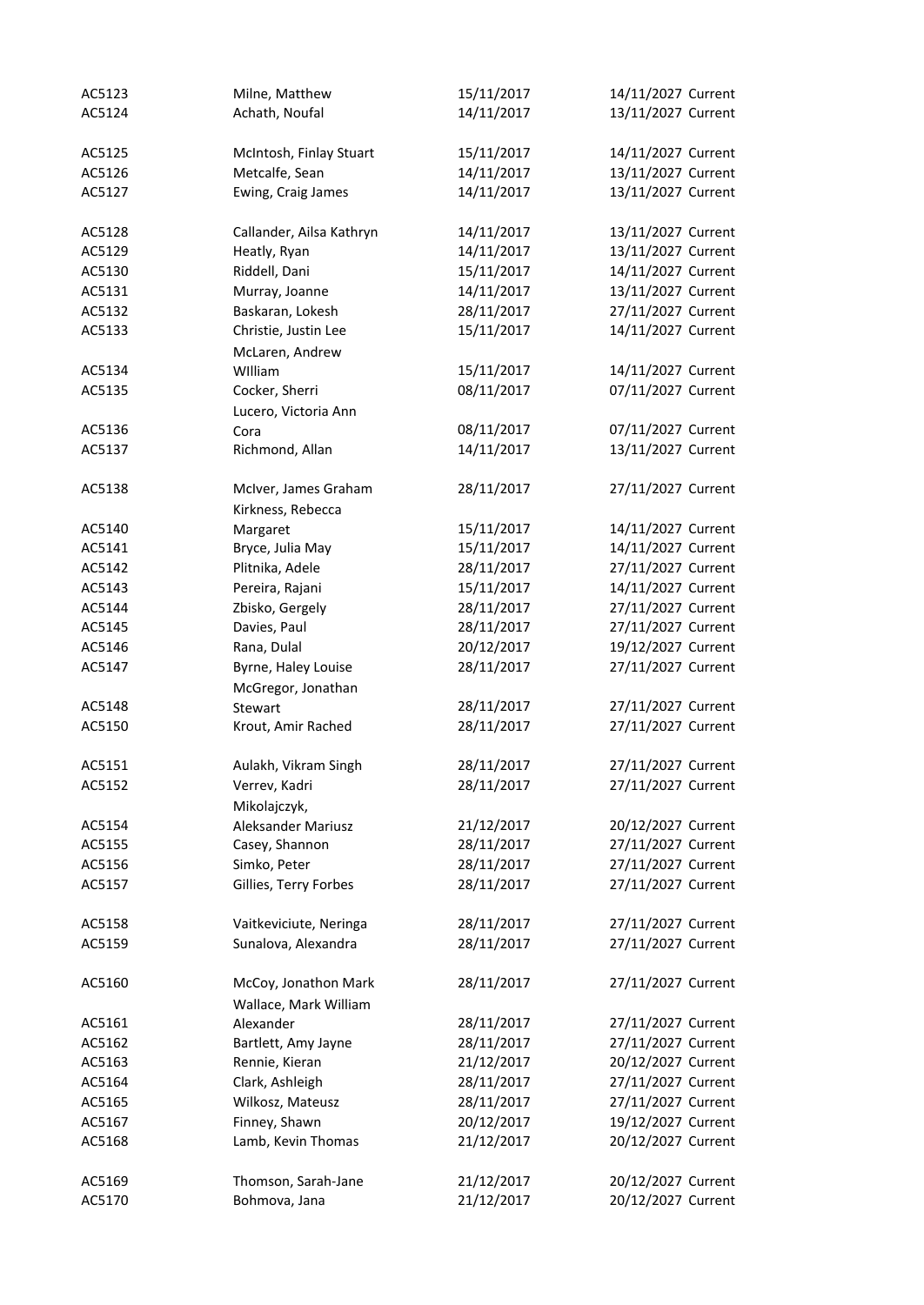| AC5171 | Birnie, Syd             | 21/12/2017 | 20/12/2027 Current |
|--------|-------------------------|------------|--------------------|
| AC5172 | Wojturski, Szymon       | 21/12/2017 | 20/12/2027 Current |
| AC5173 | Constantin, Dragos      | 21/12/2017 | 20/12/2027 Current |
| AC5174 | Jebali, Nadine          | 21/12/2017 | 20/12/2027 Current |
|        | Matei, Eduard           |            |                    |
| AC5175 | Constantin              | 21/12/2017 | 20/12/2027 Current |
| AC5176 | Kerridge, Hannah Flora  | 21/12/2017 | 20/12/2027 Current |
| AC5177 | Elmegirab, Steffie Elan | 21/12/2017 | 20/12/2027 Current |
| AC5178 | Taptik, Jakub           | 21/12/2017 | 20/12/2027 Current |
| AC5179 | Hussain, Karen          | 21/12/2017 | 20/12/2027 Current |
|        | Wilkinson, Chelsea      |            |                    |
| AC5180 | Patricia                | 21/12/2017 | 20/12/2027 Current |
| AC5181 | Kleefsman, Ite          | 22/12/2017 | 21/12/2027 Current |
|        |                         |            |                    |
| AC5182 | Bokor, Zsolt Lajos      | 22/12/2017 | 21/12/2027 Current |
| AC5183 | Simpson, Adam William   | 22/12/2017 | 21/12/2027 Current |
| AC5184 | Sangster, Kerry         | 22/12/2017 | 21/12/2027 Current |
|        | Macleod, Catriona       |            |                    |
| AC5185 | Elizabeth               | 22/12/2017 | 21/12/2027 Current |
|        | Wielgosz, Tomasz        |            |                    |
| AC5186 | Robert                  | 22/12/2017 | 21/12/2027 Current |
| AC5187 | Tardif, Terence         | 22/12/2017 | 21/12/2027 Current |
| AC5188 | Bruce, Lorraine         | 22/12/2017 | 21/12/2027 Current |
|        | Jurado Garcia,          |            |                    |
| AC5189 | Alejandro               | 22/12/2017 | 21/12/2027 Current |
| AC5190 | Hope, Bryce             | 22/12/2017 | 21/12/2027 Current |
| AC5191 | Cosgrove, Tracy         | 22/12/2017 | 21/12/2027 Current |
|        |                         |            |                    |
| AC5192 | Sweeney, Mark Alfred    | 24/01/2018 | 23/01/2028 Current |
| AC5193 | Mann, Sheena Ann        | 22/12/2017 | 21/12/2027 Current |
| AC5194 | King, Maxine Sarah      | 22/12/2017 | 21/12/2027 Current |
| AC5195 | Bunch, Jennifer         | 22/12/2017 | 21/12/2027 Current |
| AC5196 | Mason, Duncan           | 22/12/2017 | 21/12/2027 Current |
| AC5197 | Szymus, Martyna         | 09/01/2018 | 08/01/2028 Current |
| AC5198 | Marvin, Stephen         | 09/01/2018 | 08/01/2028 Current |
| AC5199 | Dorofejevs, Nikita      | 09/01/2018 | 08/01/2028 Current |
| AC5200 | Keith, Stephanie        | 09/01/2018 | 08/01/2028 Current |
| AC5203 | Wink, Shannon           | 10/01/2018 | 09/01/2028 Current |
|        | Popa, Alexandra         | 10/01/2018 | 09/01/2028 Current |
| AC5204 |                         | 02/02/2018 | 01/02/2028 Current |
| AC5205 | Clark, Beverley         |            |                    |
| AC5207 | Clark, Keith            | 06/02/2018 | 05/02/2028 Current |
| AC5208 | Gatchalian, Janine Dan  | 02/02/2018 | 01/02/2028 Current |
| AC5209 | Macko, Martin           | 02/02/2018 | 01/02/2028 Current |
| AC5210 | Kasalynas, Kostas       | 02/02/2018 | 01/02/2028 Current |
| AC5211 | Lebski, Mateusz         | 02/02/2018 | 01/02/2028 Current |
|        | McIntosh, Keith         |            |                    |
| AC5212 | Gordon                  | 02/02/2018 | 01/02/2028 Current |
| AC5213 | Nitu, Daniela           | 02/02/2018 | 01/02/2028 Current |
|        | Mary Joseph, Ignatius   |            |                    |
| AC5214 | Selvaraj                | 02/02/2018 | 01/02/2028 Current |
|        |                         |            |                    |
| AC5215 | Sujeevan, Seenithamby   | 02/02/2018 | 01/02/2028 Current |
|        |                         |            |                    |
| AC5216 | Alexander, Wayne Ian    | 06/02/2018 | 05/02/2028 Current |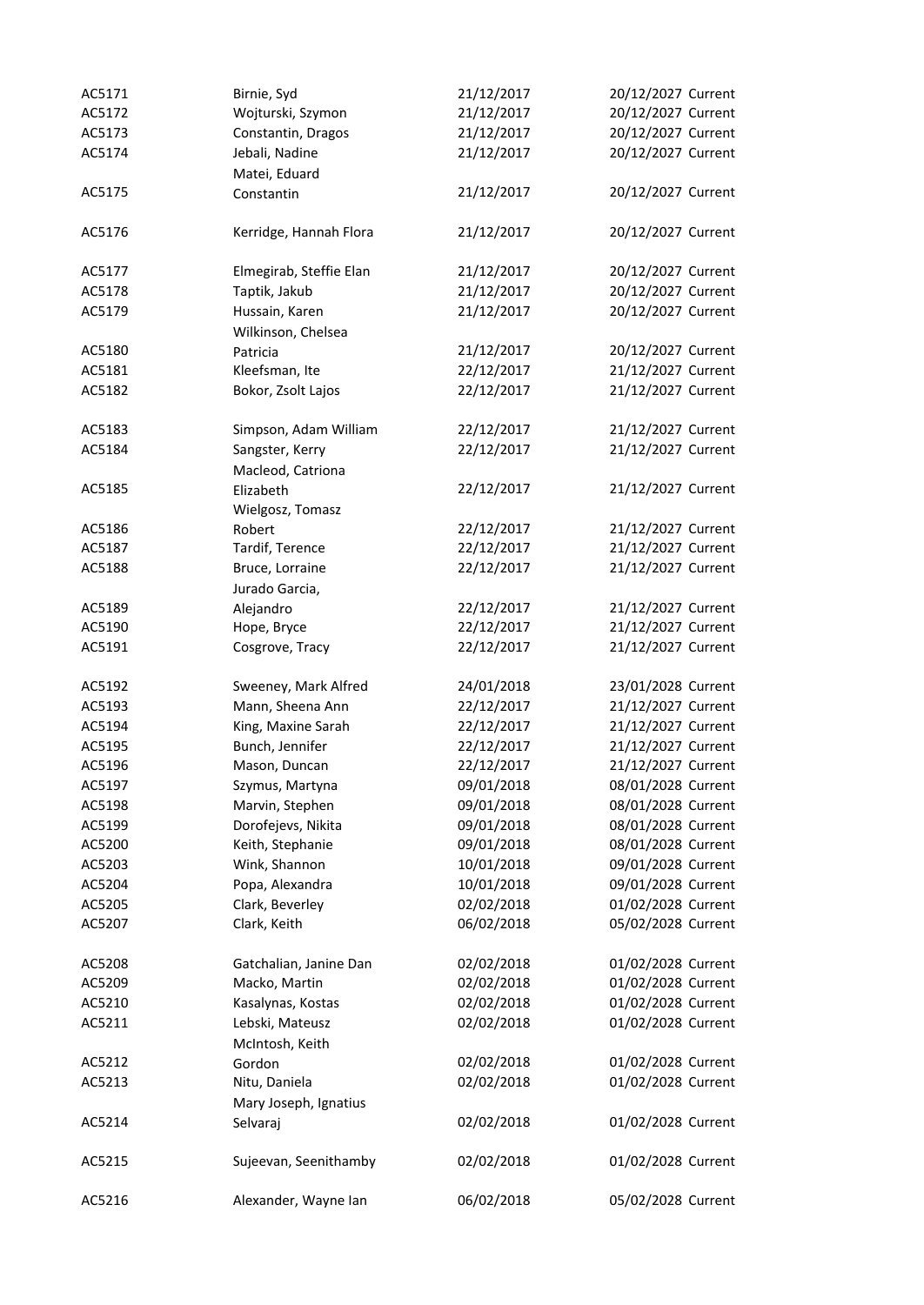|        | Filipova, Polina         |            |                    |
|--------|--------------------------|------------|--------------------|
| AC5217 | Kalinova                 | 06/02/2018 | 05/02/2028 Current |
|        | Elmegirab, Adam          |            |                    |
| AC5218 | Abdulrahim               | 20/03/2018 | 19/03/2028 Current |
| AC5219 | Martin, Joseph Paul      | 06/02/2018 | 05/02/2028 Current |
|        | Strazdina-Stradina,      |            |                    |
| AC5220 | Andra                    | 06/02/2018 | 05/02/2028 Current |
|        |                          |            |                    |
| AC5221 | Nekrews, Aimee Raffles   | 06/02/2018 | 05/02/2028 Current |
| AC5222 | Jonuse, Daiva            | 06/02/2018 | 05/02/2028 Current |
|        | Brechin, Rachel          | 02/02/2018 | 01/02/2028 Current |
| AC5223 |                          |            |                    |
| AC5224 | Shirreffs, Rikki Stewart | 06/02/2018 | 05/02/2028 Current |
| AC5225 | Futter, Mikko Francis    | 06/02/2018 | 05/02/2028 Current |
|        |                          |            |                    |
| AC5226 | Atputharajah, Kenny      | 07/02/2018 | 06/02/2028 Current |
|        | Viroshan                 |            |                    |
| AC5227 | Taparanatan, Sumithra    | 07/02/2018 | 06/02/2028 Current |
|        | Davies, Ariana Rose      |            |                    |
| AC5228 | Louise                   | 07/02/2018 | 06/02/2028 Current |
| AC5229 | Ravinuthala, Vidya       | 06/02/2018 | 05/02/2028 Current |
|        |                          |            |                    |
| AC5230 | Michie, Abbie            | 20/03/2018 | 19/03/2028 Current |
|        | MacLean, Rebecca         |            |                    |
| AC5231 | Louise                   | 07/02/2018 | 06/02/2028 Current |
| AC5232 | Bulotas, Lukas           | 07/02/2018 | 06/02/2028 Current |
| AC5233 | Ali, Fazal Mahmud        | 21/02/2018 | 20/02/2028 Current |
|        | Falconer, Francis        |            |                    |
| AC5234 | William John             | 22/02/2018 | 21/02/2028 Current |
|        | Fernandes, Cliffton      |            |                    |
| AC5235 | John                     | 22/02/2018 | 21/02/2028 Current |
| AC5236 | Sim, Scott James         | 22/02/2018 | 21/02/2028 Current |
|        | Irvine, Harry John       |            |                    |
| AC5237 | Alexander                | 22/02/2018 | 21/02/2028 Current |
|        | Johnston, Carolyn        |            |                    |
| AC5238 | Marjorie                 | 22/02/2018 | 21/02/2028 Current |
| AC5239 | Clarkson, Joshua Jon     | 22/02/2018 | 21/02/2028 Current |
| AC5240 | Summers, Jonathan        | 22/02/2018 | 21/02/2028 Current |
| AC5241 | Brown, Andrew            | 22/02/2018 | 21/02/2028 Current |
|        | Farquharson,             |            |                    |
| AC5242 | Alexandra Christina      | 22/02/2018 | 21/02/2028 Current |
| AC5243 | Vinothraj, Laksana       | 05/03/2018 | 04/03/2028 Current |
| AC5244 | Balogh, Leila            | 22/02/2018 | 21/02/2028 Current |
|        |                          |            |                    |
| AC5245 | Neave, Fraser Robert     | 23/03/2018 | 22/03/2028 Current |
|        |                          |            |                    |
| AC5246 | Uwins, Alice Elizabeth   | 14/03/2018 | 13/03/2028 Current |
|        |                          |            |                    |
| AC5247 | Fallenstein, Craig James | 14/03/2018 | 13/03/2028 Current |
| AC5248 | Forbes, Dean             | 14/03/2018 | 13/03/2028 Current |
| AC5249 | Smith, Flora             | 14/03/2018 | 13/03/2028 Current |
| AC5250 | Sawicki, Mikolaj Jan     | 14/03/2018 | 13/03/2028 Current |
| AC5251 | Duncan, Jill             | 14/03/2018 | 13/03/2028 Current |
| AC5252 | Singer, Darren Philip    | 14/03/2018 | 13/03/2028 Current |
|        | Panini, Miguel Angel     |            |                    |
| AC5253 | Carlos                   | 23/03/2018 | 22/03/2028 Current |
| AC5254 | Gray, Alastair Forbes    | 23/03/2018 | 22/03/2028 Current |
|        |                          |            |                    |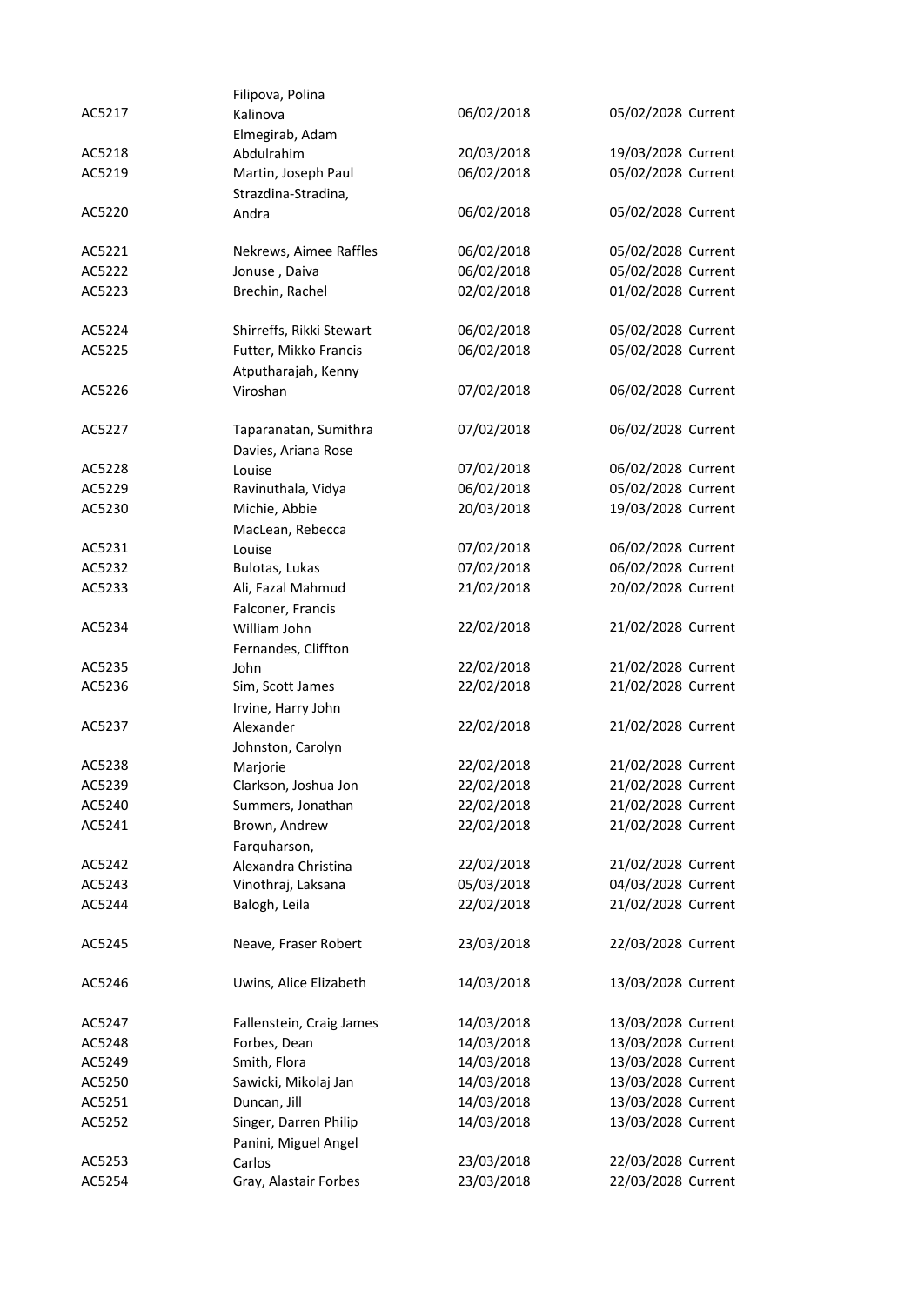|        | Reid, David Thomas        |            |                    |
|--------|---------------------------|------------|--------------------|
| AC5255 | Graeme                    | 23/03/2018 | 22/03/2028 Current |
| AC5256 | Lubiarz, Ewelina          | 23/03/2018 | 22/03/2028 Current |
| AC5257 | Mackay, Elaine Jennifer   | 23/03/2018 | 22/03/2028 Current |
| AC5258 | Figgis, Ashley            | 06/04/2018 | 05/04/2028 Current |
| AC5259 | McKay, Darren             | 23/03/2018 | 22/03/2028 Current |
|        | Andrew, James             |            |                    |
| AC5260 | Alexander Grant           | 23/03/2018 | 22/03/2028 Current |
| AC5261 | Wilson, Mark John         | 06/04/2018 | 05/04/2028 Current |
|        | Cooper, Michelle-         |            |                    |
| AC5262 | Louise                    | 06/04/2018 | 05/04/2028 Current |
| AC5263 | McDonald, Liam Kyle       | 13/04/2018 | 12/04/2028 Current |
| AC5264 | Andrew, Nicola            | 06/04/2018 | 05/04/2028 Current |
| AC5265 | Jones, Callum James       | 06/04/2018 | 05/04/2028 Current |
| AC5266 | Ali, Ewar                 | 13/04/2018 | 12/04/2028 Current |
| AC5267 | Hume, Dale                | 06/04/2018 | 05/04/2028 Current |
| AC5268 | Hay, Chanelle Marie       | 13/04/2018 | 12/04/2028 Current |
| AC5269 | Frolov, Andrei            | 13/04/2018 | 12/04/2028 Current |
| AC5270 | Fraser, Stuart            | 13/04/2018 | 12/04/2028 Current |
|        | Flood-Mallinson,          |            |                    |
| AC5271 | Hannah                    | 13/04/2018 | 12/04/2028 Current |
|        | Pietersen, Jorgen         |            |                    |
| AC5272 | Kristian                  | 13/04/2018 | 12/04/2028 Current |
| AC5273 | Wood, Charlotte           | 13/04/2018 | 12/04/2028 Current |
| AC5274 | Pick, Ryan David          | 13/04/2018 | 12/04/2028 Current |
| AC5275 | Crawford, Alan            | 13/04/2018 | 12/04/2028 Current |
| AC5276 | Sim, Callum Downie        | 13/04/2018 | 12/04/2028 Current |
| AC5277 | Sim, Alison Jane          | 13/04/2018 | 12/04/2028 Current |
| AC5279 | Hasan, Nafiz              | 13/04/2018 | 12/04/2028 Current |
| AC5280 | Adams, Amanda-Jane        | 13/04/2018 | 12/04/2028 Current |
| AC5281 | Vadkertiova, Veronika     | 13/04/2018 | 12/04/2028 Current |
| AC5282 | Birks, Victoria           | 13/04/2018 | 12/04/2028 Current |
|        | Masson, Christy           |            |                    |
| AC5283 | Fordyce                   | 25/04/2018 | 24/04/2028 Current |
| AC5284 | Christofi, Konstantinos   | 25/04/2018 | 24/04/2028 Current |
| AC5285 | Paxton, Paul              | 25/04/2018 | 24/04/2028 Current |
|        |                           |            |                    |
| AC5286 | Gibson, Andrew Leslie     | 26/04/2018 | 25/04/2028 Current |
| AC5287 | Baaru, Joseph Karonji     | 08/06/2018 | 07/06/2028 Current |
| AC5288 | Robles Aldama,            | 27/04/2018 | 26/04/2028 Current |
|        | Fernando                  |            |                    |
| AC5289 | Damian, Dumitru<br>Marian | 26/04/2018 | 25/04/2028 Current |
|        |                           |            |                    |
| AC5290 | Holburd, Kirsty Louise    | 26/04/2018 | 25/04/2028 Current |
| AC5291 | Cochrane, Steven Craig    | 26/04/2018 | 25/04/2028 Current |
| AC5292 | Gibb, Gary                | 26/04/2018 | 25/04/2028 Current |
| AC5293 | Gora, Harpal Singh        | 08/06/2018 | 07/06/2028 Current |
| AC5296 | Thomson, Wayne            | 06/06/2018 | 05/06/2028 Current |
|        | Farr, Christopher         |            |                    |
| AC5297 | Edward                    | 08/06/2018 | 07/06/2028 Current |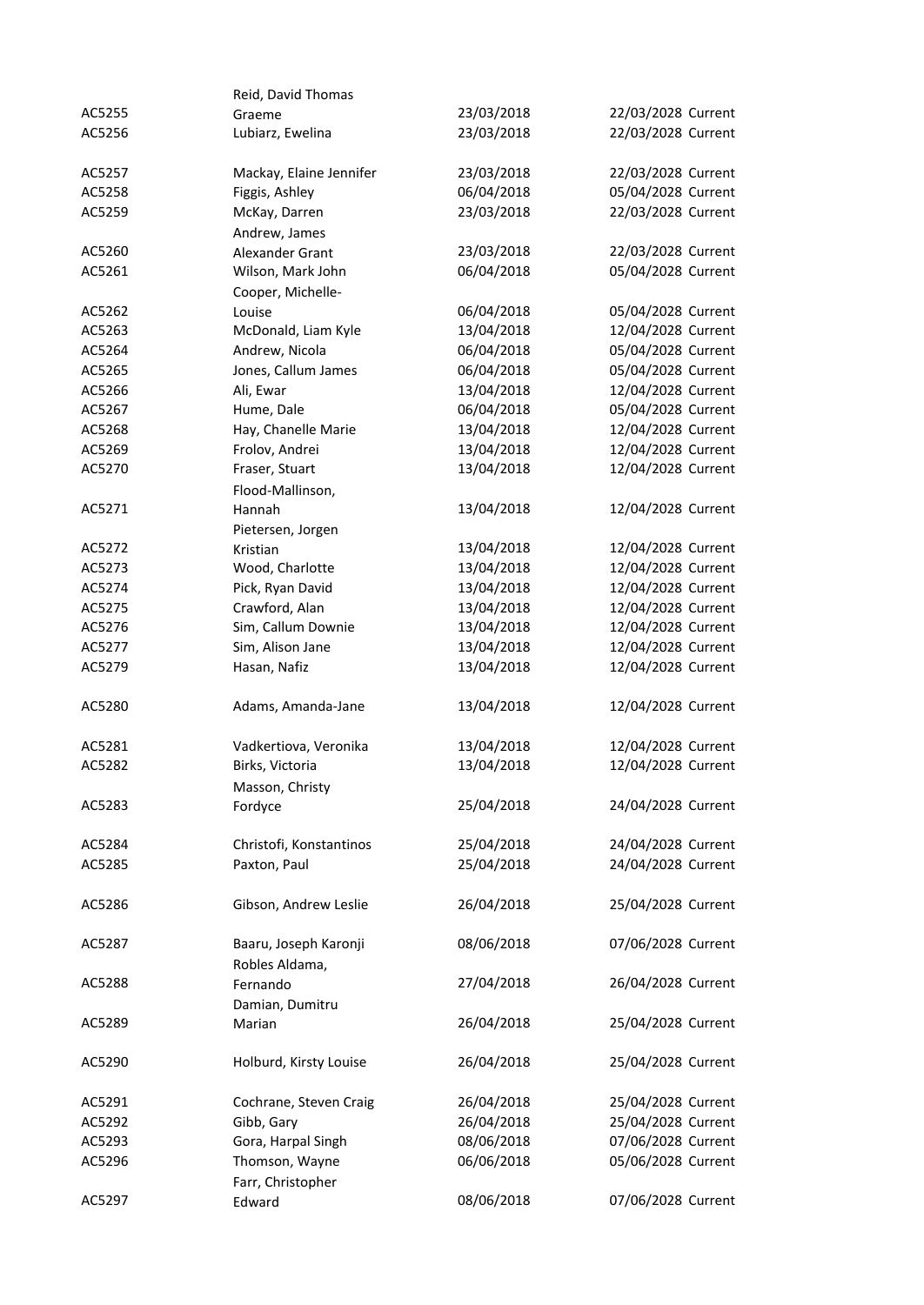| AC5299 | Chavdarova, Pamela      | 06/06/2018 | 05/06/2028 Current |
|--------|-------------------------|------------|--------------------|
| AC5300 | Marr, Rowan             | 07/06/2018 | 06/06/2028 Current |
|        | Pirie, Tyrone James     |            |                    |
| AC5301 | William                 | 07/06/2018 | 06/06/2028 Current |
| AC5302 | Ross, Deborah Anne      | 07/06/2018 | 06/06/2028 Current |
|        |                         |            |                    |
| AC5303 | Rendall, Grant Falconer | 07/06/2018 | 06/06/2028 Current |
| AC5304 | Watt, Ellis Louise      | 07/06/2018 | 06/06/2028 Current |
| AC5305 | Dines, Christine        | 07/06/2018 | 06/06/2028 Current |
| AC5306 | Elliott, Isla Susie     | 07/06/2018 | 06/06/2028 Current |
| AC5308 | Murarasu, Cosmin        | 18/05/2018 | 17/05/2028 Current |
| AC5310 | Glennie, Iain           | 08/06/2018 | 07/06/2028 Current |
| AC5311 | Jamieson, Michelle      | 06/06/2018 | 05/06/2028 Current |
| AC5312 | Mcmanus, Shane          | 06/06/2018 | 05/06/2028 Current |
|        |                         |            |                    |
| AC5313 | Morgan, Samantha Ann    | 06/06/2018 | 05/06/2028 Current |
| AC5314 | Gudzeviciute, Rasa      | 07/06/2018 | 06/06/2028 Current |
|        |                         |            |                    |
| AC5315 | Torres Hansen, Victor   | 08/06/2018 | 07/06/2028 Current |
|        | Morrison, Lee Martin    |            |                    |
| AC5316 | Paton Ewen              | 08/06/2018 | 07/06/2028 Current |
| AC5317 | Gess, Shannon           | 08/06/2018 | 07/06/2028 Current |
| AC5318 | Fairweather, Ryan       | 08/06/2018 | 07/06/2028 Current |
|        |                         | 08/06/2018 | 07/06/2028 Current |
| AC5319 | Vicianova, Veronika     |            |                    |
|        | Anderson, Matthew       |            |                    |
| AC5320 | Christie                | 08/06/2018 | 07/06/2028 Current |
| AC5321 | Beacom, Steven          | 08/06/2018 | 07/06/2028 Current |
| AC5322 | Cairns, Michael John    | 08/06/2018 | 07/06/2028 Current |
| AC5323 | <b>Byiers, Craig</b>    | 13/06/2018 | 12/06/2028 Current |
| AC5325 | Harrop, Jenny Louise    | 08/06/2018 | 07/06/2028 Current |
| AC5326 | Ogg, Kerri              | 08/06/2018 | 07/06/2028 Current |
|        |                         |            |                    |
| AC5327 | Bhattarai, Maheshwor    | 08/06/2018 | 07/06/2028 Current |
|        | Rahman, Md              |            |                    |
| AC5328 | Mahobubur               | 08/06/2018 | 07/06/2028 Current |
|        | Dobrzanska, Danuta      |            |                    |
| AC5329 | Karolina                | 08/06/2018 | 07/06/2028 Current |
| AC5331 | Love, Kristopher        | 08/06/2018 | 07/06/2028 Current |
|        | Johnstone, Kira         |            |                    |
| AC5332 | Michelle                | 13/06/2018 | 12/06/2028 Current |
|        |                         |            |                    |
| AC5333 | Marshall, Fiona Louise  | 08/06/2018 | 07/06/2028 Current |
|        |                         |            |                    |
| AC5334 | Davies, Gabriel Byron   | 13/06/2018 | 12/06/2028 Current |
| AC5335 | Farman, Mark            | 13/06/2018 | 12/06/2028 Current |
| AC5336 | Smart, Hazel            | 08/06/2018 | 07/06/2028 Current |
| AC5337 | Robb, Vicki-Louise      | 13/06/2018 | 12/06/2028 Current |
| AC5338 | Copland, Diane          | 13/06/2018 | 12/06/2028 Current |
| AC5339 | McKenzie, David         | 13/06/2018 | 12/06/2028 Current |
|        |                         |            |                    |
| AC5340 | Capon, Anna Elizabeth   | 13/06/2018 | 12/06/2028 Current |
| AC5341 | Jerkvania, Artjom       | 13/06/2018 | 12/06/2028 Current |
|        | Adam-Epsie, Dylan       |            |                    |
| AC5342 | Stuart                  | 08/06/2018 | 07/06/2028 Current |
| AC5343 | Somers, Steven          | 13/06/2018 | 12/06/2028 Current |
| AC5344 | Nicolson, Calum         | 13/06/2018 | 12/06/2028 Current |
| AC553  | Miller, Andrew Neil     | 01/09/2009 | 31/08/2019 Current |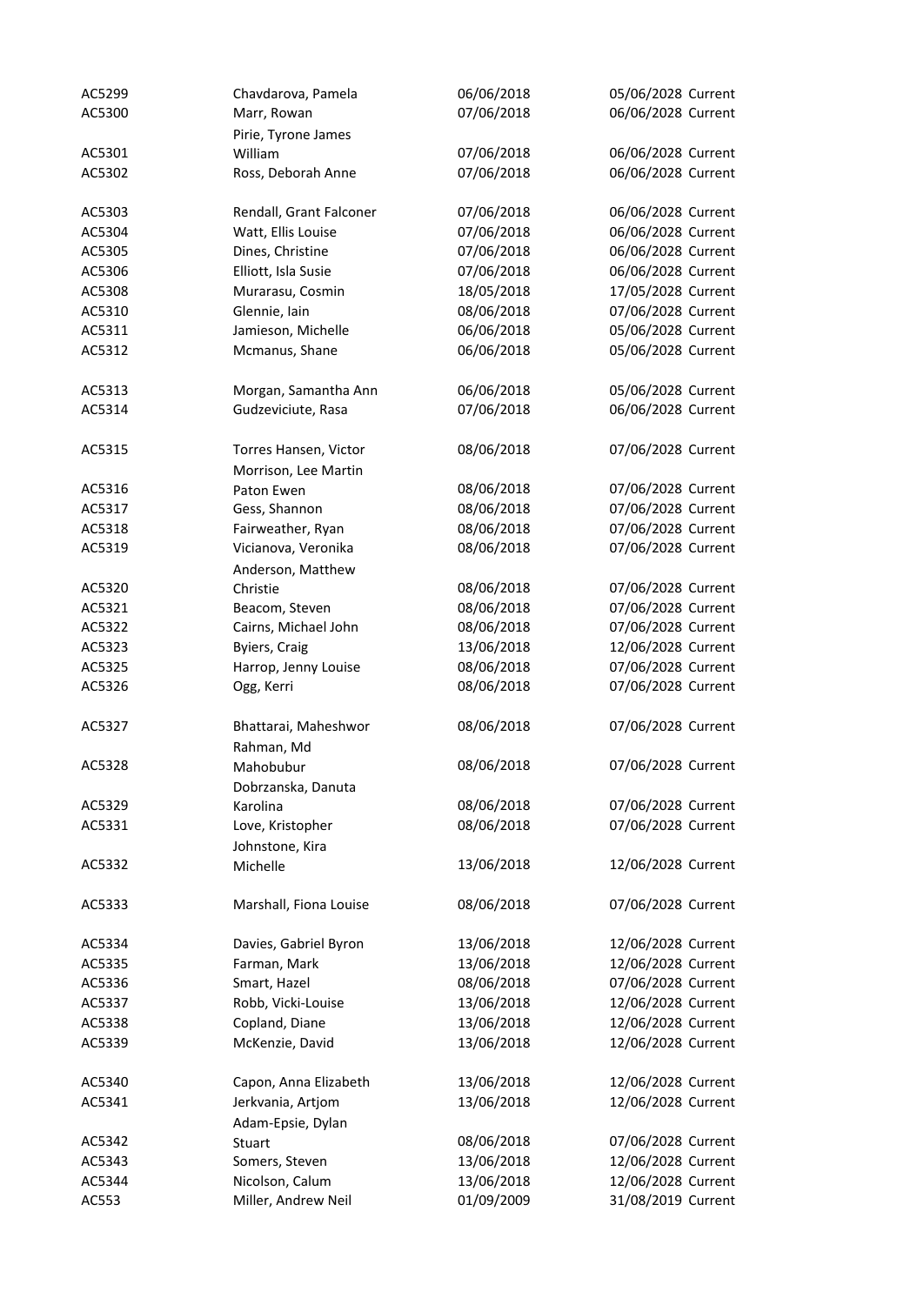| AC558 | Dent, Mandy            | 01/09/2009 | 31/08/2019 Current |
|-------|------------------------|------------|--------------------|
| AC560 | Shand, Jacqueline      | 01/09/2009 | 31/08/2019 Current |
| AC561 | Joseph, Mark           | 01/09/2009 | 31/08/2019 Current |
| AC563 | Gow, Stephen John      | 01/09/2009 | 31/08/2019 Current |
| AC569 | Grant, Audrey          | 01/09/2009 | 31/08/2019 Current |
|       | Farquhar, Trudy        |            |                    |
| AC571 | Elizabeth              | 01/09/2009 | 31/08/2019 Current |
| AC575 | Milne, Yvonne Jayne    | 01/09/2009 | 31/08/2019 Current |
| AC576 | Gardiner, Catherine    | 01/09/2009 | 31/08/2019 Current |
|       |                        |            |                    |
| AC578 | Hough, Nancy           | 01/09/2009 | 31/08/2019 Current |
| AC580 | Munro, Carol           | 01/09/2009 | 31/08/2019 Current |
| AC581 | Fraser, Alison         | 01/09/2009 | 31/08/2019 Current |
| AC587 | Singh, Sulakhan        | 01/09/2009 | 31/08/2019 Current |
| AC588 | Harold, Gordon         | 01/09/2009 | 31/08/2019 Current |
| AC589 | Farquhar, Colin        | 01/09/2009 | 31/08/2019 Current |
| AC592 | Robertson, Heather     | 01/09/2009 | 31/08/2019 Current |
|       | Mankotia, Tribhuwan    |            |                    |
| AC593 | Singh                  | 01/09/2009 | 31/08/2019 Current |
|       |                        |            |                    |
| AC595 | Yung, Aaron Chun Yue   | 01/09/2009 | 31/08/2019 Current |
|       | Ellis, Stewart Robert  |            |                    |
| AC596 | William                | 01/09/2009 | 31/08/2019 Current |
| AC597 | Corbett, Kenneth       | 01/09/2009 | 31/08/2019 Current |
|       |                        |            |                    |
| AC603 | Mann, Isobel Margaret  | 01/09/2009 | 31/08/2019 Current |
|       |                        |            |                    |
| AC605 | Osbaldeston, Karl John | 01/09/2009 | 31/08/2019 Current |
|       | Osbaldeston, Valentina |            |                    |
| AC606 | Perednya               | 01/09/2009 | 31/08/2019 Current |
| AC609 | Reid, Matthew Brian    | 01/09/2009 | 31/08/2019 Current |
|       | Malik, Mohammad        |            |                    |
| AC612 | Tauqeer                | 01/09/2009 | 31/08/2019 Current |
| AC613 | Stanley, James Lewis   | 01/09/2009 | 31/08/2019 Current |
| AC614 | Mahoney, Steve         | 01/09/2009 | 31/08/2019 Current |
|       | Fleming, James         |            |                    |
| AC615 | Alexander              | 01/09/2009 | 31/08/2019 Current |
| AC616 | Swart, Conrad          | 01/09/2009 | 31/08/2019 Current |
|       |                        |            |                    |
| AC617 | Duncan, Scott Gordon   | 01/09/2009 | 31/08/2019 Current |
| AC618 | Gibson, Paul William   | 01/09/2009 | 31/08/2019 Current |
| AC620 | Kennedy, Iain          | 01/09/2009 | 31/08/2019 Current |
| AC621 | Tough, Alan Gordon     | 01/09/2009 | 31/08/2019 Current |
|       |                        |            |                    |
| AC622 | Codona, William Kevan  | 01/09/2009 | 31/08/2019 Current |
| AC623 | Cocker, Gary           | 01/09/2009 | 31/08/2019 Current |
| AC624 | Juroszek, Frank        | 01/09/2009 | 31/08/2019 Current |
| AC625 | Hendry, Colleen May    | 01/09/2009 | 31/08/2019 Current |
| AC626 | Mackie, Mary Rose      | 01/09/2009 | 31/08/2019 Current |
| AC631 | Clinton, Laura         | 01/09/2009 | 31/08/2019 Current |
| AC639 | Thomson, Norma         | 01/09/2009 | 31/08/2019 Current |
|       | Graham, Michael        |            |                    |
| AC641 | Andrew                 | 01/09/2009 | 31/08/2019 Current |
| AC645 | Gray, Kerry Lee        | 01/09/2009 | 31/08/2019 Current |
|       |                        |            |                    |
| AC648 | Morrison, Amanda Jane  | 01/09/2009 | 31/08/2019 Current |
|       | Sandilands, Jill       |            |                    |
| AC649 | Catherine              | 01/09/2009 | 31/08/2019 Current |
|       |                        |            |                    |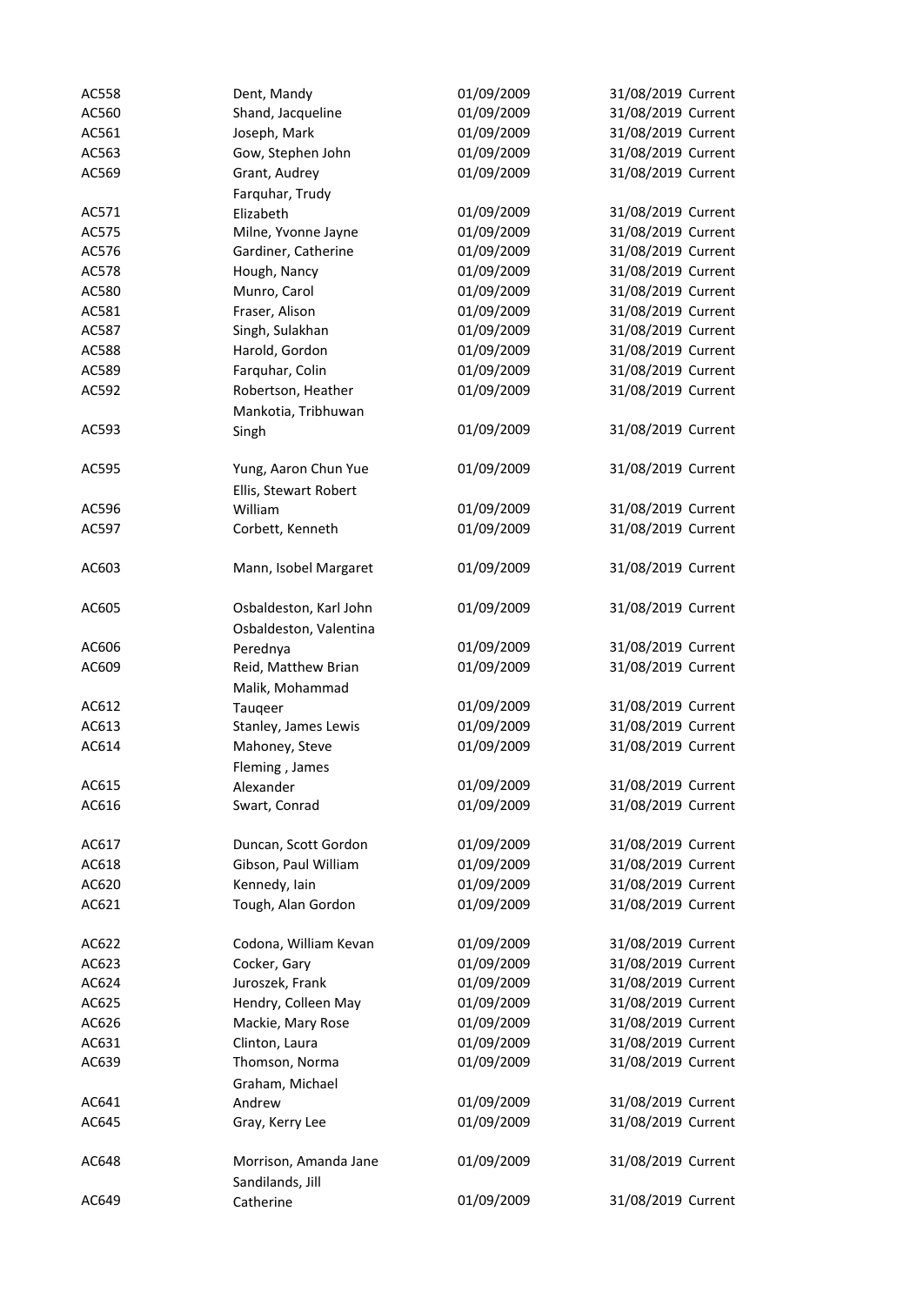| AC650 | Russell, Paul           | 01/09/2009 | 31/08/2019 Current |
|-------|-------------------------|------------|--------------------|
|       | Roger, Andrew Henry     |            |                    |
| AC652 | Matthew                 | 01/09/2009 | 31/08/2019 Current |
| AC655 | Wyness, Ann             | 01/09/2009 | 31/08/2019 Current |
| AC656 | Reilly, Chris           | 01/09/2009 | 31/08/2019 Current |
| AC658 | Duff, Theresa Sophia    | 01/09/2009 | 31/08/2019 Current |
| AC669 | Neill, Vanessa Jane     | 01/09/2009 | 31/08/2019 Current |
|       |                         |            |                    |
| AC671 | Singer, Jennifer Anne   | 01/09/2009 | 31/08/2019 Current |
| AC672 | Small, Linda            | 01/09/2009 | 31/08/2019 Current |
| AC673 | Duff, Claire-Louise     | 01/09/2009 | 31/08/2019 Current |
| AC674 | Taylor, Stephen         | 01/09/2009 | 31/08/2019 Current |
| AC675 | Ewen, Audrey            | 01/09/2009 | 31/08/2019 Current |
| AC681 | Donald, Wesley Ross     | 01/09/2009 | 31/08/2019 Current |
| AC683 | Duncan, Hilda           | 01/09/2009 | 31/08/2019 Current |
| AC689 | Lyon, Stef              | 01/09/2009 | 31/08/2019 Current |
|       |                         |            |                    |
| AC691 | Kelly, Nicholas James   | 01/09/2009 | 31/08/2019 Current |
| AC693 | McVey, Robert           | 01/09/2009 | 31/08/2019 Current |
| AC694 | Mitchell, Aileen        | 01/09/2009 | 31/08/2019 Current |
| AC695 | Lockhart, Alan          | 01/09/2009 | 31/08/2019 Current |
|       |                         |            |                    |
| AC696 | Hopley, Claire          | 01/09/2009 | 31/08/2019 Current |
| AC699 | Mackie, Roselyn         | 01/09/2009 | 31/08/2019 Current |
| AC700 | Coutts, Kevan           | 01/09/2009 | 31/08/2019 Current |
| AC702 | Durham, John            | 01/09/2009 | 31/08/2019 Current |
| AC703 | Budha, Ashliegh         | 01/09/2009 | 31/08/2019 Current |
|       | Calder, Arlene          |            |                    |
| AC708 | Josephine               | 01/09/2009 | 31/08/2019 Current |
|       | Machedon, Mihaela       |            |                    |
| AC711 | Andreea                 | 01/09/2009 | 31/08/2019 Current |
|       |                         |            |                    |
| AC712 | MacLean, Diane Laura    | 01/09/2009 | 31/08/2019 Current |
| AC715 | Whyte, John Main        | 01/09/2009 | 31/08/2019 Current |
|       |                         |            |                    |
| AC719 | Bannerman, Marianne     | 01/09/2009 | 31/08/2019 Current |
| AC722 | Cable, Tony James       | 01/09/2009 | 31/08/2019 Current |
| AC723 | Scott, Steven Peter     | 01/09/2009 | 31/08/2019 Current |
| AC725 | Lyon, Julie Scott       | 01/09/2009 | 31/08/2019 Current |
| AC726 | Jones, John Gideon      | 01/09/2009 | 31/08/2019 Current |
| AC727 | Grant, Scott            | 01/09/2009 | 31/08/2019 Current |
| AC728 | Hay, William Stuart     | 01/09/2009 | 31/08/2019 Current |
|       | Gribble, Norah Brown    |            |                    |
| AC730 | <b>Mearns</b>           | 01/09/2009 | 31/08/2019 Current |
| AC733 | Davidson, Andrew        | 01/09/2009 | 31/08/2019 Current |
| AC735 | Young, Darren           | 01/09/2009 | 31/08/2019 Current |
| AC739 | Coull, David Stuart     | 01/09/2009 | 31/08/2019 Current |
|       |                         |            |                    |
| AC740 | Colville, David Charles | 01/09/2009 | 31/08/2019 Current |
|       |                         |            |                    |
| AC746 | Cromar, Fraser William  | 01/09/2009 | 31/08/2019 Current |
| AC752 | Burns, Maureen          | 01/09/2009 | 31/08/2019 Current |
| AC753 | Hide, Christina         | 01/09/2009 | 31/08/2019 Current |
|       |                         |            |                    |
| AC754 | Garvie, Stuart Marshall | 01/09/2009 | 31/08/2019 Current |
| AC758 | Cassie, Kelly Ann       | 01/09/2009 | 31/08/2019 Current |
| AC759 | Dunn, Alan McLeod       | 01/09/2009 | 31/08/2019 Current |
| AC766 | Cheyne, Mark John       | 01/09/2009 | 31/08/2019 Current |
|       |                         |            |                    |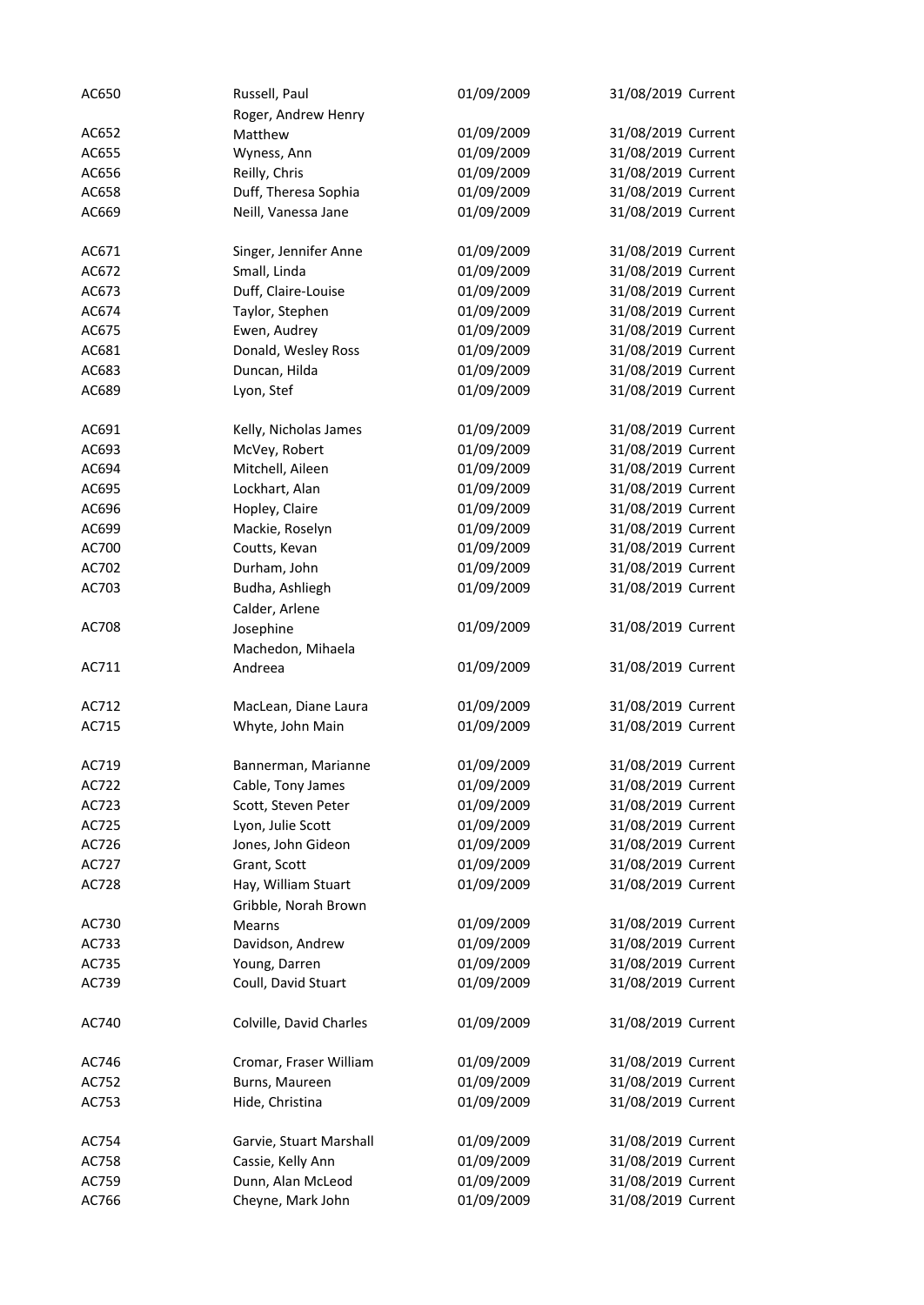| AC767 | Watt, Darren Lee        | 01/09/2009 | 31/08/2019 Current |
|-------|-------------------------|------------|--------------------|
| AC768 | Beattie, Alexander John | 01/09/2009 | 31/08/2019 Current |
| AC769 | Beattie, Caroline       | 01/09/2009 | 31/08/2019 Current |
| AC770 | Martin, Craig John      | 01/09/2009 | 31/08/2019 Current |
| AC771 | Coupar, Lindsay         | 01/09/2009 | 31/08/2019 Current |
| AC772 | Floej-Jensen, Anne      | 01/09/2009 | 31/08/2019 Current |
| AC773 | Gibson, David           | 01/09/2009 | 31/08/2019 Current |
|       |                         |            |                    |
| AC774 | Reid, Scott Alexander   | 01/09/2009 | 31/08/2019 Current |
| AC775 | Bruce, Kevin            | 01/09/2009 | 31/08/2019 Current |
| AC776 | Deighan, Wilma          | 01/09/2009 | 31/08/2019 Current |
| AC778 | Watt, Daniel Michael    | 01/09/2009 | 31/08/2019 Current |
|       | Wood, Derek             |            |                    |
| AC779 | Alexander               | 01/09/2009 | 31/08/2019 Current |
| AC780 | Bugaj, Grzegorz         | 01/09/2009 | 31/08/2019 Current |
| AC781 | Press, Kristina Marie   | 01/09/2009 | 31/08/2019 Current |
| AC782 | Millard, Suzanne        | 01/09/2009 | 31/08/2019 Current |
|       | Campbell, Richard       |            |                    |
| AC784 | Henry                   | 01/09/2009 | 31/08/2019 Current |
| AC785 | Li, Bryan               | 01/09/2009 | 31/08/2019 Current |
| AC786 | Duncan, Alexandra       | 01/09/2009 | 31/08/2019 Current |
|       |                         |            |                    |
| AC787 | Patterson, John Samuel  | 01/09/2009 | 31/08/2019 Current |
| AC788 | Reid, Ian               | 01/09/2009 | 31/08/2019 Current |
| AC789 | Nicoll, Richard Robert  | 01/09/2009 | 31/08/2019 Current |
| AC790 | Nicoll, Gordon Harry    | 01/09/2009 | 31/08/2019 Current |
|       | McNaughton, Hamish      |            |                    |
| AC808 | Muir                    | 01/09/2009 | 31/08/2019 Current |
| AC812 | Malcolm, Christopher    | 01/09/2009 | 31/08/2019 Current |
|       | Baxter, Luke Robert     | 01/09/2009 | 31/08/2019 Current |
| AC814 |                         |            |                    |
| AC816 | McNair, David Andrew    | 01/09/2009 | 31/08/2019 Current |
| AC819 | Brown, Irene Alice      | 01/09/2009 | 31/08/2019 Current |
|       | Boyd, Stephen James     |            |                    |
| AC826 | Adam                    | 01/09/2009 | 31/08/2019 Current |
| AC828 | Strachan, Grant Ian     | 01/09/2009 | 31/08/2019 Current |
| AC832 | Morris, Diane Mary      | 01/09/2009 | 31/08/2019 Current |
| AC837 | Gibson, Paula Louisa    | 01/09/2009 | 31/08/2019 Current |
| AC839 | Whitley, Grace Ann      | 01/09/2009 | 31/08/2019 Current |
| AC840 | Smith, Ian              | 01/09/2009 | 31/08/2019 Current |
| AC841 | Uniyal, Paras           | 01/09/2009 | 31/08/2019 Current |
|       |                         |            |                    |
| AC844 | Solovjova, Aleksandra   | 01/09/2009 | 31/08/2019 Current |
| AC845 | Martin, Keith           | 01/09/2009 | 31/08/2019 Current |
| AC846 | Paterson, Gavin Scott   | 01/09/2009 | 31/08/2019 Current |
|       | Maclean, Rocheen        |            |                    |
| AC848 | Katriona                | 01/09/2009 | 31/08/2019 Current |
|       | Auchnie, Agnes Mary     |            |                    |
| AC851 | Isabel                  | 01/09/2009 | 31/08/2019 Current |
|       | Mackinnon, Malcolm      |            |                    |
| AC852 | Angus                   | 01/09/2009 | 31/08/2019 Current |
| AC854 | Howe, John Matthew      | 01/09/2009 | 31/08/2019 Current |